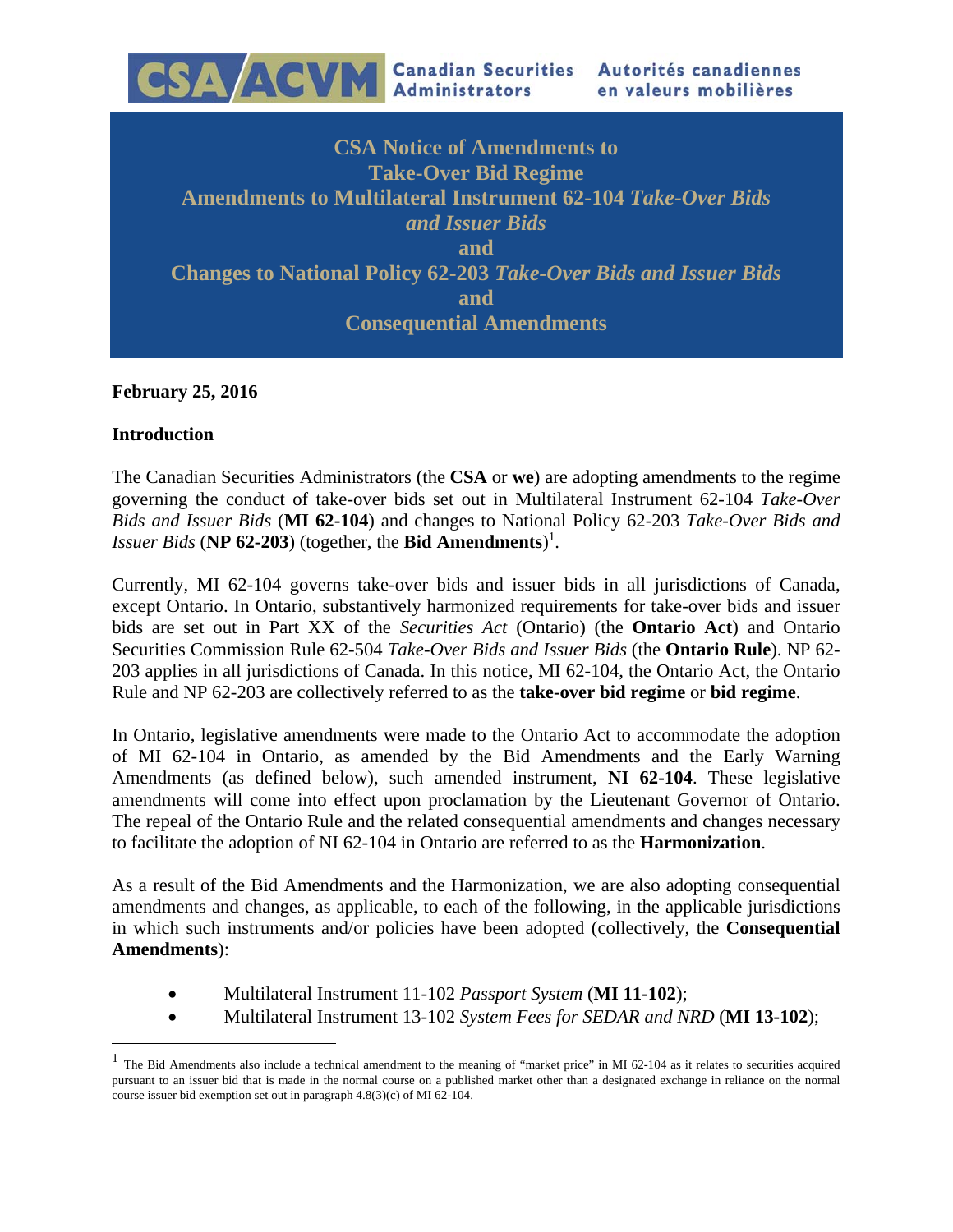- National Instrument 43-101 *Standards of Disclosure for Mineral Projects* (**NI 43- 101**);
- Multilateral Instrument 51-105 *Issuers Quoted in the U.S. Over-the-Counter Markets* (**MI 51-105**);
- Companion Policy 55-104CP *Insider Reporting Requirements and Exemptions*  (**55-104CP**);
- Multilateral Instrument 61-101 *Protection of Minority Security Holders in Special Transactions* (**MI 61-101**);
- Companion Policy 61-101CP to MI 61-101 (**61-101CP**); and
- National Instrument 62-103 *The Early Warning System and Related Take-Over Bid and Insider Reporting Issues* (**NI 62-103**).

In addition, we are also concurrently adopting amendments and changes to the early warning system, which amendments and changes are set out in the CSA Notice of Amendments to Early Warning System dated February 25, 2016 (collectively, the **Early Warning Amendments**).

In some jurisdictions, Ministerial approval is required for these amendments and changes. Except in Ontario, provided all necessary approvals are obtained, the Bid Amendments, Consequential Amendments, and Early Warning Amendments will come into force on **May 9, 2016**. In Ontario, NI 62-104, amendments and changes related to the Harmonization, and the Consequential Amendments will come into force on the later of (a) May 9, 2016, and (b) the day on which certain sections of Schedule 18 of the *Budget Measures Act, 2015* (Ontario) are proclaimed into force. Please refer to Annex N to the version of this notice published in Ontario for more information.

# **Substance and Purpose**

The Bid Amendments will enhance the quality and integrity of the take-over bid regime and rebalance the current dynamics among offerors, offeree issuer boards of directors (**offeree boards**), and offeree issuer security holders by (i) facilitating the ability of offeree issuer security holders to make voluntary, informed and co-ordinated tender decisions, and (ii) providing the offeree board with additional time and discretion when responding to a take-over bid.

Specifically, the Bid Amendments will require that all non-exempt take-over bids

- (1) receive tenders of more than 50% of the outstanding securities of the class that are subject to the bid, excluding securities beneficially owned, or over which control or direction is exercised, by the offeror or by any person acting jointly or in concert with the offeror (the **Minimum Tender Requirement**);
- (2) be extended by the offeror for an additional 10 days after the Minimum Tender Requirement has been achieved and all other terms and conditions of the bid have been complied with or waived (the **10 Day Extension Requirement**); and
- (3) remain open for a minimum deposit period of 105 days unless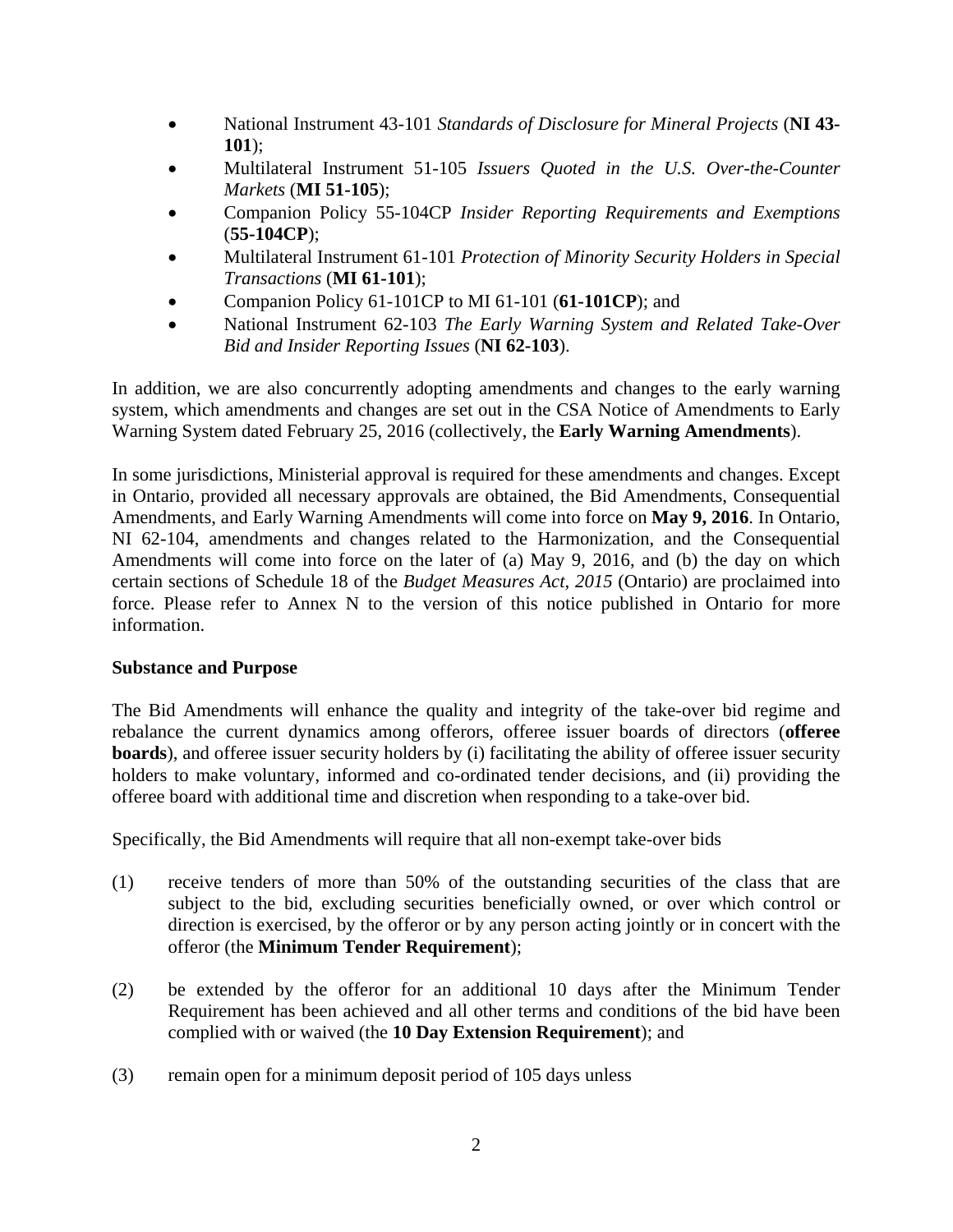- (a) the offeree board states in a news release a shorter deposit period for the bid of not less than 35 days, in which case all contemporaneous take-over bids must remain open for at least the stated shorter deposit period, or
- (b) the issuer issues a news release that it intends to effect, pursuant to an agreement or otherwise, a specified alternative transaction, in which case all contemporaneous take-over bids must remain open for a deposit period of at least 35 days.

We are also amending other aspects of the take-over bid regime in conjunction with these key amendments. A comprehensive discussion of the purpose and objectives of the Bid Amendments, as originally proposed, is included in the CSA Notice and Request for Comment dated March 31, 2015 (such notice, proposed bid amendments, and related changes are collectively referred to as the **2015 Materials**).

The Bid Amendments involve fundamental changes to the bid regime to establish a majority acceptance standard for all non-exempt take-over bids, a mandatory extension period to alleviate offeree security holder coercion concerns, and a 105 day minimum deposit period to address concerns that offeree boards do not have enough time to respond to an unsolicited take-over bid. The CSA has determined not to amend National Policy 62-202 *Defensive Tactics* (**NP 62-202**) in connection with these amendments. We wish to remind participants in the capital markets of the continued applicability of NP 62-202, which means that securities regulators will be prepared to examine the actions of offeree boards in specific cases, and in light of the amended bid regime, to determine whether they are abusive of security holder rights.

# **Background**

## *Prior proposals*

On March 14, 2013, the CSA published for comment proposed National Instrument 62-105 *Security Holder Rights Plans* and proposed Companion Policy 62-105CP *Security Holder Rights Plans* (together, the **CSA Proposal**). The Autorité des marchés financiers (the **AMF**), while participating in the publication for comment of the CSA Proposal, concurrently published a consultation paper entitled *An Alternative Approach to Securities Regulators' Intervention in Defensive Tactics* (the **AMF Proposal**). The CSA Proposal and the AMF Proposal sought to address, in different ways, concerns raised with respect to the CSA's current approach to reviewing defensive tactics adopted by offeree boards in response to, or in anticipation of, unsolicited or "hostile" take-over bids.

The comment periods for the CSA Proposal and the AMF Proposal ended on July 12, 2013. We received 72 comment letters from various market participants, including issuers, institutional investors, industry associations and law firms that reflected a broad diversity of opinions on the two proposals.

## *Proposed Bid Amendments*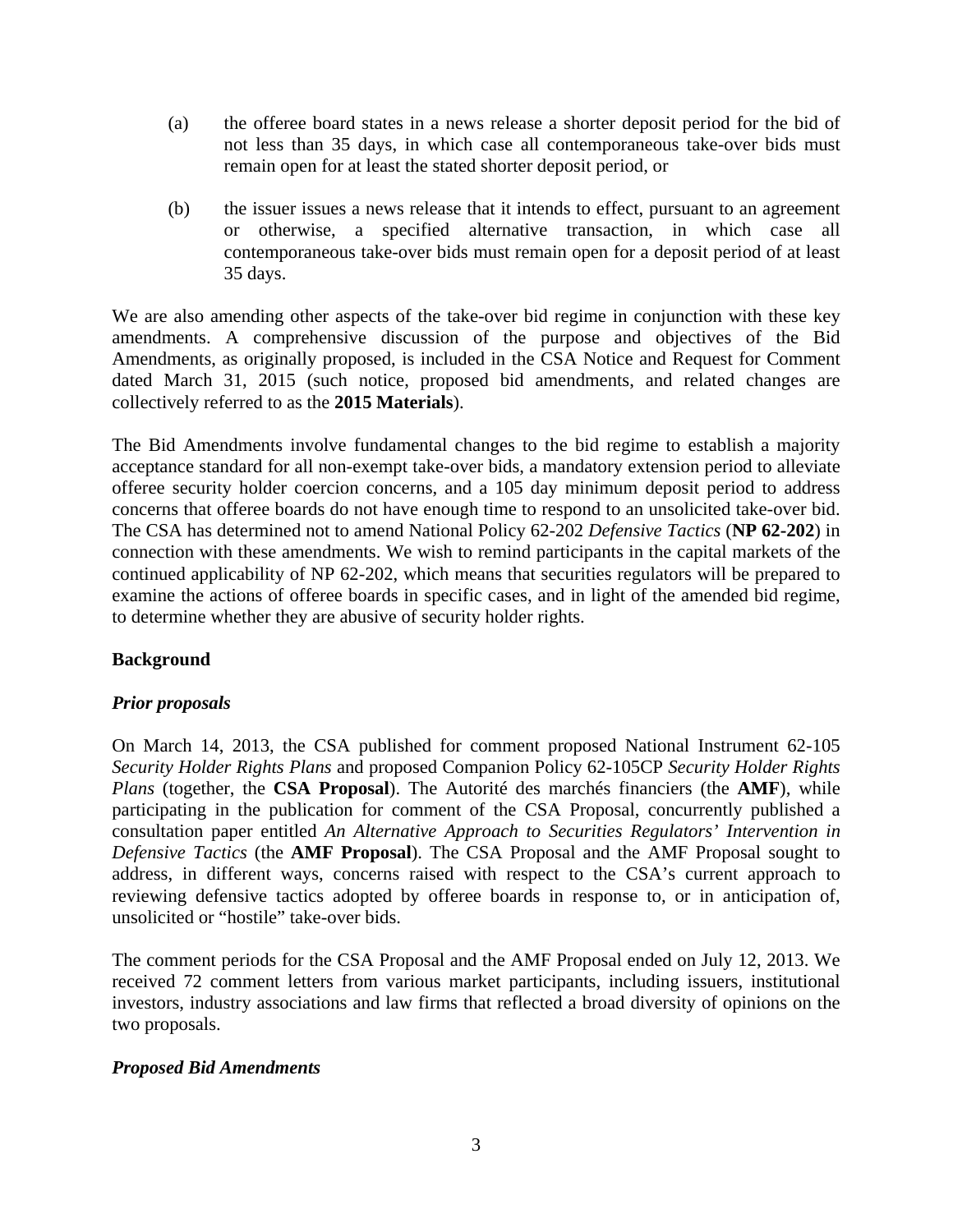On September 11, 2014, we published CSA Notice 62-306 *Update on Proposed National Instrument 62-105 Security Holder Rights Plans and AMF Consultation Paper An Alternative Approach to Securities Regulators' Intervention in Defensive Tactics* to advise that, in light of the comments received on the CSA Proposal and AMF Proposal, and following further reflection and analysis, the CSA decided to propose specific amendments to the bid regime as an alternative harmonized policy approach for the regulation of take-over bids.

On March 31, 2015, we published the 2015 Materials setting out the specific proposed amendments to the bid regime.

# **Summary of Written Comments Received by the CSA**

The comment period for the 2015 Materials ended on June 29, 2015. We received 22 comment letters in respect of the 2015 Materials from various market participants. We have considered the comments received and thank all of the commenters for their input.

The names of the commenters are set out in Annex A to this notice and a summary of their comments, together with our responses, are contained in Annex B to this notice.

# **Summary of Changes since Publication for Comment**

After consideration of the comments received on the 2015 Materials, and further reflection and analysis, we have made some revisions to the 2015 Materials. Those revisions are reflected in the amendments and changes we are publishing in Annexes C and E to this notice. As these changes are not material, we are not publishing the Bid Amendments for a further comment period.

The following is a summary of the key changes that were made to the 2015 Materials. A blackline comparison showing all changes to current MI 62-104 as a result of the Bid Amendments is set out in Annex D to this notice.

# **(a) Minimum Deposit Period**

 $\overline{a}$ 

In the 2015 Materials, we proposed that all non-exempt take-over bids be subject to a minimum deposit period of 120 days, subject to exceptions. We have determined to adjust the minimum deposit period to 105 days in light of our consideration of the potential impact of the 120 Day Requirement on an offeror's ability to utilize compulsory acquisition provisions under business corporation statutes in Canada.

Federal and provincial business corporation statutes in Canada provide a method by which an offeror that holds not less than 90% of a class of the offeree issuer's shares can acquire all of the remaining shares of the class on an expedited basis and without approval by the holders of the remaining offeree issuer shares<sup>2</sup> (the **Compulsory Acquisition Provisions**). However, the Compulsory Acquisition Provisions are generally available only where the take-over bid is accepted by holders of not less than 90% of the shares of the class subject to the bid *within 120 days after the date of the bid*. As a result, the 120 Day Requirement (and 10 Day Extension

<sup>2</sup> See, for example, ss. 206(2) of the *Canada Business Corporations Act*.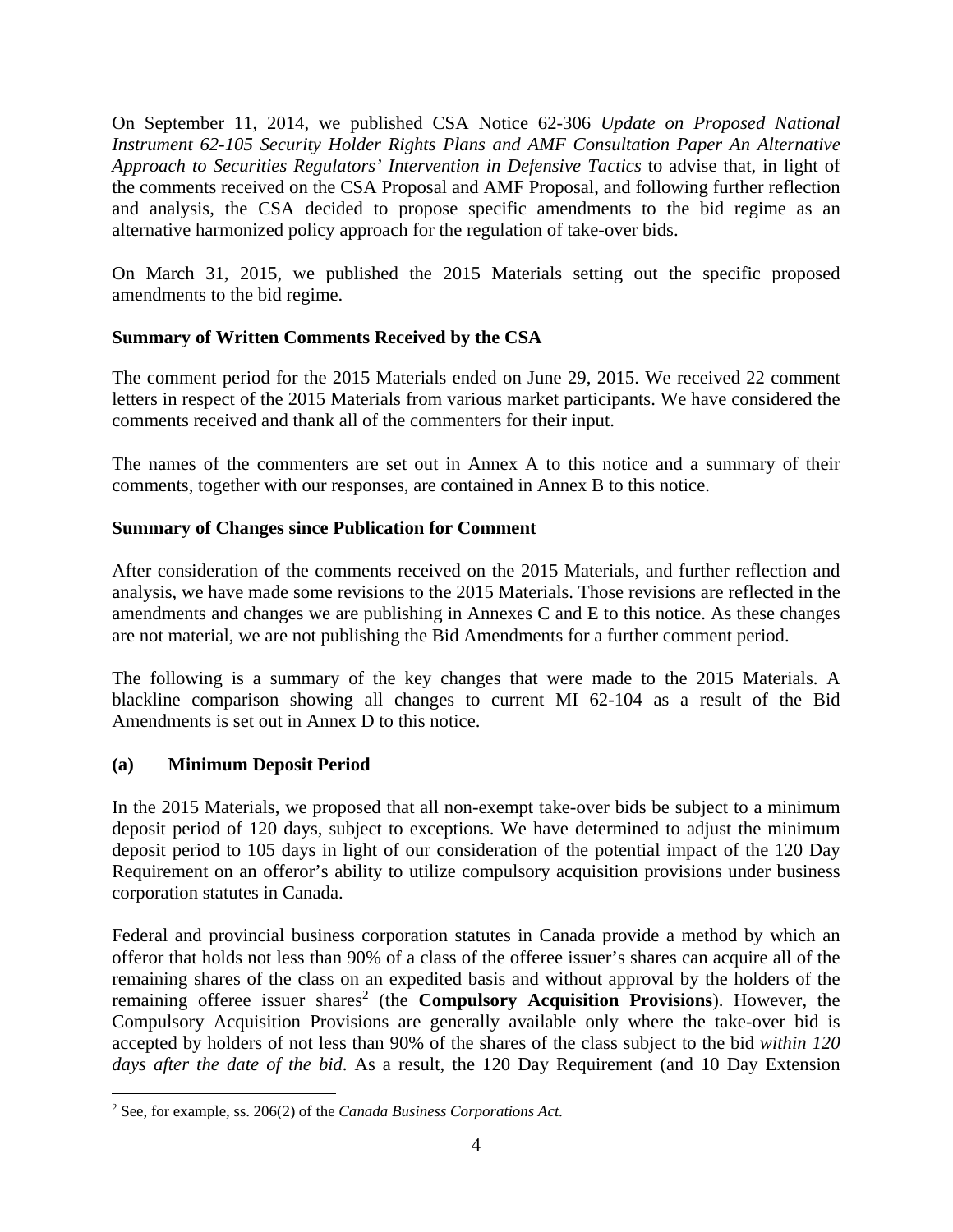Requirement) could result in the Compulsory Acquisition Provisions not being available to an offeror following a take-over bid where the 120 Day Requirement applies.

In light of the foregoing, we have adjusted the minimum deposit period to 105 days. We believe that a minimum deposit period of 105 days will generally allow sufficient time for an offeror to conclude its bid and satisfy the subsequent 10 Day Extension Requirement before the  $120<sup>th</sup>$  day from the date of its bid, while taking into account the potential impact that holidays in various Canadian jurisdictions may have on the offeror's ability to receive acceptances. This minimum deposit period meets the CSA's policy objective of providing offeree boards with a longer, fixed period of time to respond to a take-over bid while making it reasonably practicable for an offeror to avail itself of the Compulsory Acquisition Provisions.

# **(b) Definition of "alternative transaction"**

We have made drafting changes to the definition of "alternative transaction" and related guidance in NP 62-203 in order to clarify the intended scope of the definition and assist with its interpretation and application. In particular, we have removed clause (b) from the definition and have instead incorporated the substance of that former clause as guidance for the overall scope of the definition. Section 2.13 of NP 62-203 now states, in part, that the definition of "alternative transaction" is intended to encompass transactions agreed to or initiated by the issuer that could result in the acquisition of the issuer or the business of the issuer as an alternative to doing so by means of a take-over bid.

We have also revised the guidance in NP 62-203 in light of comments received. Since the "alternative transaction" provisions apply to the minimum deposit period for an offeror's bid, an offeror should assess whether or not an issuer has entered into an "alternative transaction". As such, the guidance in section 2.14 of NP 62-203 now recommends that an offeror should reasonably determine whether an issuer's announced transaction is an "alternative transaction" before either, as the case may be, (i) reducing the initial deposit period of its outstanding takeover bid to not less than 35 days or (ii) commencing a take-over bid for the issuer with an initial deposit period of not less than 35 days.

# **(c) Deposit period news release**

We have revised the definition of "deposit period news release" to remove the words "that is acceptable to the board of directors of the offeree issuer" when describing the initial deposit period stated in the offeree issuer's news release. We presume that any initial deposit period stated by an offeree issuer in respect of a bid will, in fact, be acceptable to the offeree board and have removed that concept from the definition because it is not otherwise relevant to the operation of the definition.

# **(d) Mandatory 10-day extension period**

We have clarified that, except in the case of a partial take-over bid, the mandatory 10-day extension period for a bid referred to in paragraph 2.31.1(a) of NI 62-104 must be a period of *at least* 10 days and not, as the original drafting may have suggested, exactly 10 days. We note,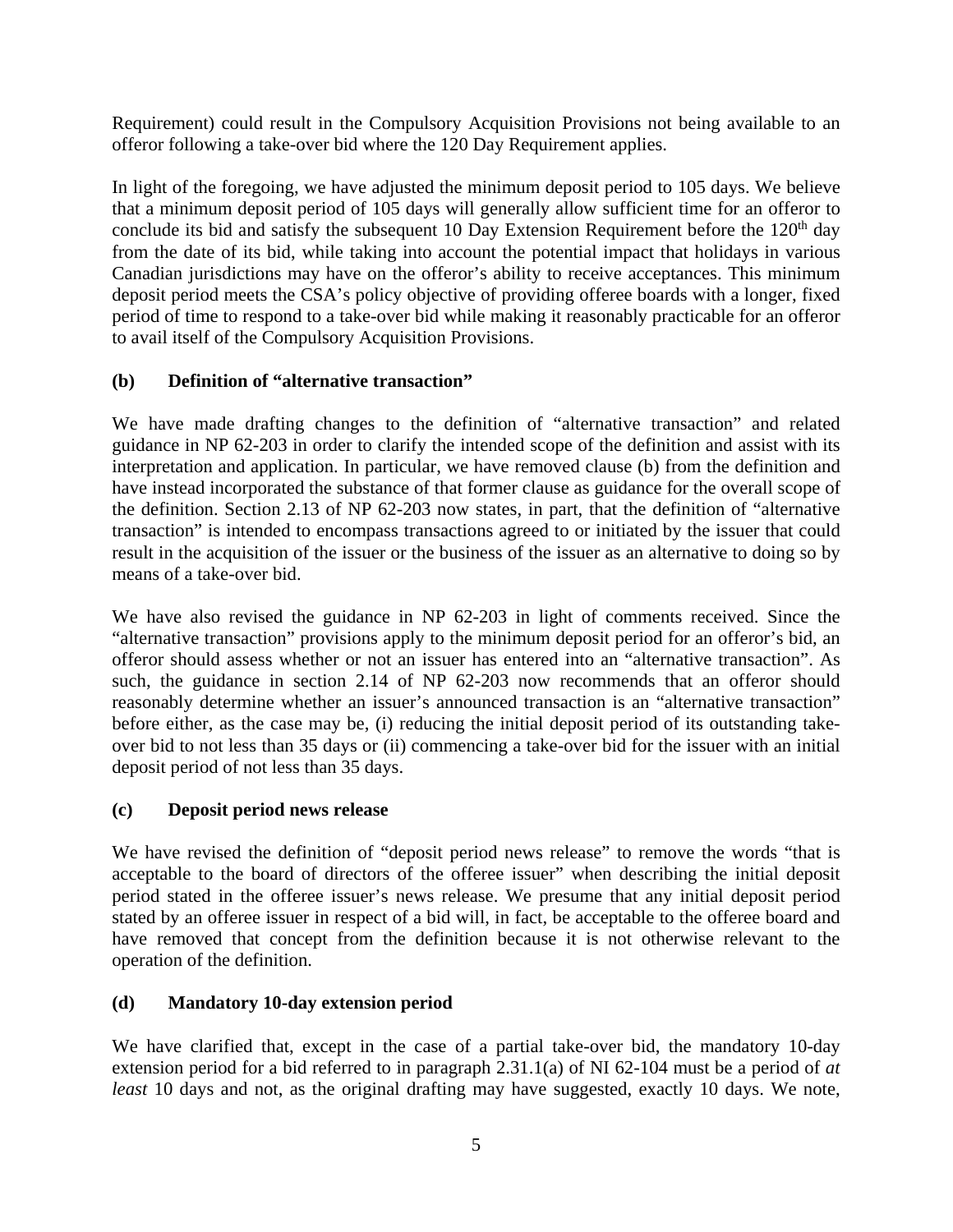however, that if an offeror chooses to extend its bid after expiry of the initial deposit period for a period of more than 10 days, the bid regime still requires that the offeror take up securities deposited during the extension period not later than 10 days after deposit of the securities.

We have also clarified in section 2.31.2 of NI 62-104 that, in the case of a partial take-over bid, the mandatory 10-day extension period must not exceed 10 days, nor can an offeror extend its partial take-over bid after the expiry of the mandatory 10-day extension period. As noted in the 2015 Materials, an extension period of more than 10 days is not necessary because a partial takeover bid is for a fixed number of securities subject to pro-ration, such that the offeror will have effectively achieved its desired minimum number of tenders before commencement of the mandatory 10-day extension period and the number of securities ultimately taken up will not increase as a result of tenders during the mandatory 10-day extension period.

# **(e) Proportionate take up mechanics for partial take-over bids**

A number of commenters on the 2015 Materials indicated that it would be helpful if the CSA provided examples showing how the proportionate take up provisions applicable to partial takeover bids would apply after adoption of the Bid Amendments. We have added examples in section 2.17 of NP 62-203.

# **(f) Transition**

We have included a transition provision in section 7.1 of NI 62-104 to clarify the application of the Bid Amendments to take-over bids made in respect of offeree issuers in certain circumstances both before and after the effective date of the Bid Amendments.

# **Local Matters**

Annex N is being published in any local jurisdiction that is making related changes to local securities laws, including changes to local notices or other policy instruments in that jurisdiction. It also includes any additional information that is relevant to that jurisdiction only.

# **Contents of Annexes**

- Annex A Names of Commenters
- Annex B Summary of Comments and CSA Responses
- Annex C Amendments to MI 62-104
- Annex D Blackline Extracts Showing Amendments to MI 62-104
- Annex E Changes to NP 62-203
- Annex F Amendments to MI 11-102
- Annex G Amendments to MI 13-102
- Annex H Amendments to NI 43-101
- Annex I Amendments to MI 51-105
- Annex J Changes to 55-104CP
- Annex K Amendments to MI 61-101
- Annex L Changes to 61-101CP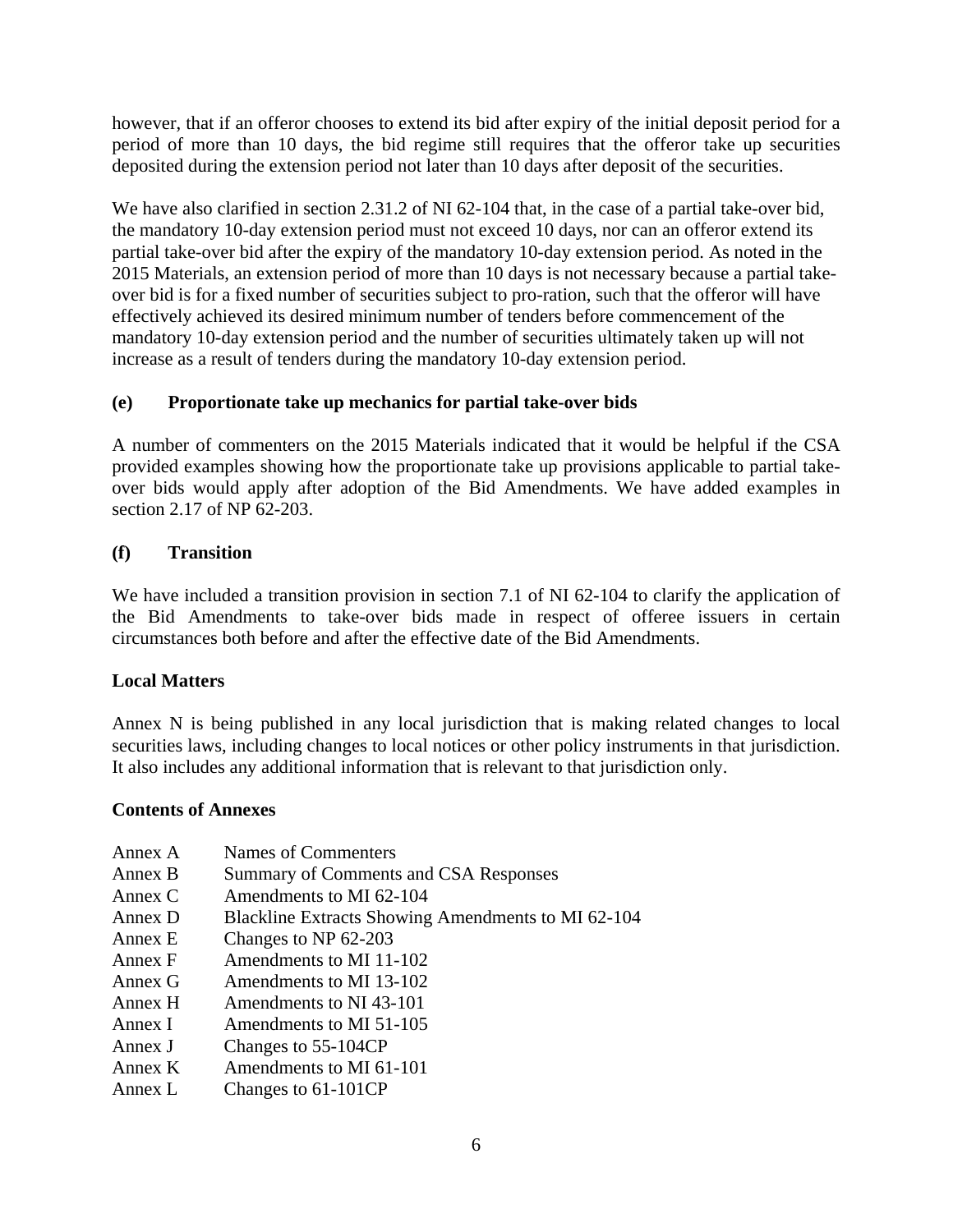Annex M Amendments to NI 62-103 Annex N Local Matters

## **Questions**

Please refer your questions to any of the following:

*Ontario Securities Commission* 

Naizam Kanji **Director** Office of Mergers & Acquisitions Ontario Securities Commission (416) 593-8060 nkanji@osc.gov.on.ca

Jason Koskela Senior Legal Counsel Office of Mergers & Acquisitions Ontario Securities Commission (416) 595-8922 jkoskela@osc.gov.on.ca

Adeline Lee Legal Counsel Office of Mergers & Acquisitions Ontario Securities Commission (416) 595-8945 alee@osc.gov.on.ca

*Autorité des marchés financiers* 

Lucie J. Roy Senior Director, Corporate Finance Autorité des marchés financiers (514) 395-0337, ext. 4361 Toll free: 1 (877) 525-0337 lucie.roy@lautorite.qc.ca

Andrée-Anne Arbour-Boucher Senior Securities Analyst, Corporate Finance Autorité des marchés financiers (514) 395-0337, ext. 4394 Toll free: 1 (877) 525-0337 andree-anne.arbour-boucher@lautorite.qc.ca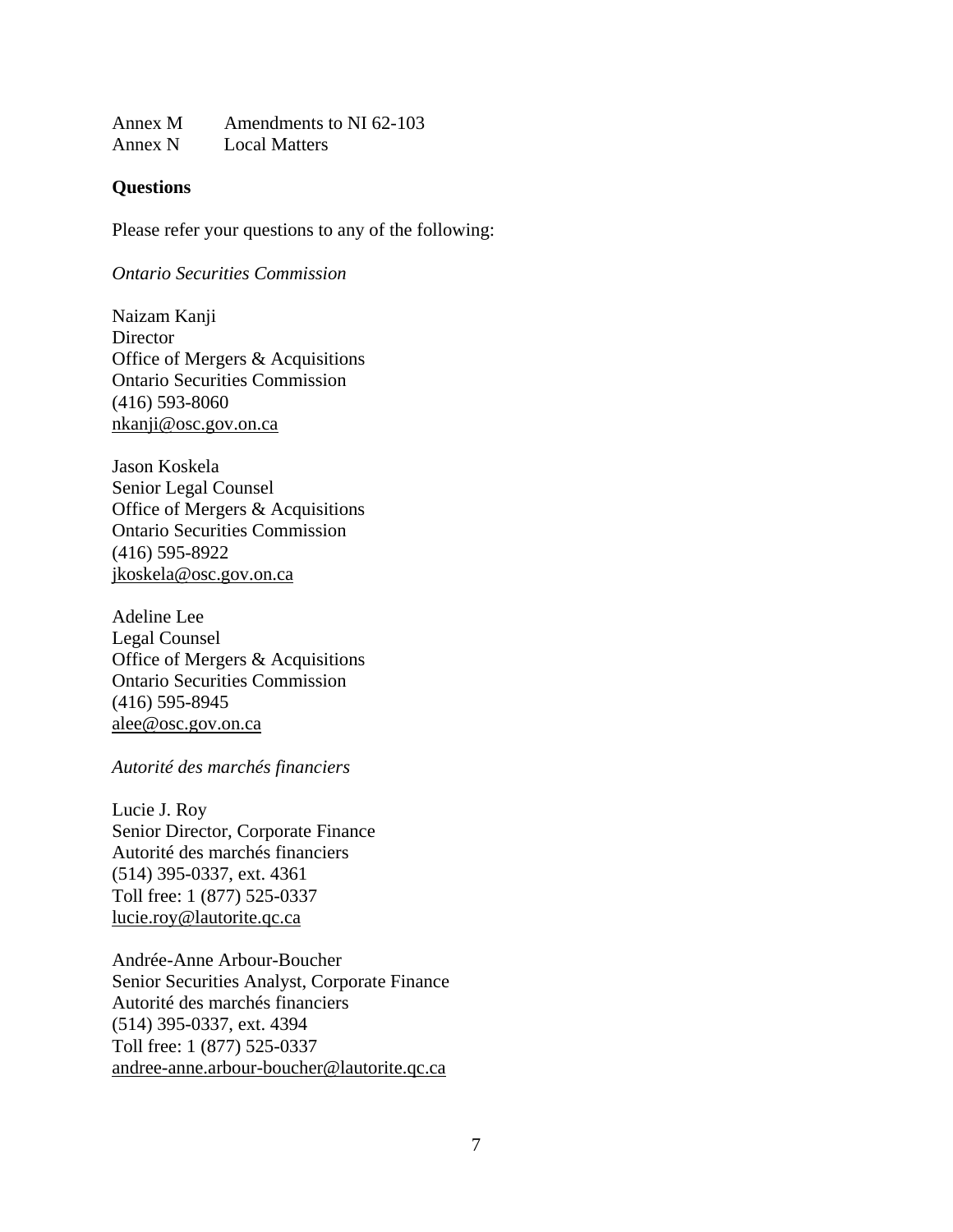Alexandra Lee Senior Policy Adviser, Corporate Finance Autorité des marchés financiers (514) 395-0337, ext. 4465 Toll free: 1 (877) 525-0337 alexandra.lee@lautorite.qc.ca

## *British Columbia Securities Commission*

Gordon Smith Acting Manager, Legal Services Corporate Finance British Columbia Securities Commission (604) 899-6656 Toll free across Canada: 1 (800) 373-6393 gsmith@bcsc.bc.ca

## *Alberta Securities Commission*

Tracy Clark Senior Legal Counsel Corporate Finance Alberta Securities Commission (403) 355-4424 tracy.clark@asc.ca

Lanion Beck Senior Legal Counsel Corporate Finance Alberta Securities Commission (403) 355-3884 lanion.beck@asc.ca

*Financial and Consumer Affairs Authority of Saskatchewan* 

Sonne Udemgba Deputy Director, Legal, Securities Division Financial and Consumer Affairs Authority of Saskatchewan (306) 787-5879 sonne.udemgba@gov.sk.ca

*Manitoba Securities Commission* 

Chris Besko Director, General Counsel Manitoba Securities Commission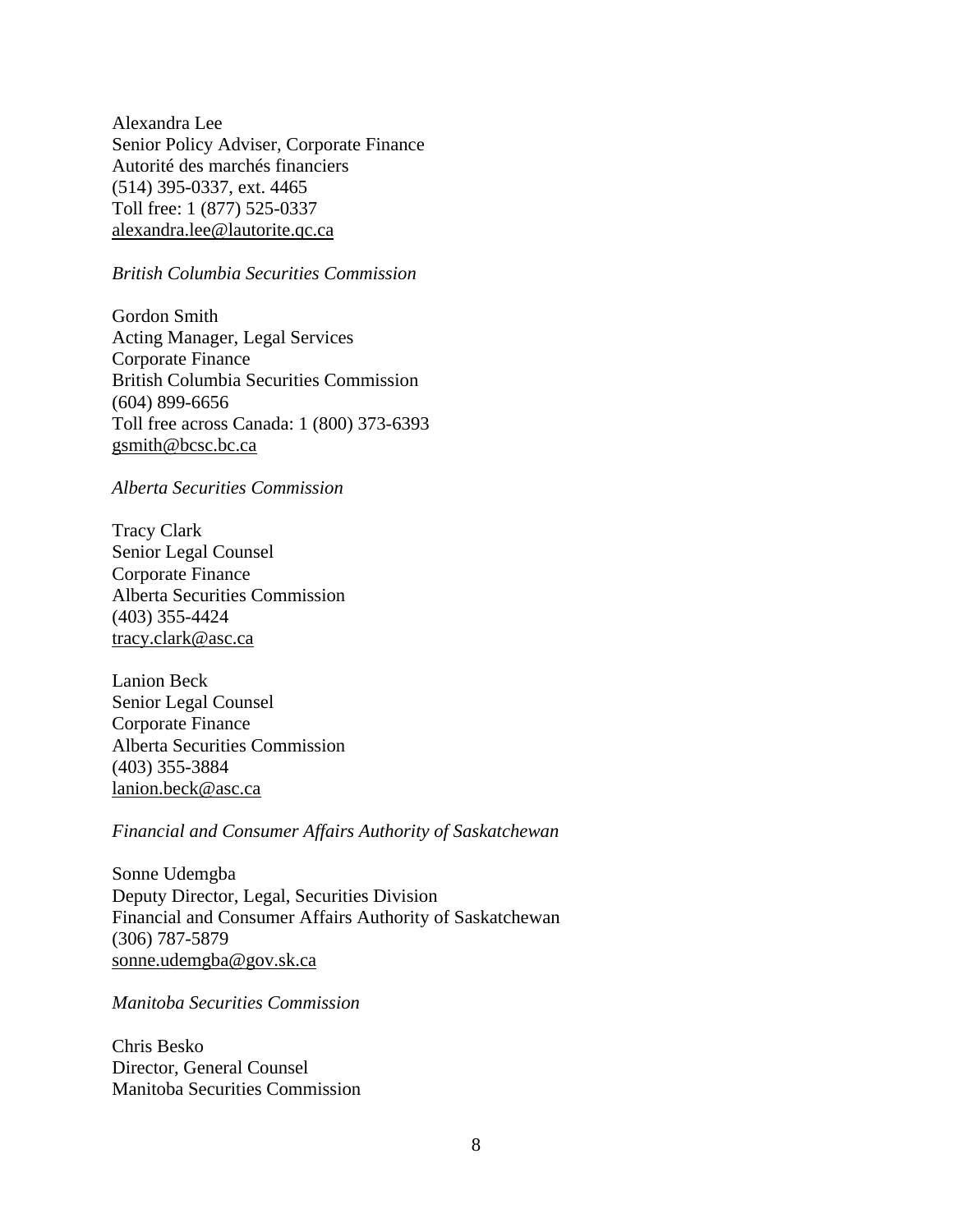(204) 945-2561 chris.besko@gov.mb.ca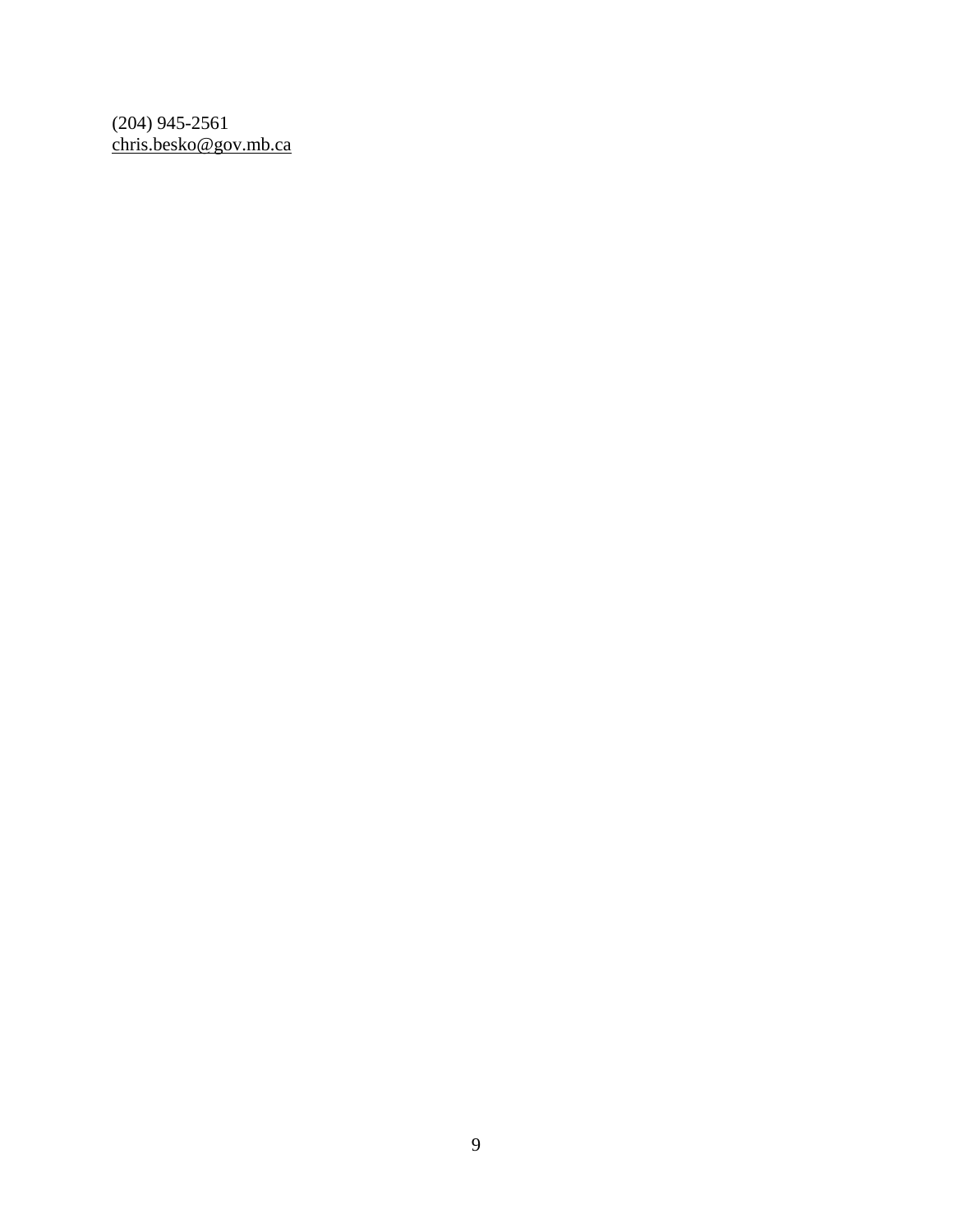## **Annex A**

### **Names of Commenters**

Ad Hoc Senior Securities Practitioners Group Anita Anand Caisse de dépôt et placement du Québec Canadian Advisory Council for Canadian CFA Institute Societies Canadian Coalition for Good Governance Canadian Foundation for Advancement of Investor Rights Canadian Investor Relations Institute Canadian Oil Sands Limited Dentons Canada LLP Mike Devereux Donald G. Gilchrist Hansell LLP Hurt Capital Inc. Institute of Corporate Directors Institutional Shareholder Services Investment Industry Association of Canada McCarthy Tétrault LLP McMillan LLP Norton Rose Fulbright Canada LLP Osler, Hoskin & Harcourt LLP Simon A. Romano and Ramandeep K. Grewal Richard Steinberg, Aaron Atkinson and Bradley Freelan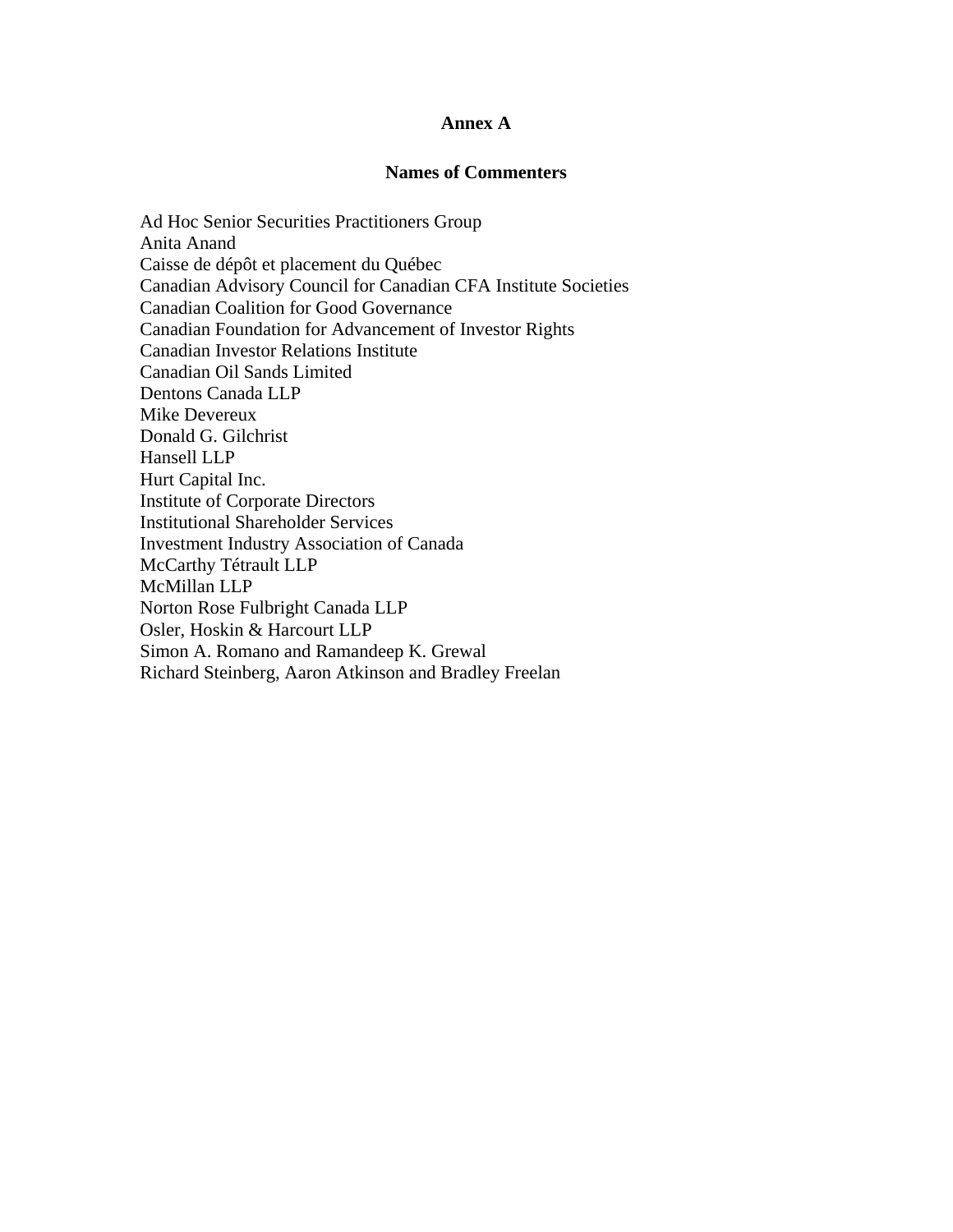# **Annex B**

# **Summary of Comments and CSA Responses**

The following is a summary of comments and CSA responses in respect of the proposed amendments to MI 62-104, proposed changes to NP 62-203 and proposed consequential amendments (collectively, the "**Proposed Bid Amendments**") published on March 31, 2015 in the 2015 Materials. Defined terms used herein have the same meaning as is ascribed to them in the notice to which this is appended.

#### **PART I.GENERAL COMMENTS**

| <b>ITEM</b>    | <b>TOPIC AND SUBTOPIC</b>                                                          | <b>SUMMARIZED COMMENT</b>                                                                                                                                                                                                                                                                                                                                                                                                                            | <b>CSA RESPONSE</b>                                                                                                                                                                                                                                                            |  |
|----------------|------------------------------------------------------------------------------------|------------------------------------------------------------------------------------------------------------------------------------------------------------------------------------------------------------------------------------------------------------------------------------------------------------------------------------------------------------------------------------------------------------------------------------------------------|--------------------------------------------------------------------------------------------------------------------------------------------------------------------------------------------------------------------------------------------------------------------------------|--|
| $\mathbf{A}$ . | <b>COMMENTS ON KEY ELEMENTS OF THE PROPOSED BID AMENDMENTS</b>                     |                                                                                                                                                                                                                                                                                                                                                                                                                                                      |                                                                                                                                                                                                                                                                                |  |
| 1.             | Whether the proposed<br><b>Minimum Tender</b><br><b>Requirement is appropriate</b> | The majority of commenters who commented on this aspect of<br>the Proposed Bid Amendments are supportive of the<br>Minimum Tender Requirement. Commenters generally agreed<br>that the Minimum Tender Requirement, coupled with the 10<br>Day Extension Requirement, addresses the "pressure to<br>tender" or coercion concerns raised by the CSA and<br>contributes to the enhancement of the quality and integrity of<br>the take-over bid regime. | We acknowledge the comments of<br>support for the Minimum Tender<br>Requirement.                                                                                                                                                                                               |  |
|                |                                                                                    | Three commenters suggested that there may be certain<br>circumstances where the Minimum Tender Requirement<br>should not apply.<br>Two commenters raised the concern that there may be<br>circumstances where the Minimum Tender Requirement<br>would prevent a non-coercive bid from proceeding. For<br>example, where a control block holder or other insiders do not                                                                              | We acknowledge that enhanced leverage<br>for blockholders is a likely consequence<br>of the Bid Amendments; however, the<br>CSA believe that such leverage is<br>inherent to the new "majority tender"<br>premise of the Bid Amendments.<br>We did not make any changes to the |  |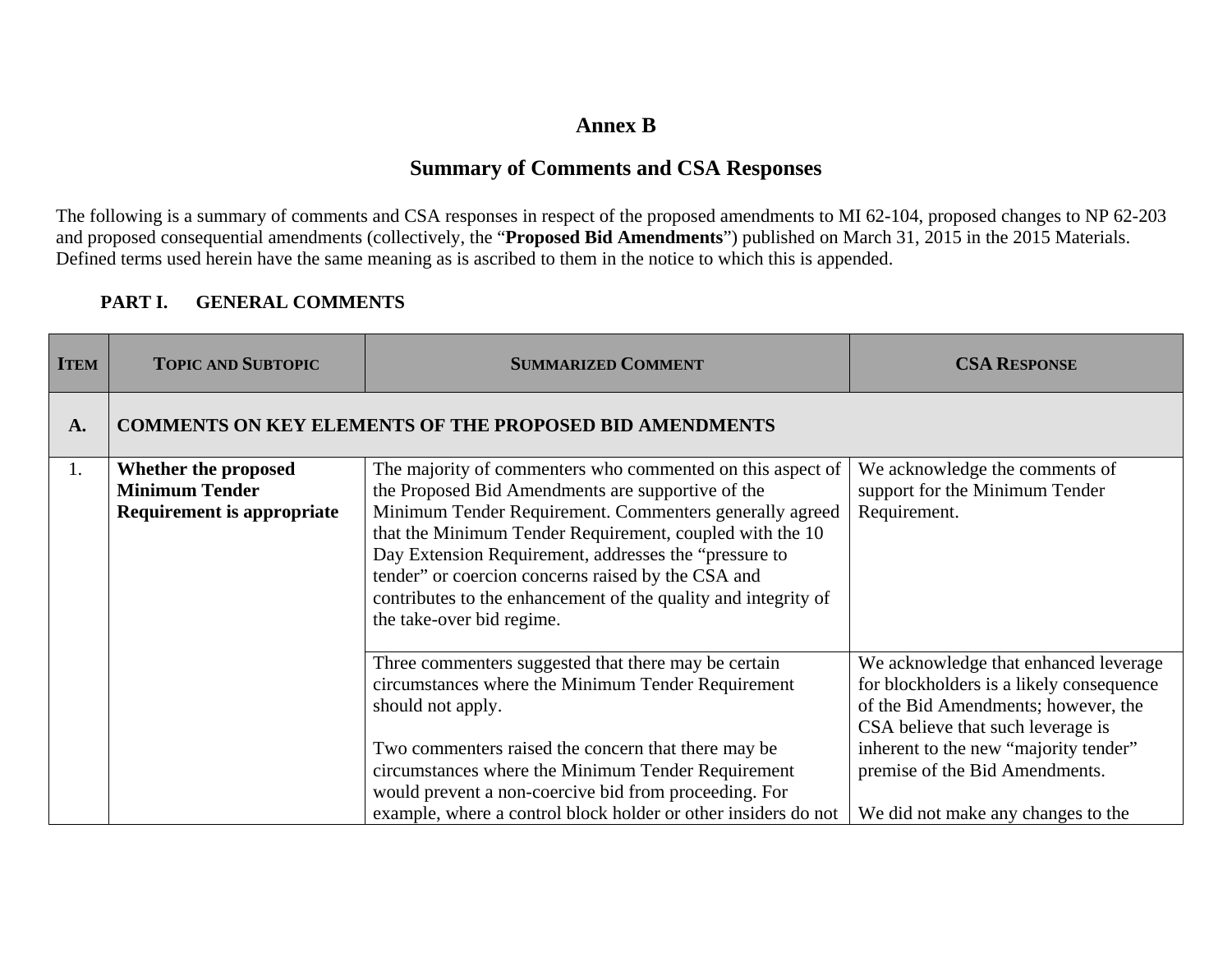| <b>ITEM</b> | <b>TOPIC AND SUBTOPIC</b>                                                     | <b>SUMMARIZED COMMENT</b>                                                                                                                                                                                                                                                                                                                                                                                                                                                                                                                                                                                                                                                                                                                                                                                                                                                                                                    | <b>CSA RESPONSE</b>                                                                                                                                                                                                                                                                                                                                                                                                                                                                                                                                                                                                                                                                                                      |
|-------------|-------------------------------------------------------------------------------|------------------------------------------------------------------------------------------------------------------------------------------------------------------------------------------------------------------------------------------------------------------------------------------------------------------------------------------------------------------------------------------------------------------------------------------------------------------------------------------------------------------------------------------------------------------------------------------------------------------------------------------------------------------------------------------------------------------------------------------------------------------------------------------------------------------------------------------------------------------------------------------------------------------------------|--------------------------------------------------------------------------------------------------------------------------------------------------------------------------------------------------------------------------------------------------------------------------------------------------------------------------------------------------------------------------------------------------------------------------------------------------------------------------------------------------------------------------------------------------------------------------------------------------------------------------------------------------------------------------------------------------------------------------|
|             |                                                                               | support a transaction because they have a stake in the outcome<br>that is different from that of the minority security holders, it<br>may not be practically possible for an offeror to achieve<br>majority acceptance. Rather than excluding securities held in a<br>control block or by insiders from being counted toward the<br>Minimum Tender Requirement, the commenters recommend<br>addressing this concern through exemptive relief from the<br>Minimum Tender Requirement where the CSA determines it<br>to be appropriate. The commenters suggest that the CSA<br>should include guidelines in NP 62-203 outlining the<br>circumstances in which the CSA would be likely to grant such<br>exemptive relief.<br>One commenter argued that the Minimum Tender<br>Requirement should not apply where the offeror (whether<br>alone or with joint actors) already exercises legal control over<br>the offeree issuer. | Minimum Tender Requirement to<br>accommodate the position that there may<br>be specific circumstances where the<br>Minimum Tender Requirement should not<br>apply. We do not believe that there is a<br>compelling basis for effectively creating<br>two different minimum tender regimes<br>depending on the control dynamic of the<br>issuer.<br>Since all considerations of exemptive<br>relief are based on unique fact<br>circumstances, we do not think that it is<br>appropriate to provide guidance that<br>attempts to predict or outline in advance<br>the circumstances under which securities<br>regulatory authorities would be likely to<br>grant exemptive relief from the Minimum<br>Tender Requirement. |
| 2.          | Whether the proposed 10 Day<br><b>Extension Requirement is</b><br>appropriate | The majority of commenters who commented on this aspect of<br>the Proposed Bid Amendments are supportive of the 10 Day<br>Extension Requirement. Commenters generally agreed that<br>the 10 Day Extension Requirement addresses the "pressure to<br>tender" or coercion concerns raised by the CSA and<br>contributes to the enhancement of the quality and integrity of<br>the take-over bid regime.                                                                                                                                                                                                                                                                                                                                                                                                                                                                                                                        | We acknowledge the comments of<br>support for the 10 Day Extension<br>Requirement.                                                                                                                                                                                                                                                                                                                                                                                                                                                                                                                                                                                                                                       |
| 3.          | Whether the proposed 120<br>Day Requirement is<br>appropriate                 | Almost all commenters who commented on this aspect of the<br>Proposed Bid Amendments are generally supportive of<br>providing offeree boards with a longer, fixed period of time to                                                                                                                                                                                                                                                                                                                                                                                                                                                                                                                                                                                                                                                                                                                                          | We acknowledge the comments in<br>support of, and expressing concerns with,<br>the proposed 120 Day Requirement. We                                                                                                                                                                                                                                                                                                                                                                                                                                                                                                                                                                                                      |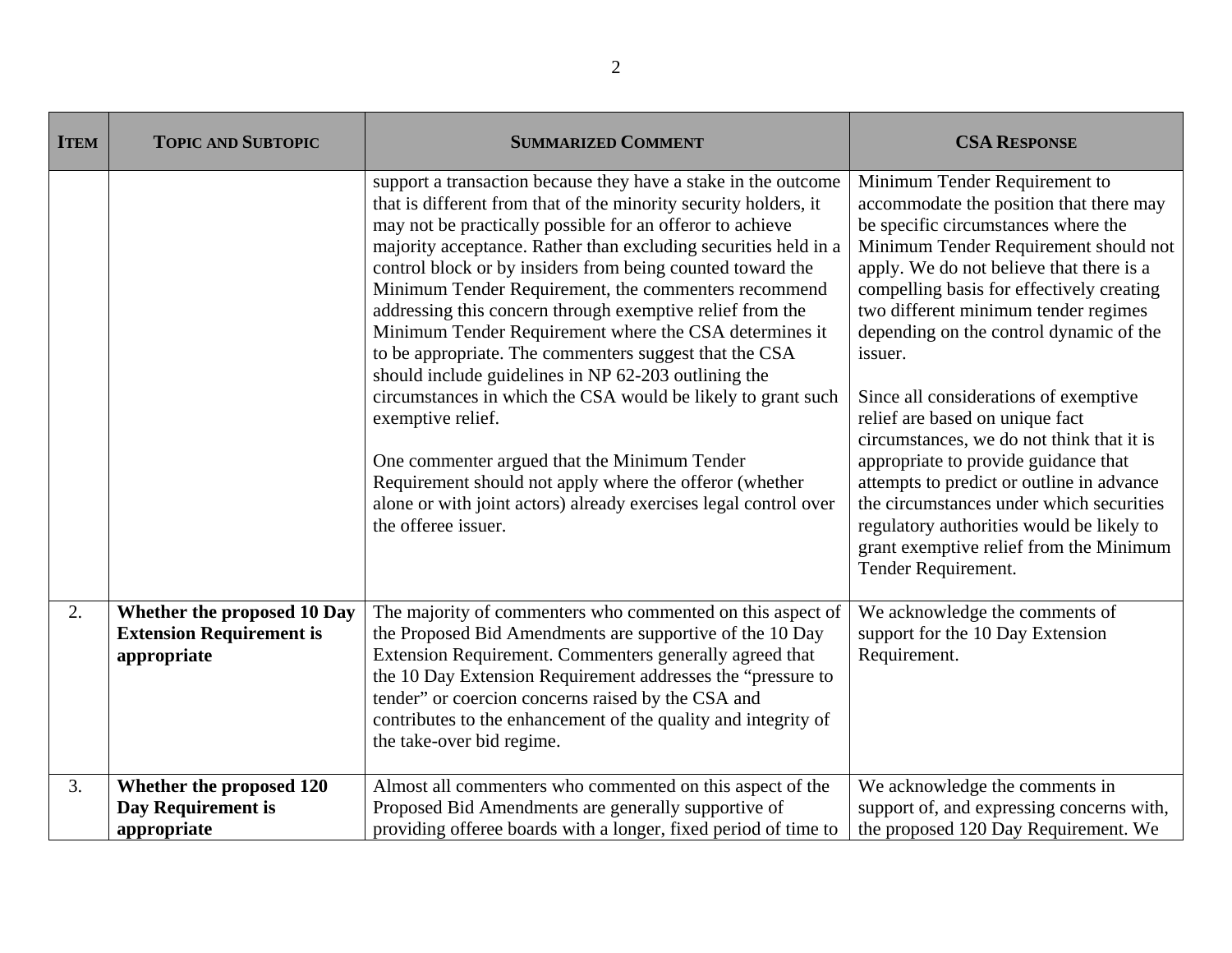| <b>ITEM</b> | <b>TOPIC AND SUBTOPIC</b> | <b>SUMMARIZED COMMENT</b>                                                                                                                                                                                                                                                                                                                                               | <b>CSA RESPONSE</b>                                                                                                     |
|-------------|---------------------------|-------------------------------------------------------------------------------------------------------------------------------------------------------------------------------------------------------------------------------------------------------------------------------------------------------------------------------------------------------------------------|-------------------------------------------------------------------------------------------------------------------------|
|             |                           | consider and respond to a take-over bid. They agreed with the<br>CSA's concern that under the current regime offeree boards<br>do not have enough time to respond to unsolicited take-over<br>bids with appropriate action, such as seeking value-<br>maximizing alternatives or developing and articulating their<br>views on the merits of the bid.                   | have determined to adjust to the minimum<br>deposit period to 105 days for the reasons<br>described below.              |
|             |                           | Although a majority of commenters feel that a minimum of<br>120 days is an appropriate period of time, six commenters<br>suggested that 120 days is too long, with most of these<br>commenters indicating that 90 days would provide the<br>benefits of more time without the disadvantages of an overly<br>long bid period. These commenters noted in particular that: |                                                                                                                         |
|             |                           | a 120 day bid period may deter potential offerors (for a<br>number of reasons, including increased financing costs<br>and the potential for increased competition associated<br>with a longer bid period), resulting in a reduction of<br>the level of hostile bid activity and missed<br>opportunities for security holders; and                                       |                                                                                                                         |
|             |                           | market data suggests that 90 days has historically been<br>enough time to draw out competing bids and<br>alternative transactions.                                                                                                                                                                                                                                      |                                                                                                                         |
|             |                           | Only one commenter is not supportive of increasing the<br>existing 35 day minimum deposit period.                                                                                                                                                                                                                                                                       |                                                                                                                         |
|             |                           | One commenter raised the concern that the 120 day minimum<br>deposit period may result in compulsory acquisition<br>provisions of certain Canadian corporate statutes (such as the                                                                                                                                                                                      | Upon further review of the Canadian<br>corporate law compulsory acquisition<br>provisions, we have determined to adjust |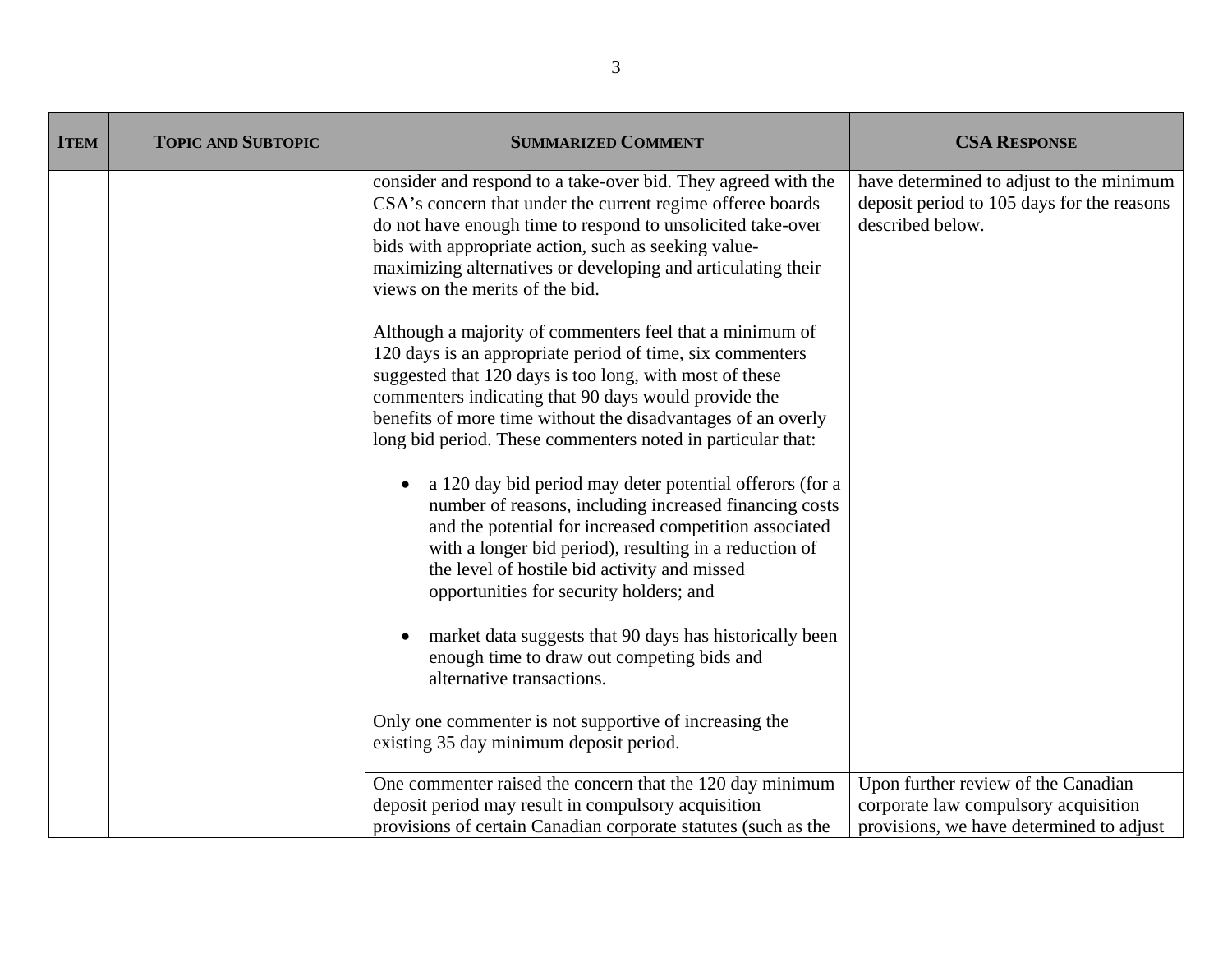| <b>ITEM</b> | <b>TOPIC AND SUBTOPIC</b>                                                                                        | <b>SUMMARIZED COMMENT</b>                                                                                                                                                                                                                                                                                                                                                                                                                                                                                                                                                                                                                                                     | <b>CSA RESPONSE</b>                                                                                                                                                                                                                                                                                                                                                                                                                                                                                                                                                                                                                                                                                                                                                                                                                                                                                                  |
|-------------|------------------------------------------------------------------------------------------------------------------|-------------------------------------------------------------------------------------------------------------------------------------------------------------------------------------------------------------------------------------------------------------------------------------------------------------------------------------------------------------------------------------------------------------------------------------------------------------------------------------------------------------------------------------------------------------------------------------------------------------------------------------------------------------------------------|----------------------------------------------------------------------------------------------------------------------------------------------------------------------------------------------------------------------------------------------------------------------------------------------------------------------------------------------------------------------------------------------------------------------------------------------------------------------------------------------------------------------------------------------------------------------------------------------------------------------------------------------------------------------------------------------------------------------------------------------------------------------------------------------------------------------------------------------------------------------------------------------------------------------|
|             |                                                                                                                  | Canada Business Corporations Act) not being available to<br>offerors following a take-over bid. The right to acquire<br>securities under statutory compulsory acquisition provisions is<br>only available where, within 120 days of the date of a take-<br>over bid, the bid is accepted by the holders of not less than<br>90% of the securities of the applicable class. The commenter<br>argued that reducing the 120 day period by a modest amount -<br>such as to 115 or 110 days - would likely not address the<br>issue, noting that in practice it is typically not until an offeror<br>has extended a bid on at least one occasion that the 90%<br>threshold is met. | the minimum deposit period to 105 days.<br>We believe that a minimum deposit<br>period of 105 days will generally allow<br>sufficient time for an offeror to conclude<br>its bid and satisfy the subsequent 10 Day<br>Extension Requirement before the 120 <sup>th</sup><br>day from the date of its bid, while taking<br>into account the potential impact that<br>holidays in various Canadian jurisdictions<br>may have on the offeror's ability to<br>receive acceptances. We believe that this<br>minimum deposit period will meet the<br>CSA's policy objective of providing<br>offeree issuer boards with a longer, fixed<br>period of time to respond to a take-over<br>bid while making it reasonably<br>practicable for an offeror to avail itself of<br>the compulsory acquisition provisions if<br>its bid has been accepted by offeree<br>security holders within 120 days from the<br>date of its bid. |
| <b>B.</b>   | <b>COMMENTS ON SPECIFIC ASPECTS OF THE PROPOSED BID AMENDMENTS</b>                                               |                                                                                                                                                                                                                                                                                                                                                                                                                                                                                                                                                                                                                                                                               |                                                                                                                                                                                                                                                                                                                                                                                                                                                                                                                                                                                                                                                                                                                                                                                                                                                                                                                      |
| 1.          | <b>Issues related to the</b><br><b>Minimum Tender</b><br>Requirement in the context of<br>partial take-over bids | Three commenters raised concerns over the application of the<br>Minimum Tender Requirement in the context of partial take-<br>over bids.                                                                                                                                                                                                                                                                                                                                                                                                                                                                                                                                      | We did not make any changes to the<br>Minimum Tender Requirement to<br>accommodate the comments made in<br>relation to partial take-over bids.                                                                                                                                                                                                                                                                                                                                                                                                                                                                                                                                                                                                                                                                                                                                                                       |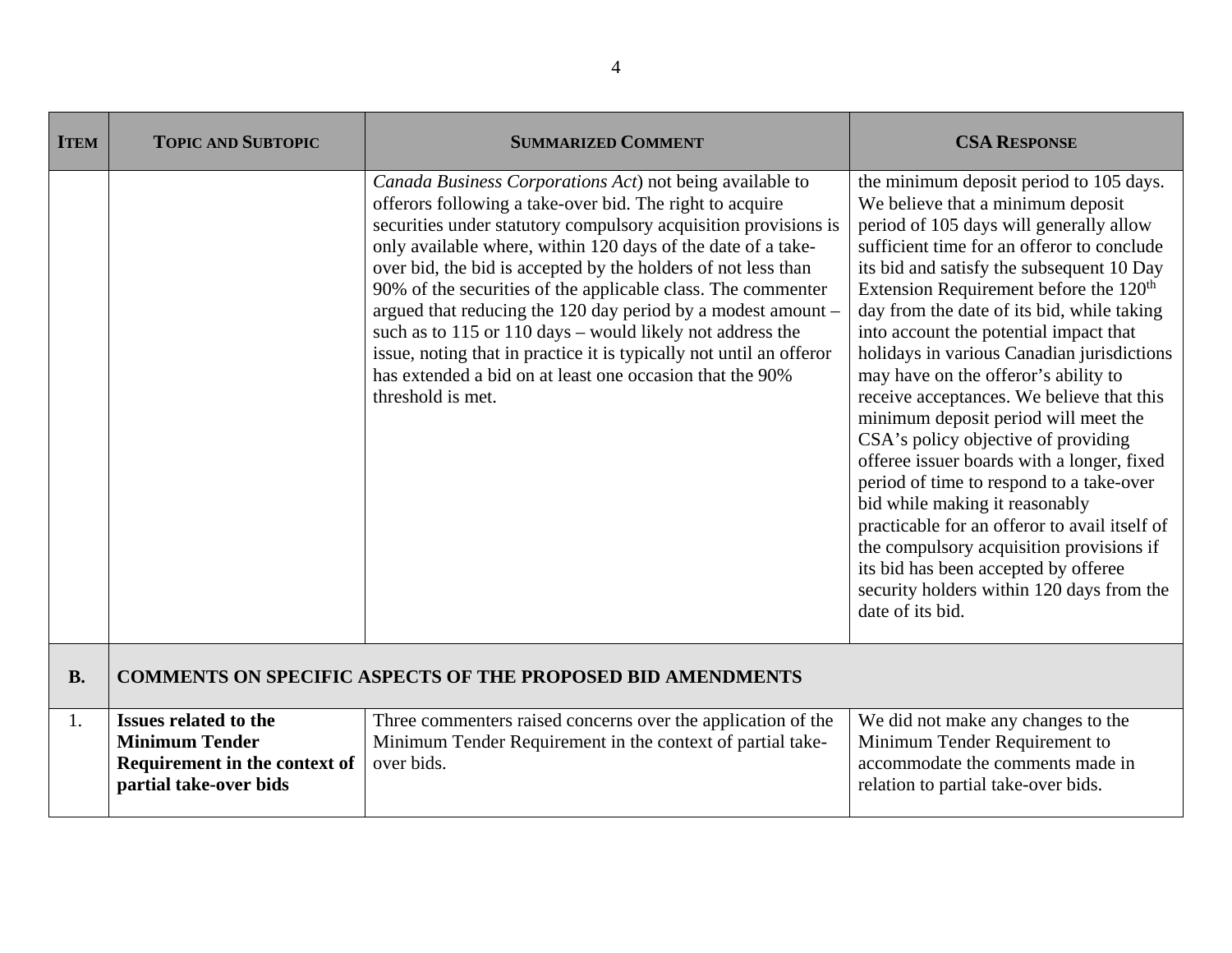| <b>ITEM</b> | <b>TOPIC AND SUBTOPIC</b> | <b>SUMMARIZED COMMENT</b>                                                                                                                                                                                                                                                                                                                                                                                                                                                                                                                                                                                                                                                                                                                                                                                                                                                                                                        | <b>CSA RESPONSE</b>                                                                                                                                                                                                                                                                                                                                                                                                      |
|-------------|---------------------------|----------------------------------------------------------------------------------------------------------------------------------------------------------------------------------------------------------------------------------------------------------------------------------------------------------------------------------------------------------------------------------------------------------------------------------------------------------------------------------------------------------------------------------------------------------------------------------------------------------------------------------------------------------------------------------------------------------------------------------------------------------------------------------------------------------------------------------------------------------------------------------------------------------------------------------|--------------------------------------------------------------------------------------------------------------------------------------------------------------------------------------------------------------------------------------------------------------------------------------------------------------------------------------------------------------------------------------------------------------------------|
|             |                           | One such commenter suggested that offerors should have the<br>option of choosing between the Minimum Tender<br>Requirement and a "minimum consent requirement" in the<br>context of a partial take-over bid. This would alleviate the<br>concern that the Minimum Tender Requirement, combined<br>with the lack of withdrawal rights during the mandatory 10<br>day extension period, may reduce the likelihood of successful<br>partial take-over bids and thus strongly discourage offerors<br>from making partial take-over bids. Such minimum consent<br>requirement would require that offeree security holders<br>evidence their consent to a partial take-over bid pursuant to a<br>written instrument and not have to tender their securities until<br>the mandatory 10 day extension period.<br>Similarly, another commenter argued that the Proposed Bid<br>Amendments do not fully resolve the coercion and "pressure | The suggestions proposed by the<br>commenters would require unduly<br>complex changes to the Proposed Bid<br>Amendments and result in a separate<br>regime for partial take-over bids. We<br>think those consequences would be<br>undesirable and unnecessary, particularly<br>given that partial take-over bids are rare.<br>However, we will monitor the impact of<br>the Bid Amendments on partial take-over<br>bids. |
|             |                           | to tender" concerns for partial take-over bids because offeree<br>security holders have different incentives to tender as<br>compared to a take-over bid for all securities. The commenter<br>proposed to address this issue by including a "form of<br>acceptance" in the bid circular through which offeree security<br>holders could separately vote for or against the partial bid<br>rather than be obliged to support the bid by tendering to it.                                                                                                                                                                                                                                                                                                                                                                                                                                                                          |                                                                                                                                                                                                                                                                                                                                                                                                                          |
|             |                           | One commenter raised the concern that the Minimum Tender<br>Requirement may preclude potentially desirable partial take-<br>over bids such as, for example, "any and all" partial bids that<br>accommodate a block trade at a greater than 15% premium to<br>market price but which are also open to all other security<br>holders.                                                                                                                                                                                                                                                                                                                                                                                                                                                                                                                                                                                              |                                                                                                                                                                                                                                                                                                                                                                                                                          |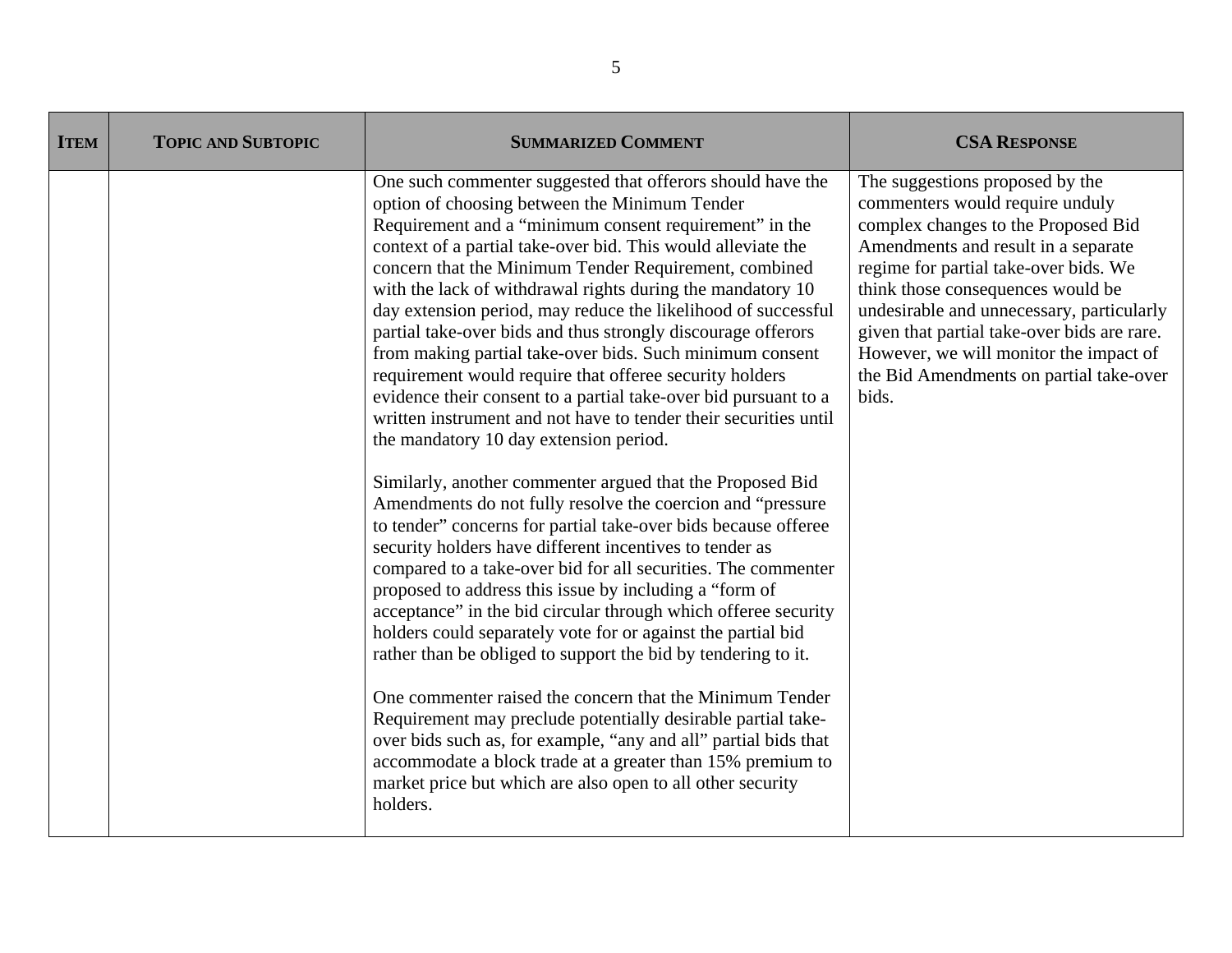| <b>ITEM</b> | <b>TOPIC AND SUBTOPIC</b>                                                                                                                                                                                                                                                                   | <b>SUMMARIZED COMMENT</b>                                                                                                                                                                                                                                                                                                                                                                                                                                                                                                                                                                                                                                                                                                                                                                                                                                                                                         | <b>CSA RESPONSE</b>                                                                                                                                                                                                                                                                                                                                                                                                                                                                                                                                                                                                                                                                                                                                                                                                                                                                                                    |
|-------------|---------------------------------------------------------------------------------------------------------------------------------------------------------------------------------------------------------------------------------------------------------------------------------------------|-------------------------------------------------------------------------------------------------------------------------------------------------------------------------------------------------------------------------------------------------------------------------------------------------------------------------------------------------------------------------------------------------------------------------------------------------------------------------------------------------------------------------------------------------------------------------------------------------------------------------------------------------------------------------------------------------------------------------------------------------------------------------------------------------------------------------------------------------------------------------------------------------------------------|------------------------------------------------------------------------------------------------------------------------------------------------------------------------------------------------------------------------------------------------------------------------------------------------------------------------------------------------------------------------------------------------------------------------------------------------------------------------------------------------------------------------------------------------------------------------------------------------------------------------------------------------------------------------------------------------------------------------------------------------------------------------------------------------------------------------------------------------------------------------------------------------------------------------|
| 2.          | <b>Issues concerning proposals</b><br>to allow a shortened<br>minimum deposit period of<br>not less than 35 days when<br>an offeree board issues a<br>deposit period news release<br>announcing a shorter<br>minimum bid period or<br>where there is a specified<br>alternative transaction | Eight commenters raised various concerns or suggestions in<br>relation to the proposals for shortened deposit periods either<br>initiated by an offeree board through the issuance of a deposit<br>period news release or automatically in the case of a specified<br>alternative transaction.<br>Among the four commenters who raised concerns about an<br>offeree board's ability to reduce the minimum 120 day deposit<br>period through the issuance of a deposit period news release:<br>two commenters suggested that it creates uncertainty<br>$\bullet$<br>and/or confusion for security holders;<br>two commenters noted that it may reduce the<br>$\bullet$<br>probability of competing bids; and<br>two commenters recommended that the power to<br>$\bullet$<br>reduce the minimum deposit period to 35 days should<br>be in the hands of offeree security holders, rather than<br>the offeree board. | We did not make any changes to the<br>Proposed Bid Amendments to<br>accommodate the concerns raised in<br>respect of shortened minimum deposit<br>periods for a bid.<br>We believe that the framework for<br>reducing a bid period under the Proposed<br>Bid Amendments, including the<br>requirements that the offeree board issue<br>and file a news release and that the<br>offeror send a notice of variation upon<br>shortening its bid, is adequately clear.<br>We believe that the offeree board's ability<br>to reduce the minimum deposit period<br>would not, in and of itself, reduce the<br>probability of competing bids.<br>We believe that it would be impracticable<br>for security holders to be responsible for<br>deciding whether and when to reduce the<br>minimum deposit period, and that security<br>holder decision-making is appropriately<br>captured by the Minimum Tender<br>Requirement. |
|             |                                                                                                                                                                                                                                                                                             | One commenter raised the issue that the offeree board's<br>ability to shorten the minimum deposit period could provide<br>for potentially different outcomes for an unsupported offeror<br>depending on whether a competing supported transaction is                                                                                                                                                                                                                                                                                                                                                                                                                                                                                                                                                                                                                                                              | We recognize that hostile offerors or<br>offeree issuers may make tactical use of<br>the timing required to complete different<br>transaction structures under the Bid                                                                                                                                                                                                                                                                                                                                                                                                                                                                                                                                                                                                                                                                                                                                                 |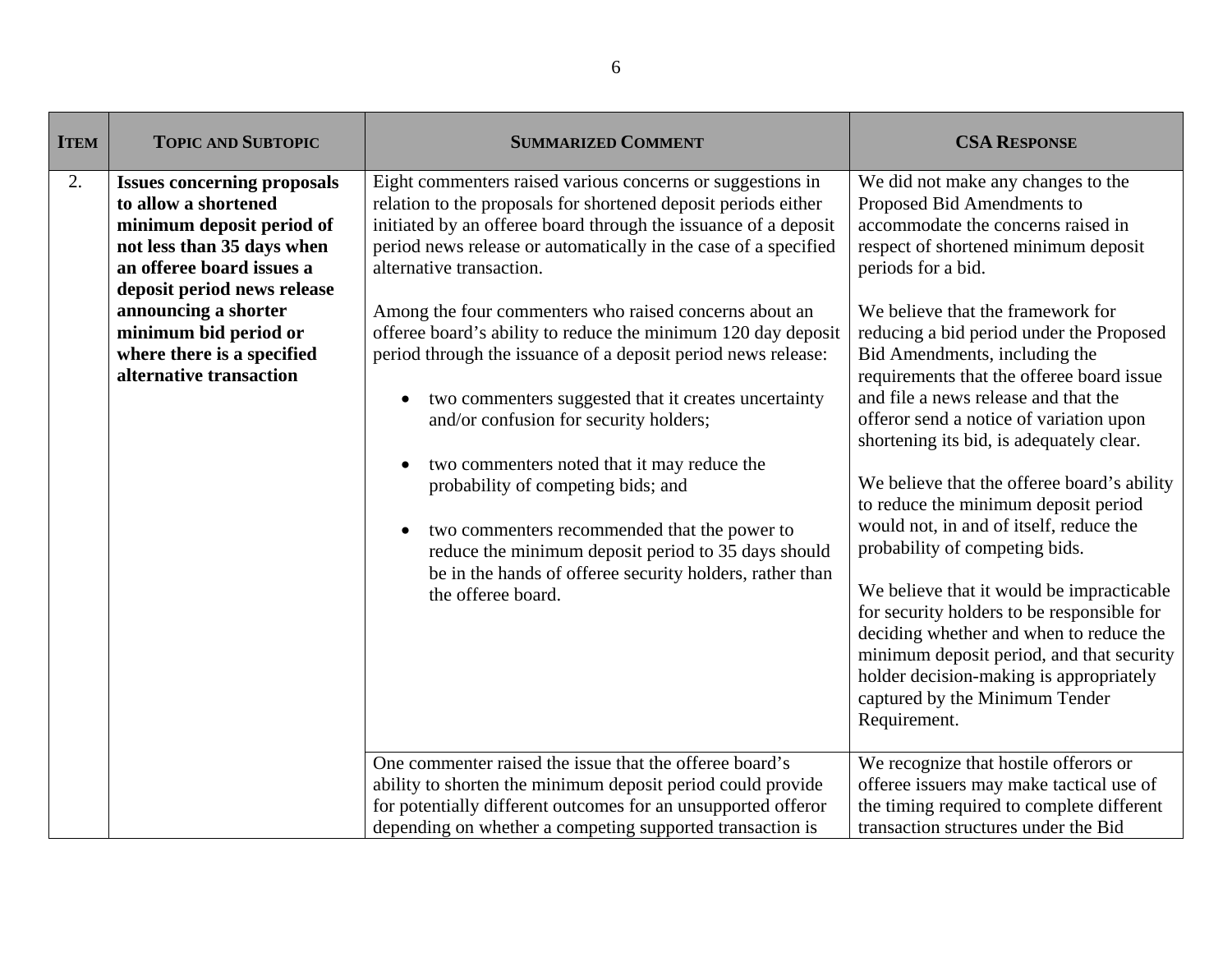| <b>ITEM</b> | <b>TOPIC AND SUBTOPIC</b> | <b>SUMMARIZED COMMENT</b>                                                                                                                                                                                                                                                                                                                                                                                                                                                                                                                                                                                                                                                                                                                                                                                                                                                                                                                                                                                                                                                                                                                                                                                                                            | <b>CSA RESPONSE</b>                                                                                                                                                                                                                                                                                                        |
|-------------|---------------------------|------------------------------------------------------------------------------------------------------------------------------------------------------------------------------------------------------------------------------------------------------------------------------------------------------------------------------------------------------------------------------------------------------------------------------------------------------------------------------------------------------------------------------------------------------------------------------------------------------------------------------------------------------------------------------------------------------------------------------------------------------------------------------------------------------------------------------------------------------------------------------------------------------------------------------------------------------------------------------------------------------------------------------------------------------------------------------------------------------------------------------------------------------------------------------------------------------------------------------------------------------|----------------------------------------------------------------------------------------------------------------------------------------------------------------------------------------------------------------------------------------------------------------------------------------------------------------------------|
|             |                           | structured as a take-over bid or as an alternative form of<br>transaction. The commenter suggested three alternatives to the<br>CSA's proposal: (1) an automatic reduction to 35 days (or<br>some other shorter default period) upon the announcement by<br>an offeree issuer of a supported transaction, regardless of the<br>structure adopted; (2) a minimum deposit period of 120 days<br>regardless of the structure adopted; or (3) giving offeree<br>issuers the ability to enforce equalization of timing beyond<br>$120$ days.<br>One commenter raised concerns over the automatic reduction<br>to 35 days in cases where an offeree issuer has agreed to enter<br>into a plan of arrangement as a hostile offeror could gain an<br>advantage by having its bid accepted before the plan is<br>approved.<br>Two commenters recommended that, to address the fact that<br>alternative transactions usually take more than 35 days to be<br>completed and a hostile offeror may benefit from a reduced<br>minimum deposit period, in the case of an alternative<br>transaction, offeree security holders should have the<br>opportunity to consider both offers at the same time.<br>Accordingly, these commenters suggested that the minimum | Amendments. However, the Bid<br>Amendments are not premised on<br>equalization of timing for all bids and<br>alternative transactions, and are instead<br>intended to preserve both offeree board<br>discretion and "first mover advantage" on<br>the part of an offeror, while avoiding an<br>excessively complex regime. |
|             |                           | deposit period for any then outstanding or subsequent take-<br>over bids should be the expiry date of the alternative<br>transaction, rather than 35 days from the date of the bid.                                                                                                                                                                                                                                                                                                                                                                                                                                                                                                                                                                                                                                                                                                                                                                                                                                                                                                                                                                                                                                                                  |                                                                                                                                                                                                                                                                                                                            |
|             |                           | One commenter suggested that an offeree issuer should be<br>able to shorten the minimum deposit period whether or not a<br>take-over bid is on the horizon (e.g. by announcing that for the<br>next two years the minimum deposit period for all formal                                                                                                                                                                                                                                                                                                                                                                                                                                                                                                                                                                                                                                                                                                                                                                                                                                                                                                                                                                                              | To ensure clarity as to the application of a<br>shortened deposit period, we believe that<br>it is preferable that the Bid Amendments<br>permit offeree boards to adjust the timing                                                                                                                                        |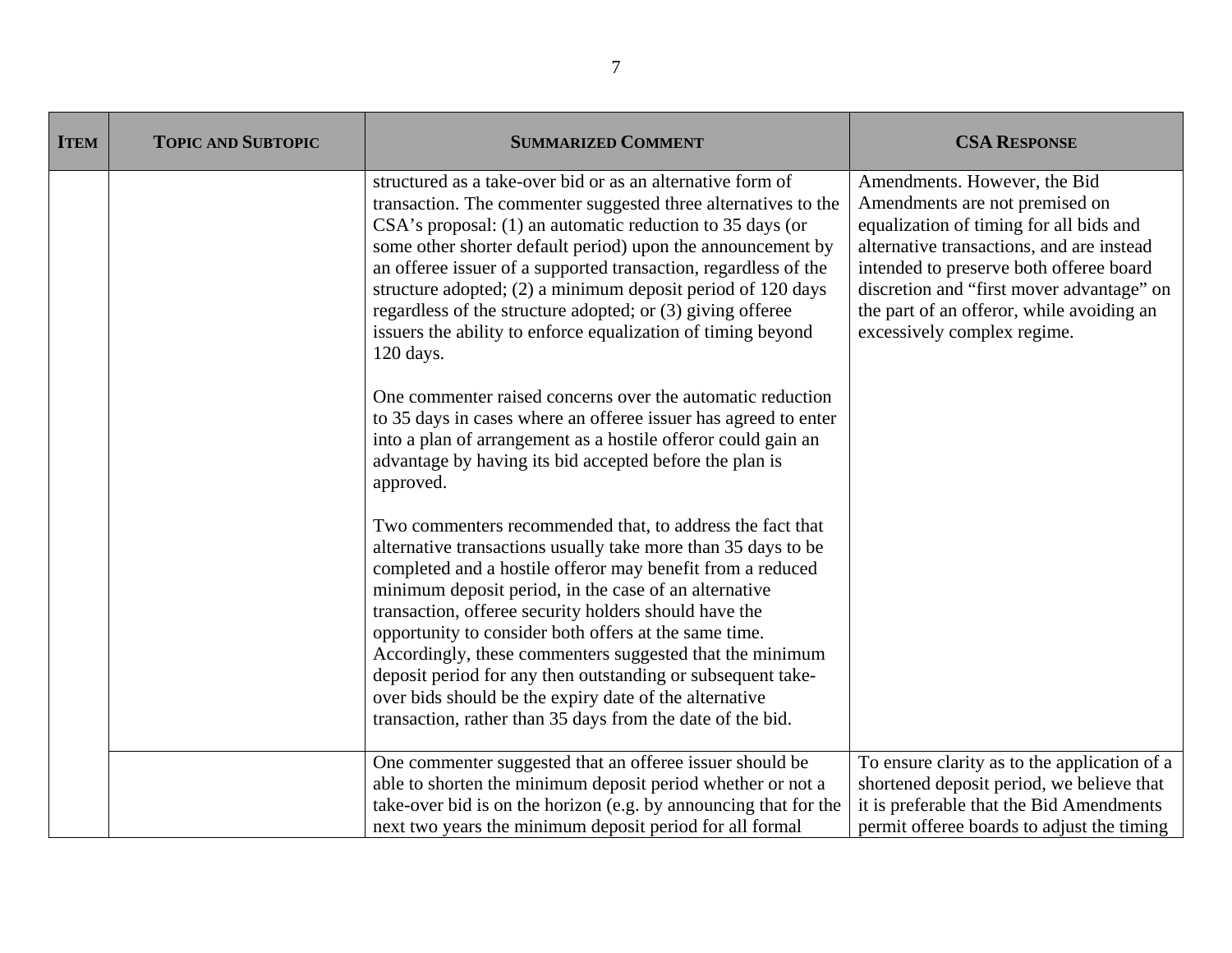| <b>ITEM</b> | <b>TOPIC AND SUBTOPIC</b>      | <b>SUMMARIZED COMMENT</b>                                                                                                              | <b>CSA RESPONSE</b>                                                                                                                                                                                                                                                                                |
|-------------|--------------------------------|----------------------------------------------------------------------------------------------------------------------------------------|----------------------------------------------------------------------------------------------------------------------------------------------------------------------------------------------------------------------------------------------------------------------------------------------------|
|             |                                | take-over bids will be 40 days). This could have the effect of<br>encouraging more take-over bids.                                     | of a deposit period only in the context of<br>a specific take-over bid.                                                                                                                                                                                                                            |
|             |                                |                                                                                                                                        | This framework would not preclude an<br>offeree board from announcing its<br>willingness to reduce the minimum<br>deposit period for any future take-over<br>bid. However, such announcement will<br>not in itself have the effect of reducing<br>the deposit period for future-commenced<br>bids. |
| C.          | <b>OTHER COMMENTS</b>          |                                                                                                                                        |                                                                                                                                                                                                                                                                                                    |
| 1.          | Role of security holder rights | Nine commenters raised concerns over the current lack of                                                                               | We wish to remind participants in the                                                                                                                                                                                                                                                              |
|             | plans under the new regime,    | specific guidance from the CSA on the use of security holders                                                                          | capital markets of the applicability of NP                                                                                                                                                                                                                                                         |
|             | and defensive tactics more     | rights plans under the new regime. In particular, the                                                                                  | 62-202, which means that securities                                                                                                                                                                                                                                                                |
|             | generally                      | commenters suggested that the CSA should provide more                                                                                  | regulatory authorities will be prepared to                                                                                                                                                                                                                                                         |
|             |                                | guidance on: (1) the treatment of rights plans as they relate to<br>deposit periods; and (2) the use of rights plans as they relate to | examine the actions of offeree boards in<br>specific cases, and in light of the amended                                                                                                                                                                                                            |
|             |                                | exempt take-over bids or "creeping bids".                                                                                              | bid regime, to determine whether they are<br>abusive of security holder rights.                                                                                                                                                                                                                    |
|             |                                | One commenter suggested that the CSA could address the                                                                                 |                                                                                                                                                                                                                                                                                                    |
|             |                                | concerns raised by including a transition period to allow                                                                              |                                                                                                                                                                                                                                                                                                    |
|             |                                | issuers to amend their rights plans to comply with the                                                                                 |                                                                                                                                                                                                                                                                                                    |
|             |                                | Proposed Bid Amendments, or include express language in                                                                                |                                                                                                                                                                                                                                                                                                    |
|             |                                | the legislation that provisions in indentures, agreements or                                                                           |                                                                                                                                                                                                                                                                                                    |
|             |                                | constating documents of issuers will not be binding on any<br>person to the extent that such provisions are contrary to the            |                                                                                                                                                                                                                                                                                                    |
|             |                                | Proposed Bid Amendments.                                                                                                               |                                                                                                                                                                                                                                                                                                    |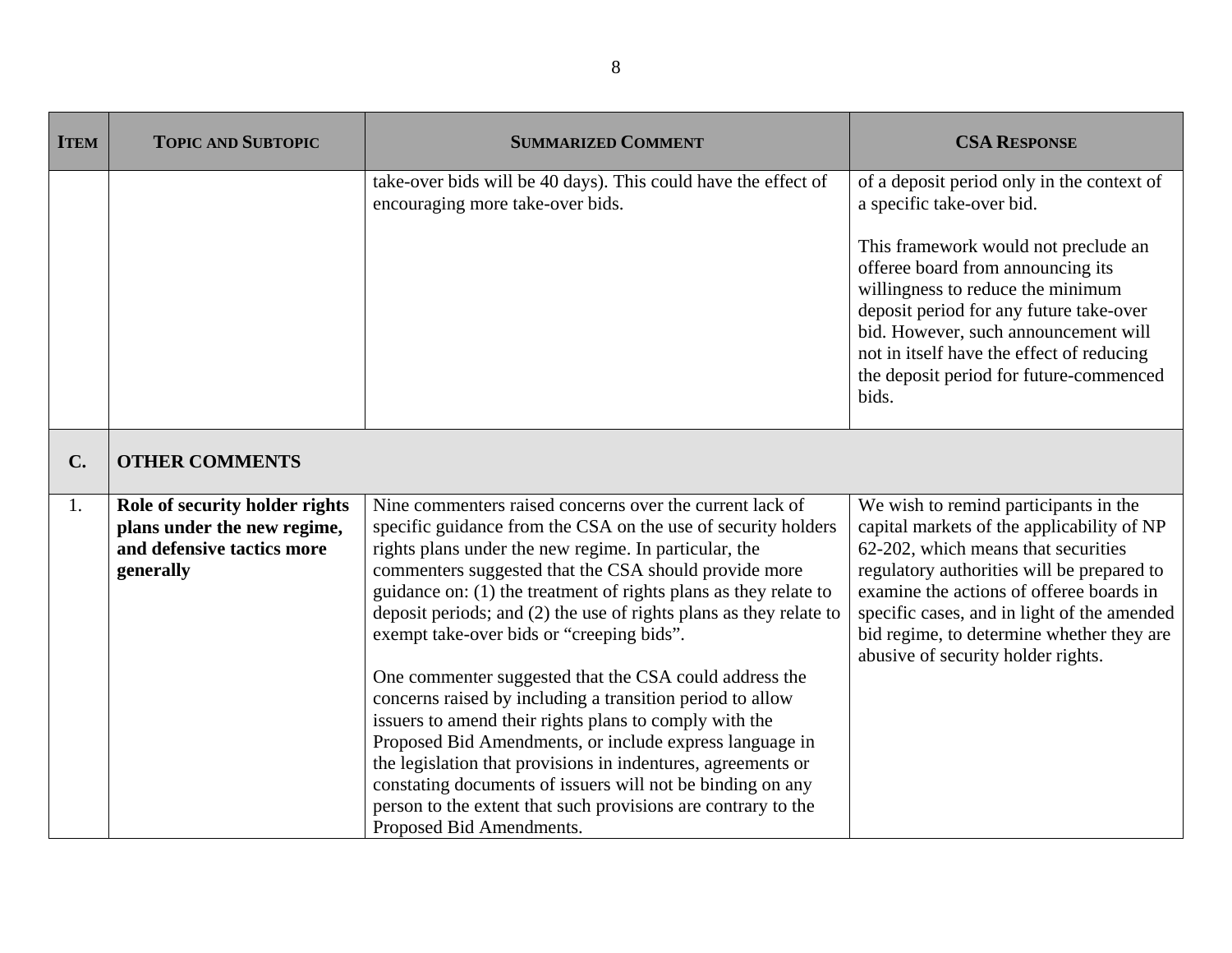| <b>ITEM</b> | <b>TOPIC AND SUBTOPIC</b>                                                                                        | <b>SUMMARIZED COMMENT</b>                                                                                                                                                             | <b>CSA RESPONSE</b>                                                                                                                                                                                                                                                                                                                                                  |
|-------------|------------------------------------------------------------------------------------------------------------------|---------------------------------------------------------------------------------------------------------------------------------------------------------------------------------------|----------------------------------------------------------------------------------------------------------------------------------------------------------------------------------------------------------------------------------------------------------------------------------------------------------------------------------------------------------------------|
|             |                                                                                                                  | Several commenters suggested that the CSA should undertake<br>a broader review of NP 62-202 with two commenters noting<br>the need for the CSA to look at voting pills in particular. |                                                                                                                                                                                                                                                                                                                                                                      |
| 2.          | <b>Technical drafting</b><br>considerations with respect to<br>the text of the Proposed Bid<br><b>Amendments</b> | A number of commenters raised technical drafting<br>considerations with respect to the text of the Proposed Bid<br>Amendments.                                                        | We thank the commenters for their input.<br>In response to the comments received we<br>have made certain discrete drafting<br>changes to the Proposed Bid<br>Amendments. We note that certain<br>proposed drafting changes were beyond<br>the scope of the Proposed Bid<br>Amendments and, as a result, could not<br>be fully considered by the CSA at this<br>time. |

# **PART II. COMMENTS ON SPECIFIC QUESTIONS**

| <b>ITEM</b> | <b>TOPIC AND SUBTOPIC</b>                 | <b>SUMMARIZED COMMENT</b>                            | <b>CSA RESPONSE</b>                        |
|-------------|-------------------------------------------|------------------------------------------------------|--------------------------------------------|
|             | Do you anticipate any difficulties with   | One commenter suggested that an offeror should be    | We did not make any changes to the         |
|             | the application of the Proposed Bid       | allowed to account for the possibility of a reduced  | Proposed Bid Amendments to address the     |
|             | Amendments as they relate to a deposit    | deposit period in its original bid documents. If the | comment. Although allowing an offeror to   |
|             | period news release and the ability of    | reduced period is activated, the offeror would be    | rely solely on a news release would result |
|             | an offeror to reduce the minimum          | required to issue a news release only, rather than   | in expediency for the offeror, we believe  |
|             | deposit period for its bid as a result of | also having to prepare and mail a notice of          | that it would come at the expense of the   |
|             | the issuance of a deposit period news     | variation.                                           | interests of security holders who should   |
|             | release?                                  |                                                      | be assured of receiving a notice of        |
|             |                                           |                                                      | variation in all circumstances where the   |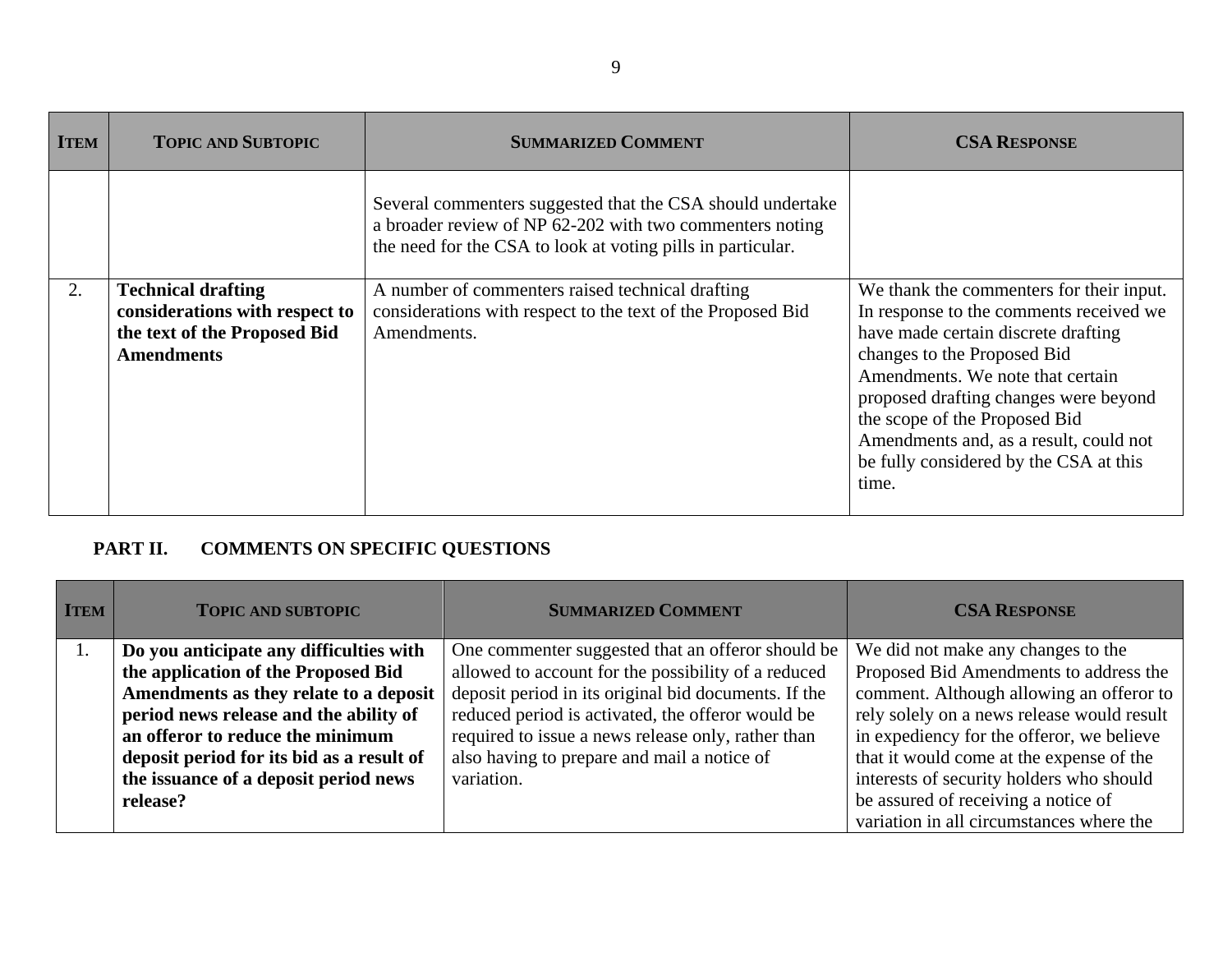| <b>ITEM</b> | <b>TOPIC AND SUBTOPIC</b>                                                                                                                                                                                                                                                                                                                                                                                                | <b>SUMMARIZED COMMENT</b>                                                                                                                                                                                                                                                                                                                                                                                                                                                                                                                                                                                                                                                                                                                                                                                                                                                                                                                                                                                                                                                                                      | <b>CSA RESPONSE</b>                                                                                                                                                                                                                                                                                                                                                                                                                                                                                                                             |
|-------------|--------------------------------------------------------------------------------------------------------------------------------------------------------------------------------------------------------------------------------------------------------------------------------------------------------------------------------------------------------------------------------------------------------------------------|----------------------------------------------------------------------------------------------------------------------------------------------------------------------------------------------------------------------------------------------------------------------------------------------------------------------------------------------------------------------------------------------------------------------------------------------------------------------------------------------------------------------------------------------------------------------------------------------------------------------------------------------------------------------------------------------------------------------------------------------------------------------------------------------------------------------------------------------------------------------------------------------------------------------------------------------------------------------------------------------------------------------------------------------------------------------------------------------------------------|-------------------------------------------------------------------------------------------------------------------------------------------------------------------------------------------------------------------------------------------------------------------------------------------------------------------------------------------------------------------------------------------------------------------------------------------------------------------------------------------------------------------------------------------------|
|             |                                                                                                                                                                                                                                                                                                                                                                                                                          |                                                                                                                                                                                                                                                                                                                                                                                                                                                                                                                                                                                                                                                                                                                                                                                                                                                                                                                                                                                                                                                                                                                | terms of a bid are varied.                                                                                                                                                                                                                                                                                                                                                                                                                                                                                                                      |
| 2.          | <b>The Proposed Bid Amendments</b><br>include a definition of "alternative"<br>transaction" that is intended to<br>encompass transactions generally<br>involving the acquisition of an issuer<br>or it business. Do you agree with the<br>scope of the definition of "alternative<br>transaction"? If not, please explain<br>why you disagree with the scope and<br>what changes to the definition you<br>would propose. | Three commenters agreed with the scope of the<br>definition.<br>One commenter suggested that a broader definition<br>of "alternative transaction" is appropriate and<br>proposed that the definition import the concept of a<br>transaction agreed to by the offeree issuer's board<br>that "affects materially" the control of the issuer.<br>The commenter expressed concern that, absent this<br>change, an offeree issuer board could undertake a<br>transaction that materially alters control of the<br>issuer without security holder approval (such as a<br>private placement of voting securities) and without<br>triggering the application of a shortened deposit<br>period. Similarly, another commenter stated that it<br>is unclear how the "alternative transaction"<br>definition would apply to transactions that do not<br>require security holder approval or how the<br>definition distinguishes between a legitimate<br>alternative transaction and a transaction that may<br>be viewed as depriving offeree security holders of<br>the ability to adequately respond to a take-over bid. | We thank the commenters for their input.<br>We have not revised the definition of<br>"alternative transaction" to include<br>transactions that "affect materially" the<br>control of the issuer if they are not<br>otherwise already captured within the<br>definition. We note, however, that a<br>transaction initiated by an offeree board in<br>the context of a take-over bid may,<br>regardless of whether or not it is an<br>"alternative transaction", still be subject to<br>review under NP 62-202 depending on the<br>circumstances. |
|             |                                                                                                                                                                                                                                                                                                                                                                                                                          | One commenter proposed that clause (b) of the<br>definition encompassing a transaction involving the<br>acquisition of an issuer should be expanded to<br>include the acquisition of the "business of the<br>issuer". Another commenter suggested that clause                                                                                                                                                                                                                                                                                                                                                                                                                                                                                                                                                                                                                                                                                                                                                                                                                                                  | We agree with each of these comments<br>and have made drafting changes to the<br>definition of "alternative transaction" and<br>related guidance in NP 62-203 in order to<br>clarify the intended scope of the definition                                                                                                                                                                                                                                                                                                                       |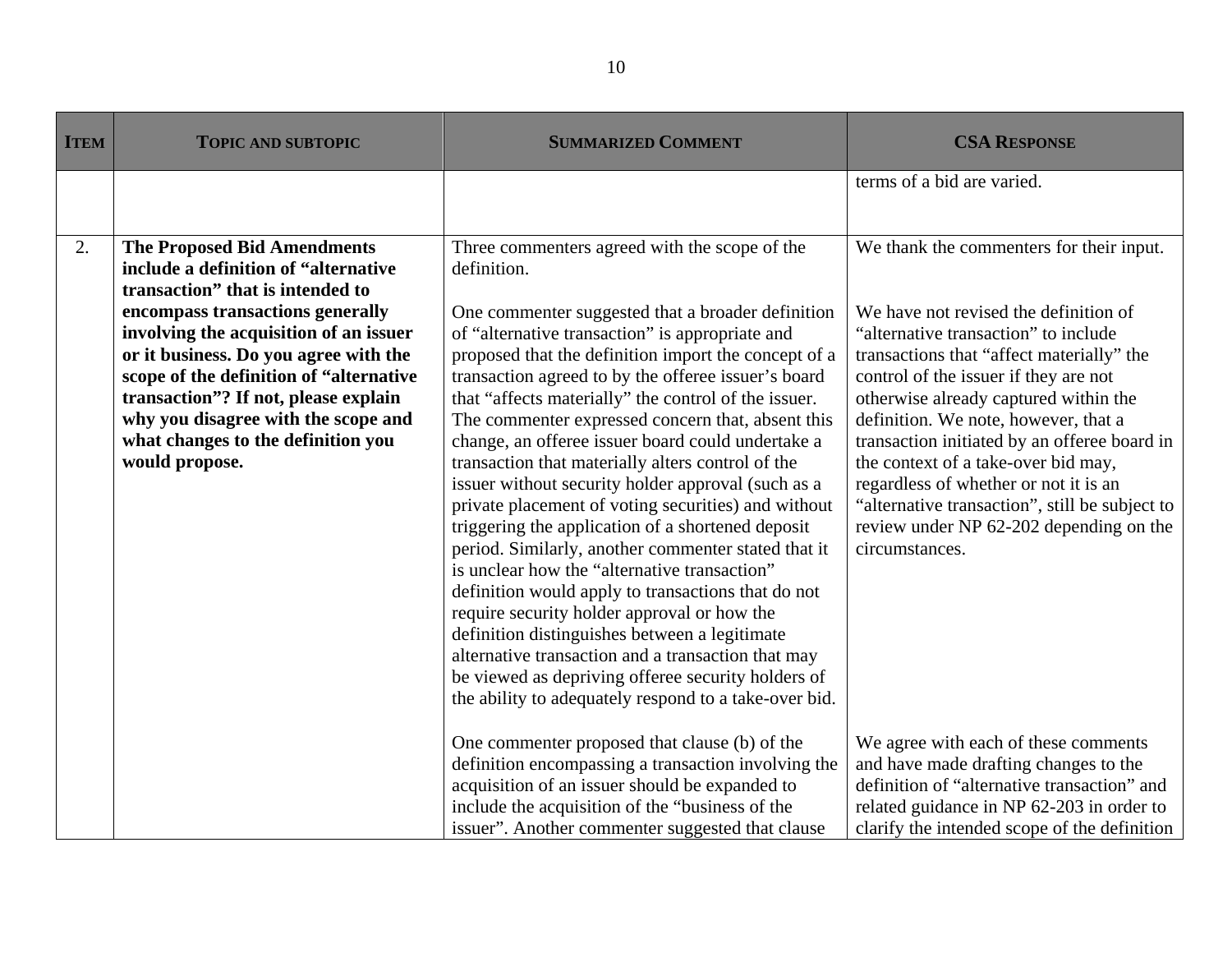| <b>ITEM</b> | <b>TOPIC AND SUBTOPIC</b>                                                                                                                                                            | <b>SUMMARIZED COMMENT</b>                                                                                                                                                                                                                                                                                                                                                                                                                                                                                                                                                                                                                                                                       | <b>CSA RESPONSE</b>                                                                                                                                                                                                                                                                                                                                                                                                                                                                                                                                                                                                      |
|-------------|--------------------------------------------------------------------------------------------------------------------------------------------------------------------------------------|-------------------------------------------------------------------------------------------------------------------------------------------------------------------------------------------------------------------------------------------------------------------------------------------------------------------------------------------------------------------------------------------------------------------------------------------------------------------------------------------------------------------------------------------------------------------------------------------------------------------------------------------------------------------------------------------------|--------------------------------------------------------------------------------------------------------------------------------------------------------------------------------------------------------------------------------------------------------------------------------------------------------------------------------------------------------------------------------------------------------------------------------------------------------------------------------------------------------------------------------------------------------------------------------------------------------------------------|
|             |                                                                                                                                                                                      | (b) of the definition was duplicative and somewhat<br>unclear given the existing scope of clause (a) and<br>(c).<br>One commenter noted that the purpose of the<br>definition should cover all transactions that offeree<br>security holders can effectively evaluate and<br>compare the payment offered with the outstanding<br>unsolicited bid.                                                                                                                                                                                                                                                                                                                                               | and assist with the interpretation and<br>application of the definition. In particular,<br>we have removed clause (b) from the<br>definition and have instead incorporated<br>the substance of that former clause as<br>guidance for the overall scope of the<br>definition. Section 2.13 of NP 62-203<br>now states, in part, that the definition of<br>"alternative transaction" is intended to<br>encompass transactions agreed to or<br>initiated by the issuer that could result in<br>the acquisition of the issuer or the<br>business of the issuer as an alternative to<br>doing so by means of a take-over bid. |
| 3.          | Do you anticipate any difficulties with<br>the application of the Proposed Bid<br>Amendments as they relate to                                                                       | One commenter noted that the proposed policy<br>guidance gives additional clarity.                                                                                                                                                                                                                                                                                                                                                                                                                                                                                                                                                                                                              | We thank the commenters for their input.                                                                                                                                                                                                                                                                                                                                                                                                                                                                                                                                                                                 |
|             | alternative transactions? Does the<br>proposed policy guidance in sections<br>2.13 and 2.14 of NP 62-203 assist with<br>interpretation of the alternative<br>transaction provisions? | One commenter raised the issue that an existing<br>offeror may have difficulty making a prompt<br>decision as to whether its then-outstanding offer<br>can be varied to accelerate the expiry date based on<br>a news release by the offeree issuer announcing an<br>alternative transaction. The commenter questions<br>whether such a news release should contain the<br>same specificity as that contemplated by a "deposit"<br>period news release". The commenter also<br>suggested that consideration should be given as to<br>whether an offeree issuer should be required to<br>make a positive statement about the treatment of its<br>announcement to avoid uncertainty in the market | We believe that the proposed framework<br>for "alternative transactions" strikes the<br>most appropriate balance among offerors,<br>offeree boards and offeree issuer security<br>holders, while intending to be practical in<br>application.<br>We have, however, revised the guidance<br>in NP 62-203 in light of comments. Since<br>the "alternative transaction" provisions<br>apply to the minimum deposit period for<br>an offeror's bid, we believe that it is for<br>an offeror to assess whether or not an                                                                                                      |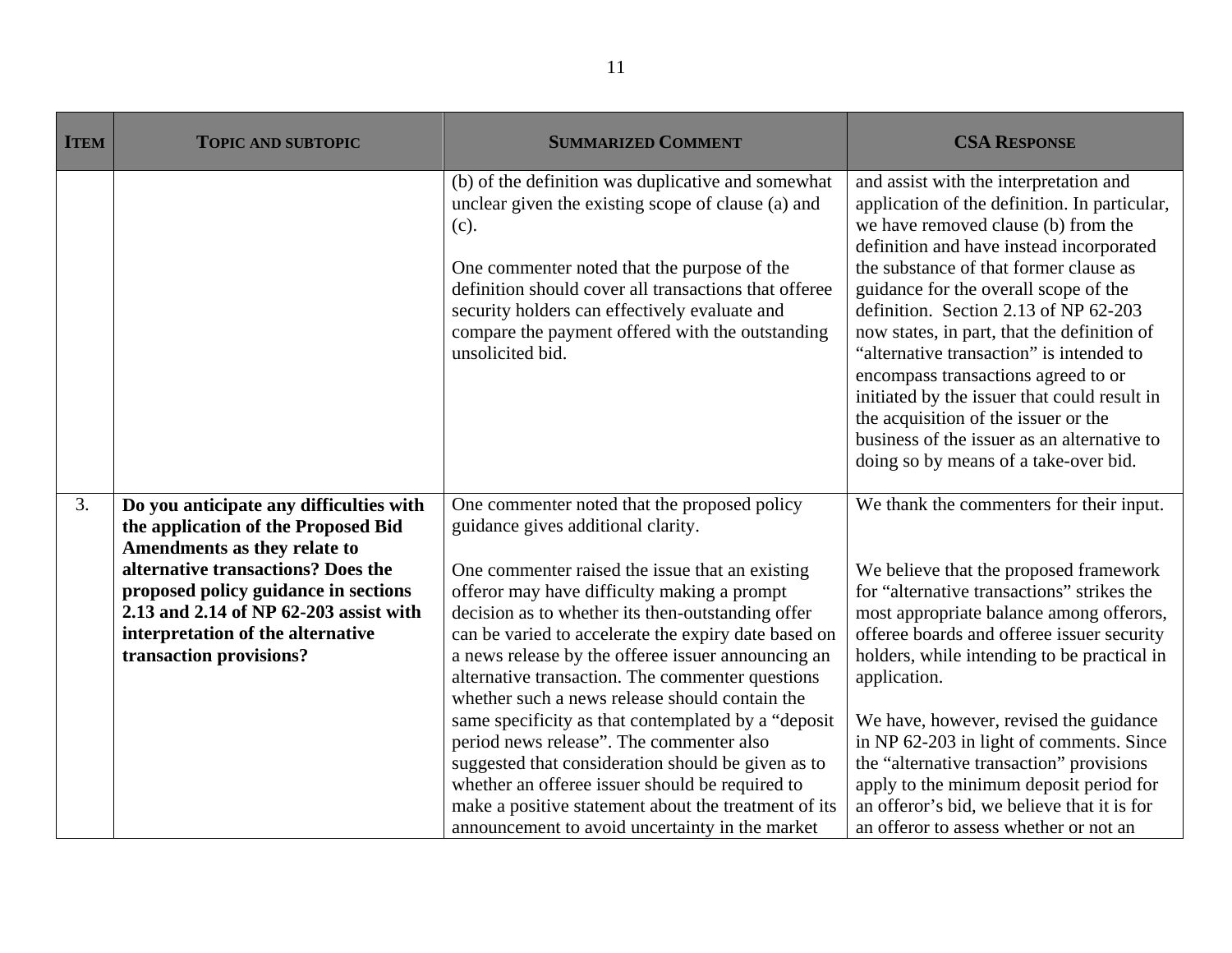| <b>ITEM</b>      | <b>TOPIC AND SUBTOPIC</b>                                                                                                                                                                                                                                             | <b>SUMMARIZED COMMENT</b>                                                                                                                                                                                                                                                                                                                              | <b>CSA RESPONSE</b>                                                                                                                                                                                                                                                                                                                                                                                                                                                                                                     |
|------------------|-----------------------------------------------------------------------------------------------------------------------------------------------------------------------------------------------------------------------------------------------------------------------|--------------------------------------------------------------------------------------------------------------------------------------------------------------------------------------------------------------------------------------------------------------------------------------------------------------------------------------------------------|-------------------------------------------------------------------------------------------------------------------------------------------------------------------------------------------------------------------------------------------------------------------------------------------------------------------------------------------------------------------------------------------------------------------------------------------------------------------------------------------------------------------------|
|                  |                                                                                                                                                                                                                                                                       | and for then-outstanding offerors.<br>Two commenters noted that an announced<br>transaction is either an "alternative transaction" or<br>it is not and therefore the proposed policy guidance<br>concerning reasonable interpretation or issuer<br>disclosure is actually unhelpful.                                                                   | issuer has entered into an "alternative<br>transaction". As such, the guidance in<br>section 2.14 of NP $62-203$ now<br>recommends that an offeror should<br>reasonably determine whether an issuer's<br>announced transaction is an "alternative"<br>transaction" before either reducing the<br>initial deposit period of its outstanding<br>take-over bid to not less than 35 days or<br>commencing a take-over bid for the issuer<br>with an initial deposit period of not less<br>than 35 days, as the case may be. |
| $\overline{4}$ . | Would policy guidance concerning the<br>interpretation or application of the<br><b>Proposed Bid Amendments as they</b><br>relate to partial take-over bids be<br>useful? If so, please explain.                                                                       | All commenters who commented on this issue<br>suggested that numerical examples would be<br>helpful additions to the policy guidance.                                                                                                                                                                                                                  | We acknowledge these comments and<br>have provided numerical examples in<br>section 2.17 of NP 62-203.                                                                                                                                                                                                                                                                                                                                                                                                                  |
| 5.               | <b>The Proposed Bid Amendments</b><br>include revisions to the take up and<br>payment and withdrawal right<br>provisions in the take-over bid<br>regime. Do you agree with these                                                                                      | All commenters who responded to this question<br>generally agreed with the revisions, particularly<br>with respect to limiting withdrawal rights for<br>securities deposited to a partial take-over bid.                                                                                                                                               | We thank the commenters for their input.                                                                                                                                                                                                                                                                                                                                                                                                                                                                                |
|                  | proposed changes or foresee any<br>unintended consequences as a result<br>of these changes? In particular, do<br>you agree that there should not be<br>withdrawal rights for securities<br>deposited to a partial take-over bid<br>prior to the expiry of the minimum | One commenter stated that it expects that the<br>Proposed Bid Amendments may reduce the<br>likelihood of successful partial take-over bids and<br>thus discourage offerors from making partial take-<br>over bids. Another commenter stated that partial<br>take-over bids are likely to become even less<br>common if the Proposed Bid Amendments are | We did not make any changes to the<br>Proposed Bid Amendments to address<br>concerns regarding the possible inhibition<br>of partial take-over bids, which we<br>acknowledge will likely continue to be<br>rare.                                                                                                                                                                                                                                                                                                        |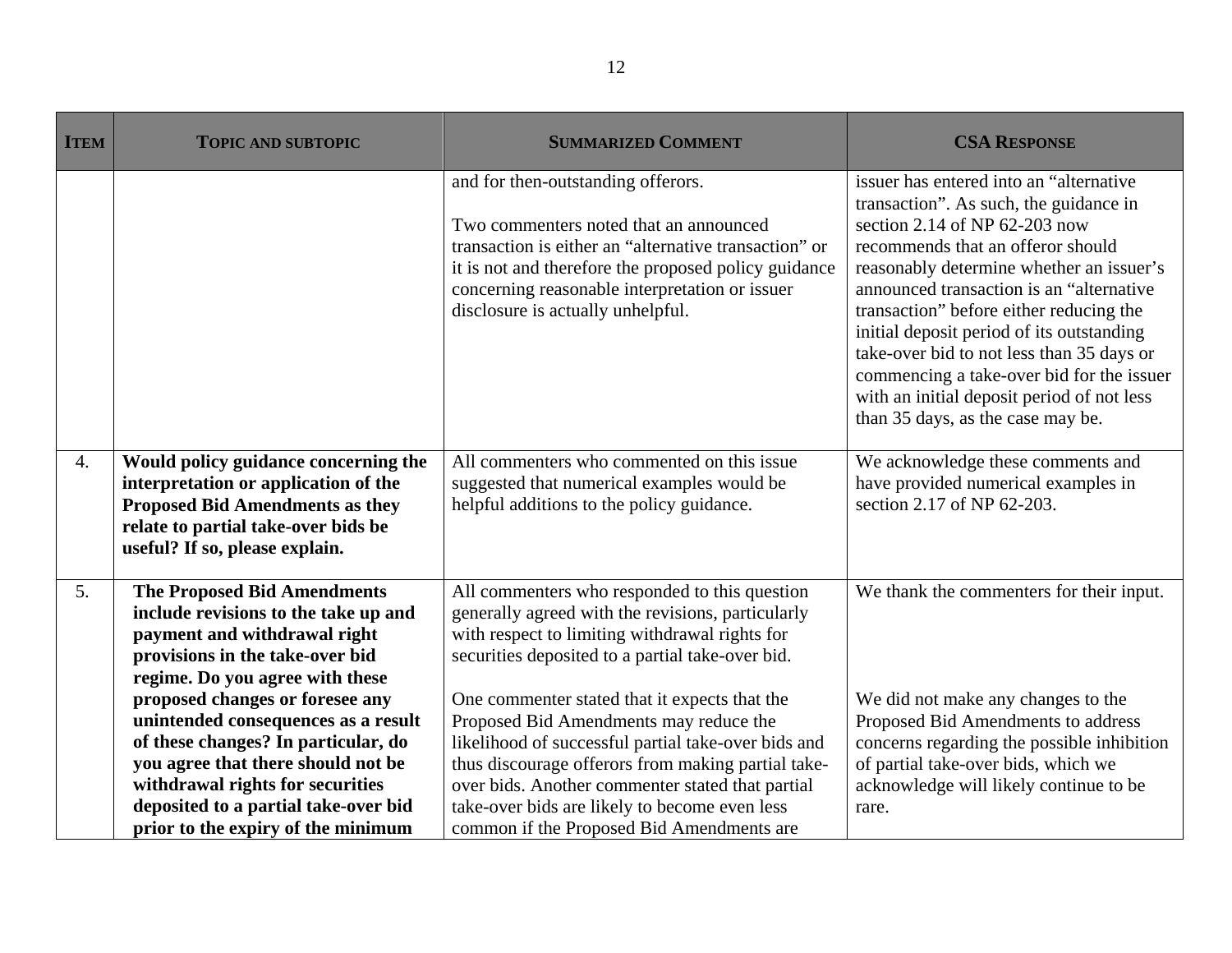| <b>ITEM</b> | <b>TOPIC AND SUBTOPIC</b>                                                                                                                                                                                                                                       | <b>SUMMARIZED COMMENT</b>                                                                                                                                                                                                                                                                                                                                                                                                                                                                         | <b>CSA RESPONSE</b>                                                                                                                                                                                                                                                                                                                                                                                                |
|-------------|-----------------------------------------------------------------------------------------------------------------------------------------------------------------------------------------------------------------------------------------------------------------|---------------------------------------------------------------------------------------------------------------------------------------------------------------------------------------------------------------------------------------------------------------------------------------------------------------------------------------------------------------------------------------------------------------------------------------------------------------------------------------------------|--------------------------------------------------------------------------------------------------------------------------------------------------------------------------------------------------------------------------------------------------------------------------------------------------------------------------------------------------------------------------------------------------------------------|
|             | deposit period for so long as they are<br>not taken up until the end of the<br>mandatory 10 day extension period?                                                                                                                                               | implemented.                                                                                                                                                                                                                                                                                                                                                                                                                                                                                      |                                                                                                                                                                                                                                                                                                                                                                                                                    |
| 6.          | Are the current time limits set out in<br>subsections $2.17(1)$ and (3) sufficient to<br>enable directors to properly evaluate<br>an unsolicited take-over bid and<br>formulate a meaningful<br>recommendation to security holders<br>with respect to such bid? | Three commenters noted that the current time<br>limits set out in subsections $2.17(1)$ and (3) are<br>reasonable.<br>Two commenters noted that, while the time<br>required for an offeree board to issue a directors'<br>circular is not exactly the same as the<br>corresponding deadline under U.S. law, its close<br>proximity has proven convenient for inter-listed<br>issuers and any consideration of a change should be<br>mindful of cross-border coordination.                         | We thank the commenters for their input.                                                                                                                                                                                                                                                                                                                                                                           |
|             |                                                                                                                                                                                                                                                                 | Four commenters raised the concern that the 15 day<br>period in subsection $2.17(1)$ may be too short,<br>particularly given the 120 Day Requirement.<br>Among these, one commenter suggested increasing<br>the timeframe to 30 days, one commenter<br>suggested increasing the timeframe to 28 days and<br>one commenter suggested increasing the timeframe<br>to the lesser of 30 days following the<br>commencement of the bid, and 20 days prior to the<br>end of the minimum deposit period. | We did not make any changes to the<br>current time limits set out in subsections<br>$2.17(1)$ and (3). We believe that the<br>current time limits will ensure that,<br>regardless of the expiry date of any given<br>bid, information relating to the offeree<br>board's evaluation of the take-over bid<br>will be provided in a timely manner to<br>enable security holders to make fully<br>informed decisions. |
| 7.          | Do you anticipate any changes to<br>market activity or the trading of                                                                                                                                                                                           | Three commenters noted that they do not anticipate<br>any significant changes to market activity or                                                                                                                                                                                                                                                                                                                                                                                               | We thank the commenters for their input.                                                                                                                                                                                                                                                                                                                                                                           |
|             | offeree issuer securities during a take-                                                                                                                                                                                                                        | trading during a take-over bid as a result of the                                                                                                                                                                                                                                                                                                                                                                                                                                                 |                                                                                                                                                                                                                                                                                                                                                                                                                    |
|             | over bid as a result of the Proposed                                                                                                                                                                                                                            | Proposed Bid Amendments. Among these, one                                                                                                                                                                                                                                                                                                                                                                                                                                                         |                                                                                                                                                                                                                                                                                                                                                                                                                    |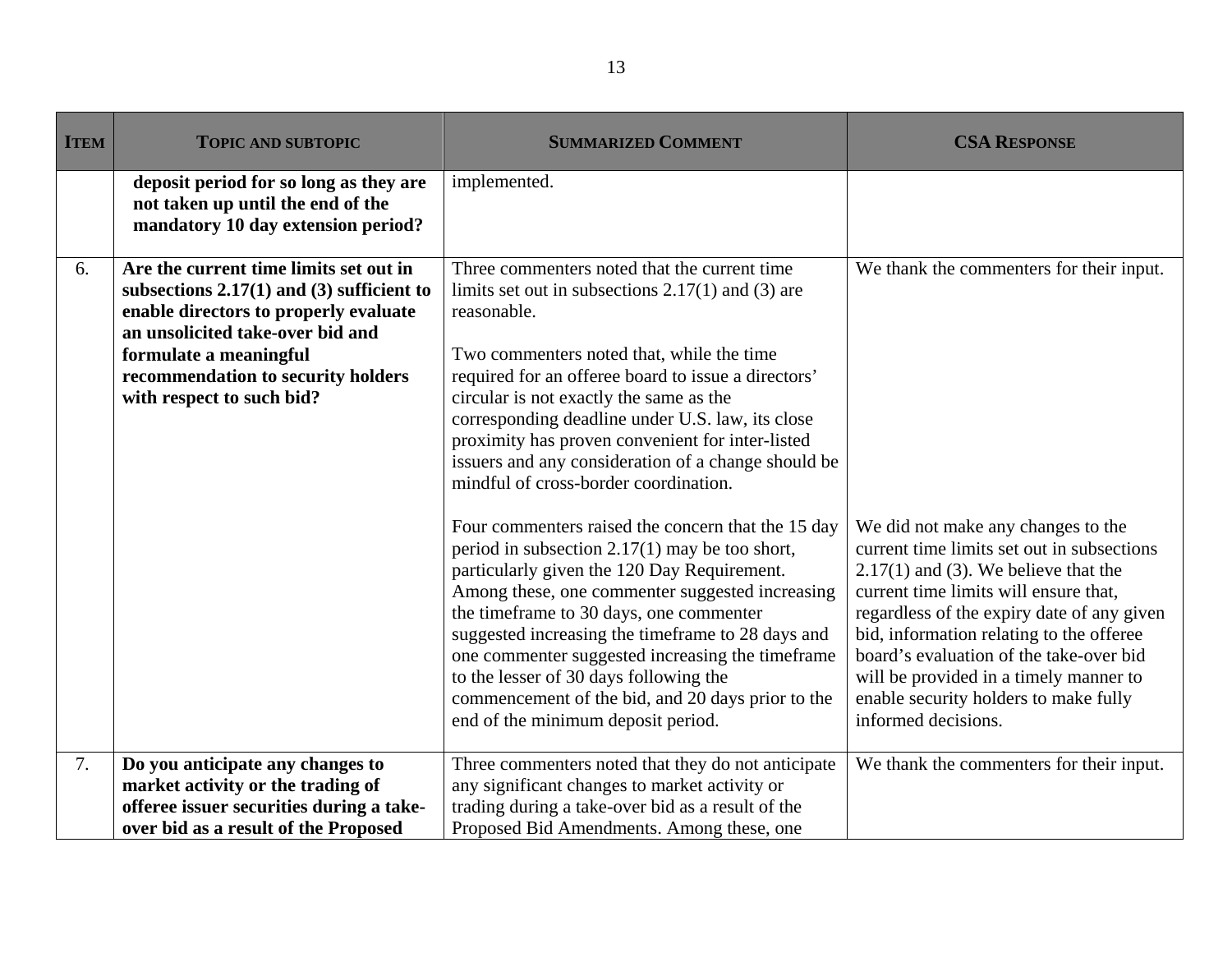| <b>ITEM</b> | <b>TOPIC AND SUBTOPIC</b>                 | <b>SUMMARIZED COMMENT</b>                                                                                                                                                                                                                                                                                                                                                                                                                                                                                                                                                                                                                                                | <b>CSA RESPONSE</b> |
|-------------|-------------------------------------------|--------------------------------------------------------------------------------------------------------------------------------------------------------------------------------------------------------------------------------------------------------------------------------------------------------------------------------------------------------------------------------------------------------------------------------------------------------------------------------------------------------------------------------------------------------------------------------------------------------------------------------------------------------------------------|---------------------|
|             | Bid Amendments? If so, please<br>explain. | commenter noted that the extended timeframe to<br>bid completion due to the 120 Day Requirement<br>could result in a widening of the arbitrage discount<br>on bids, particularly in situations where the market<br>believes there is a relatively low probability of a<br>competing bid.<br>One commenter noted that if market participants<br>wish to try to profit from price discrepancies or<br>otherwise, they will likely continue to do so within<br>the regulatory framework regardless of the final<br>form of the Proposed Bid Amendments.<br>One commenter remarked that it generally agrees<br>with the expected impacts described in the 2015<br>Materials. |                     |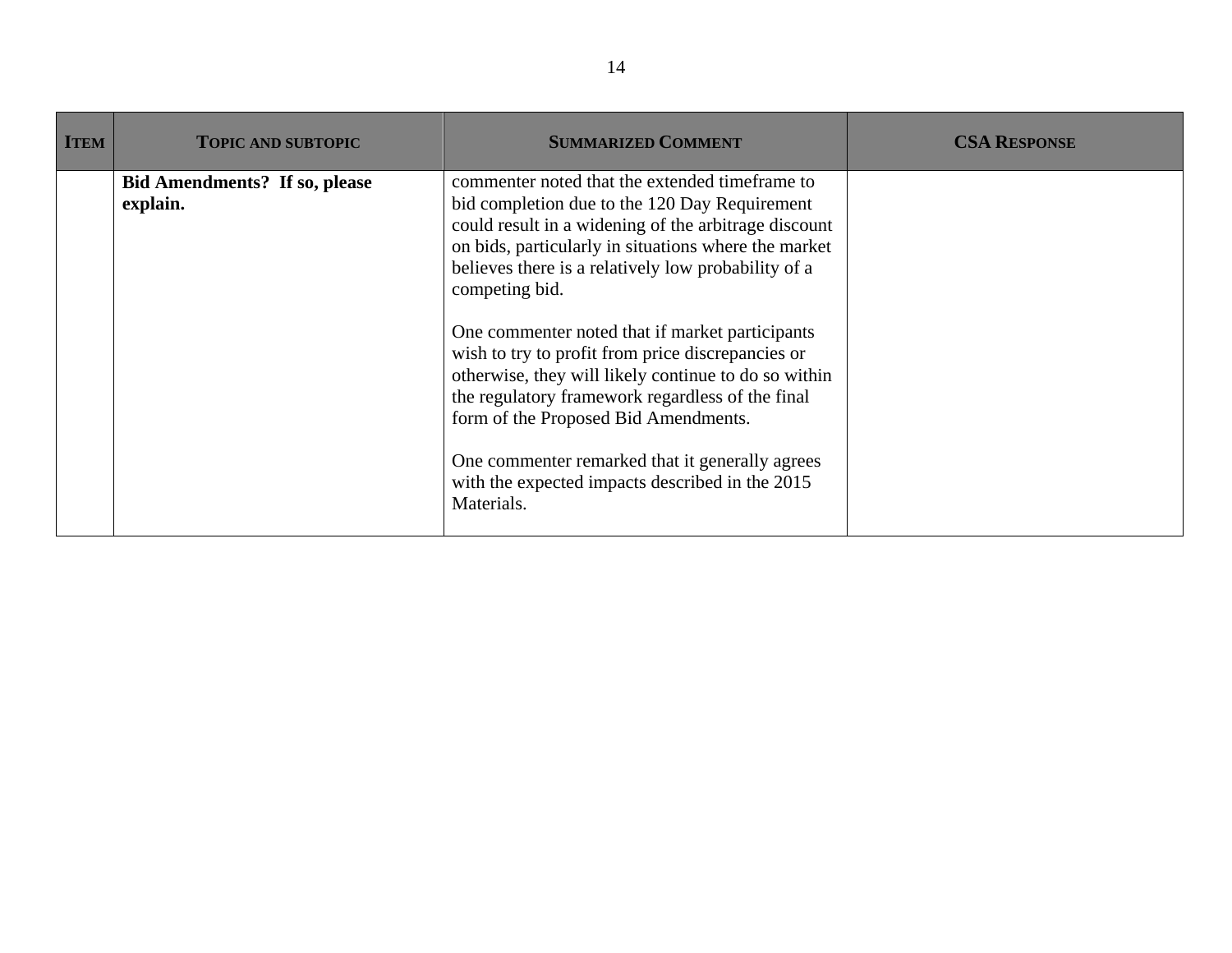#### **ANNEX C**

## **AMENDMENTS TO MULTILATERAL INSTRUMENT 62-104** *TAKE-OVER BIDS AND ISSUER BIDS*

- *1. Multilateral Instrument 62-104 Take-Over Bids and Issuer Bids is amended by this Instrument.*
- *2. The title of the Instrument is replaced with "*National Instrument 62-104 *Take-Over Bids and Issuer Bids".*
- *3. Section 1.1 is amended*

#### *(a) by adding the following definition:*

"alternative transaction" means, for an issuer:

- (a) an amalgamation, merger, arrangement, consolidation, or any other transaction of the issuer, or an amendment to the terms of a class of equity securities of the issuer, as a consequence of which the interest of a holder of an equity security of the issuer may be terminated without the holder's consent, regardless of whether the equity security is replaced with another security, but does not include
	- (i) a consolidation of securities that does not have the effect of terminating the interests of holders of equity securities of the issuer in those securities without their consent, except to an extent that is nominal in the circumstances,
	- (ii) a circumstance in which the issuer may terminate a holder's interest in a security, under the terms attached to the security, for the purpose of enforcing an ownership or voting constraint that is necessary to enable the issuer to comply with legislation, lawfully engage in a particular activity or have a specified level of Canadian ownership, or
	- (iii) a transaction solely between or among the issuer and one or more subsidiaries of the issuer,
- (b) a sale, lease or exchange of all or substantially all the property of the issuer if the sale, lease or exchange is not in the ordinary course of business of the issuer, but does not include a sale, lease or exchange solely between or among the issuer and one or more subsidiaries of the issuer;*,*

#### *(b) in the definition of "*associate*" by*

- *(i) adding "*or*" at the end of paragraph (c), and*
- *(ii) replacing paragraph (d) with:*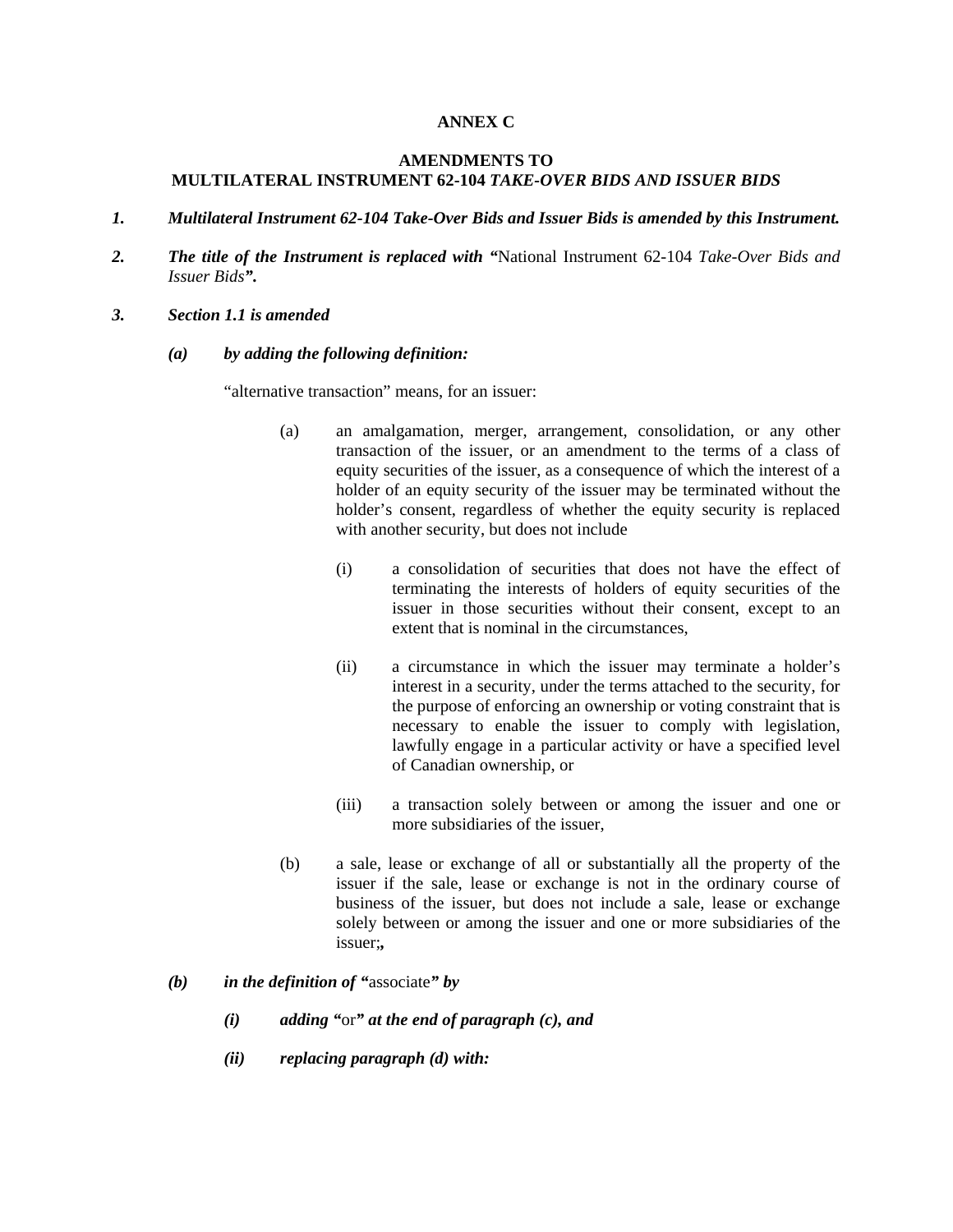- (d) a relative of that person, if the relative has the same home as that person, including
	- (i) the spouse or, in Alberta, adult interdependent partner of that person, or
	- (ii) a relative of the person's spouse or, in Alberta, adult interdependent partner;**,** *and*

#### *(c) by adding the following definitions:*

"deposit period news release" means a news release issued by an offeree issuer in respect of a proposed or commenced take-over bid for the securities of the offeree issuer and stating an initial deposit period for the bid of not more than 105 days and not less than 35 days, expressed as a number of days from the date of the bid;

"initial deposit period" means the period, including any extension, during which securities may be deposited under a take-over bid but does not include

- (a) a mandatory 10-day extension period, or
- (b) any extension to the period during which securities may be deposited if the extension is made after a mandatory 10-day extension period;

"mandatory 10-day extension period" means the period referred to in paragraph  $2.31.1(a);$ 

"partial take-over bid" means a take-over bid for less than all of the outstanding securities of the class of securities subject to the bid;**.** 

*4. Subsection 1.11(3) is amended by adding "*and subsection 4.8(3)*" after "*section 4.1*".*

### *5. Section 2.11 is amended by adding the following subsections:*

- **(1.1)** Despite paragraph (1)(b), an offeror is not required to send a notice of change to a security holder if, under paragraph  $2.30(2)(a.1)$ , the security holder is restricted from withdrawing securities that have been deposited under the bid.
- **(5)** If, under subsection (1), an offeror is required to send a notice of change before the expiry of the initial deposit period
	- (a) the initial deposit period for the offeror's take-over bid must not expire before 10 days after the date of the notice of change, and
	- (b) the offeror must not take up securities deposited under the bid before 10 days after the date of the notice of change.**.**

#### *6. Section 2.12 is amended*

*(a) in subsection (1) by adding "*any reduction of the period during which securities may be deposited under the bid pursuant to section 2.28.2 or section 2.28.3, or*" before "*any extension*",*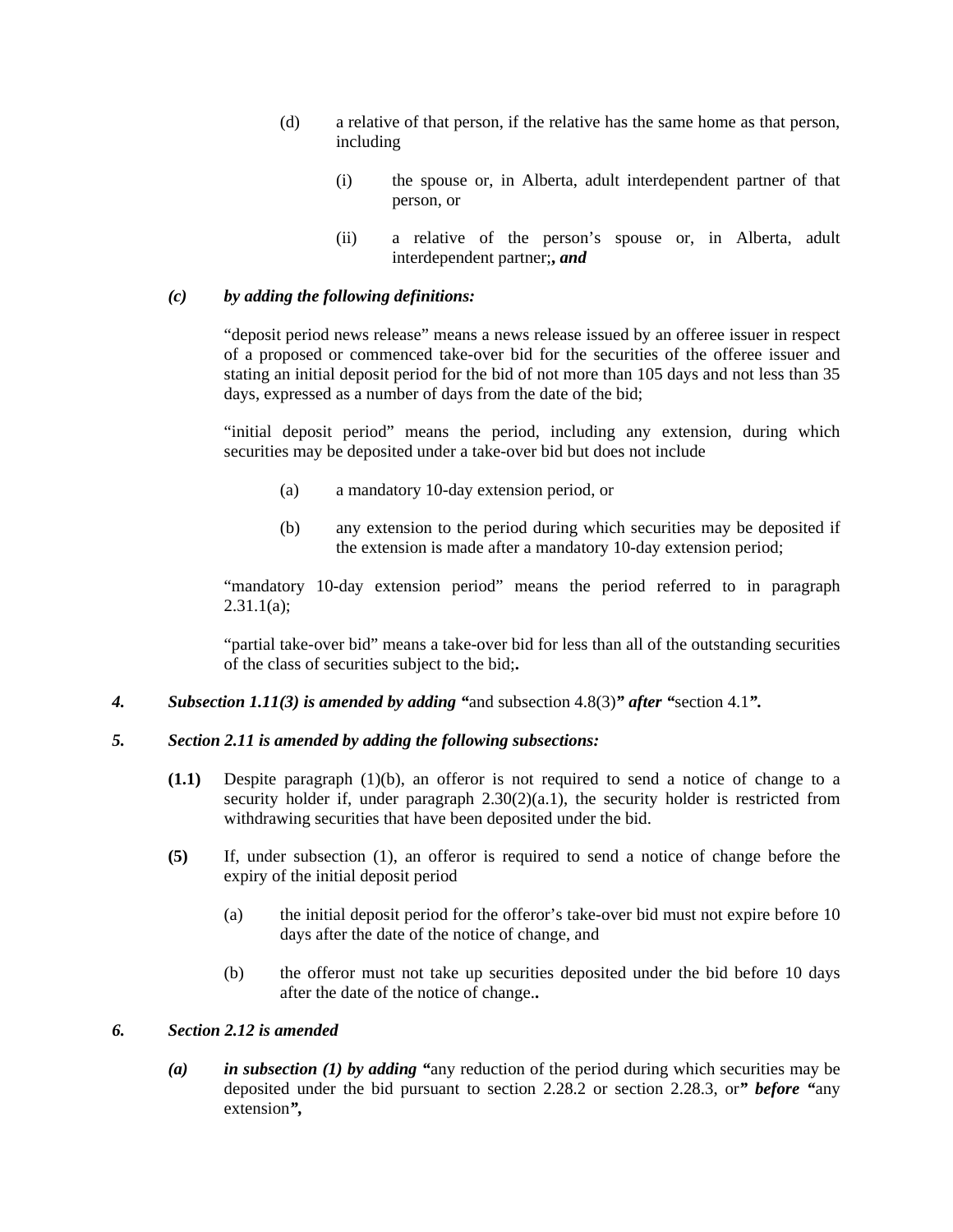#### *(b) by adding the following subsections:*

- **(1.1)** Despite paragraph (1)(b), an offeror is not required to send a notice of variation to a security holder if, under paragraph  $2.30(2)(a.1)$ , the security holder is restricted from withdrawing securities that have been deposited under the bid.
- **(3.1)** If, under subsection (1), an offeror is required to send a notice of variation before the expiry of the initial deposit period
	- (a) the initial deposit period for the offeror's take-over bid must not expire before 10 days after the date of the notice of variation, and
	- (b) the offeror must not take up securities deposited under the bid before 10 days after the date of the notice of variation.**,**
- *(c) in subsection (4) by replacing "*and (3)*" with "*, (3) and (3.1)*" and adding "*, other than an extension in respect of the mandatory 10-day extension period,*" before "*resulting from the waiver*",*
- *(d) in subsection (5) by replacing "*A variation*" with "*An offeror must not make a variation*", deleting "*a take-over bid or*", and deleting "*must not be made*", and*
- *(e) by adding the following subsection:*
	- **(6)** An offeror must not make a variation in the terms of a take-over bid, other than a variation to extend the time during which securities may be deposited under the bid or a variation to increase the consideration offered for the securities subject to the bid, after the offeror becomes obligated to take up securities deposited under the bid in accordance with section 2.32.1.**.**
- *7. Subsection 2.17(3) is amended by replacing "*period during which securities may be deposited under the bid*" with "*initial deposit period*".*
- *8. Section 2.26 is amended* 
	- *(a) in subsection (1) by deleting "*a take-over bid or*", and*
	- *(b) by repealing subsection (4).*

#### *9. The Instrument is amended by adding the following section:*

#### **Proportionate take up and payment – take-over bids**

2.26.1(1) If a greater number of securities is deposited under a partial take-over bid than the offeror is bound or willing to acquire under the bid, the offeror must take up and pay for the securities proportionately, disregarding fractions, according to the number of securities deposited by each security holder.

(2) For the purposes of subsection (1), any securities acquired in a pre-bid transaction to which subsection 2.4(1) applies are deemed to have been deposited under the take-over bid by the person who was the seller in the pre-bid transaction.**.**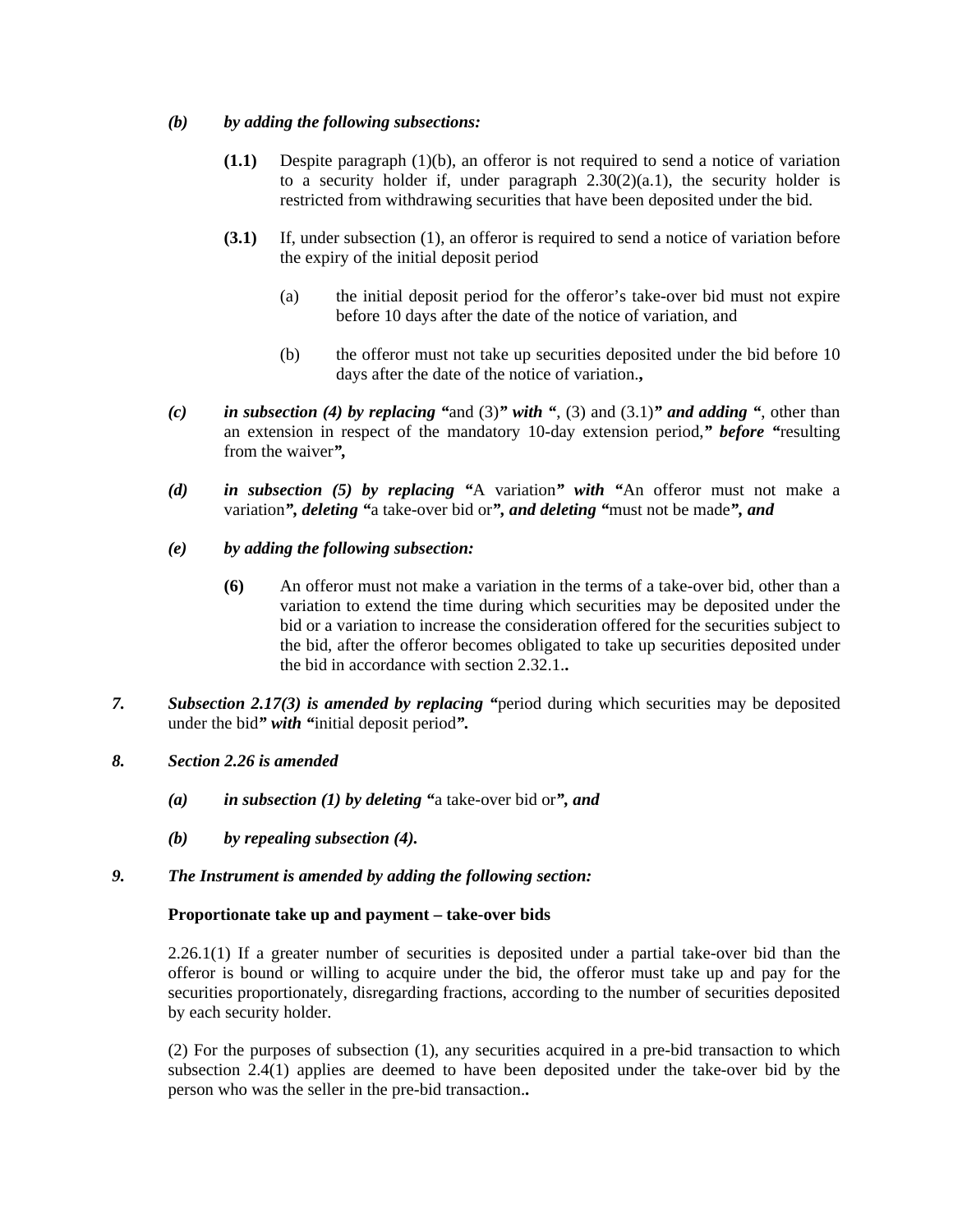*10. Section 2.28 is amended by replacing "*under a take-over bid or an issuer bid for*" with "*under an issuer bid for a minimum deposit period of*".* 

### *11. The Instrument is amended by adding the following sections:*

### **Minimum deposit period – take-over bids**

2.28.1 An offeror must allow securities to be deposited under a take-over bid for an initial deposit period of at least 105 days from the date of the bid.

#### **Shortened deposit period – deposit period news release**

2.28.2(1) Despite section 2.28.1, if at or after the time an offeror announces a take-over bid, the offeree issuer issues a deposit period news release in respect of the offeror's take-over bid, the offeror must allow securities to be deposited under its take-over bid for an initial deposit period of at least the number of days from the date of the bid as stated in the deposit period news release.

(2) Despite section 2.28.1, an offeror, other than an offeror under subsection (1), must allow securities to be deposited under its take-over bid for an initial deposit period of at least the number of days from the date of the bid as stated in the deposit period news release if either of the following applies:

- (a) the offeror commenced the take-over bid in respect of securities of the offeree issuer before the issuance of the deposit period news release referred to in subsection (1) and the bid has yet to expire;
- (b) the offeror, after the issuance of the deposit period news release referred to in subsection (1), commences a take-over bid in respect of securities of the offeree issuer and the bid is commenced before one of the following:
	- (i) the date of expiry of the take-over bid referred to in subsection (1),
	- (ii) the date of expiry of another take-over bid referred to in paragraph (a).

(3) For the purposes of subsections (1) and (2), an offeror must not allow securities to be deposited under its take-over bid for an initial deposit period of less than 35 days from the date of the bid.

#### **Shortened deposit period – alternative transaction**

2.28.3 Despite section 2.28.1, if an issuer issues a news release announcing that it intends to effect an alternative transaction, whether pursuant to an agreement or otherwise, an offeror must allow securities to be deposited under its take-over bid for an initial deposit period of at least 35 days from the date of the bid if either of the following applies:

- (a) the offeror commenced the take-over bid in respect of securities of the offeree issuer before the issuance of the news release and the bid has yet to expire;
- (b) the offeror, after the issuance of the news release, commences a take-over bid in respect of securities of the offeree issuer and the bid is commenced before one of the following: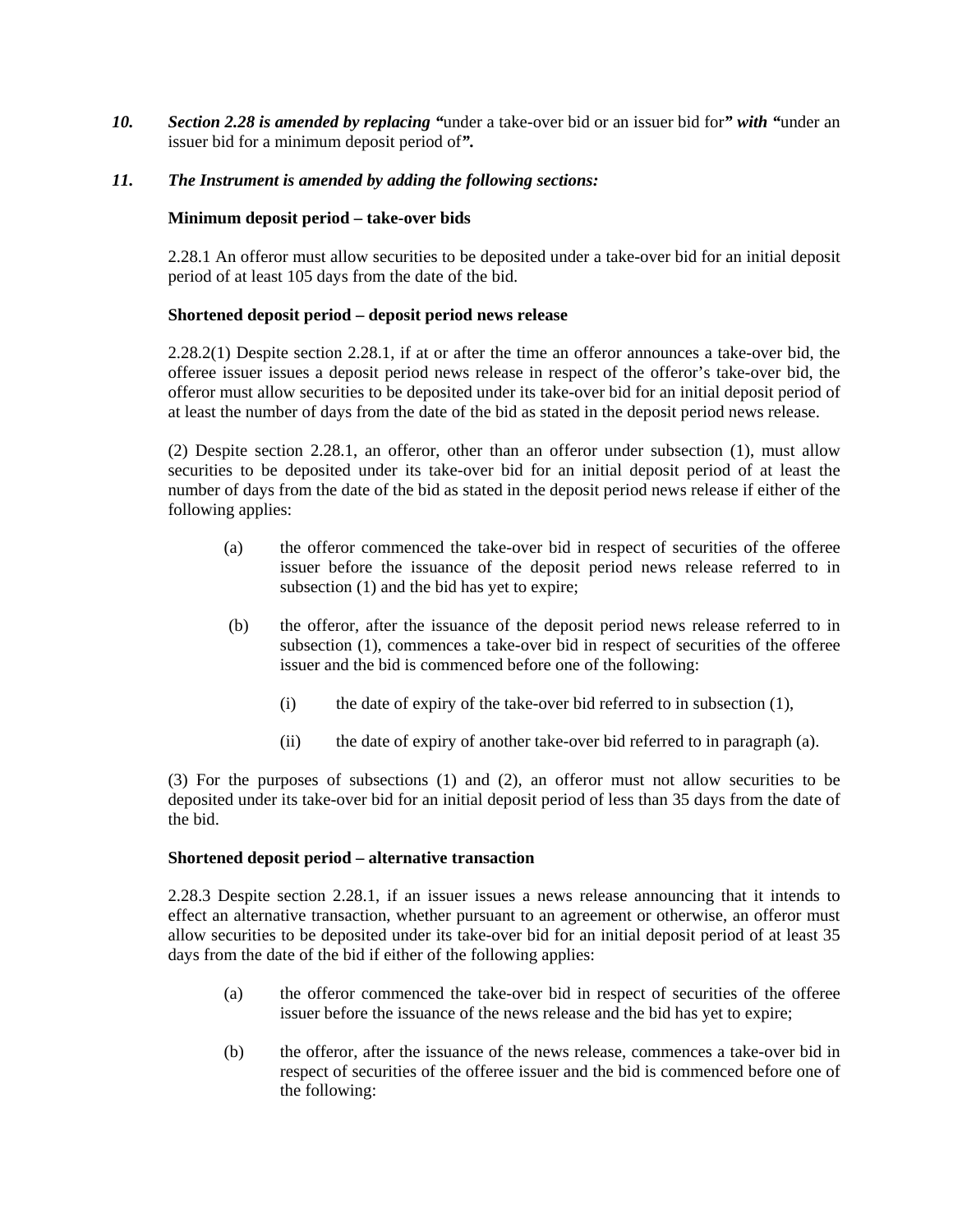- (i) the date of completion or abandonment of the alternative transaction,
- (ii) the date of expiry of another take-over bid referred to in paragraph (a).**.**

#### *12. Section 2.29 is amended by deleting "*a take-over bid or*".*

#### *13. The Instrument is amended by adding the following section:*

#### **Restriction on take up – take-over bids**

2.29.1 An offeror must not take up securities deposited under a take-over bid unless all of the following apply:

- (a) a period of 105 days, or the number of days determined in accordance with section 2.28.2 or section 2.28.3, has elapsed from the date of the bid;
- (b) all the terms and conditions of the bid have been complied with or waived;
- (c) more than 50% of the outstanding securities of the class that are subject to the bid, excluding securities beneficially owned, or over which control or direction is exercised, by the offeror or by any person acting jointly or in concert with the offeror, have been deposited under the bid and not withdrawn.**.**

#### *14. Section 2.30 is amended*

#### *(a) by adding the following subsection:*

**(1.1)** Despite paragraph (1)(a), if an offeror that has made a partial take-over bid becomes obligated to take up securities under subsection 2.32.1(1), a security holder must not withdraw securities deposited before the expiry of the initial deposit period and not taken up by the offeror in reliance on subsection 2.32.1(6) during the period

- (a) commencing at the time the offeror became obligated to take up securities under subsection 2.32.1(1), and
- (b) ending at the time the offeror becomes obligated under either subsection  $2.32.1(7)$  or  $(8)$  to take up securities not taken up by the offeror in reliance on subsection 2.32.1(6).**,**
- *(b) in subsection (2) by replacing "*The right of withdrawal under paragraph (1)(b) does not apply*" with "*Despite paragraph (1)(b), a security holder must not withdraw securities deposited*",*

### *(c) by adding the following paragraph after paragraph 2(a):*

**(a.1)** in the case of a partial take-over bid, the securities were deposited before the expiry of the initial deposit period and not taken up by the offeror in reliance on subsection 2.32.1(6) and the date of the notice of change or notice of variation is after the date that the offeror became obligated to take up securities under subsection 2.32.1(1), or**,** 

### *(d) in paragraph (2)(b) by*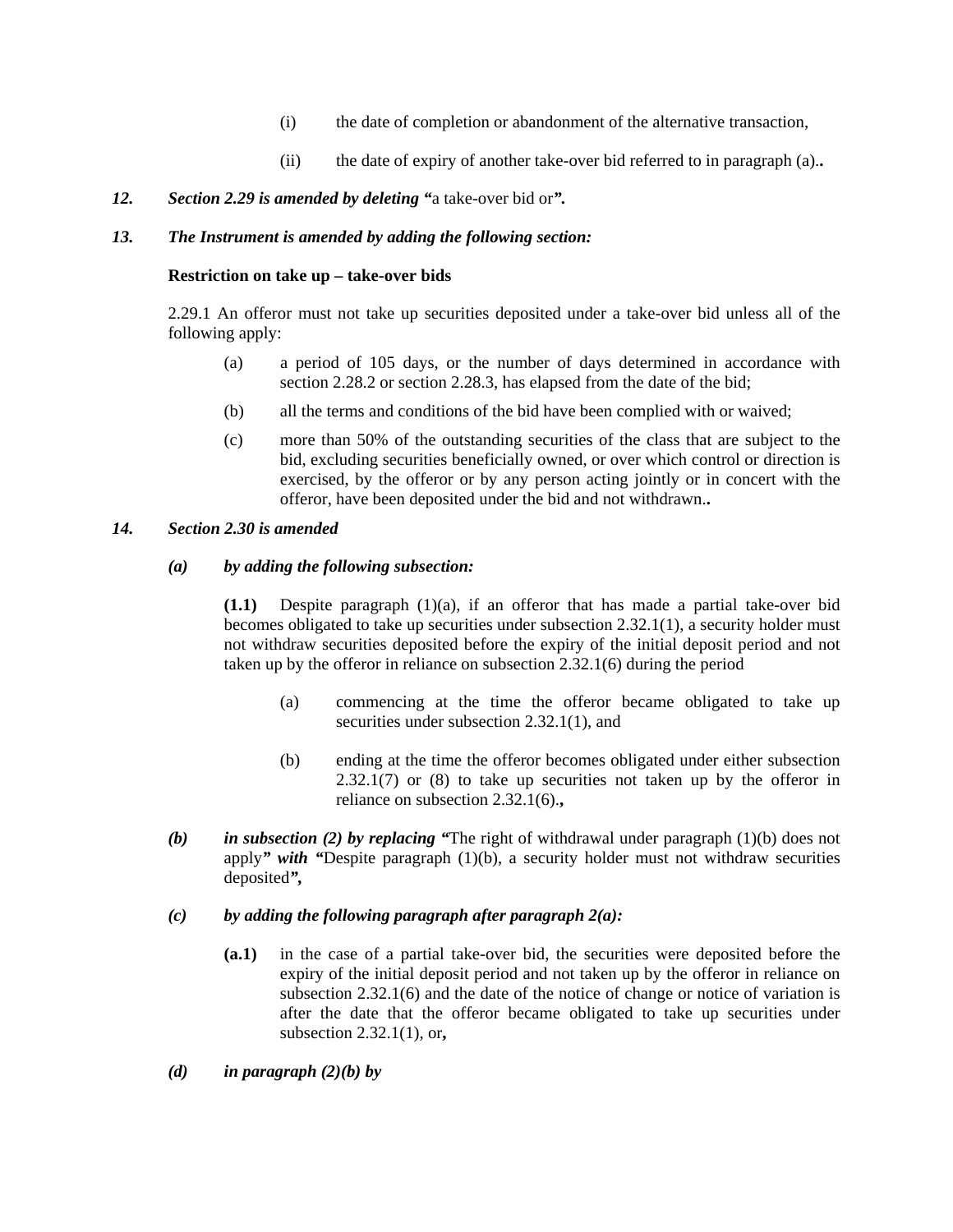- *(i) replacing "*one or both of the following circumstances occur*" with "*any of the following apply*",*
- *(ii) replacing "*a variation in the terms of the bid*" with "*there is a variation in the terms of a take-over bid or issuer bid*" in subparagraphs (i) and (ii), and*

### *(iii) adding the following subparagraph:*

**(iii)** in the case of a take-over bid, there is a variation in the terms after the expiry of the initial deposit period consisting of either an increase in the consideration offered for the securities subject to the bid or an extension of the time for deposit to not later than 10 days from the date of the notice of variation.**.** 

#### *15. Section 2.31 is replaced with the following:*

2.31 If an offeror purchases securities under subsection 2.2(3), the purchased securities must not be counted in determining whether the minimum tender requirement in paragraph 2.29.1(c) is satisfied and the purchase does not reduce the number of securities the offeror is bound to take up under the take-over bid.**.** 

#### *16. The Instrument is amended by adding the following sections:*

#### **Mandatory 10-day extension period – take-over bids**

2.31.1 If, at the expiry of the initial deposit period, an offeror is obligated to take up securities deposited under a take-over bid pursuant to subsection 2.32.1(1), the offeror must

- (a) extend the period during which securities may be deposited under the bid for a period of at least 10 days, and
- (b) promptly issue and file a news release disclosing the following:
	- (i) that the minimum tender requirement specified in paragraph 2.29.1(c) has been satisfied,
	- (ii) the number of securities deposited and not withdrawn as at the expiry of the initial deposit period,
	- (iii) that the period during which securities may be deposited under the bid has been extended for the mandatory 10-day extension period, and
	- (iv) in the case of a take-over bid that
		- (A) is not a partial take-over bid, that the offeror will immediately take up the deposited securities and pay for securities taken up as soon as possible, and in any event not later than 3 business days after the securities are taken up, or
		- (B) is a partial take-over bid, that the offeror will take up and pay for the deposited securities proportionately in accordance with applicable securities legislation and in any event will take up the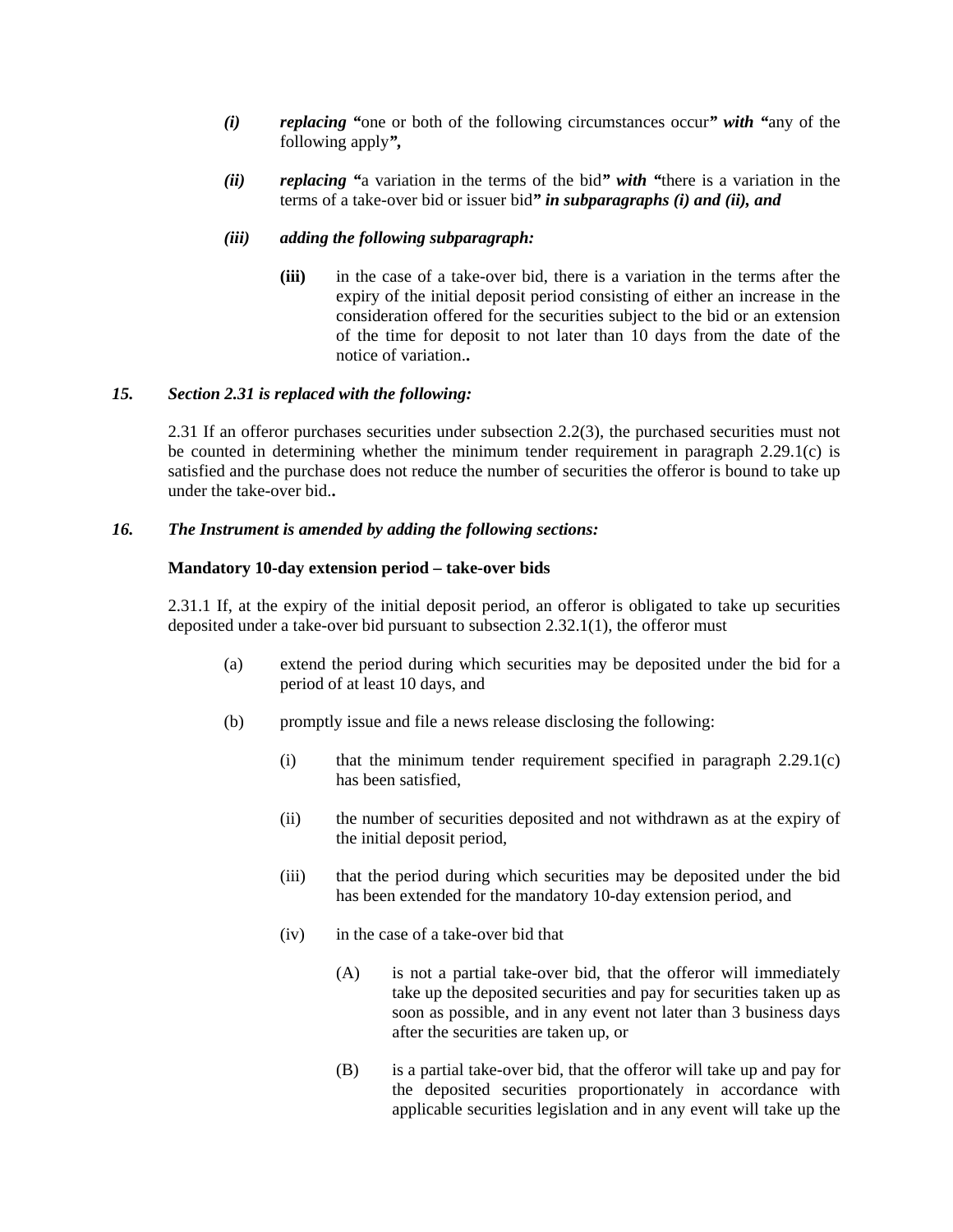deposited securities not later than one business day after the expiry of the mandatory 10-day extension period and pay for securities taken up as soon as possible and in any event not later than 3 business days after the securities are taken up.

#### **Time limit on extension – partial take-over bids**

2.31.2 In the case of a partial take-over bid,

- (a) the mandatory 10-day extension period must not exceed 10 days, and
- (b) the bid must not be extended after the expiry of the mandatory 10-day extension period.**.**

#### *17. Section 2.32 is amended*

- *(a) in subsection (1) by deleting "*a take-over bid or*",*
- *(b) in subsection (2) by* 
	- *i. deleting "*a take-over bid or*", and*
	- *ii. deleting "*the*" before "*securities deposited*",*
- *(c) in subsection (3) by* 
	- *i. deleting "*a take-over bid or*", and*
	- *ii. deleting "*the*" after "*the deposit of*",*
- *(d) in subsection (4) by replacing "*An offeror may not extend its take-over bid or*" with "*An offeror must not extend its*",*
- *(e) in subsection (5) by* 
	- *i. deleting "*a take-over bid or*",*
	- *ii. deleting "*only*" before "*required to take up*", and*
	- *iii. adding "*only*" before "*the maximum number of securities*", and*
- *(f) in subsection (6) by deleting "*a take-over bid or*".*
- *18. The Instrument is amended by adding the following section:*

#### **Obligation to take up and pay for deposited securities – take-over bids**

2.32.1(1) An offeror must immediately take up securities deposited under a take-over bid if, at the expiry of the initial deposit period, all of the following apply:

(a) the deposit period referred to in section 2.28.1, section 2.28.2 or section 2.28.3, as applicable, has elapsed;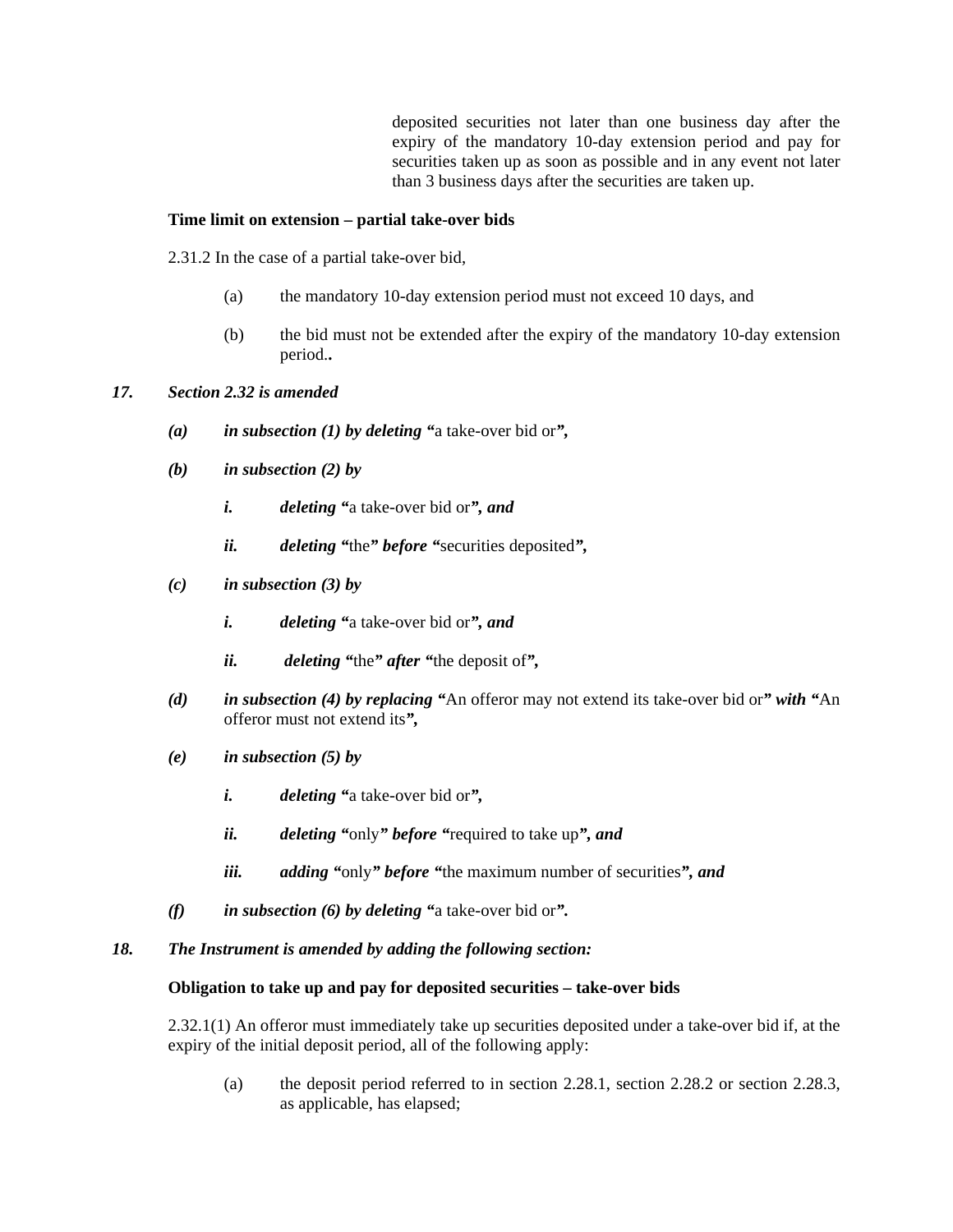- (b) all the terms and conditions of the bid have been complied with or waived;
- (c) the requirement in paragraph  $2.29.1(c)$  is satisfied.

(2) An offeror must pay for any securities taken up under a take-over bid as soon as possible, and in any event not later than 3 business days after the securities deposited under the bid are taken up.

(3) In the case of a take-over bid that is not a partial take-over bid, securities deposited under the bid during the mandatory 10-day extension period, or an extension period made after the mandatory 10-day extension period, must be taken up and paid for by the offeror not later than 10 days after the deposit of securities.

(4) In the case of a take-over bid that is not a partial take-over bid, an offeror must not extend its bid beyond the expiry of the mandatory 10-day extension period unless the offeror first takes up all securities deposited under the bid and not withdrawn.

(5) Despite subsection (4), if the offeror extends the bid in circumstances where the rights of withdrawal conferred by paragraph 2.30(1)(b) are applicable, the offeror must extend the bid without the offeror first taking up the securities which are subject to the rights of withdrawal.

(6) Despite subsection (1), an offeror that has made a partial take-over bid is required to take up, by the time specified in that subsection, only the maximum number of securities that the offeror can take up without contravening section 2.23 or section 2.26.1 at the expiry of the bid.

(7) In the case of a partial take-over bid, securities deposited before the expiry of the initial deposit period and not taken up by the offeror in reliance on subsection (6), and securities deposited during the mandatory 10-day extension period, must be taken up by the offeror, in the manner required under section 2.26.1, not later than one business day after the expiry of the mandatory 10-day extension period.

(8) Despite subsection (7), if at the expiry of the mandatory 10-day extension period rights of withdrawal conferred by paragraph  $2.30(1)(b)$  are applicable, securities deposited before the expiry of the initial deposit period and not taken up by the offeror in reliance on subsection (6), and securities deposited during the mandatory 10-day extension period, must be taken up by the offeror, in the manner required under section 2.26.1, not later than one business day after the expiry of the withdrawal period conferred by paragraph 2.30(1)(b).**.**

## *19. Section 6.1 is replaced with the following:*

6.1(1) The regulator or the securities regulatory authority may grant an exemption from the provisions of this Instrument, in whole or in part, subject to such conditions or restrictions as may be imposed in the exemption.

(2) Despite subsection (1), in Ontario, only the regulator may grant such an exemption.

(3) Except in Alberta and Ontario, an exemption referred to in subsection (1) is granted under the statute referred to in Appendix B of National Instrument 14-101 Definitions opposite the name of the local jurisdiction.**.** 

## *20. Section 6.2 is amended by renumbering it as subsection 6.2(1) and by adding the following subsection:*

**(2)** Despite subsection (1), in Ontario, only the regulator may make such a decision.**.**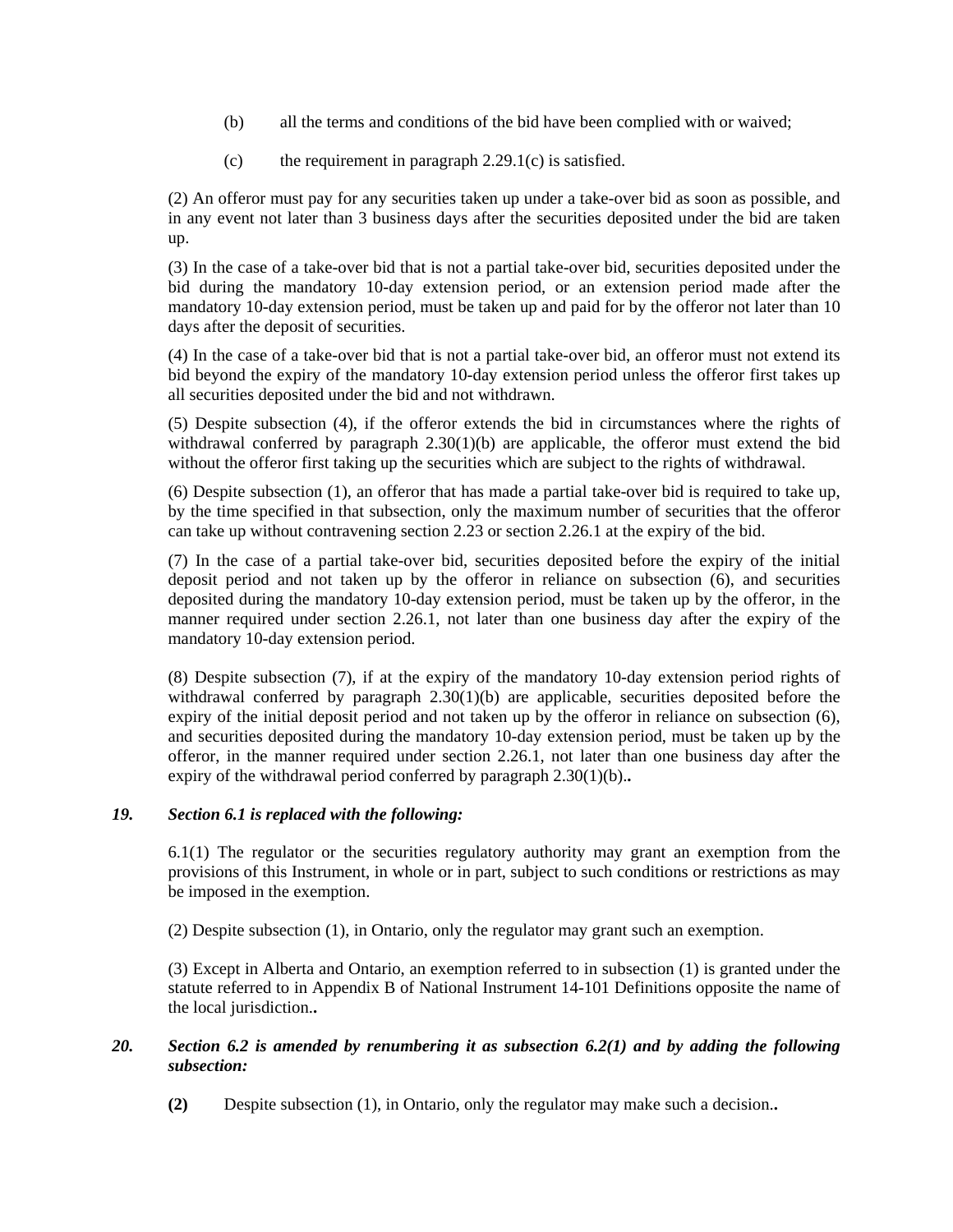#### *21. Section 7.1 is replaced with the following:*

7.1 The take-over bid or issuer bid provisions in securities legislation that were in force immediately before May 9, 2016, continue to apply in respect of

- (a) every take-over bid and issuer bid commenced before May 9, 2016,
- (b) any take-over bid in respect of the securities of an offeree issuer subject to a takeover bid referred to in paragraph (a) commenced on or subsequent to May 9, 2016 and prior to the date of the expiry of a take-over bid referred to in paragraph (a), and
- (c) any take-over bid in respect of the securities of an issuer that issued a news release before May 9, 2016 announcing that it intends to effect an alternative transaction, whether pursuant to an agreement or otherwise, commenced on or subsequent to May 9, 2016 and prior to the date of completion or abandonment of the alternative transaction.**.**

## *22. Section 7.2 is amended*

- *(a) by renumbering it as subsection 7.2(1) and by replacing "*This*" with "*Except in Ontario, this*", and*
- *(b) by adding the following subsection:*
	- **(2)** In Ontario, this Instrument comes into force on the later of the following:
		- (a) May 9, 2016;
		- (b) the day on which sections 1, 2 and 3, subsections  $4$  (2) and (3), and sections 5, 7, 8 and 10 of Schedule 18 of the *Budget Measures Act, 2015* (Ontario) are proclaimed into force.**.**
- *23. Form 62-104F1 is amended by replacing "*Multilateral*" with "*National*" in paragraph (a) of the General Provisions in Part 1.*
- *24. Form 62-104F1 is amended by adding the following item:*

#### **Item 9.1. Minimum Tender Requirement and Mandatory Extension Period**

State the following in italics and boldface type at the top of the cover page of the take-over bid circular:

*No securities tendered to this bid will be taken up until (a) more than 50% of the outstanding securities of the class sought (excluding those securities beneficially owned, or over which control or direction is exercised by the offeror or any person acting jointly or in concert with the offeror) have been tendered to the bid, (b) the minimum deposit period required under applicable securities laws has elapsed, and (c) any and all other conditions of the bid have been complied with or waived, as applicable. If these criteria are met, the offeror will take up securities deposited under the bid in accordance with applicable securities laws and extend its bid for an additional minimum period of 10 days to allow for further deposits of securities.***.**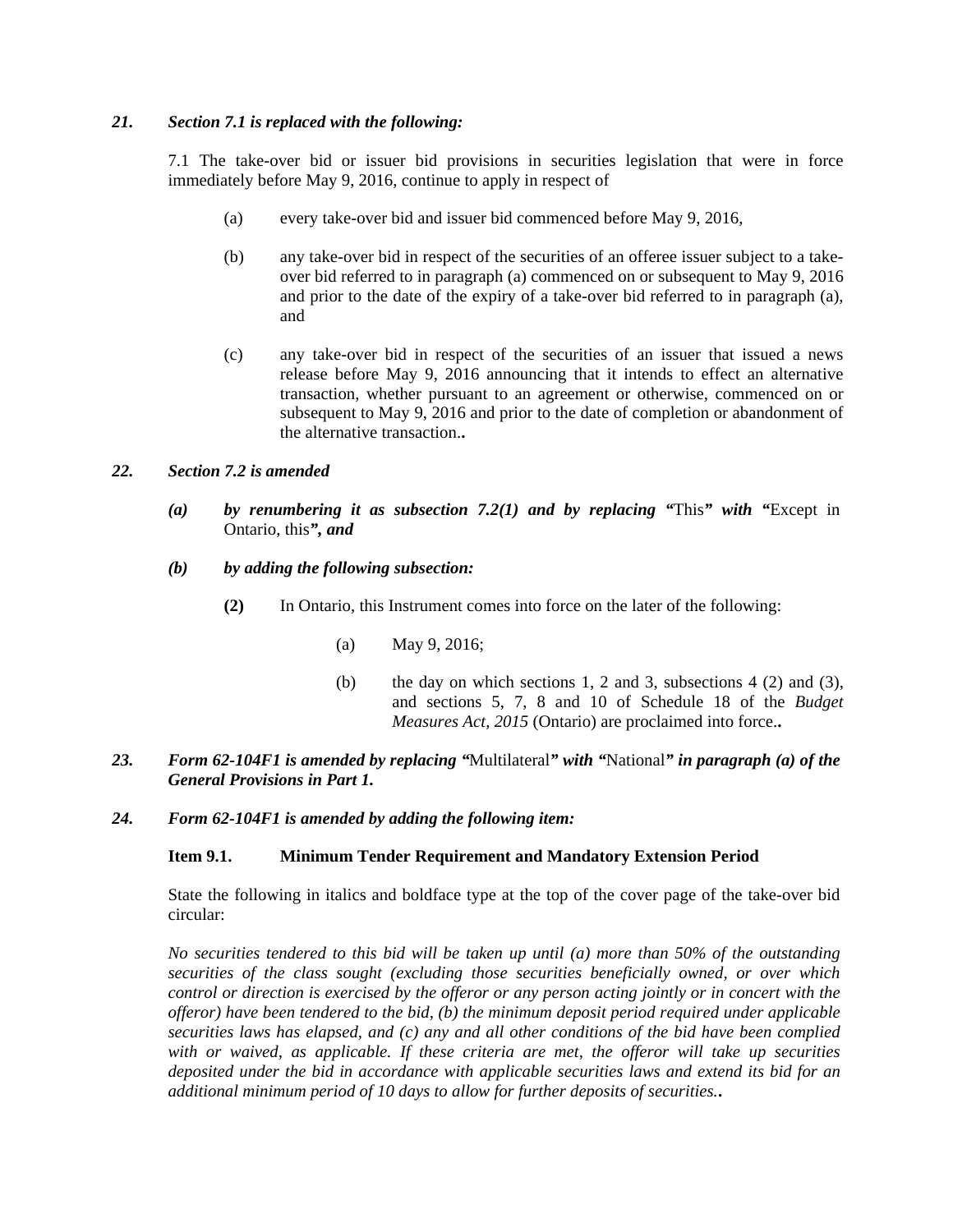- *25. Form 62-104F2 is amended by replacing "*Multilateral*" with "*National*" in paragraph (a) of the General Provisions in Part 1.*
- *26. Form 62-104F3 is amended by replacing "*Multilateral*" with "*National*" in paragraph (a) of the General Provisions in Part 1.*
- *27. Form 62-104F4 is amended by replacing "*Multilateral*" with "*National*" in paragraph (a) of the General Provisions in Part 1.*
- *28. Form 62-104F4 is amended by replacing "*revison*" with "*revision*" in item 14.*
- *29. Form 62-104F5 is amended by replacing "*Multilateral*" with "*National*" in paragraph (a) of the General Provisions in Part 1.*
- *30. Form 62-104F5 is amended by adding the following paragraph under subsection (2) of item 3:*
	- **(a.1)** if one of the terms referred to in paragraph (a) is the mandatory 10-day extension period required pursuant to paragraph 2.31.1(a) of the Instrument, the number of securities deposited under the take-over bid and not withdrawn as at the date of the variation,**.**
- 31. Except in Ontario, this Instrument comes into force on May 9, 2016. In Ontario, this Instrument comes into force on the later of the following:
	- (a) May 9, 2016;
	- (b) the day on which sections 1, 2 and 3, subsections 4 (2) and (3), and sections 5, 7, 8 and 10 of Schedule 18 of the *Budget Measures Act, 2015* (Ontario) are proclaimed into force.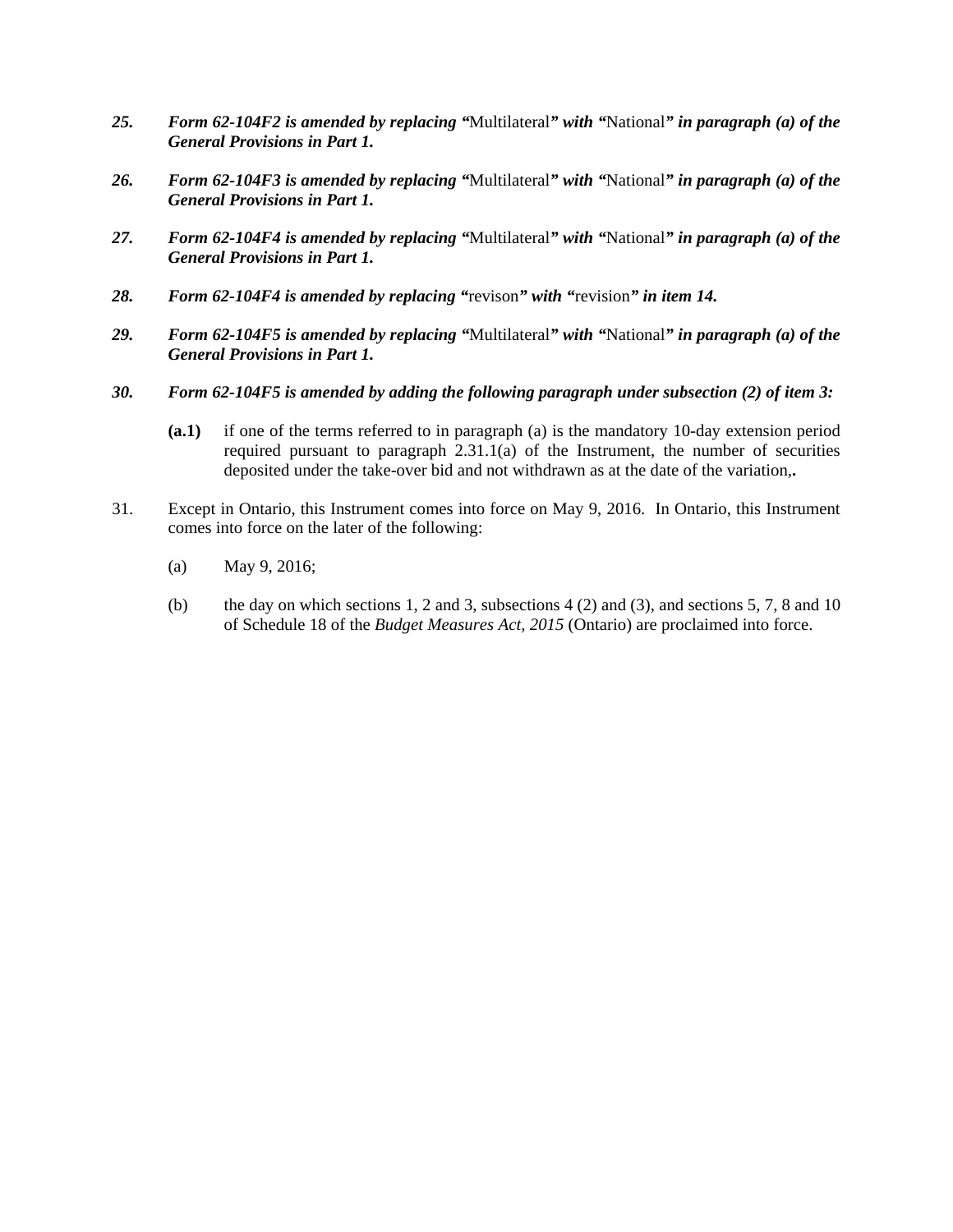#### **ANNEX D**

#### **BLACKLINE EXTRACTS SHOWING AMENDMENTS TO MI 62-104**

**MultilateralNational Instrument 62-104**  *Take-Over Bids and Issuer Bids*  **Table of Contents** 

#### **PART 1: DEFINITIONS AND INTERPRETATION**

1.1 Definitions

1.2 Definitions for purposes of the Act

1.3 Affiliate

1.4 Control

1.5 Computation of time

1.6 Expiry of bid

- 1.7 Convertible securities
- 1.8 Deemed beneficial ownership
- 1.9 Acting jointly or in concert
- 1.10 Application to direct and indirect offers
- 1.11 Determination of market price

#### **PART 2: BIDS**

#### **Division 1: Restrictions on Acquisitions or Sales**

- 2.1 Definition of "offeror"
- 2.2 Restrictions on acquisitions during take-over bid
- 2.3 Restrictions on acquisitions during issuer bid
- 2.4 Restrictions on acquisitions before take-over bid
- 2.5 Restrictions on acquisitions after bid
- 2.6 Exception
- 2.7 Restrictions on sales during bid

#### **Division 2: Making a Bid**

- 2.8 Duty to make bid to all security holders
- 2.9 Commencement of bid
- 2.10 Offeror's circular
- 2.11 Change in information
- 2.12 Variation of terms
- 2.13 Filing and sending notice of change or notice of variation
- 2.14 Change or variation in advertised take-over bid
- 2.15 Consent of expert bid circular
- 2.16 Delivery and date of bid documents

#### **Division 3: Offeree Issuer's Obligations**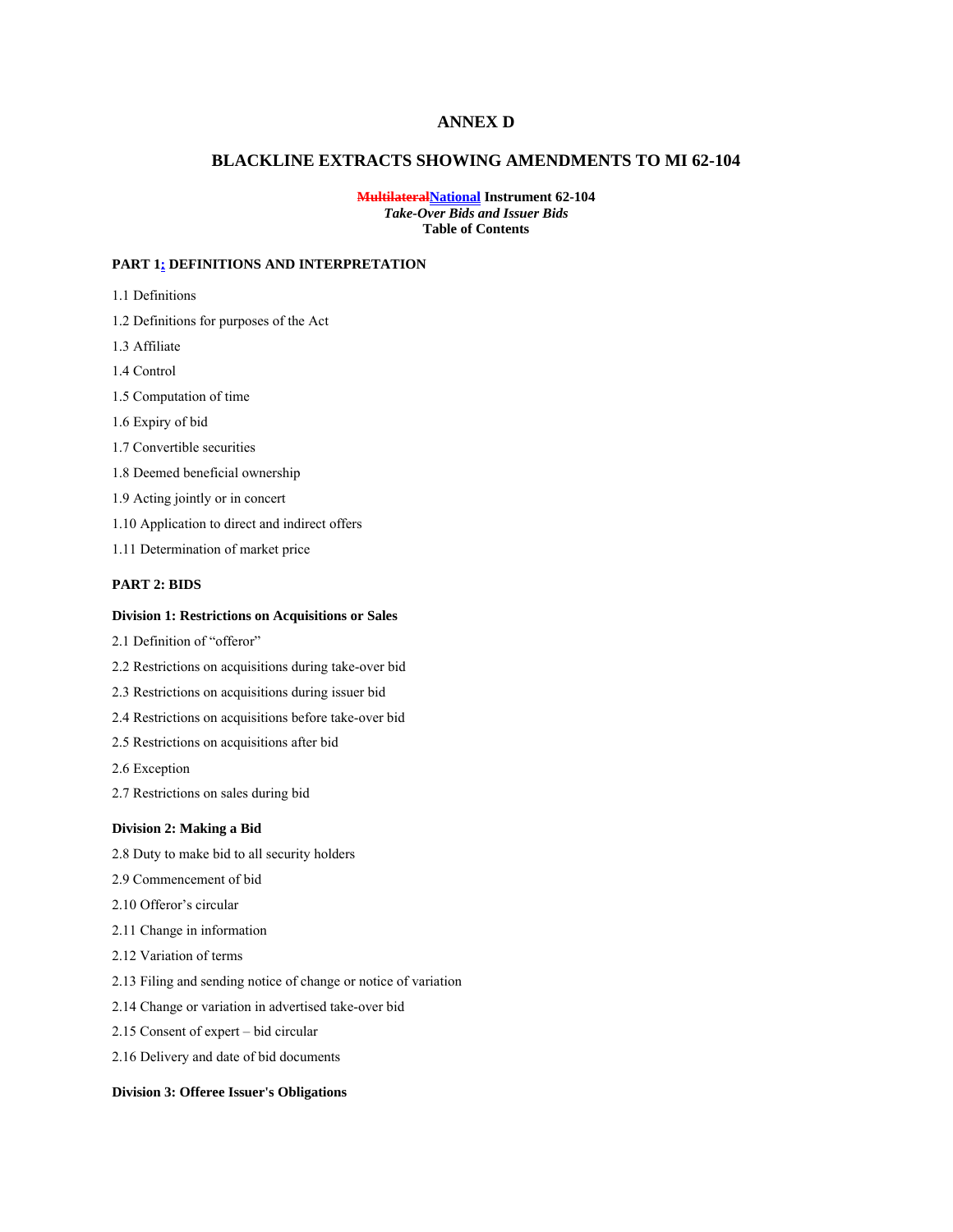- 2.17 Duty to prepare and send directors' circular
- 2.18 Notice of change
- 2.19 Filing directors' circular or notice of change
- 2.20 Individual director's or officer's circular
- 2.21 Consent of expert directors' circular/individual director's or officer's circular
- 2.22 Delivery and date of offeree issuer's documents

#### **Division 4: Offeror's Obligations**

- 2.23 Consideration
- 2.24 Prohibition against collateral agreements
- 2.25 Collateral agreements exception
- 2.26 Proportionate take up and payment  $\frac{-}{\text{issuer bids}}$
- 2.26.1 Proportionate take up and payment partial take-over bids
- 2.27 Financing arrangements

#### **Division 5: Bid Mechanics**

2.28 Minimum deposit period  $\frac{-}{\text{issuer bids}}$ 

2.28.1 Minimum deposit period – take-over bids

2.28.2 Shortened deposit period – deposit period news release

2.28.3 Shortened deposit period – alternative transaction

2.29 ProhibitionRestriction on take up  $\frac{1}{2}$  issuer bids

2.29.1 Restriction on take up – take-over bids

- 2.30 Withdrawal of securities
- 2.31 Effect of market purchases
- 2.31.1 Mandatory 10-day extension period take-over bids
- 2.31.2 Time limit on extension partial take-over bids
- 2.32 Obligation to take up and pay for deposited securities  $\frac{-}{\text{issuer bids}}$
- 2.32.1 Obligation to take up and pay for deposited securities take-over bids
- 2.33 Return of deposited securities

2.34 News release on expiry of bid

#### **PART 3: GENERAL**

- 3.1 Language of bid documents
- 3.2 Filing of documents
- 3.3 Certification of bid circulars
- 3.4 Obligation to provide security holder list

#### **PART 4: EXEMPTIONS**

#### **Division 1: Exempt Take-Over Bids**

- 4.1 Normal course purchase exemption
- 4.2 Private agreement exemption
- 4.3 Non-reporting issuer exemption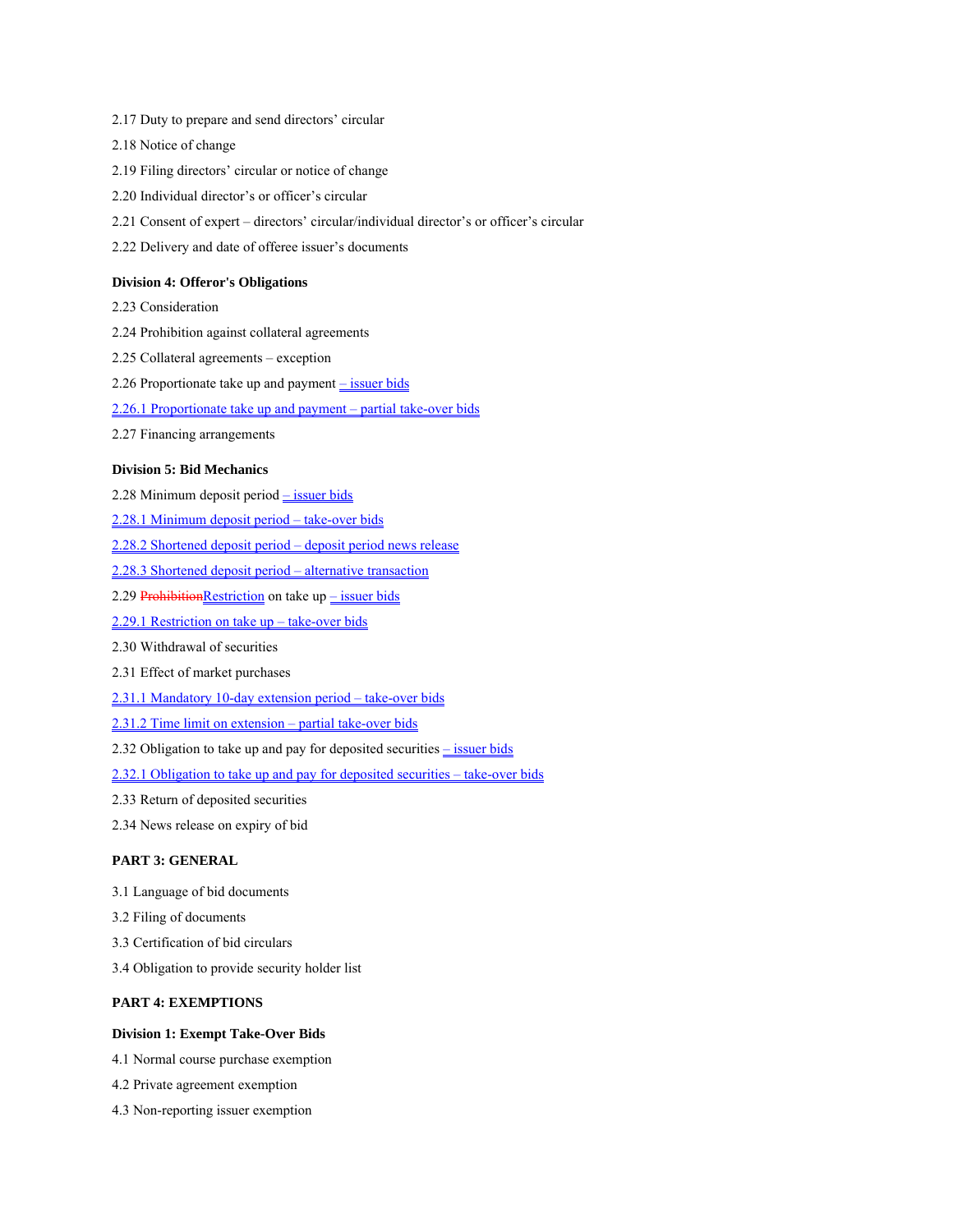- 4.4 Foreign take-over bid exemption
- 4.5 De minimis exemption

## **Division 2: Exempt Issuer Bids**

- 4.6 Issuer acquisition or redemption exemption
- 4.7 Employee, executive officer, director and consultant exemption
- 4.8 Normal course issuer bid exemptions
- 4.9 Non-reporting issuer exemption
- 4.10 Foreign issuer bid exemption
- 4.11 De minimis exemption

# **PART 5: REPORTS AND ANNOUNCEMENTS OF ACQUISITIONS**

- 5.1 Definitions
- 5.2 Early warning
- 5.3 Acquisitions during bid
- 5.4 Duplicate news release not required
- 5.5 Copies of news release and report

# **PART 6: EXEMPTIONS**

6.1 Exemption – general

6.2 Exemption – collateral benefit

# **PART 7: TRANSITION AND COMING INTO FORCE**

- 7.1 Transition
- 7.2 Coming into force

# **FORMS**

- 62-104F1 Take-Over Bid Circular
- 62-104F2 Issuer Bid Circular
- 62-104F3 Directors' Circular
- 62-104F4 Director's or Officer's Circular
- 62-104F5 Notice of Change or Notice of Variation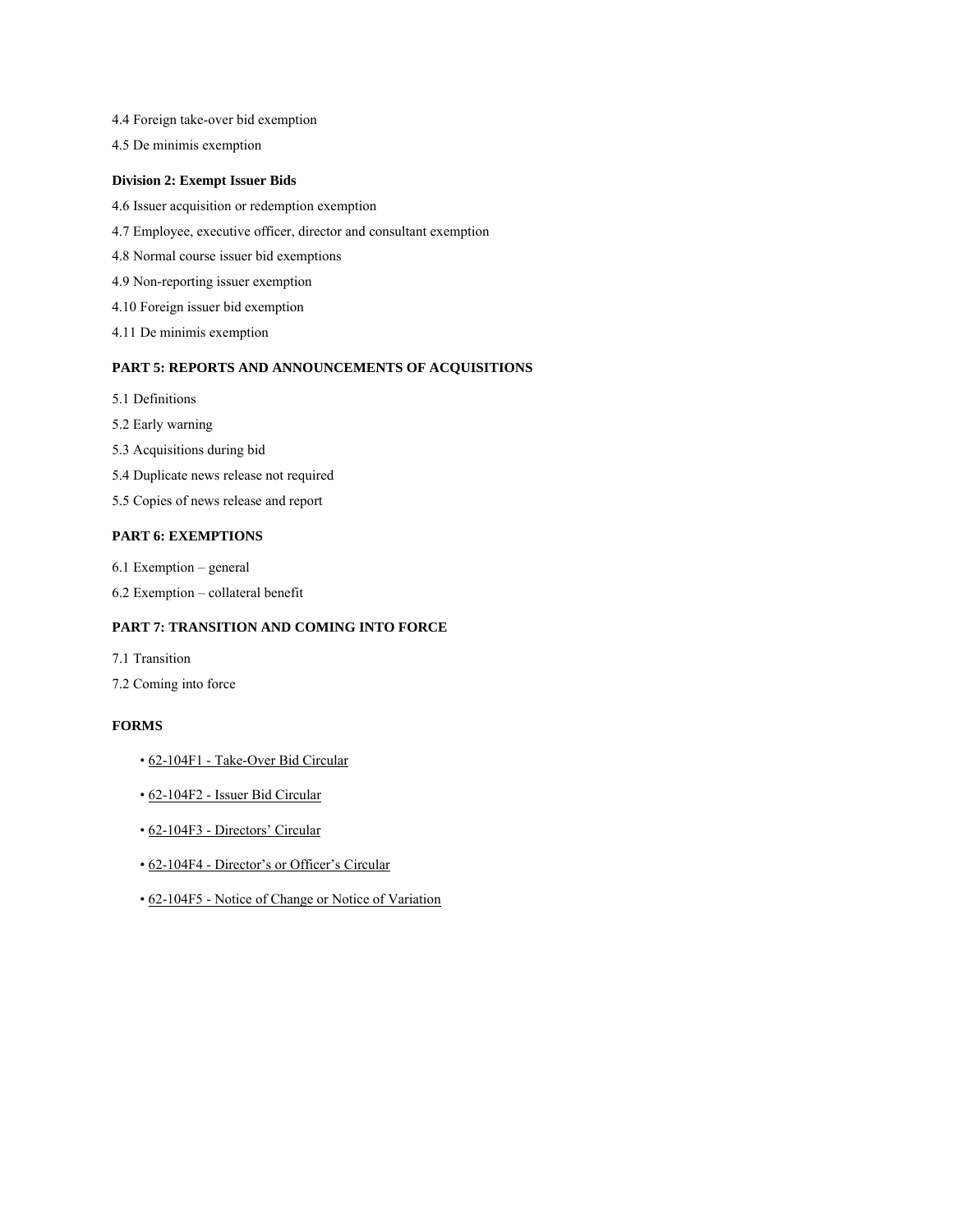### **MultilateralNational Instrument 62-104**  *Take-Over Bids and Issuer Bids*

### **PART 1: DEFINITIONS AND INTERPRETATION**

### **Definitions**

1.1 In this Instrument,

**"Act"** means, in the jurisdiction, the statute referred to in Appendix B to National Instrument 14-101 *Definitions*;

**"alternative transaction"** means, for an issuer:

- (a) an amalgamation, merger, arrangement, consolidation, or any other transaction of the issuer, or an amendment to the terms of a class of equity securities of the issuer, as a consequence of which the interest of a holder of an equity security of the issuer may be terminated without the holder's consent, regardless of whether the equity security is replaced with another security, but does not include
	- (i) a consolidation of securities that does not have the effect of terminating the interests of holders of equity securities of the issuer in those securities without their consent, except to an extent that is nominal in the circumstances,
	- (ii) a circumstance in which the issuer may terminate a holder's interest in a security, under the terms attached to the security, for the purpose of enforcing an ownership or voting constraint that is necessary to enable the issuer to comply with legislation, lawfully engage in a particular activity or have a specified level of Canadian ownership, or
	- (iii) a transaction solely between or among the issuer and one or more subsidiaries of the issuer,
- (b) a sale, lease or exchange of all or substantially all the property of the issuer if the sale, lease or exchange is not in the ordinary course of business of the issuer, but does not include a sale, lease or exchange solely between or among the issuer and one or more subsidiaries of the issuer;

 **"associate"**, when used to indicate a relationship with a person, means

- (a) an issuer of which the person beneficially owns or controls, directly or indirectly, voting securities entitling the person to more than 10% of the voting rights attached to outstanding securities of the issuer,
- (b) any partner of the person,
- (c) any trust or estate in which the person has a substantial beneficial interest or in respect of which a person serves as trustee or in a similar capacity, or
- (d) a relative of that person, if the relative has the same home as that person, including
	- (i) the spouse or, in Alberta, adult interdependent partner of that person, or
	- (ii) a relative of the person's spouse or, in Alberta, adult interdependent partner  $\frac{d\mathbf{f}}{dt}$  the relative has the same home as that person;

**"bid circular"** means a bid circular prepared in accordance with section 2.10;

**"business day"** means a day other than a Saturday, a Sunday or a day that is a statutory holiday in the jurisdiction;

**"class of securities"** includes a series of a class of securities;

**"consultant"** has the same meaning as in National Instrument 45-106 *Prospectus and Registration Exemptions*;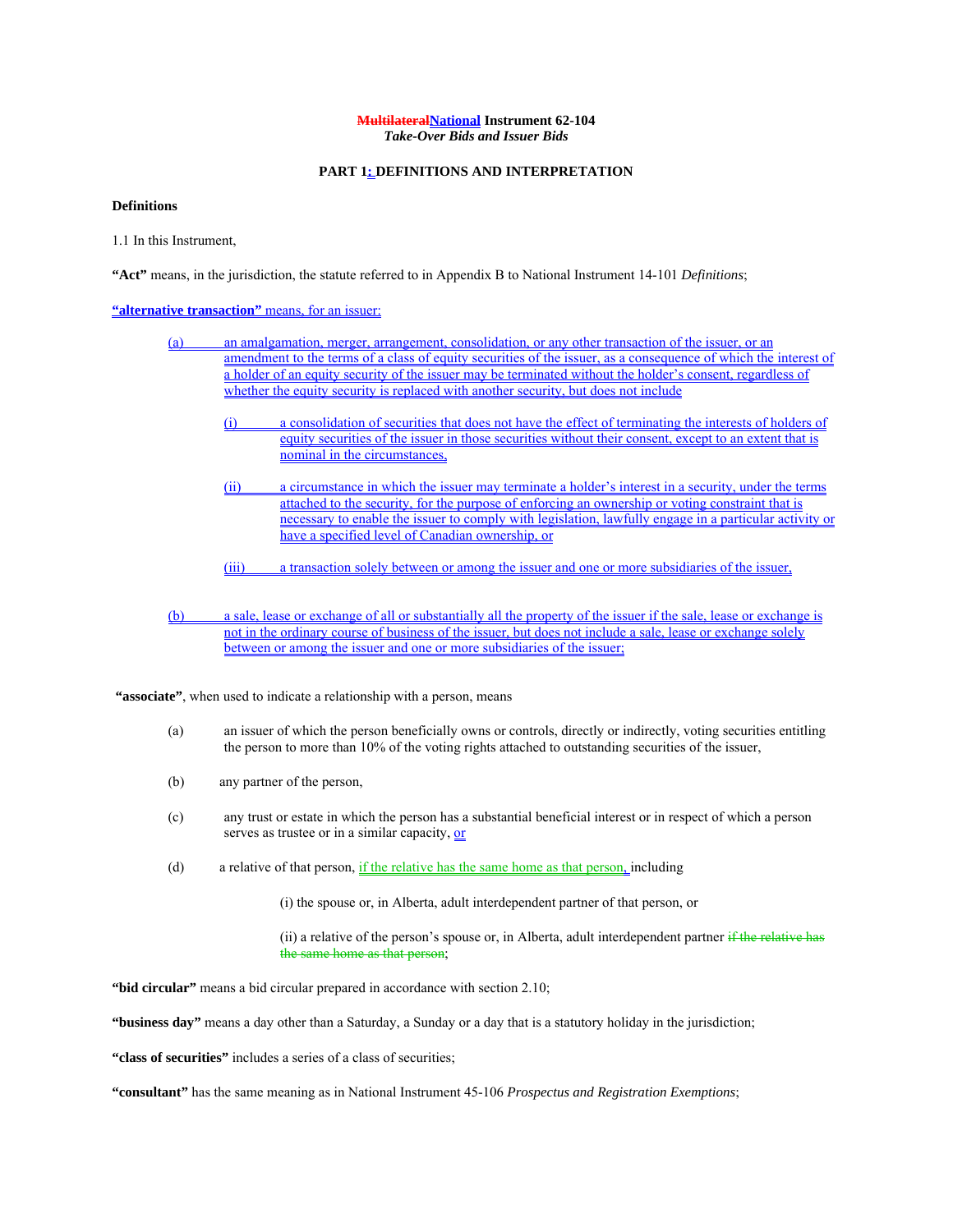"**deposit period news release**" means a news release issued by an offeree issuer in respect of a proposed or commenced takeover bid for the securities of the offeree issuer and stating an initial deposit period for the bid of not more than 105 days and not less than 35 days, expressed as a number of days from the date of the bid;

**"equity security"** means a security of an issuer that carries a residual right to participate in the earnings of the issuer and, on liquidation or winding up of the issuer, in its assets;

**"initial deposit period"** means the period, including any extension, during which securities may be deposited under a take-over bid but does not include

- (a) a mandatory 10-day extension period, or
- (b) any extension to the period during which securities may be deposited if the extension is made after a mandatory 10-day extension period;

"issuer bid" means an offer to acquire or redeem securities of an issuer made by the issuer to one or more persons, any of whom is in the local jurisdiction or whose last address as shown on the books of the offeree issuer is in the local jurisdiction, and also includes an acquisition or redemption of securities of the issuer by the issuer from those persons, but does not include an offer to acquire or redeem, or an acquisition or redemption if

- (a) no valuable consideration is offered or paid by the issuer for the securities,
- (b) the offer to acquire or redeem, or the acquisition or redemption is a step in an amalgamation, merger, reorganization or arrangement that requires approval in a vote of security holders, or
- (c) the securities are debt securities that are not convertible into securities other than debt securities;

**"mandatory 10-day extension period"** means the period referred to in paragraph 2.31.1(a);

**"offer to acquire"** means

- (a) an offer to purchase, or a solicitation of an offer to sell, securities,
- (b) an acceptance of an offer to sell securities, whether or not the offer has been solicited, or
- (c) any combination of the above;

**"offeree issuer"** means an issuer whose securities are the subject of a take-over bid, an issuer bid or an offer to acquire;

**"offeror"** means, except in Division 1 of Part 2 of this Instrument, a person that makes a take-over bid, an issuer bid or an offer to acquire;

**"offeror's securities"** means securities of an offeree issuer beneficially owned, or over which control or direction is exercised, on the date of an offer to acquire, by an offeror or any person acting jointly or in concert with the offeror;

**"partial take-over bid"** means a take-over bid for less than all of the outstanding securities of the class of securities subject to the bid;

**"person"** includes

- (a) an individual,
- (b) a corporation,
- (c) a partnership, trust, fund and an association, syndicate, organization or other organized group of persons, whether incorporated or not, and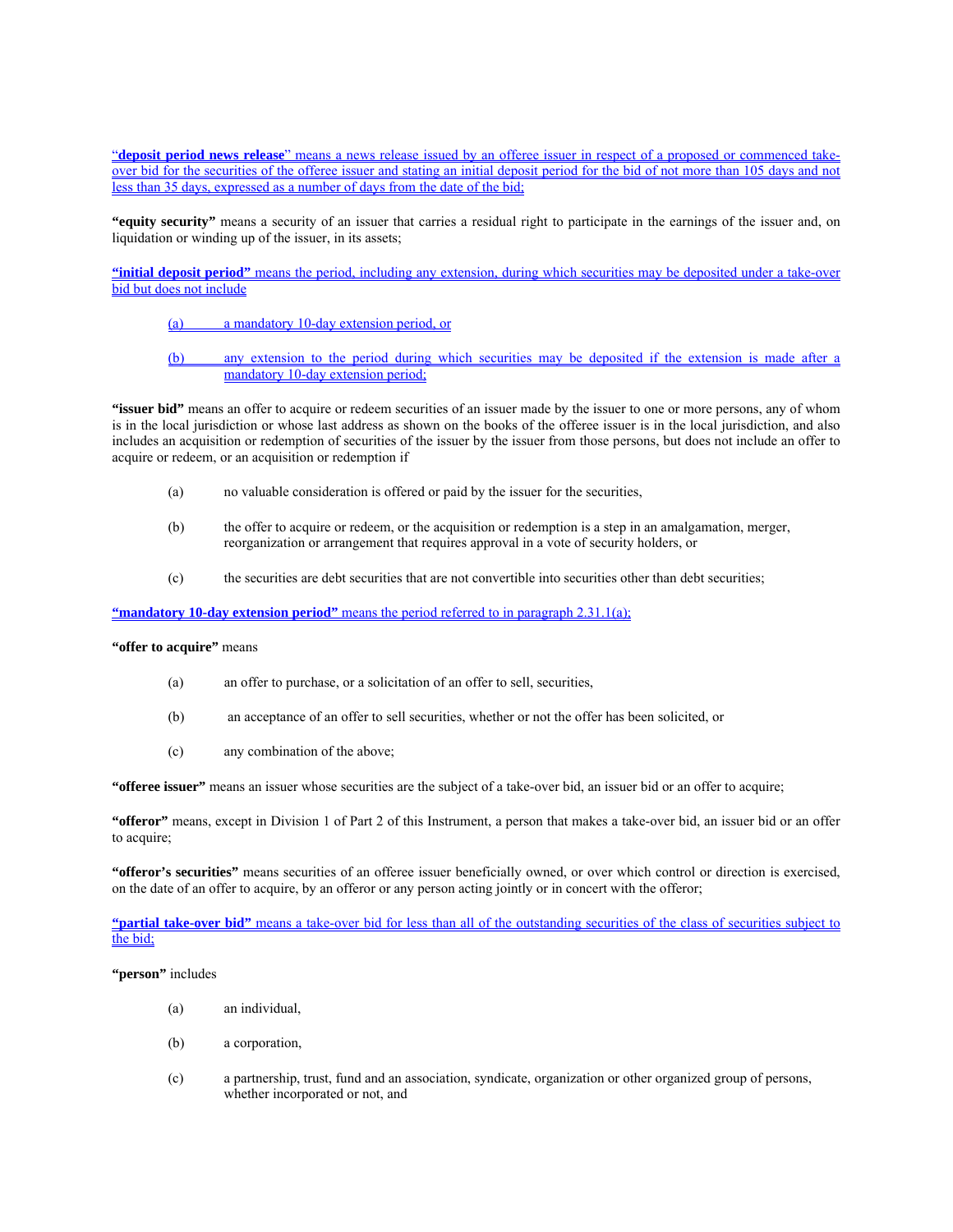(d) an individual or other person in that person's capacity as a trustee, executor, administrator or personal or other legal representative;

**"published market"** means, with respect to any class of securities, a market in Canada or outside of Canada on which the securities are traded, if the prices at which they have been traded on that market are regularly

- (a) disseminated electronically, or
- (b) published in a newspaper or business or financial publication of general and regular paid circulation;

### "standard trading unit" means

- (a) 1,000 units of a security with a market price of less than \$0.10 per unit,
- (b) 500 units of a security with a market price of \$0.10 or more per unit and less than \$1.00 per unit, and
- (c) 100 units of a security with a market price of \$1.00 or more per unit;

**"subsidiary"** means an issuer that is controlled directly or indirectly by another issuer and includes a subsidiary of that subsidiary;

**"take-over bid"** means an offer to acquire outstanding voting securities or equity securities of a class made to one or more persons, any of whom is in the local jurisdiction or whose last address as shown on the books of the offeree issuer is in the local jurisdiction, where the securities subject to the offer to acquire, together with the offeror's securities, constitute in the aggregate 20% or more of the outstanding securities of that class of securities at the date of the offer to acquire but does not include an offer to acquire if the offer to acquire is a step in an amalgamation, merger, reorganization or arrangement that requires approval in a vote of security holders.

### **Definitions for purposes of the Act**

1.2 (1) Except in Saskatchewan, in the Act,

- (a) **"offer to acquire"** has the same meaning as in this Instrument, and
- (b) **"offeror"** has the same meaning as in section 1.1 of this Instrument.

(2) In the definition of **"issuer bid"** in the Act, the prescribed class of issuer bids is that set out in the definition of **"issuer bid"**  in this Instrument.

(3) In the definition of **"take-over bid"** in the Act, the prescribed class of take-over bids is that set out in the definition of **"takeover bid"** in this Instrument.

## **Affiliate**

1.3 In this Instrument, an issuer is an affiliate of another issuer if

- (a) one of them is the subsidiary of the other, or
- (b) each of them is controlled by the same person.

#### **Control**

1.4 In this Instrument, a person controls a second person if

(a) the first person, directly or indirectly, beneficially owns or exercises control or direction over securities of the second person carrying votes which, if exercised, would entitle the first person to elect a majority of the directors of the second person, unless the first person holds the voting securities only to secure an obligation,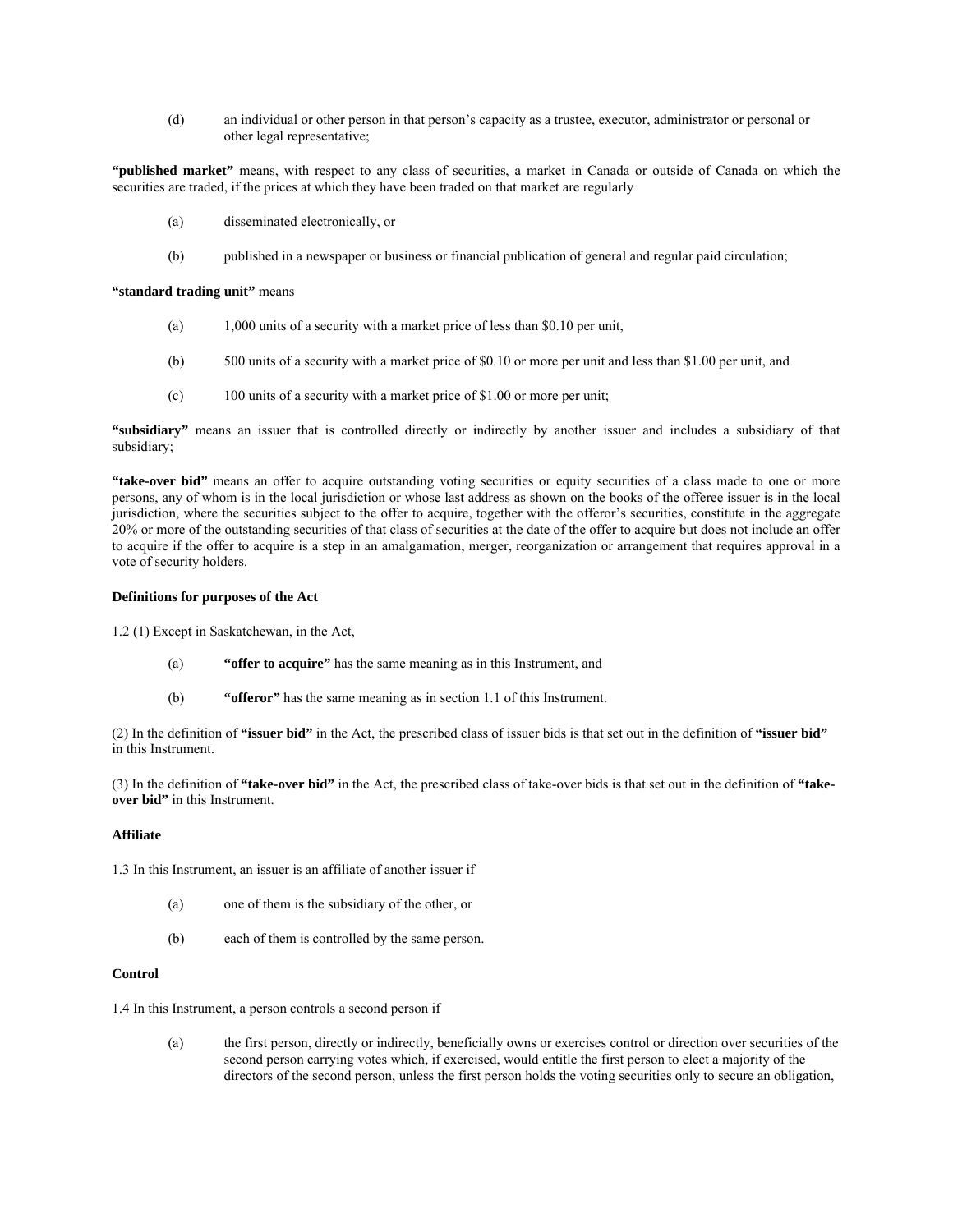- (b) the second person is a partnership, other than a limited partnership, and the first person holds more than 50% of the interests of the partnership, or
- (c) the second person is a limited partnership and the general partner of the limited partnership is the first person.

### **Computation of time**

1.5 In this Instrument, a period of days is to be computed as beginning on the day following the event that began the period and ending at 11:59 p.m. on the last day of the period if that day is a business day or at 11:59 p.m. on the next business day if the last day of the period does not fall on a business day.

### **Expiry of bid**

1.6 A take-over bid or an issuer bid expires at the later of

- (a) the end of the period, including any extension, during which securities may be deposited under the bid, and
- (b) the time at which the offeror becomes obligated by the terms of the bid to take up or reject securities deposited under the bid.

### **Convertible securities**

1.7 In this Instrument,

- (a) a security is deemed to be convertible into a security of another class if, whether or not on conditions, it is or may be convertible into or exchangeable for, or if it carries the right or obligation to acquire, a security of the other class, whether of the same or another issuer, and
- (b) a security that is convertible into a security of another class is deemed to be convertible into a security or securities of each class into which the second-mentioned security may be converted, either directly or through securities of one or more other classes of securities that are themselves convertible.

### **Deemed beneficial ownership**

1.8(1) In this Instrument, in determining the beneficial ownership of securities of an offeror or of any person acting jointly or in concert with the offeror, at any given date, the offeror or the person is deemed to have acquired and to be the beneficial owner of a security, including an unissued security, if the offeror or the person

- (a) is the beneficial owner of a security convertible into the security within 60 days following that date, or
- (b) has a right or obligation permitting or requiring the offeror or the person, whether or not on conditions, to acquire beneficial ownership of the security within 60 days by a single transaction or a series of linked transactions.

(2) The number of outstanding securities of a class in respect of an offer to acquire includes securities that are beneficially owned as determined in accordance with subsection (1).

(3) If 2 or more offerors acting jointly or in concert make one or more offers to acquire securities of a class, the securities subject to the offer or offers to acquire are deemed to be securities subject to the offer to acquire of each offeror for the purpose of determining whether an offeror is making a take-over bid.

(4) In this section, an offeror is not a beneficial owner of securities solely because there is an agreement, commitment or understanding that a security holder will tender the securities under a take-over bid or an issuer bid, made by the offeror, that is not exempt from Part 2.

(5) In Québec, for the purposes of this Instrument, a person that beneficially owns securities means a person that owns the securities or that holds securities registered under the name of an intermediary acting as nominee, including a trustee or agent.

#### **Acting jointly or in concert**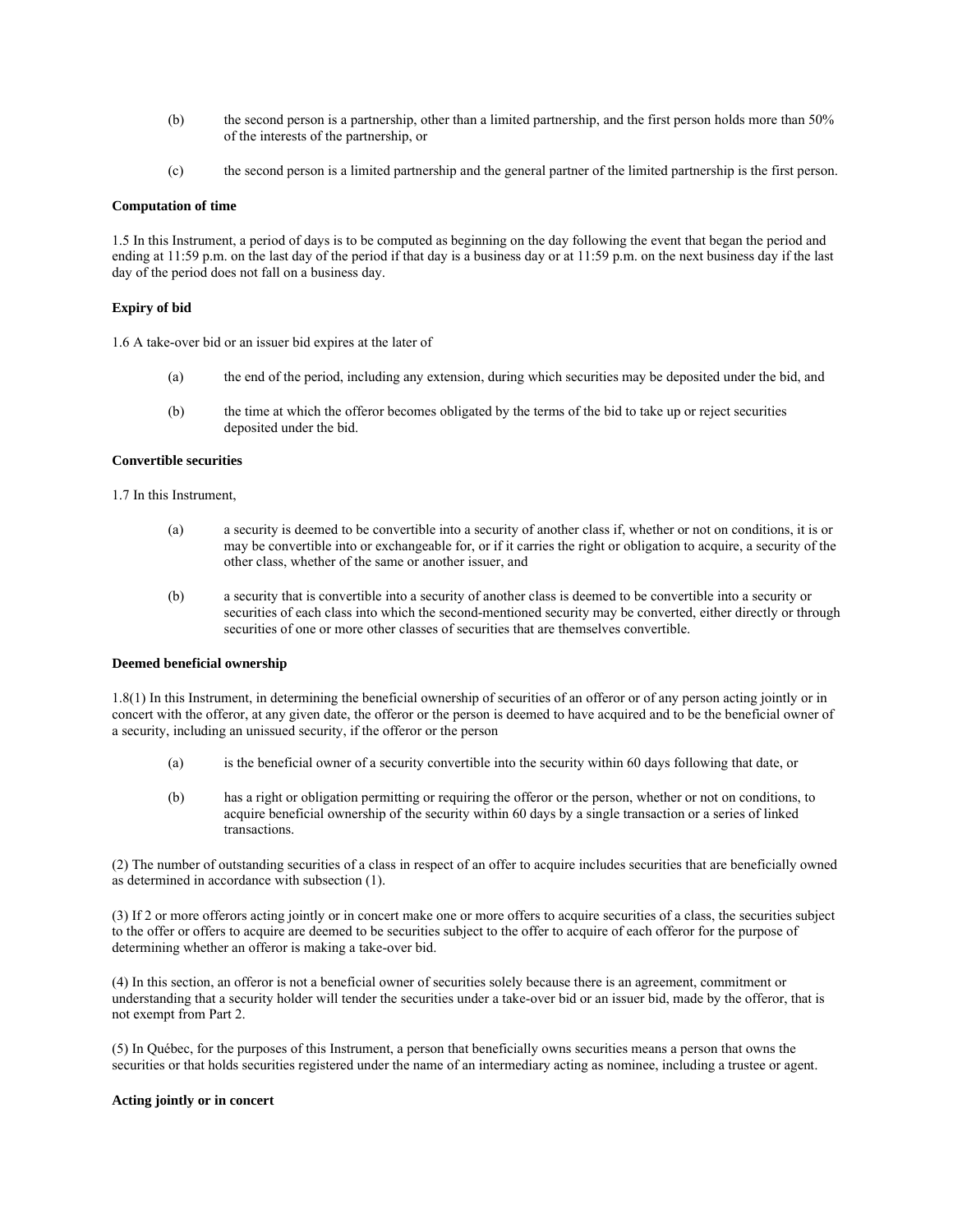1.9 (1) In this Instrument, it is a question of fact as to whether a person is acting jointly or in concert with an offeror and, without limiting the generality of the foregoing,

- (a) the following are deemed to be acting jointly or in concert with an offeror:
	- (i) a person that, as a result of any agreement, commitment or understanding with the offeror or with any other person acting jointly or in concert with the offeror, acquires or offers to acquire securities of the same class as those subject to the offer to acquire;
	- (ii) an affiliate of the offeror;
- (b) the following are presumed to be acting jointly or in concert with an offeror:
	- (i) a person that, as a result of any agreement, commitment or understanding with the offeror or with any other person acting jointly or in concert with the offeror, intends to exercise jointly or in concert with the offeror or with any person acting jointly or in concert with the offeror any voting rights attaching to any securities of the offeree issuer;
	- (ii) an associate of the offeror.

(2) Subsection (1) does not apply to a registered dealer acting solely in an agency capacity for the offeror in connection with a bid and not executing principal transactions in the class of securities subject to the offer to acquire or performing services beyond the customary functions of a registered dealer.

(3) For the purposes of this section, a person is not acting jointly or in concert with an offeror solely because there is an agreement, commitment or understanding that the person will tender securities under a take-over bid or an issuer bid, made by the offeror, that is not exempt from Part 2.

## **Application to direct and indirect offers**

1.10 In this Instrument, a reference to an offer to acquire or to the acquisition or ownership of securities or to control or direction over securities includes a direct or indirect offer to acquire or the direct or indirect acquisition or ownership of securities, or the direct or indirect control or direction over securities, as the case may be.

### **Determination of market price**

1.11(1) In this Instrument,

- (a) the market price of a class of securities for which there is a published market, at any date, is an amount equal to the simple average of the closing price of securities of that class for each of the business days on which there was a closing price in the 20 business days preceding that date,
- (b) if a published market does not provide a closing price, but provides only the highest and lowest prices of securities traded on a particular day, the market price of the securities, at any date, is an amount equal to the average of the simple averages of the highest and lowest prices for each of the business days on which there were highest and lowest prices in the 20 business days preceding that date, and
- (c) if there has been trading of securities in a published market for fewer than 10 of the 20 business days preceding the date as of which the market price of the securities is being determined, the market price is the average of the following prices established for each day of the 20 business days preceding that date:
	- (i) the average of the closing bid and ask prices for each day on which there was no trading; and
	- (ii) either the closing price of securities of the class for each day that there has been trading, if the published market provides a closing price, or the average of the highest and lowest prices of securities of that class for each day that there has been trading, if the published market provides only the highest and lowest prices of securities traded on a particular day

(2) If there is more than one published market for a security, the market price in paragraphs (1)(a), (b) and (c) must be determined as follows: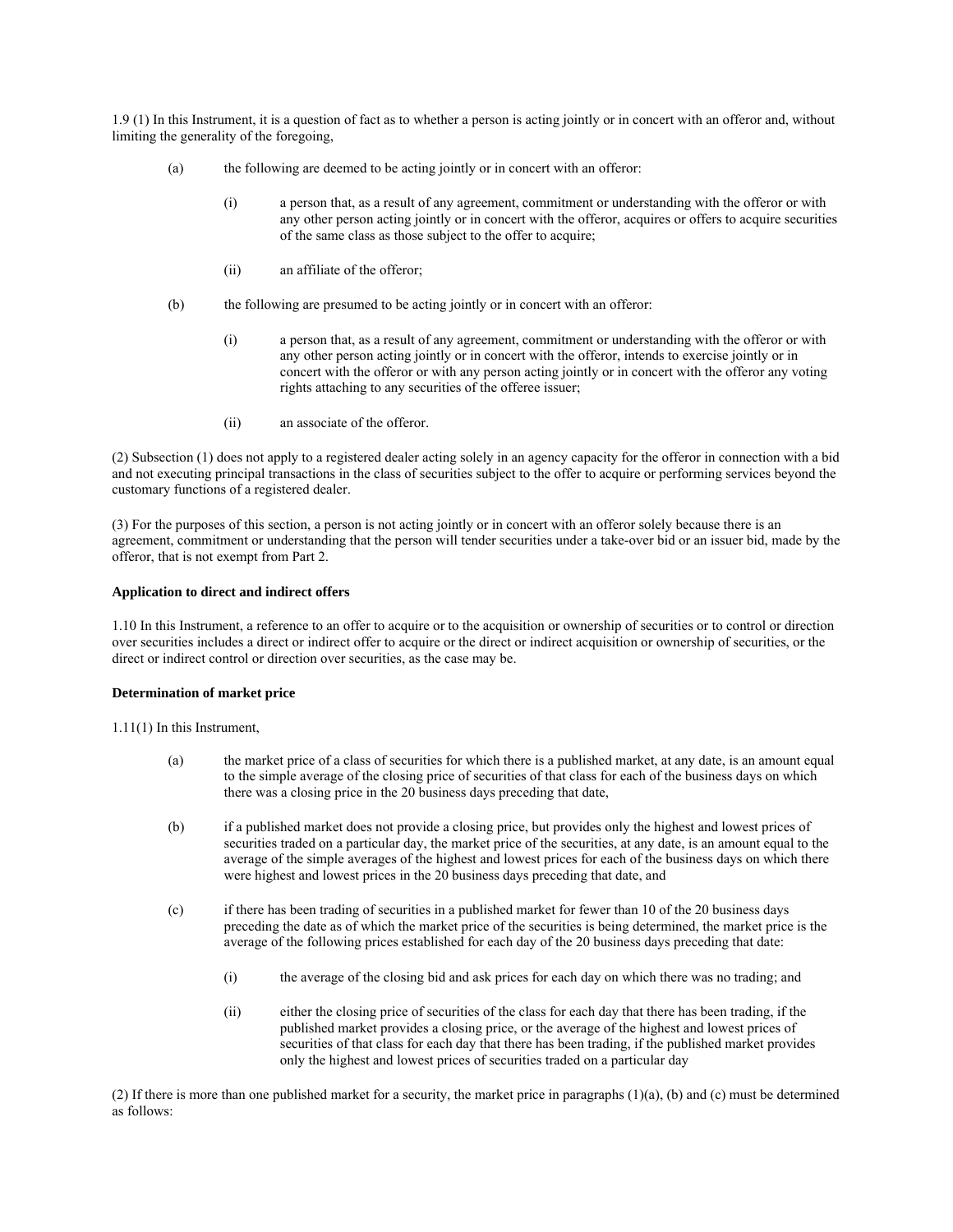- (a) if only one of the published markets is in Canada, the market price must be determined solely by reference to that market;
- (b) if there is more than one published market in Canada, the market price must be determined solely by reference to the published market in Canada on which the greatest volume of trading in the particular class of securities occurred during the 20 business days preceding the date as of which the market price is being determined;
- (c) if there is no published market in Canada, the market price must be determined solely by reference to the published market on which the greatest volume of trading in the particular class of securities occurred during the 20 business days preceding the date as of which the market price is being determined.

(3) Despite subsections (1) and (2) for the purposes of section  $4.1,4.1$  and subsection 4.8(3), if an offeror acquires securities on a published market, the market price for those securities is the price of the last standard trading unit of securities of that class purchased, before the acquisition by the offeror, by a person who was not acting jointly or in concert with the offeror.

### **PART 2: BIDS**

### **Division 1: Restrictions on Acquisitions or Sales**

#### **Definition of "offeror"**

2.1 In this Division, **"offeror"** means

- (a) a person making a take-over bid or an issuer bid that is not exempt from Part 2,
- (b) a person acting jointly or in concert with a person referred to in paragraph (a),
- (c) a control person of a person referred to in paragraph (a), or
- (d) a person acting jointly or in concert with a control person referred to in paragraph (c).

#### **Restrictions on acquisitions during take-over bid**

2.2 (1) An offeror must not offer to acquire, or make or enter into an agreement, commitment or understanding to acquire beneficial ownership of any securities of the class that are subject to a take-over bid or securities convertible into securities of that class otherwise than under the bid on and from the day of the announcement of the offeror's intention to make the bid until the expiry of the bid.

(2) Subsection (1) does not apply to an agreement between a security holder and the offeror to the effect that the security holder will, in accordance with the terms and conditions of a take-over bid that is not exempt from Part 2, deposit the security holder's securities under the bid.

(3) Despite subsection (1), an offeror may purchase securities of the class that are subject to a take-over bid and securities

convertible into securities of that class beginning on the  $3<sup>rd</sup>$  business day following the date of the bid until the expiry of the bid if all of the following conditions are satisfied:

- (a) the intention of the offeror,
	- (i) on the date of the bid, is to make purchases and that intention is stated in the bid circular, or
	- (ii) to make purchases changes after the date of the bid and that intention is stated in a news release issued and filed at least one business day prior to making such purchases;
- (b) the number of securities beneficially acquired under this subsection does not exceed 5% of the outstanding securities of that class as at the date of the bid: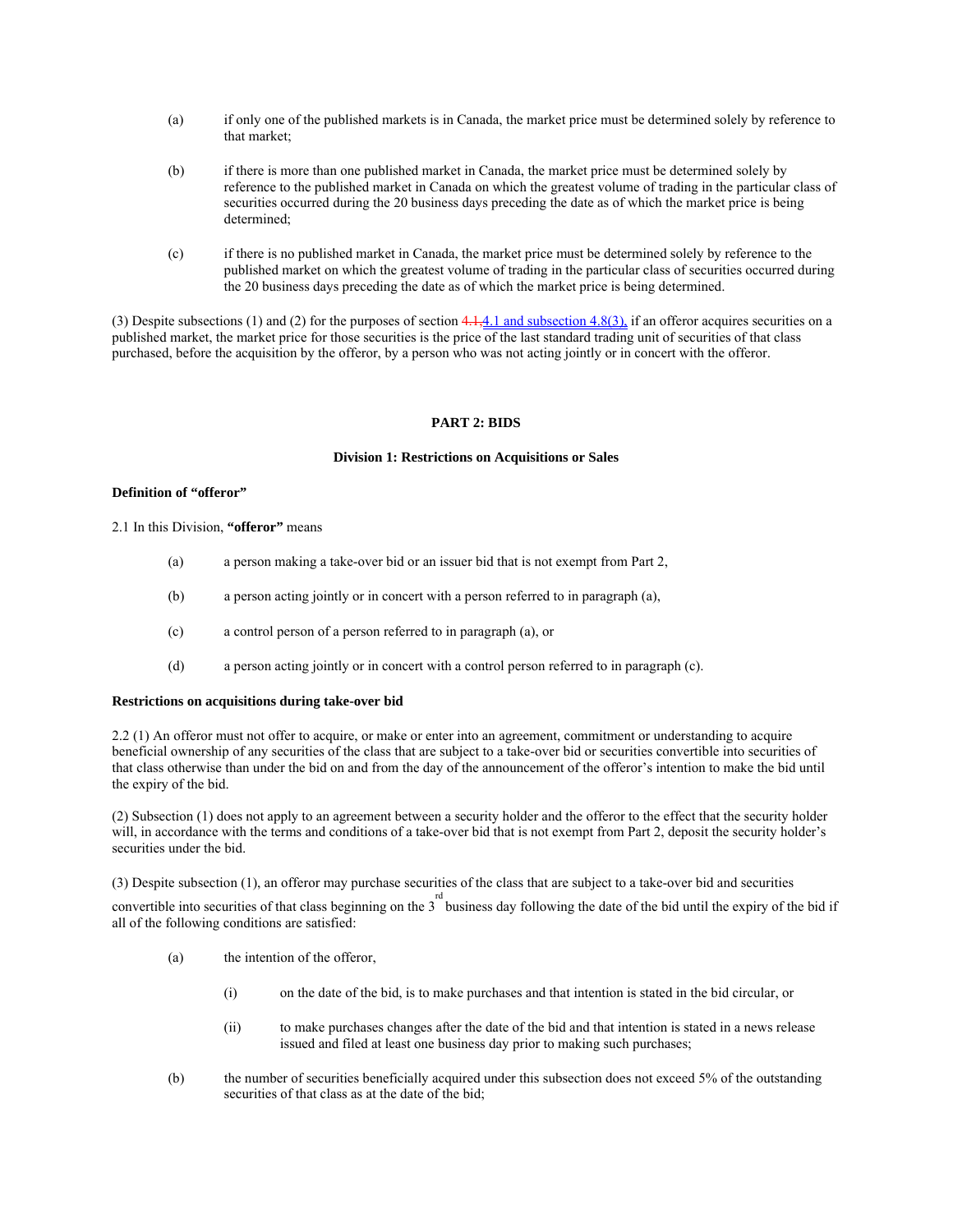- (c) the purchases are made in the normal course on a published market;
- (d) the offeror issues and files a news release immediately after the close of business of the published market on each day on which securities have been purchased under this subsection disclosing the following information:
	- (i) the name of the purchaser;
	- (ii) if the purchaser is a person referred to in paragraph 2.1(b), (c) or (d), the relationship of the purchaser and the offeror;
	- (iii) the number of securities purchased on the day for which the news release is required;
	- (iv) the highest price paid for the securities on the day for which the news release is required;
	- (v) the aggregate number of securities purchased on the published market during the currency of the bid;
	- (vi) the average price paid for the securities that were purchased on the published market during the currency of the bid; and
	- (vii) the total number of securities owned by the purchaser after giving effect to the purchases that are the subject of the news release;
- (e) no broker acting for the offeror performs services beyond the customary broker's functions in regard to the purchases;
- (f) no broker acting for the offeror receives more than the usual fees or commissions in regard to the purchases than are charged for comparable services performed by the broker in the normal course;
- (g) the offeror or any person acting for the offeror does not solicit or arrange for the solicitation of offers to sell securities of the class subject to the bid, except for the solicitation by the offeror or members of the soliciting dealer group under the bid;
- (h) the seller or any person acting for the seller does not, to the knowledge of the offeror, solicit or arrange for the solicitation of offers to buy securities of the class subject to the bid.

(4) For the purposes of paragraph 2.2(3)(b), the acquisition of beneficial ownership of securities that are convertible into securities of the class that is subject to the bid shall be deemed to be an acquisition of the securities as converted.

### **Restrictions on acquisitions during issuer bid**

2.3 (1) An offeror must not offer to acquire, or make or enter into an agreement, commitment or understanding to acquire, beneficial ownership of any securities of the class that are subject to an issuer bid, or securities that are convertible into securities of that class, otherwise than under the bid on and from the day of the announcement of the offeror's intention to make the bid until the expiry of the bid.

(2) Subsection (1) does not prevent the offeror from purchasing, redeeming or otherwise acquiring any securities of the class subject to the bid in reliance on an exemption under paragraph  $4.6(a)$ , (b) or (c).

### **Restrictions on acquisitions before take-over bid**

2.4 (1) If, within the period of 90 days immediately preceding a take-over bid, an offeror acquired beneficial ownership of securities of the class subject to the bid in a transaction not generally available on identical terms to holders of that class of securities,

- (a) the offeror must offer
	- (i) consideration for securities deposited under the bid at least equal to and in the same form as the highest consideration that was paid on a per security basis under any such prior transaction, or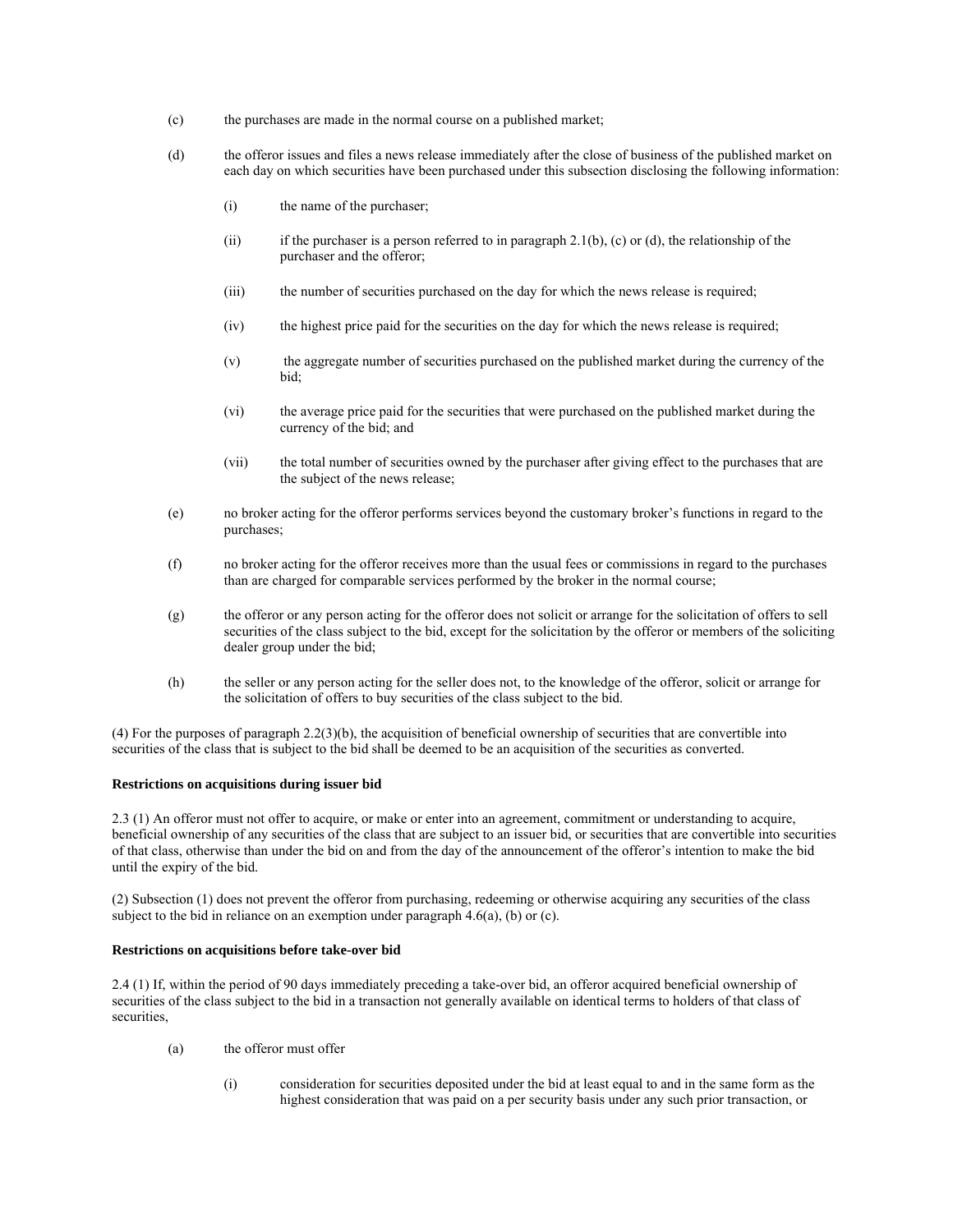- (ii) at least the cash equivalent of that consideration, and
- (b) the offeror must offer to acquire under the bid that percentage of the securities of the class subject to the bid that is at least equal to the highest percentage that the number of securities acquired from a seller in any such prior transaction was of the total number of securities of that class beneficially owned by that seller at the time of that prior transaction.

(2) Subsection (1) does not apply to a transaction that occurred within 90 days preceding the bid if either of the following conditions are satisfied:

- (a) the transaction is a trade in a security of the issuer that had not been previously issued;
- (b) the transaction is a trade by or on behalf of the issuer in a previously issued security of that issuer that had been redeemed or purchased by, or donated to, that issuer.

### **Restrictions on acquisitions after bid**

2.5 During the period beginning with the expiry of a take-over bid or an issuer bid and ending at the end of the 20<sup>th</sup> business day after that, whether or not any securities are taken up under the bid, an offeror must not acquire or offer to acquire beneficial ownership of securities of the class that was subject to the bid except by way of a transaction that is generally available to holders of that class of securities on identical terms.

#### **Exception**

2.6 Subsection 2.4(1) and section 2.5 do not apply to purchases made by an offeror in the normal course on a published market if all of the following conditions are satisfied:

- (a) no broker acting for the offeror performs services beyond the customary broker's functions in regard to the purchases;
- (b) no broker acting for the offeror receives more than the usual fees or commissions in regard to the purchases than are charged for comparable services performed by the broker in the normal course;
- (c) the offeror or any person acting for the offeror does not solicit or arrange for the solicitation of offers to sell securities of the class subject to the bid, except for the solicitation by the offeror or members of the soliciting dealer group under the bid;
- (d) the seller or any person acting for the seller does not, to the knowledge of the offeror, solicit or arrange for the solicitation of offers to buy securities of the class subject to the bid.

### **Restrictions on sales during bid**

2.7 (1) An offeror, except under a take-over bid or an issuer bid, must not sell, or make or enter into an agreement, commitment or understanding to sell, any securities of the class subject to the bid, or securities that are convertible into securities of that class, beginning on the day of the announcement of the offeror's intention to make the bid until the expiry of the bid.

(2) Despite subsection (1), an offeror may, before the expiry of a bid, make or enter into an agreement, commitment or understanding to sell securities that may be taken up by the offeror under the bid, after the expiry of the bid, if the intention to sell is disclosed in the bid circular.

(3) Subsection (1) does not apply to an offeror under an issuer bid in respect of the issue of securities under a dividend plan, dividend reinvestment plan, employee purchase plan or another similar plan.

#### **Division 2: Making a Bid**

#### **Duty to make bid to all security holders**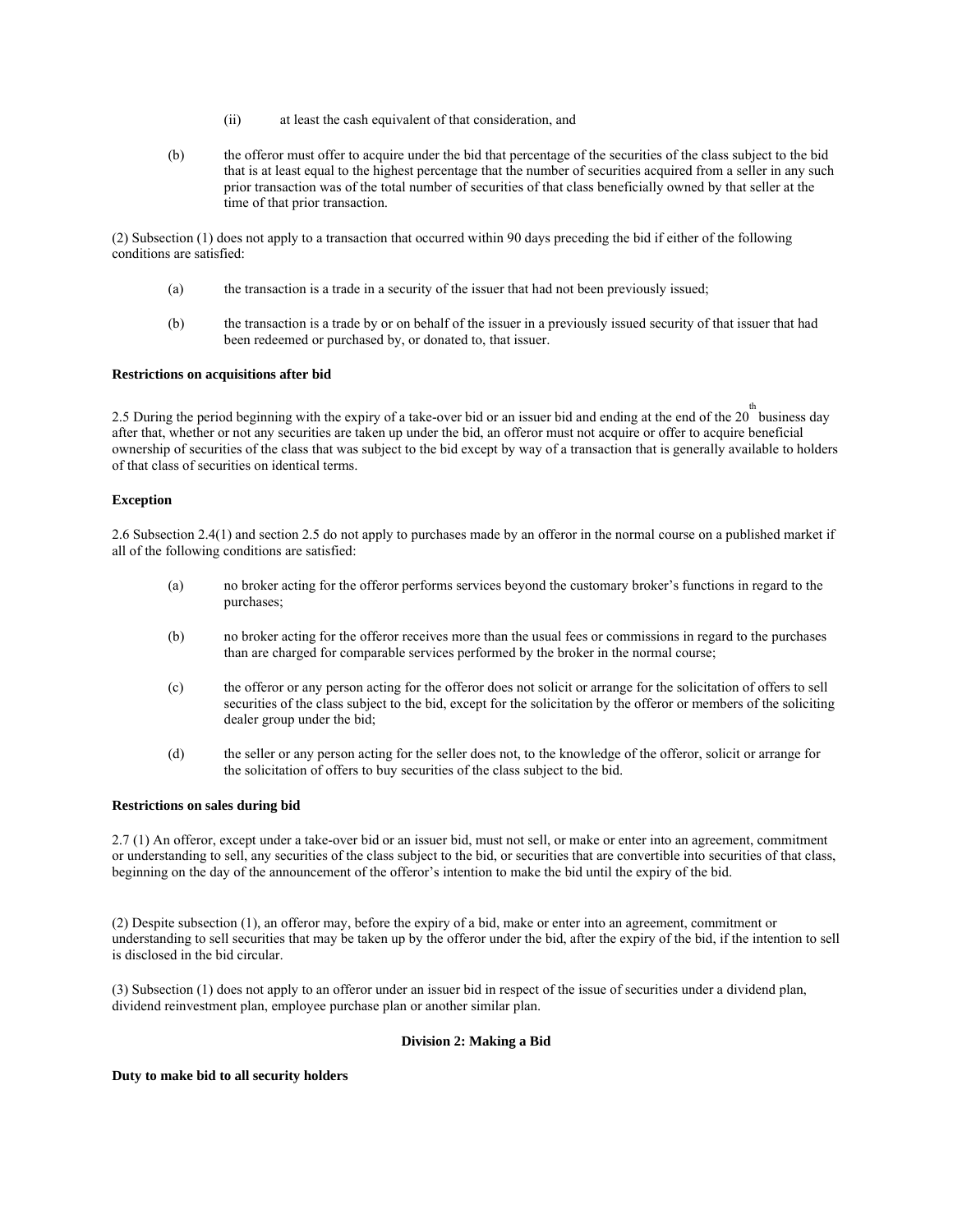2.8 An offeror must make a take-over bid or an issuer bid to all holders of the class of securities subject to the bid who are in the local jurisdiction by sending the bid to

- (a) each holder of that class of securities whose last address as shown on the books of the offeree issuer is in the local jurisdiction, and
- (b) each holder of securities that, before the expiry of the deposit period referred to in the bid, are convertible into securities of that class, whose last address as shown on the books of the offeree issuer is in the local jurisdiction.

### **Commencement of bid**

2.9 (1) An offeror must commence a take-over bid by

- (a) publishing an advertisement containing a brief summary of the take-over bid in at least one major daily newspaper of general and regular paid circulation in the local jurisdiction in English, and in Québec in French or in French and English, or
- (b) sending the bid to security holders described in section 2.8.

(2) An offeror must commence an issuer bid by sending the bid to security holders described in section 2.8.

### **Offeror's circular**

2.10 (1) An offeror making a take-over bid or an issuer bid must prepare and send, either as part of the bid or together with the bid, a take-over bid circular or an issuer bid circular, as the case may be, in the following form:

- (a) Form 62-104F1 Take-Over Bid Circular, for a take-over bid; or
- (b) Form 62-104F2 Issuer Bid Circular, for an issuer bid.

(2) An offeror commencing a take-over bid under paragraph 2.9(1)(a) must,

- (a) on or before the date of first publication of the advertisement,
	- (i) deliver the bid and the bid circular to the offeree issuer's principal office,
	- (ii) file the bid, the bid circular and the advertisement,
	- (iii) request from the offeree issuer a list of security holders described in section 2.8, and
- (b) not later than 2 business days after receipt of the list of security holders referred to in subparagraph (a)(iii), send the bid and the bid circular to those security holders.

(3) An offeror commencing a take-over bid under paragraph 2.9(1)(b) must file the bid and the bid circular and deliver them to the offeree issuer's principal office on the day the bid is sent, or as soon as practicable after that.

(4) An offeror making an issuer bid must file the bid and the bid circular on the day the bid is sent, or as soon as practicable after that.

#### **Change in information**

2.11(1) If, before the expiry of a take-over bid or an issuer bid or after the expiry of a bid but before the expiry of all rights to withdraw the securities deposited under the bid, a change has occurred in the information contained in the bid circular or any notice of change or notice of variation that would reasonably be expected to affect the decision of the security holders of the offeree issuer to accept or reject the bid, the offeror must promptly

(a) issue and file a news release, and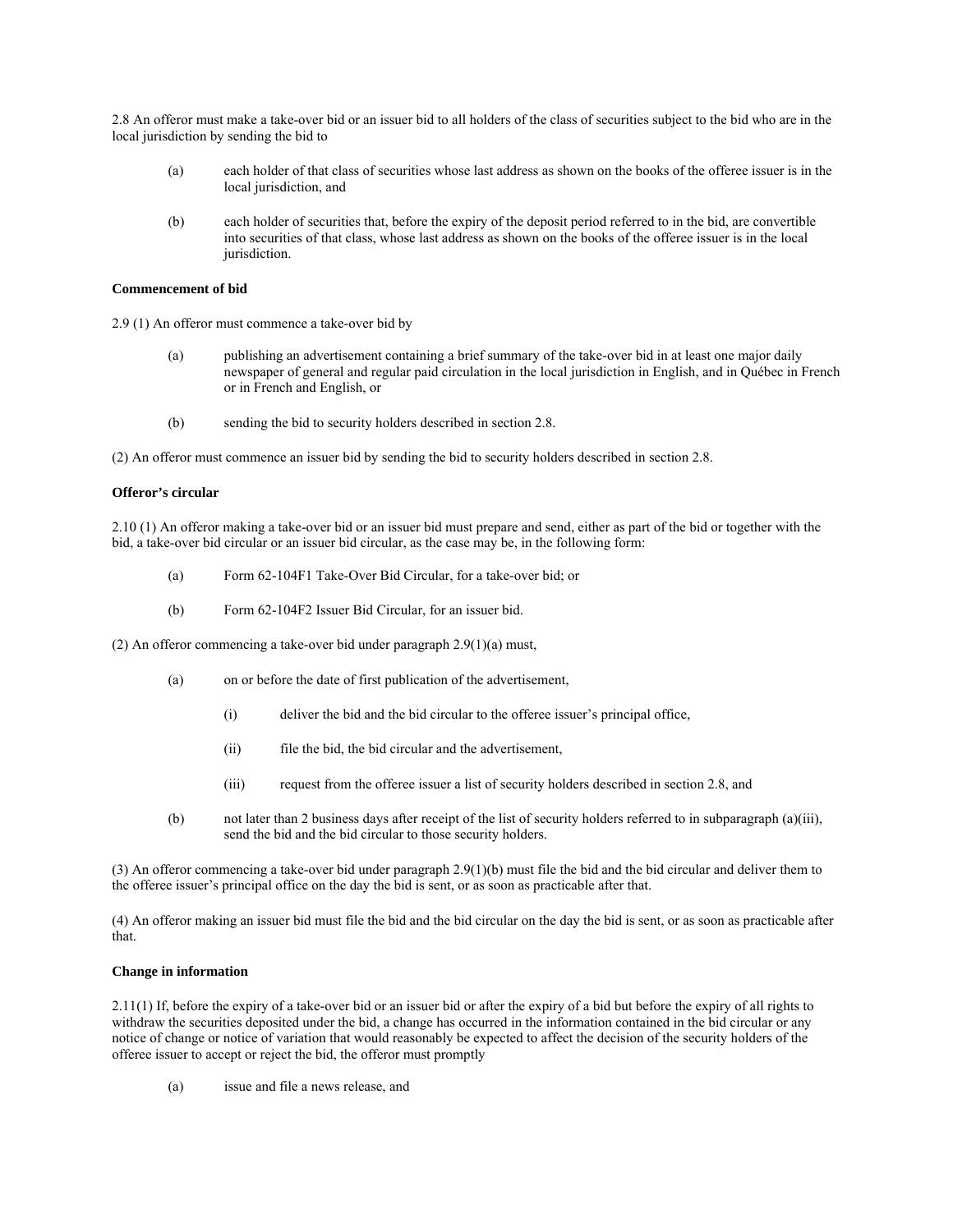(b) send a notice of the change to every person to whom the bid was required to be sent and whose securities were not taken up before the date of the change.

(1.1) Despite paragraph (1)(b), an offeror is not required to send a notice of change to a security holder if, under paragraph  $2.30(2)(a.1)$ , the security holder is restricted from withdrawing securities that have been deposited under the bid.

(2) Subsection (1) does not apply to a change that is not within the control of the offeror or of an affiliate of the offeror unless it is a change in a material fact relating to the securities being offered in exchange for securities of the offeree issuer.

- (3) In this section, a variation in the terms of a bid does not constitute a change in information.
- (4) A notice of change must be in the form of Form 62-104F5 Notice of Change or Notice of Variation.

(5) If, under subsection (1), an offeror is required to send a notice of change before the expiry of the initial deposit period

- (a) the initial deposit period for the offeror's take-over bid must not expire before 10 days after the date of the notice of change, and
- (b) the offeror must not take up securities deposited under the bid before 10 days after the date of the notice of change.

### **Variation of terms**

2.12 (1) If there is a variation in the terms of a take-over bid or an issuer bid, including any reduction of the period during which securities may be deposited under the bid pursuant to section 2.28.2 or section 2.28.3, or any extension of the period during which securities may be deposited under the bid, and whether or not that variation results from the exercise of any right contained in the bid, the offeror must promptly

- (a) issue and file a news release, and
- (b) send a notice of variation to every person to whom the bid was required to be sent under section 2.8 and whose securities were not taken up before the date of the variation.

 $(1.1)$  Despite paragraph  $(1)(b)$ , an offeror is not required to send a notice of variation to a security holder if, under paragraph  $2.30(2)(a_1)$ , the security holder is restricted from withdrawing securities that have been deposited under the bid.

(2) A notice of variation must be in the form of Form 62-104F5 Notice of Change or Notice of Variation.

(3) If there is a variation in the terms of a take-over bid or an issuer bid, the period during which securities may be deposited under the bid must not expire before 10 days after the date of the notice of variation.

(3.1) If, under subsection (1), an offeror is required to send a notice of variation before the expiry of the initial deposit period

- (a) the initial deposit period for the offeror's take-over bid must not expire before 10 days after the date of the notice of variation, and
- (b) the offeror must not take up securities deposited under the bid before 10 days after the date of the notice of variation.

(4) Subsections (1) and, (3) and (3, 1) do not apply to a variation in the terms of a bid consisting solely of the waiver of a condition in the bid and any extension of the bid, other than an extension in respect of the mandatory 10-day extension period, resulting from the waiver where the consideration offered for the securities consists solely of cash, but in that case the offeror must promptly issue and file a news release announcing the waiver.

(5) AAn offeror must not make a variation in the terms of a take-over bid-or an issuer bid, other than a variation that is the waiver by the offeror of a condition that is specifically stated in the bid as being waivable at the sole option of the offeror, must not be made after the expiry of the period, including any extension of the period, during which the securities may be deposited under the bid.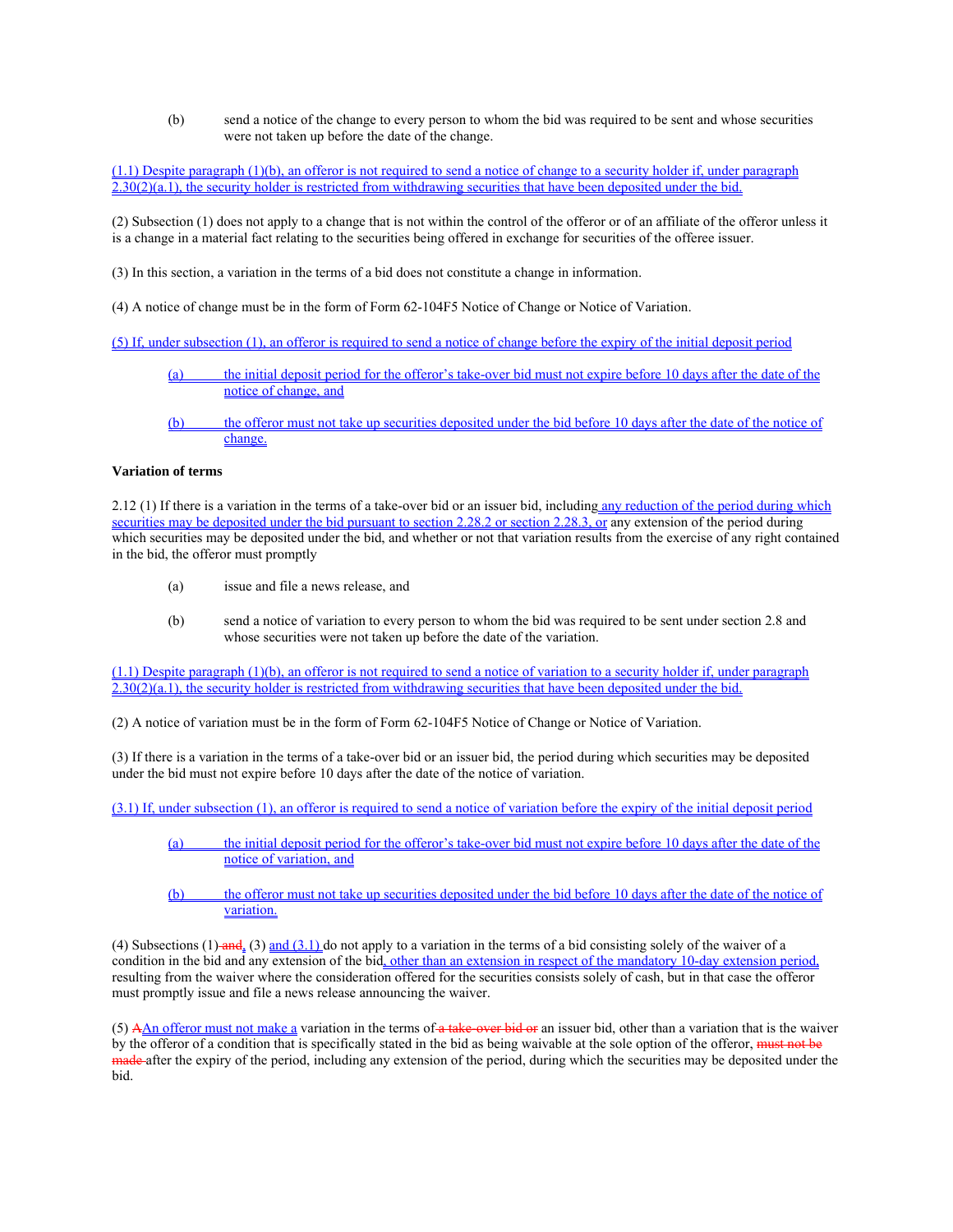(6) An offeror must not make a variation in the terms of a take-over bid, other than a variation to extend the time during which securities may be deposited under the bid or a variation to increase the consideration offered for the securities subject to the bid, after the offeror becomes obligated to take up securities deposited under the bid in accordance with section 2.32.1.

## **Filing and sending notice of change or notice of variation**

2.13 A notice of change or notice of variation in respect of a take-over bid or an issuer bid must be filed and, in the case of a takeover bid, delivered to the offeree issuer's principal office, on the day the notice of change or notice of variation is sent to security holders of the offeree issuer, or as soon as practicable after that.

## **Change or variation in advertised take-over bid**

2.14 (1) If a change or variation occurs to a take-over bid that was commenced by means of an advertisement, and if the offeror has complied with paragraph 2.10(2)(a) but has not yet sent the bid and the bid circular under paragraph 2.10(2)(b), the offeror must

- (a) publish an advertisement that contains a brief summary of the change or variation in at least one major daily newspaper of general and regular paid circulation in the local jurisdiction in English, and in Québec in French or in French and English,
- (b) concurrently with the date of first publication of the advertisement,
	- (i) file the advertisement, and
	- (ii) file and deliver a notice of change or notice of variation to the offeree issuer's principal office, and
- (c) subsequently send the bid, the bid circular and the notice of change or notice of variation to the security holders of the offeree issuer before the expiration of the period set out in paragraph 2.10(2)(b).

(2) If an offeror satisfies the requirements of subsection (1), the notice of change or notice of variation is not required to be filed and delivered under section 2.13.

# **Consent of expert – bid circular**

2.15 (1) In this section and section 2.21, an expert includes a notary in Québec, solicitor, auditor, accountant, engineer, geologist or appraiser or any other person whose profession or business gives authority to a report, valuation, statement or opinion made by that person.

(2) If a report, valuation, statement or opinion of an expert is included in or accompanies a bid circular or any notice of change or notice of variation to the circular, the written consent of the expert to the use of the report, valuation, statement or opinion must be filed concurrently with the bid circular, notice of change or notice of variation.

### **Delivery and date of bid documents**

2.16 (1) A take-over bid, an issuer bid, a bid circular and every notice of change or notice of variation must be

- (a) mailed by pre-paid mail to the intended recipient, or
- (b) delivered to the intended recipient by personal delivery, courier or other manner acceptable to the regulator or securities regulatory authority.

(2) Except for a take-over bid commenced by means of an advertisement in accordance with paragraph 2.9(1)(a), a bid, bid circular, notice of change or notice of variation sent in accordance with this section is deemed to be dated as of the date it was sent to all or substantially all of the persons entitled to receive it.

(3) If a take-over bid is commenced by means of an advertisement in accordance with paragraph 2.9(1)(a), a bid, bid circular, notice of change or notice of variation is deemed to have been dated as of the date of first publication of the relevant advertisement.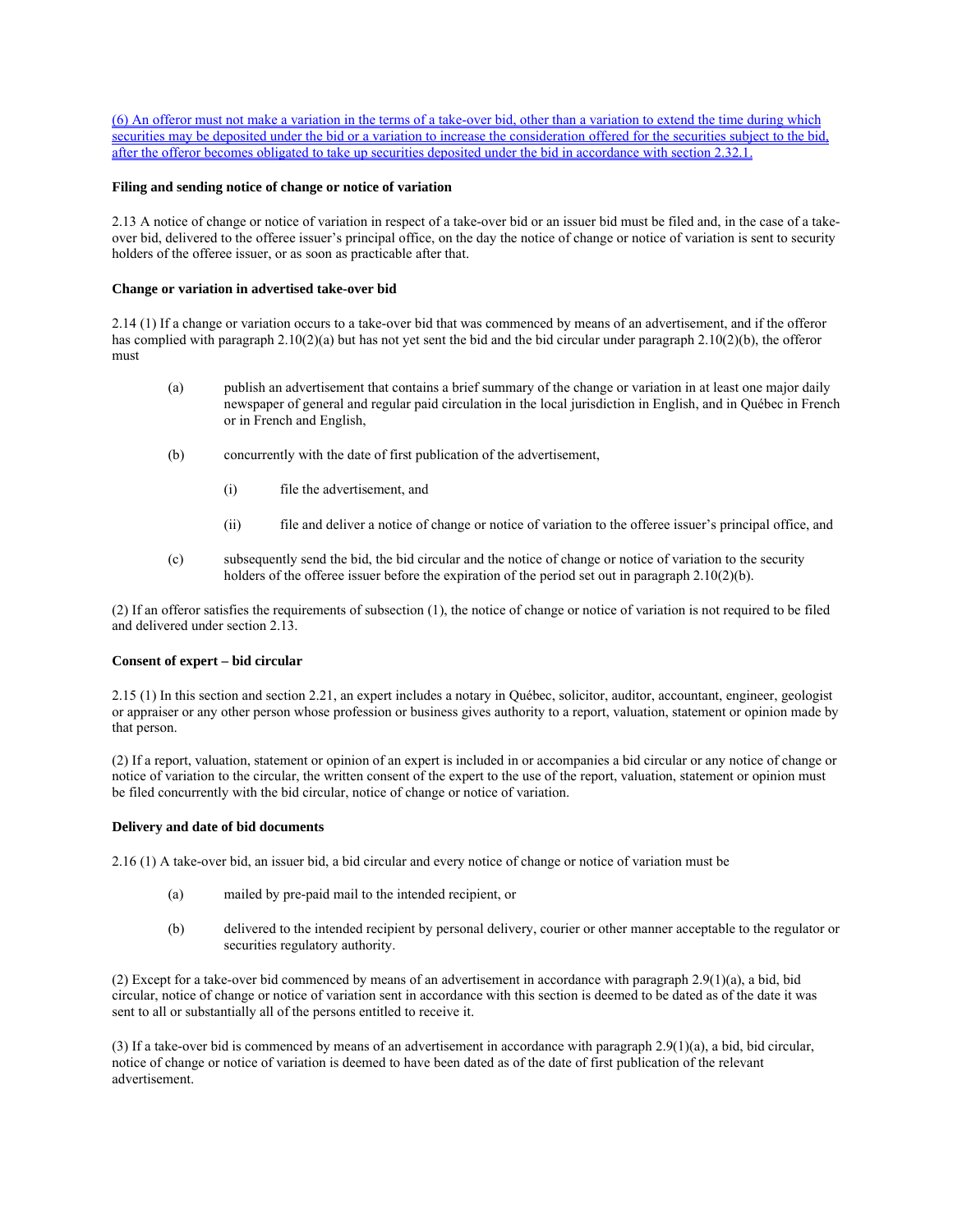### **Division 3: Offeree Issuer's Obligations**

#### **Duty to prepare and send directors' circular**

2.17 (1) If a take-over bid has been made, the board of directors of the offeree issuer must prepare and send, not later than 15 days after the date of the bid, a directors' circular to every person to whom the bid was required to be sent under section 2.8.

(2) The board of directors of the offeree issuer must evaluate the terms of the take-over bid and, in the directors' circular,

- (a) must recommend to security holders that they accept or reject the bid and state the reasons for the recommendation,
- (b) must advise security holders that the board is unable to make, or is not making, a recommendation and state the reasons for being unable to make a recommendation or for not making a recommendation, or
- (c) must advise security holders that the board is considering whether to make a recommendation to accept or reject the bid, must state the reasons for not making a recommendation in the directors' circular and may advise security holders that they should not deposit their securities under the bid until they receive further communication from the board of directors in accordance with paragraph (a) or (b).

(3) If paragraph (2)(c) applies, the board of directors must communicate to security holders a recommendation to accept or reject the bid or the decision that it is unable to make, or is not making, a recommendation, together with the reasons for the recommendation or decision, at least 7 days before the scheduled expiry of the initial deposit period during which be deposited under the bid.

(4) A directors' circular must be in the form of Form 62-104F3 Directors' Circular.

#### **Notice of change**

2.18 (1) If, before the expiry of a take-over bid or after the expiry of a take-over bid but before the expiry of all rights to withdraw the securities deposited under the bid, a change has occurred in the information contained in a directors' circular or in any notice of change to the directors' circular that would reasonably be expected to affect the decision of the security holders to accept or reject the bid, the board of directors of the offeree issuer must promptly issue and file a news release relating to the change and send a notice of the change to every person to whom the take-over bid was required to be sent disclosing the nature and substance of the change.

(2) A notice of change must be in the form of Form 62-104F5 Notice of Change or Notice of Variation.

### **Filing directors' circular or notice of change**

2.19 The board of directors of the offeree issuer must concurrently file the directors' circular or a notice of change in relation to it and deliver it to the principal office of the offeror not later than the date on which it is sent to the security holders of the offeree issuer, or as soon as practicable after that date.

# **Individual director's or officer's circular**

2.20 (1) An individual director or officer may recommend acceptance or rejection of a take-over bid if the director or officer sends with the recommendation a separate director's or officer's circular to every person to whom the take-over bid was required to be sent under section 2.8.

(2) If, before the expiry of a take-over bid or after the expiry of a take-over bid but before the expiry of all rights to withdraw the securities deposited under the bid, a change has occurred in the information contained in a director's or officer's circular or any notice of change in relation to it that would reasonably be expected to affect the decision of the security holders to accept or reject the bid, other than a change that is not within the control of the director or officer, as the case may be, that director or officer must promptly send a notice of change to every person to whom the take-over bid was required to be sent under section 2.8.

(3) A director's or officer's circular must be in the form of Form 62-104F4 Director's or Officer's Circular.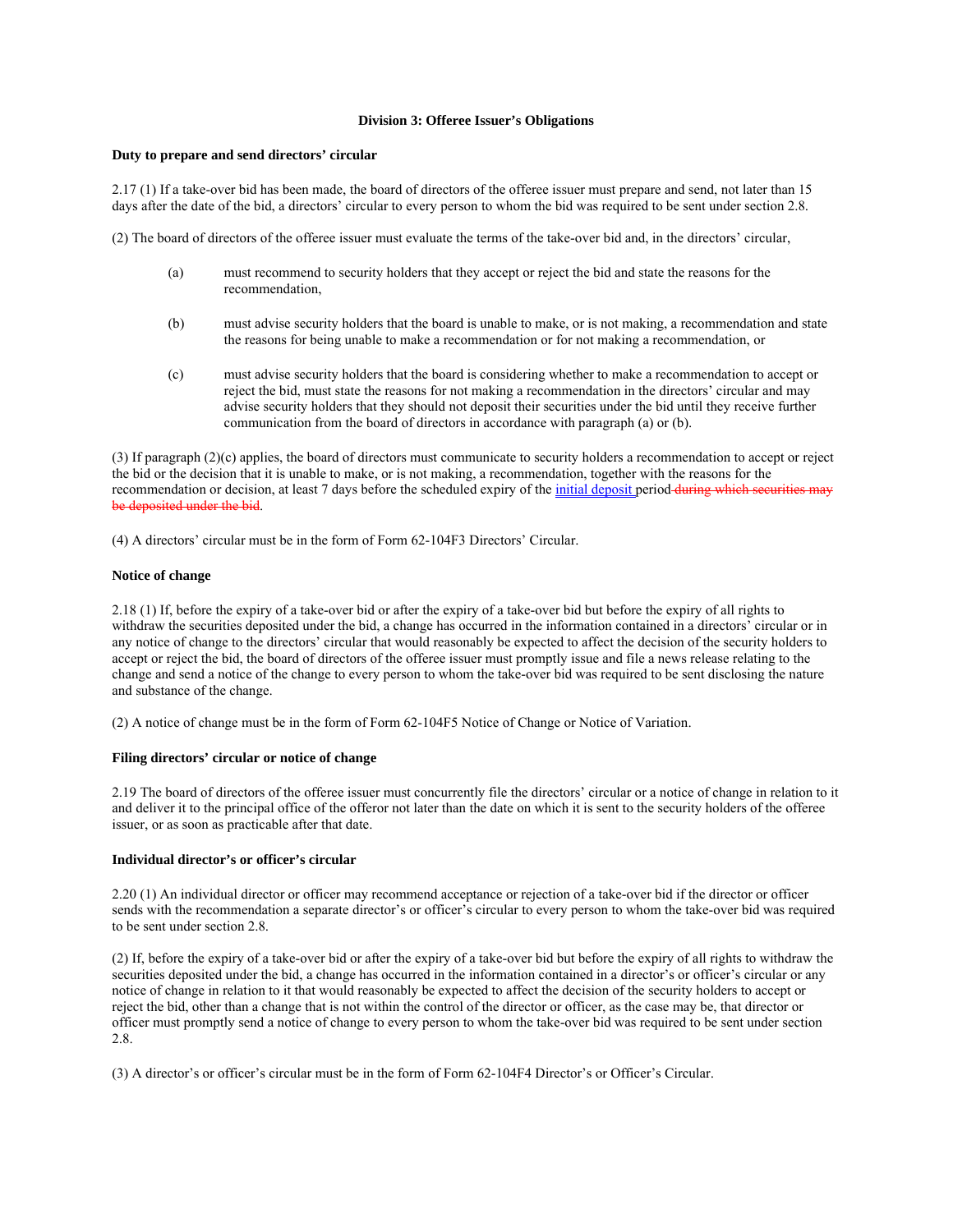(4) A director's or officer's obligation to send a circular under subsection (1) or to send a notice of change under subsection (2) may be satisfied by sending the circular or the notice of change, as the case may be, to the board of directors of the offeree issuer.

(5) If a director or officer sends to the board of directors of the offeree issuer a circular under subsection (1) or a notice of change under subsection (2), the board, at the offeree issuer's expense, must promptly send a copy of the circular or notice to every person to whom the take-over bid was required to be sent under section 2.8.

(6) The board of directors of the offeree issuer or the individual director or officer, as the case may be, must concurrently file the director's or officer's circular or a notice of change in relation to it and send it to the principal office of the offeror not later than the date on which it is sent to the security holders of the offeree issuer, or as soon as practicable after that.

(7) A notice of change in relation to a director's or officer's circular must be in the form of Form 62-104F5 Notice of Change or Notice of Variation.

### **Consent of expert - directors' circular/individual director's or officer's circular**

2.21 If a report, valuation, statement or opinion of an expert is included in or accompanies a directors' circular, an individual director's or officer's circular or any notice of change to either circular, the written consent of the expert to the use of the report, valuation, statement or opinion must be filed concurrently with the circular or notice.

### **Delivery and date of offeree issuer's documents**

2.22(1) A directors' circular, an individual director's or officer's circular and every notice of change must be

- (a) mailed by pre-paid mail to the intended recipient, or
- (b) delivered to the intended recipient by personal delivery, courier or other manner acceptable to the regulator or securities regulatory authority.

(2) Any circular or notice sent in accordance with this section is deemed to be dated as of the date it was sent to all or substantially all of the persons entitled to receive it.

### **Division 4: Offeror's Obligations**

#### **Consideration**

2.23(1) If a take-over bid or an issuer bid is made, all holders of the same class of securities must be offered identical consideration.

(2) Subsection (1) does not prohibit an offeror from offering an identical choice of consideration to all holders of the same class of securities.

(3) If a variation in the terms of a take-over bid or an issuer bid before the expiry of the bid increases the value of the consideration offered for the securities subject to the bid, the offeror must pay that increased consideration to each person whose securities are taken up under the bid, whether or not the securities were taken up by the offeror before the variation of the bid.

### **Prohibition against collateral agreements**

2.24 If a person makes or intends to make a take-over bid or an issuer bid, the person or any person acting jointly or in concert with that person must not enter into any collateral agreement, commitment or understanding that has the effect, directly or indirectly, of providing a security holder of the offeree issuer with consideration of greater value than that offered to the other security holders of the same class of securities.

#### **Collateral agreements** − **exception**

2.25(1) Section 2.24 does not apply to an employment compensation arrangement, severance arrangement or other employment benefit arrangement that provides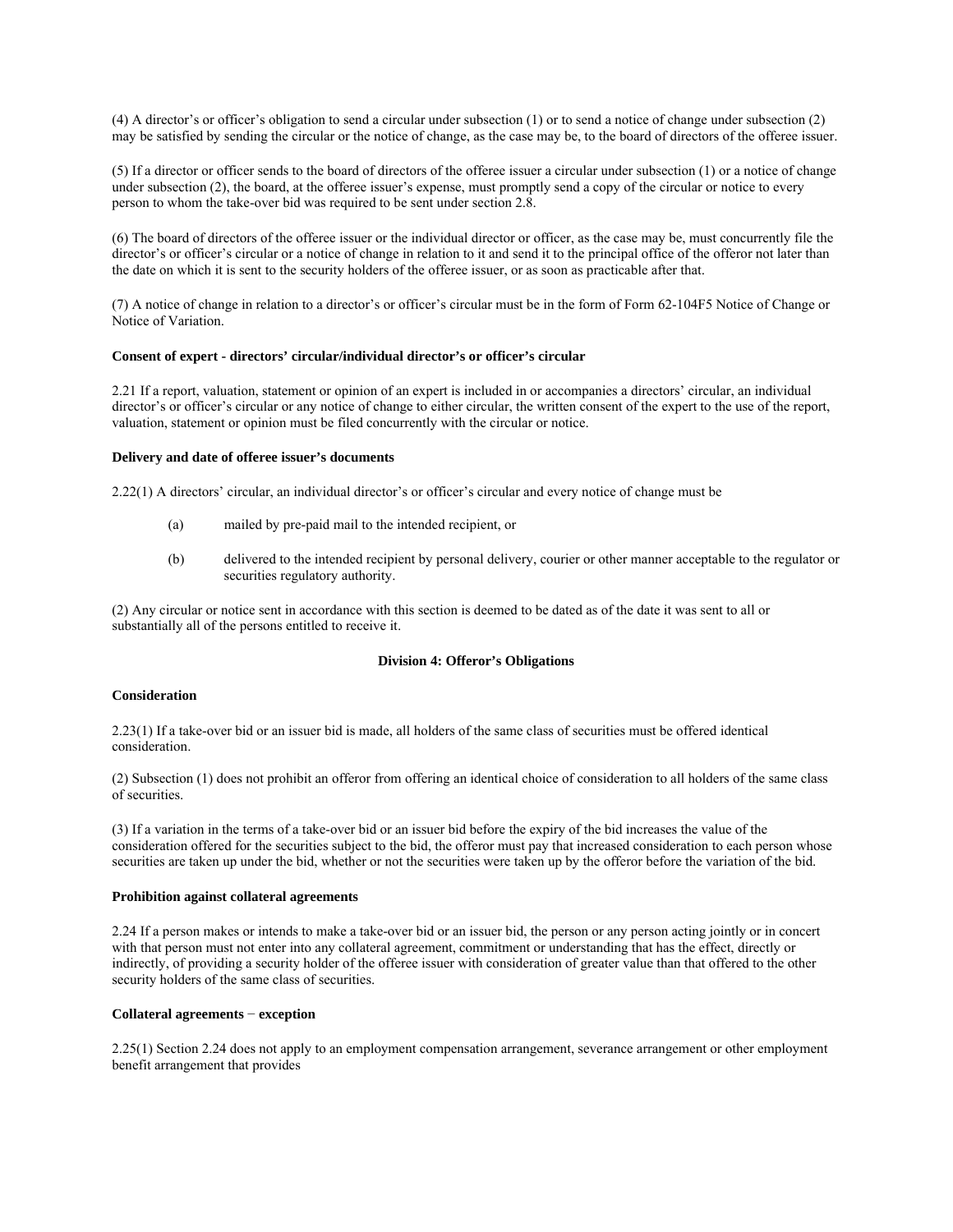- (a) an enhancement of employee benefits resulting from participation by the security holder of the offeree issuer in a group plan, other than an incentive plan, for employees of a successor to the business of the offeree issuer, if the benefits provided by the group plan are generally provided to employees of the successor to the business of the offeree issuer who hold positions of a similar nature to the position held by the security holder, or
- (b) a benefit not described in paragraph (a) that is received solely in connection with the security holder's services as an employee, director or consultant of the offeree issuer, of an affiliated entity of the offeree issuer, or of a successor to the business of the offeree issuer, if
	- (i) at the time the bid is publicly announced, the security holder and its associates beneficially own or exercise control or direction over less than 1% of the outstanding securities of each class of securities of the offeree issuer subject to the bid, or
	- (ii) an independent committee of directors of the offeree issuer, acting in good faith, has determined that
		- (A) the value of the benefit, net of any offsetting costs to the security holder, is less than 5% of the amount referred to in paragraph 3(a), or
		- (B) the security holder is providing at least equivalent value in exchange for the benefit.

(2) In order to rely on an exception under paragraph  $(1)(b)$  the following conditions must be satisfied:

- (a) the benefit is not conferred for the purpose, in whole or in part, of increasing the amount of the consideration paid to the security holder for securities deposited under the bid or providing an incentive to deposit under the bid;
- (b) the conferring of the benefit is not, by its terms, conditional on the security holder supporting the bid in any manner; and
- (c) full particulars of the benefit are disclosed in the issuer bid circular or, in the case of a take-over bid, in the take-over bid circular or directors' circular.

(3) In order to rely on an exception under subparagraph 1(b)(ii) the following conditions must be satisfied:

- (a) the security holder receiving the benefit has disclosed to the independent committee the amount of consideration that the security holder expects it will be beneficially entitled to receive under the terms of the bid in exchange for the securities beneficially owned by the security holder; and
- (b) the determination of the independent committee under subparagraph 1(b)(ii) is disclosed in the issuer bid circular or, in the case of a take-over bid, in the take-over bid circular or directors' circular.

(4) In this section, in determining the beneficial ownership of securities of a holder at a given date, any security or right or obligation permitting or requiring the security holder or any person acting jointly or in concert with the security holder, whether or not on conditions, to acquire a security, including an unissued security, of a particular class within 60 days by a single transaction or a series of linked transactions is deemed to be a security of a particular class.

### **Proportionate take up and payment – issuer bids**

2.26 (1) If a take-over bid or an issuer bid is made for less than all of the class of securities subject to the bid and a greater number of securities is deposited under the bid than the offeror is bound or willing to acquire under the bid, the offeror must take up and pay for the securities proportionately, disregarding fractions, according to the number of securities deposited by each security holder.

(2) Subsection (1) does not prohibit an offeror from acquiring securities under the terms of an issuer bid that, if not acquired, would constitute less than a standard trading unit for the security holder.

(3) Subsection (1) does not apply to securities deposited under the terms of an issuer bid by security holders who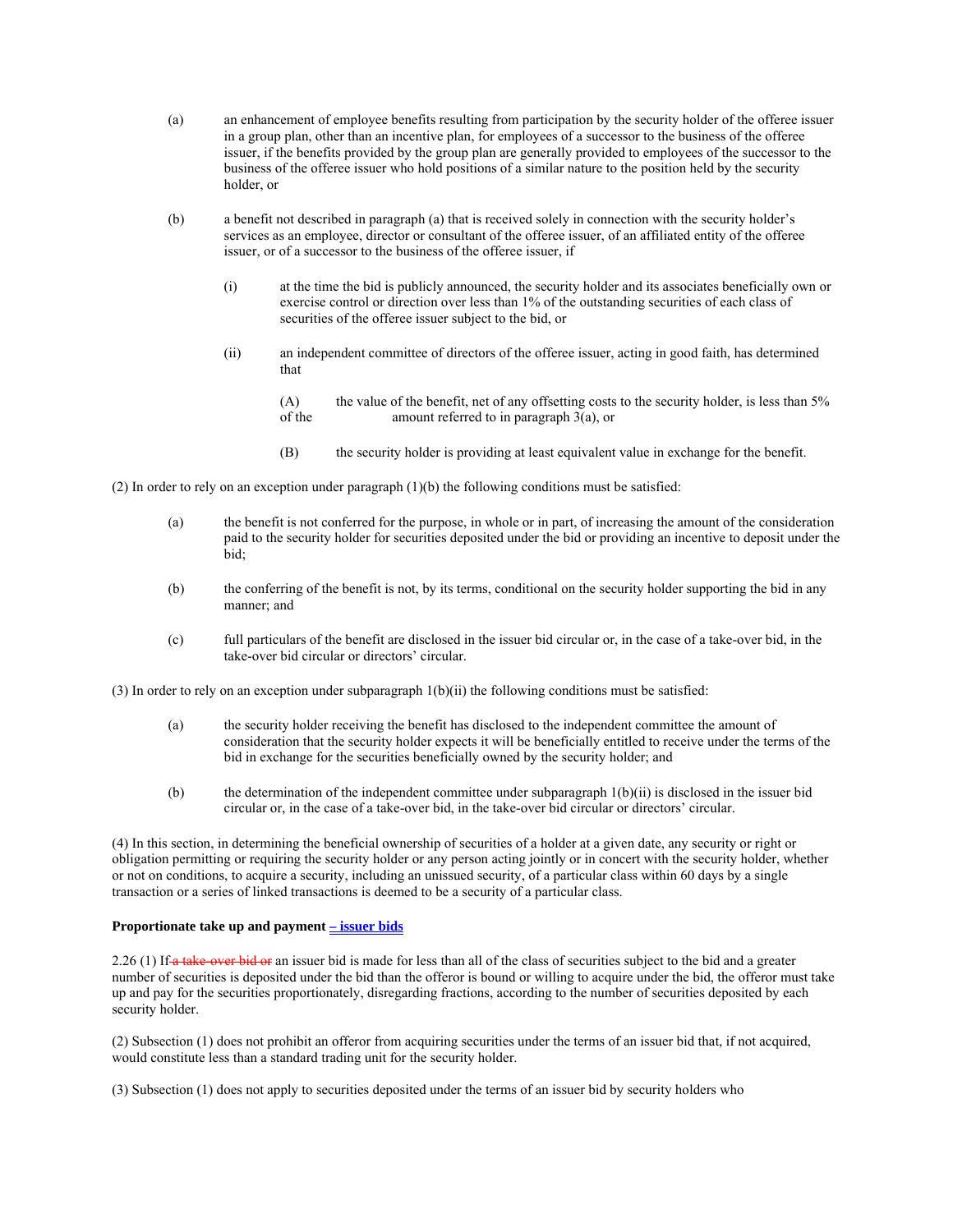- (a) are entitled to elect a minimum price per security, within a range of prices, at which they are willing to sell their securities under the bid, and
- (b) elect a minimum price which is higher than the price that the offeror pays for securities under the bid.

# **Proportionate take up and payment – take-over bids**

2.26.1(1) If a greater number of securities is deposited under a partial take-over bid than the offeror is bound or willing to acquire under the bid, the offeror must take up and pay for the securities proportionately, disregarding fractions, according to the number of securities deposited by each security holder.

(42) For the purposes of subsection (1), any securities acquired in a pre-bid transaction to which subsection 2.4(1) applies are deemed to have been deposited under the take-over bid by the person who was the seller in the pre-bid transaction.

# **Financing arrangements**

2.27 (1) If a take-over bid or an issuer bid provides that the consideration for the securities deposited under the bid is to be paid in cash or partly in cash, the offeror must make adequate arrangements before the bid to ensure that the required funds are available to make full payment for the securities that the offeror has offered to acquire.

(2) The financing arrangements required to be made under subsection (1) may be subject to conditions if, at the time the takeover bid or the issuer bid is commenced, the offeror reasonably believes the possibility to be remote that, if the conditions of the bid are satisfied or waived, the offeror will be unable to pay for the securities deposited under the bid due to a financing condition not being satisfied.

## **Division 5: Bid Mechanics**

## **Minimum deposit period – issuer bids**

2.28 An offeror must allow securities to be deposited under a take-over bid or an issuer bid for a minimum deposit period of at least 35 days from the date of the bid.

# **Minimum deposit period – take-over bids**

2.28.1 An offeror must allow securities to be deposited under a take-over bid for an initial deposit period of at least 105 days from the date of the bid.

## **Shortened deposit period – deposit period news release**

2.28.2(1) Despite section 2.28.1, if at or after the time an offeror announces a take-over bid, the offeree issuer issues a deposit period news release in respect of the offeror's take-over bid, the offeror must allow securities to be deposited under its take-over bid for an initial deposit period of at least the number of days from the date of the bid as stated in the deposit period news release.

(2) Despite section 2.28.1, an offeror, other than an offeror under subsection (1), must allow securities to be deposited under its take-over bid for an initial deposit period of at least the number of days from the date of the bid as stated in the deposit period news release if either of the following applies:

- (a) the offeror commenced the take-over bid in respect of securities of the offeree issuer before the issuance of the deposit period news release referred to in subsection (1) and the bid has yet to expire;
- (b) the offeror, after the issuance of the deposit period news release referred to in subsection (1), commences a take-over bid in respect of securities of the offeree issuer and the bid is commenced before one of the following:
	- the date of expiry of the take-over bid referred to in subsection  $(1)$ ,

(ii) the date of expiry of another take-over bid referred to in paragraph (a).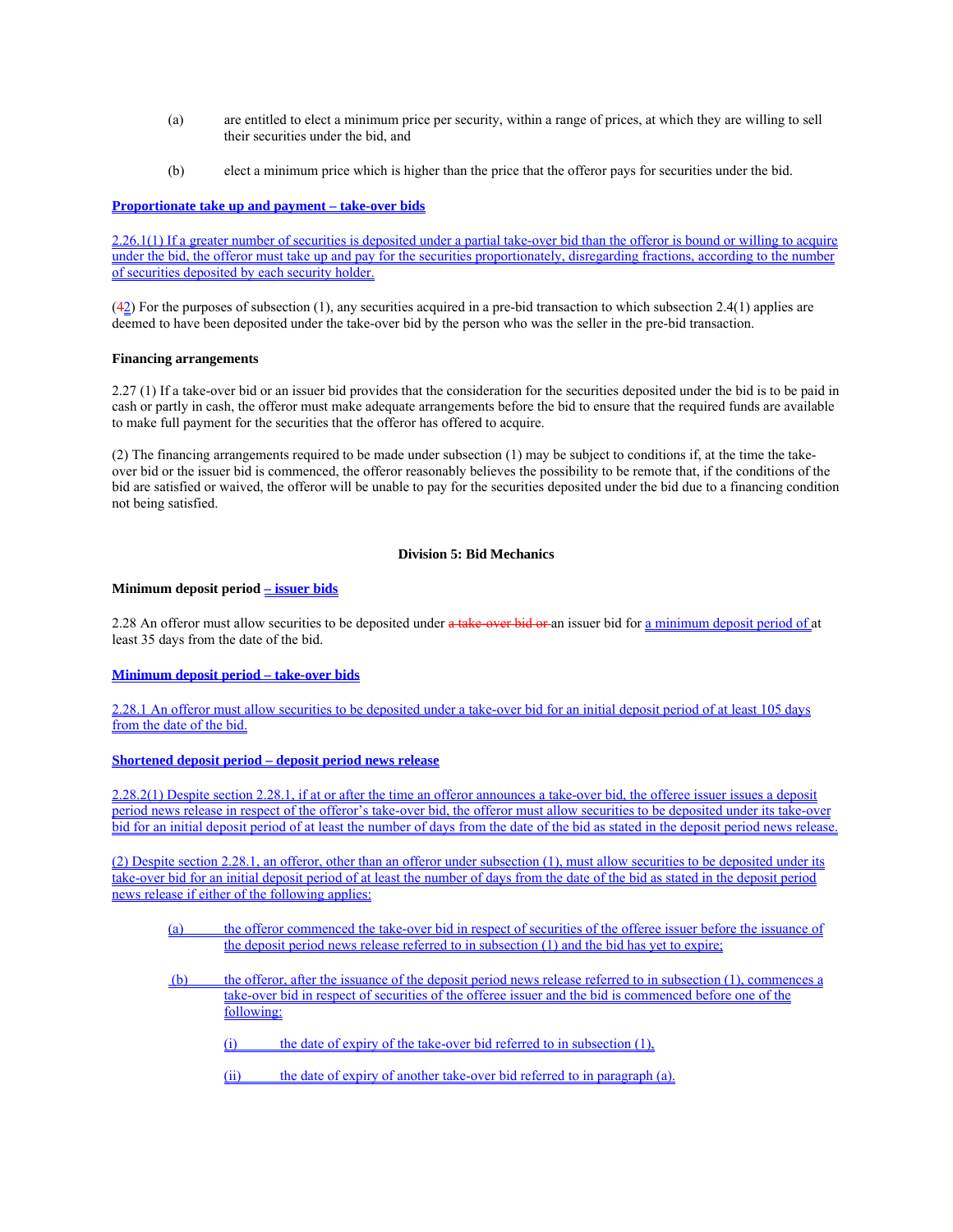(3) For the purposes of subsections (1) and (2), an offeror must not allow securities to be deposited under its take-over bid for an initial deposit period of less than 35 days from the date of the bid.

# **Shortened deposit period – alternative transaction**

2.28.3 Despite section 2.28.1, if an issuer issues a news release announcing that it intends to effect an alternative transaction, whether pursuant to an agreement or otherwise, an offeror must allow securities to be deposited under its take-over bid for an initial deposit period of at least 35 days from the date of the bid if either of the following applies:

- (a) the offeror commenced the take-over bid in respect of securities of the offeree issuer before the issuance of the news release and the bid has yet to expire;
- (b) the offeror, after the issuance of the news release, commences a take-over bid in respect of securities of the offeree issuer and the bid is commenced before one of the following:
	- (i) the date of completion or abandonment of the alternative transaction,
	- (ii) the date of expiry of another take-over bid referred to in paragraph (a).

# **ProhibitionRestriction on take up – issuer bids**

2.29 An offeror must not take up securities deposited under a take-over bid or an issuer bid until the expiration of 35 days from the date of the bid.

## **Restriction on take up – take-over bids**

2.29.1 An offeror must not take up securities deposited under a take-over bid unless all of the following apply:

- (a) a period of 105 days, or the number of days determined in accordance with section 2.28.2 or section 2.28.3, has elapsed from the date of the bid;
- (b) all the terms and conditions of the bid have been complied with or waived;
	- (c) more than 50% of the outstanding securities of the class that are subject to the bid, excluding securities **beneficially owned, or over which control or direction is exercised, by the offeror or by any person acting** jointly or in concert with the offeror, have been deposited under the bid and not withdrawn.

### **Withdrawal of securities**

2.30 (1) A security holder may withdraw securities deposited under a take-over bid or an issuer bid

- (a) at any time before the securities have been taken up by the offeror,
- (b) at any time before the expiration of 10 days from the date of a notice of change under section 2.11 or a notice of variation under section 2.12, or
- (c) if the securities have not been paid for by the offeror within 3 business days after the securities have been taken up.

(1.1) Despite paragraph (1)(a), if an offeror that has made a partial take-over bid becomes obligated to take up securities under subsection 2.32.1(1), a security holder must not withdraw securities deposited before the expiry of the initial deposit period and not taken up by the offeror in reliance on subsection 2.32.1(6) during the period

- commencing at the time the offeror became obligated to take up securities under subsection 2.32.1(1), and
- (b) ending at the time the offeror becomes obligated under either subsection 2.32.1(7) or (8) to take up securities not taken up by the offeror in reliance on subsection 2.32.1(6).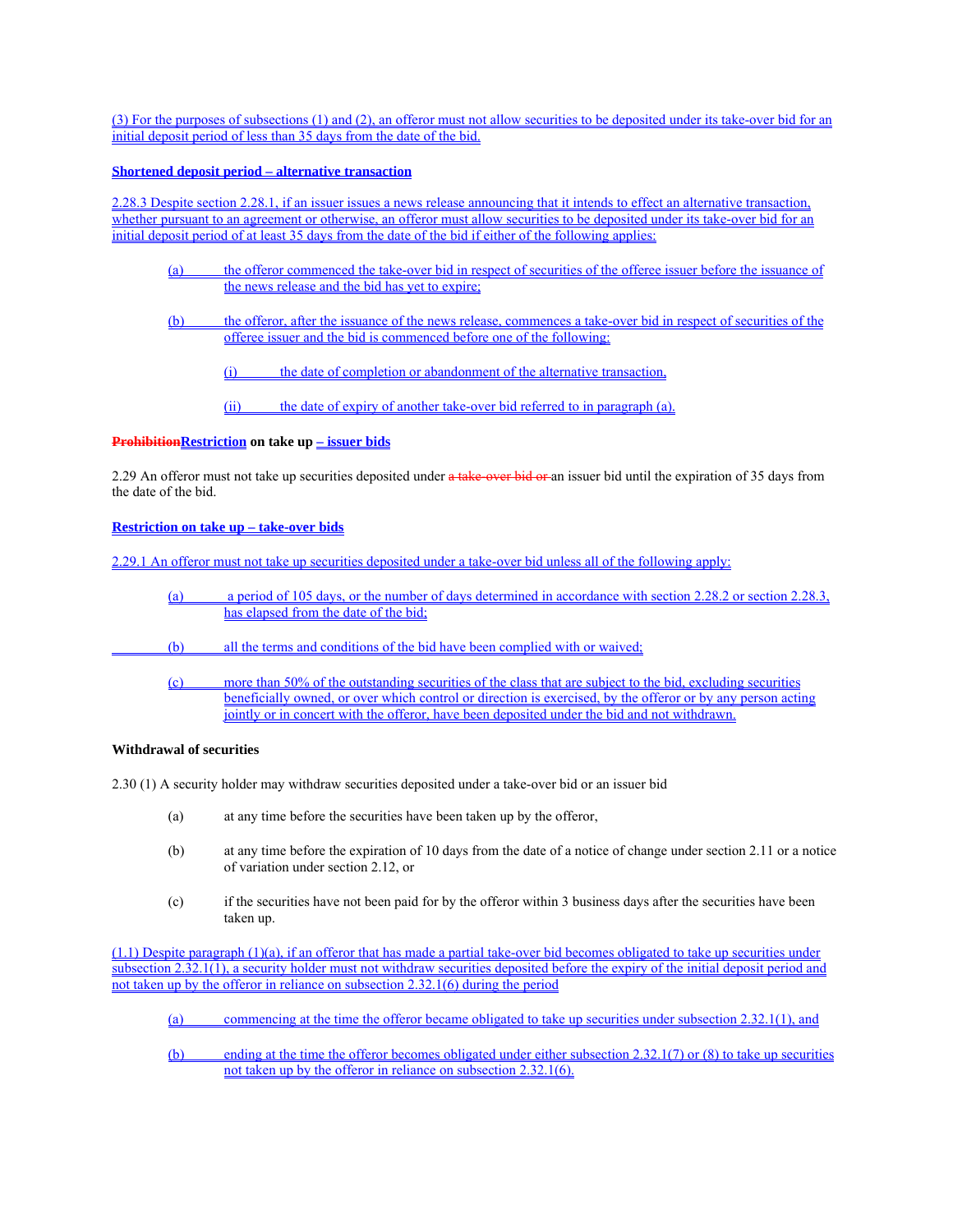(2) The right of withdrawal under Despite paragraph  $(1)(b)$  does not apply, a security holder must not withdraw securities deposited if

- (a) the securities have been taken up by the offeror before the date of the notice of change or notice of variation,
- (a.1) in the case of a partial take-over bid, the securities were deposited before the expiry of the initial deposit period and not taken up by the offeror in reliance on subsection 2.32.1(6) and the date of the notice of change or notice of variation is after the date that the offeror became obligated to take up securities under subsection  $2.32.1(1)$ , or
- (b) one or bothany of the following eircumstances occur: apply:
	- (i) there is a variation in the terms of  $\frac{d}{d}$  the  $d$  and  $d$  is  $\frac{d}{d}$  consisting solely of an increase in consideration offered for the securities and an extension of the time for deposit to not later than 10 days after the date of the notice of variation;
	- (ii) there is a variation in the terms of the a take-over bid or issuer bid consisting solely of the waiver of one or more of the conditions of the bid where the consideration offered for the securities subject to the take-over bid or the issuer bid consists solely of cash;
	- (iii) in the case of a take-over bid, there is a variation in the terms after the expiry of the initial deposit period consisting of either an increase in the consideration offered for the securities subject to the bid or an extension of the time for deposit to not later than 10 days from the date of the notice of variation.

 (3) The withdrawal of any securities under subsection (1) is made by sending a written notice to the depository designated in the bid circular and becomes effective on its receipt by the depository.

(4) If notice is given in accordance with subsection (3), the offeror must promptly return the securities to the security holder.

# **Effect of market purchases**

2.31 If an offeror purchases securities as permitted by under subsection 2.2(3), those the purchased securities must not be counted in determining whether a condition as to the minimum number of securities to be deposited under a take-over bid has been fulfilled, but mustthe minimum tender requirement in paragraph 2.29.1(c) is satisfied and the purchase does not reduce the number of securities the offeror is bound to take up under the take-over bid.

# **Mandatory 10-day extension period – take-over bids**

2.31.1 If, at the expiry of the initial deposit period, an offeror is obligated to take up securities deposited under a take-over bid pursuant to subsection 2.32.1(1), the offeror must

- (a) extend the period during which securities may be deposited under the bid for a period of at least 10 days, and
- (b) promptly issue and file a news release disclosing the following:
	- $(i)$  that the minimum tender requirement specified in paragraph 2.29.1(c) has been satisfied,
	- (ii) the number of securities deposited and not withdrawn as at the expiry of the initial deposit period,
	- (iii) that the period during which securities may be deposited under the bid has been extended for the mandatory 10-day extension period, and
	- (iv) in the case of a take-over bid that
		- (A) is not a partial take-over bid, that the offeror will immediately take up the deposited securities and pay for securities taken up as soon as possible, and in any event not later than 3 business days after the securities are taken up, or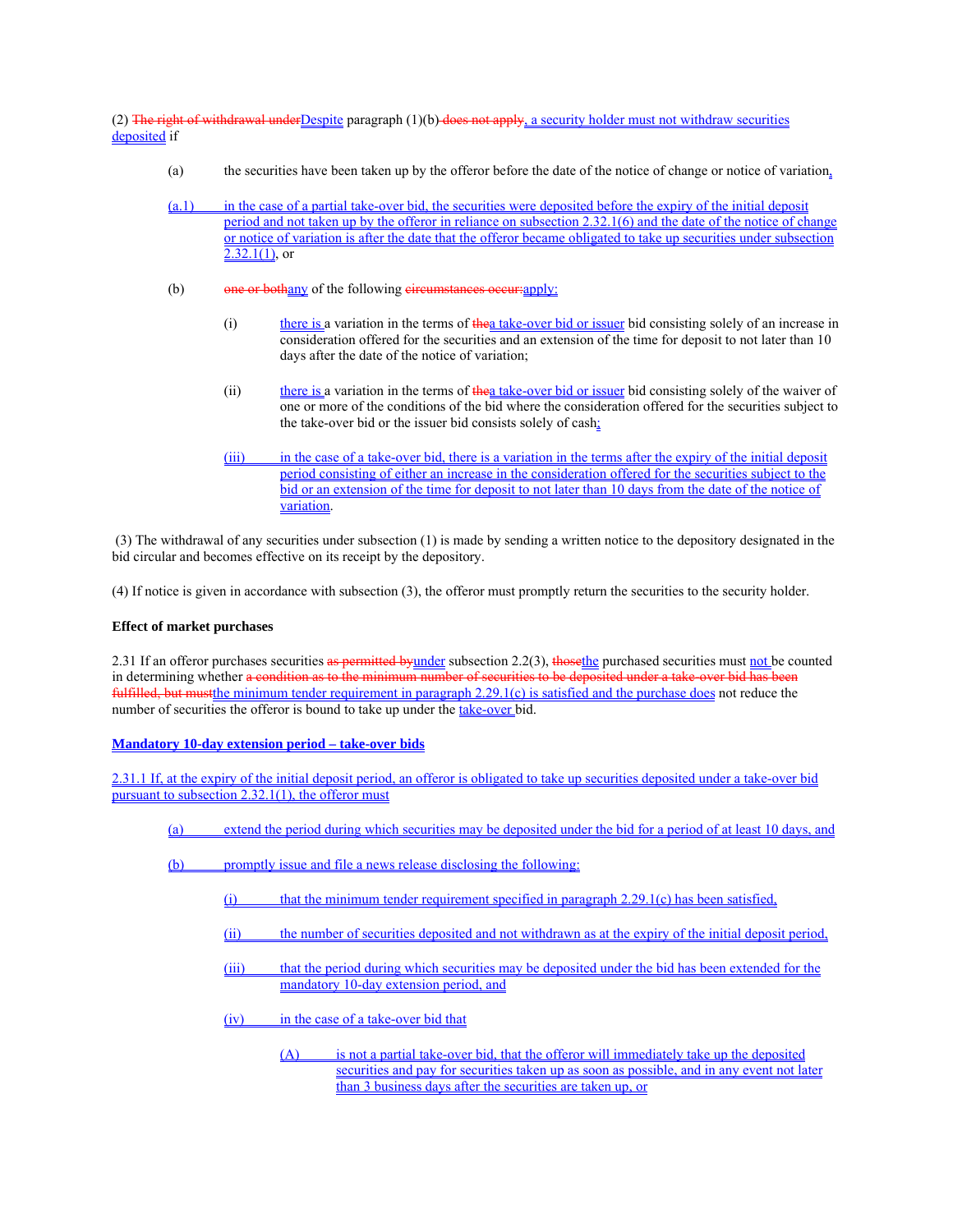(B) is a partial take-over bid, that the offeror will take up and pay for the deposited securities proportionately in accordance with applicable securities legislation and in any event will take up the deposited securities not later than one business day after the expiry of the mandatory 10-day extension period and pay for securities taken up as soon as possible and in any event not later than 3 business days after the securities are taken up.

# **Time limit on extension – partial take-over bids**

# 2.31.2 In the case of a partial take-over bid,

- (a) the mandatory 10-day extension period must not exceed 10 days, and
- (b) the bid must not be extended after the expiry of the mandatory 10-day extension period.

## **Obligation to take up and pay for deposited securities – issuer bids**

2.32(1) If all the terms and conditions of a take-over bid or an issuer bid have been complied with or waived, the offeror must take up and pay for securities deposited under the bid not later than 10 days after the expiry of the bid or at the time required by subsection (2) or (3), whichever is earliest.

(2) An offeror must pay for any securities taken up under a take-over bid or an issuer bid as soon as possible, and in any event not later than 3 business days after the securities deposited under the bid are taken up.

(3) Securities deposited under a take-over bid or an issuer bid subsequent to the date on which the offeror first takes up securities deposited under the bid must be taken up and paid for by the offeror not later than 10 days after the deposit of the securities.

(4) An offeror may must not extend its take-over bid or issuer bid if all the terms and conditions of the bid have been complied with or waived, unless the offeror first takes up all securities deposited under the bid and not withdrawn.

(5) Despite subsections (3) and (4), if a take-over bid or an issuer bid is made for less than all of the class of securities subject to the bid, an offeror is only required to take up, by the times specified in those subsections, only the maximum number of securities that the offeror can take up without contravening section 2.23 or section 2.26 at the expiry of the bid.

(6) Despite subsection (4), if the offeror waives any terms or conditions of a take-over bid or an issuer bid and extends the bid in circumstances where the rights of withdrawal conferred by paragraph 2.30(1)(b) are applicable, the bid must be extended without the offeror first taking up the securities which are subject to the rights of withdrawal.

# **Obligation to take up and pay for deposited securities – take-over bids**

2.32.1(1) An offeror must immediately take up securities deposited under a take-over bid if, at the expiry of the initial deposit period, all of the following apply:

(a) the deposit period referred to in section 2.28.1, section 2.28.2 or section 2.28.3, as applicable, has elapsed;

(b) all the terms and conditions of the bid have been complied with or waived;

(c) the requirement in paragraph  $2.29.1(c)$  is satisfied.

(2) An offeror must pay for any securities taken up under a take-over bid as soon as possible, and in any event not later than 3 business days after the securities deposited under the bid are taken up.

(3) In the case of a take-over bid that is not a partial take-over bid, securities deposited under the bid during the mandatory 10 day extension period, or an extension period made after the mandatory 10-day extension period, must be taken up and paid for by the offeror not later than 10 days after the deposit of securities.

(4) In the case of a take-over bid that is not a partial take-over bid, an offeror must not extend its bid beyond the expiry of the mandatory 10-day extension period unless the offeror first takes up all securities deposited under the bid and not withdrawn.

(5) Despite subsection (4), if the offeror extends the bid in circumstances where the rights of withdrawal conferred by paragraph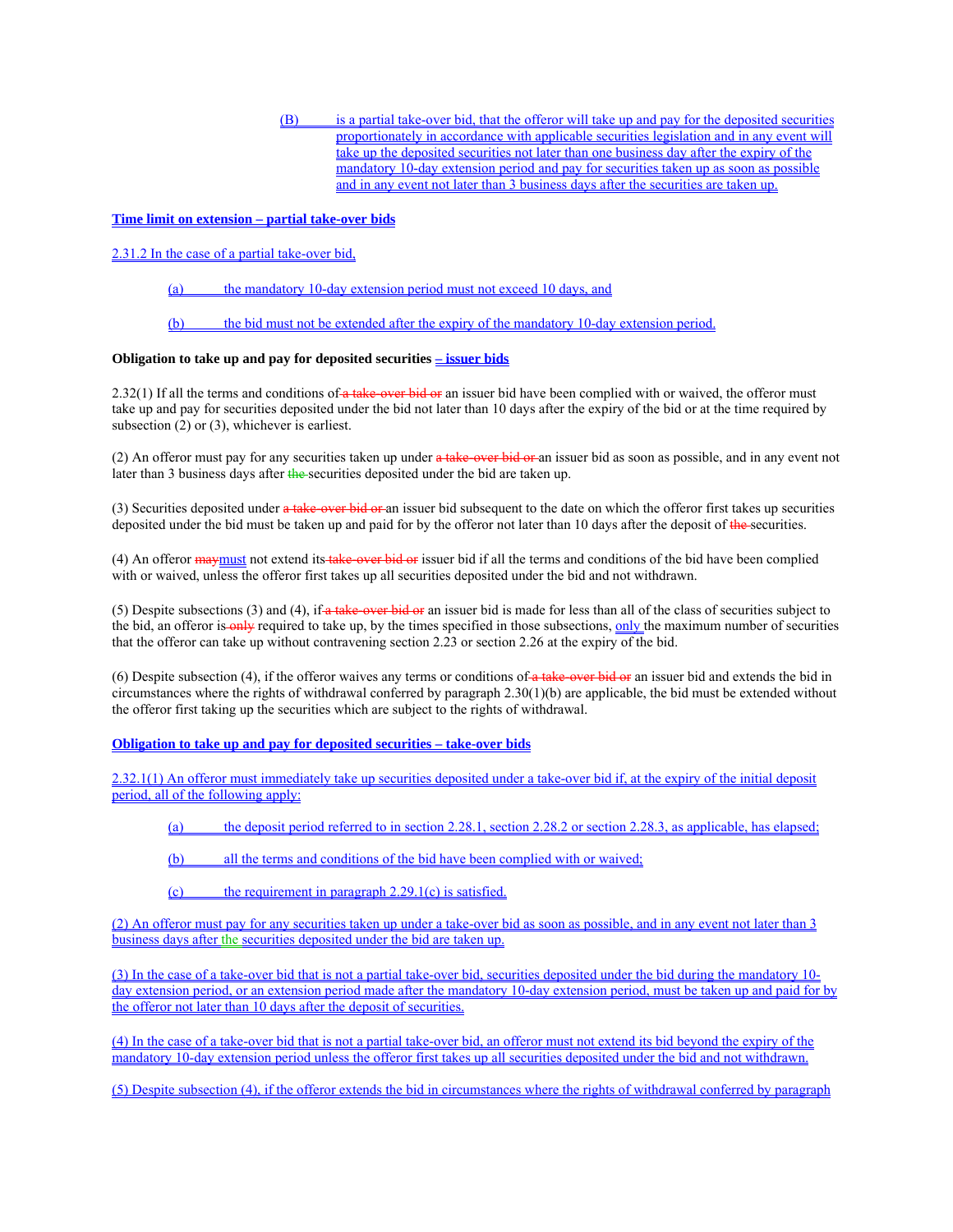2.30(1)(b) are applicable, the offeror must extend the bid without the offeror first taking up the securities which are subject to the rights of withdrawal.

(6) Despite subsection (1), an offeror that has made a partial take-over bid is required to take up, by the time specified in that subsection, only the maximum number of securities that the offeror can take up without contravening section 2.23 or section 2.26.1 at the expiry of the bid.

(7) In the case of a partial take-over bid, securities deposited before the expiry of the initial deposit period and not taken up by the offeror in reliance on subsection (6), and securities deposited during the mandatory 10-day extension period, must be taken up by the offeror, in the manner required under section 2.26.1, not later than one business day after the expiry of the mandatory 10-day extension period.

(8) Despite subsection (7), if at the expiry of the mandatory 10-day extension period rights of withdrawal conferred by paragraph  $2.30(1)(b)$  are applicable, securities deposited before the expiry of the initial deposit period and not taken up by the offeror in reliance on subsection (6), and securities deposited during the mandatory 10-day extension period, must be taken up by the offeror, in the manner required under section 2.26.1, not later than one business day after the expiry of the withdrawal period conferred by paragraph 2.30(1)(b).

### **Return of deposited securities**

2.33 If, following the expiry of a take-over bid or an issuer bid, an offeror knows that it will not take up securities deposited under the bid, the offeror must promptly issue and file a news release to that effect and return the securities to the security holders.

#### **News release on expiry of bid**

2.34 If all the terms and conditions of a take-over bid or an issuer bid have been complied with or waived, the offeror must issue and file a news release to that effect promptly after the expiry of the bid, and the news release must disclose

- (a) the approximate number of securities deposited, and
- (b) the approximate number that will be taken up.

### **PART 3: GENERAL**

[…]

### **PART 6: EXEMPTIONS**

### **Exemption – general**

6.1(1) The regulator or the securities regulatory authority may, grant an exemption from the provisions of this Instrument, in whole or in part, subject to such conditions or restrictions as may be imposed in the exemption.

(2) Despite subsection (1), in Ontario, only the regulator may grant such an exemption.

(3) Except in Alberta and Ontario, an exemption referred to in subsection (1) is granted under the statute referred to in Appendix B of National Instrument 14-101 Definitions opposite the name of the local jurisdiction, grant an exemption to this Instrument. .

#### **Exemption – collateral benefit**

 $6.2(1)$  The regulator or the securities regulatory authority may decide for the purposes of section 2.24 that an agreement, commitment or understanding with a selling security holder is made for reasons other than to increase the value of the consideration paid to a selling security holder for the securities of the selling security holder and that the agreement, commitment or understanding may be entered into despite that section.

(2) Despite subsection (1), in Ontario, only the regulator may make such a decision.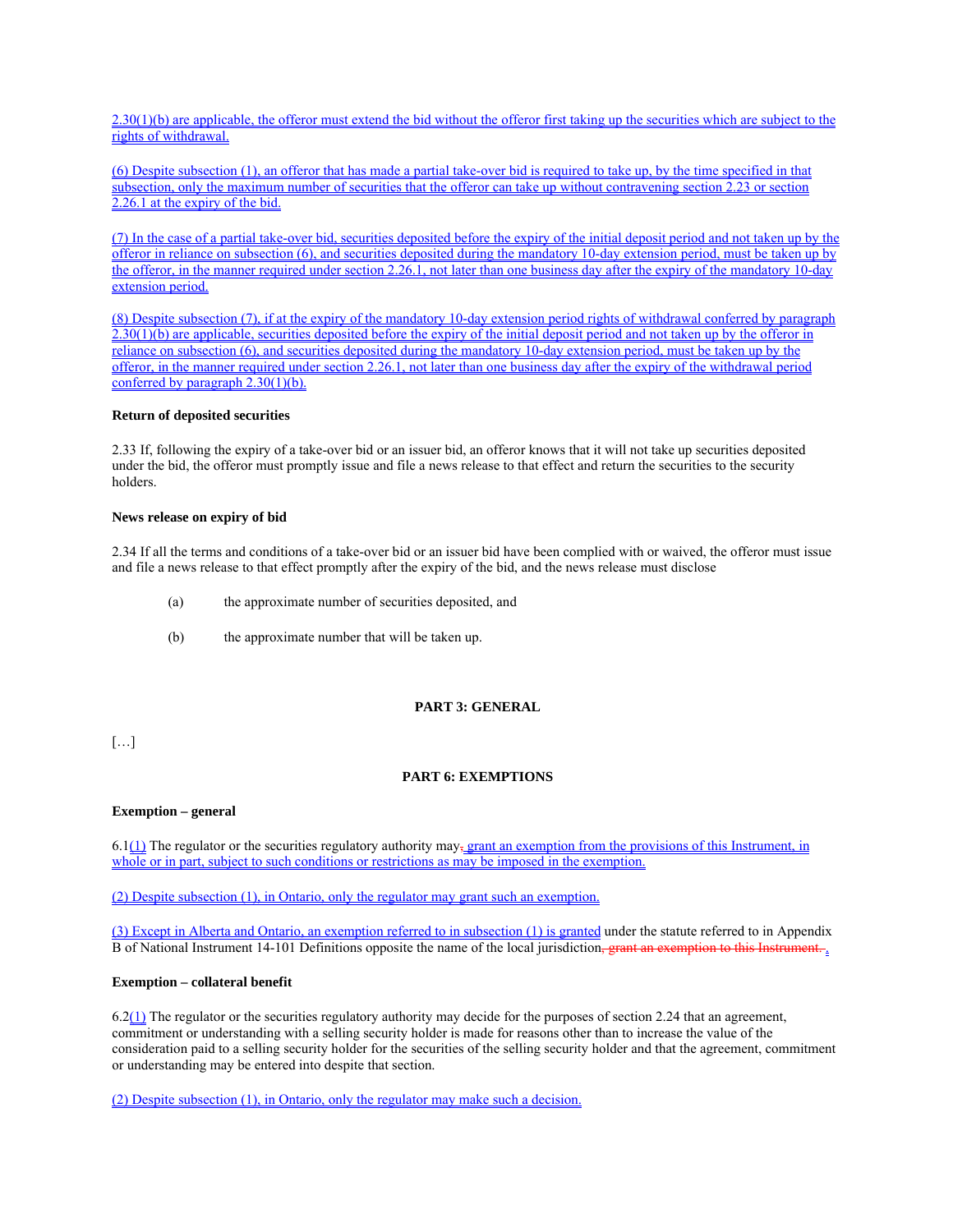# **PART 7: TRANSITION AND COMING INTO FORCE**

# **Transition**

7.1 The take-over bid or issuer bid provisions in securities legislation that were in force immediately before the effective date of this Instrument, May 9, 2016, continue to apply in respect of

- (a) every take-over bid and issuer bid commenced before the effective date of this Instrument. May 9, 2016,
- (b) any take-over bid in respect of the securities of an offeree issuer subject to a take-over bid referred to in paragraph (a) commenced on or subsequent to May 9, 2016 and prior to the date of the expiry of a take-over bid referred to in paragraph (a), and
- (c) any take-over bid in respect of the securities of an issuer that issued a news release before May 9, 2016 announcing that it intends to effect an alternative transaction, whether pursuant to an agreement or otherwise, commenced on or subsequent to May 9, 2016 and prior to the date of completion or abandonment of the alternative transaction.

# **Coming into force**

7.2 This Except in Ontario, this Instrument comes into force on February 1, 2008. In Ontario, this Instrument comes into force on the later of the following:

(a) May 9, 2016;

(b) the day on which sections 1, 2 and 3, subsections 4 (2) and (3), and sections 5, 7, 8 and 10 of Schedule 18 of the *Budget Measures Act, 2015* (Ontario) are proclaimed into force.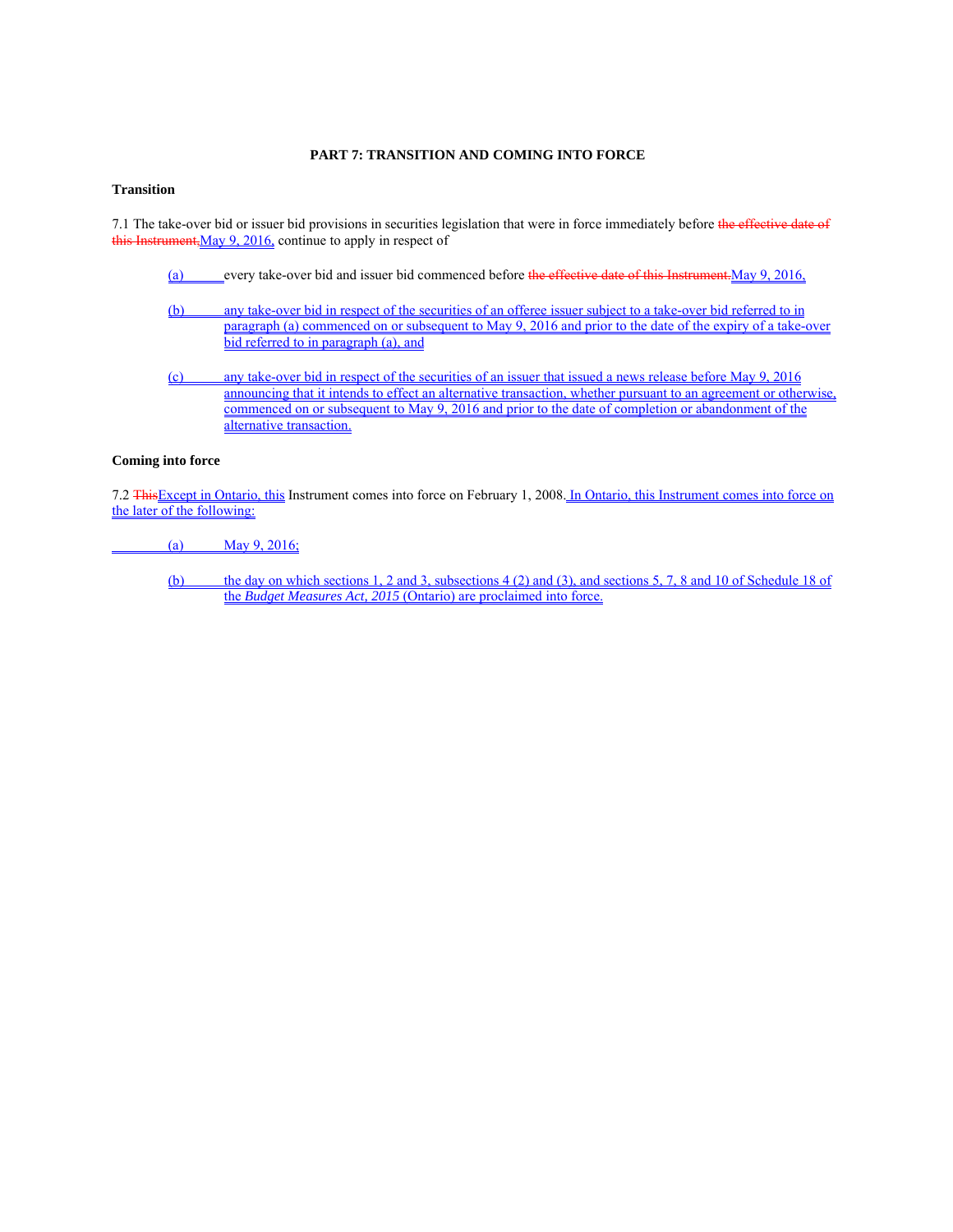# **ANNEX E**

# **CHANGES TO NATIONAL POLICY 62-203** *TAKE-OVER BIDS AND ISSUER BIDS*

# *1. National Policy 62-203 Take-Over Bids and Issuer Bids is changed by this document.*

# *2. Section 1.1 is changed*

- *(a) by replacing "*Multilateral*" with "*National*",*
- *(b) by deleting "*, except Ontario, and has been implemented as a rule or regulation in all jurisdictions, except Ontario. Part XX of the *Securities Act* (Ontario) (the Ontario Act) and Ontario Securities Commission Rule 62-504 *Take-Over Bids and Issuer Bids* (the Ontario Rule) govern take-over bids and issuer bids in Ontario only.*", and*
- *(c) by replacing "*This Policy, the Instrument, the Ontario Act and the Ontario Rule are collectively*" with "*This Policy and the Instrument are together*".*
- *3. Section 2.1 is changed by adding "*:*" after "*objectives*".*
- *4. Section 2.2 is changed by deleting, in the first paragraph, "*in section 1.1 of the Instrument and subsection 89(1) of the Ontario Act*" and "*and subsection 89(1) of the Ontario Act*".*
- *5. Section 2.7 is changed by deleting "*or clause 4.1(1)(b)(ii)(B) of the Ontario Rule*".*
- *6. The following sections are added:* 
	- **2.10 Take-over bid deposit period** The Bid Regime requires all non-exempt take-over bids to remain open for a minimum deposit period of 105 days (section 2.28.1 of the Instrument), except in the following circumstances:
		- (a) the offeree issuer states in a news release a shorter deposit period for a bid of not less than 35 days (section 2.28.2 of the Instrument); or
		- (b) the issuer issues a news release that it intends to effect a specified alternative transaction (section 2.28.3 of the Instrument).

Where a shorter minimum deposit period applies, an offeror that has not yet commenced its take-over bid can avail itself of the shorter minimum deposit period by establishing an expiry date for the initial deposit period based on the number of days specified for the bid referred to in the deposit period news release. In the case of an alternative transaction, section 2.28.3 of the Instrument permits an offeror to establish a minimum initial deposit period of at least 35 days. This provision applies regardless of the length of time that may be required to complete the alternative transaction.

If an offeror has already commenced a take-over bid when a deposit period news release is issued or an alternative transaction is announced, sections 2.28.2 and 2.28.3 of the Instrument do not require the offeror to shorten the deposit period for its bid, nor do they apply to automatically shorten the initial deposit period of its bid. To avail itself of the permitted shorter initial deposit period, the offeror must vary its take-over bid in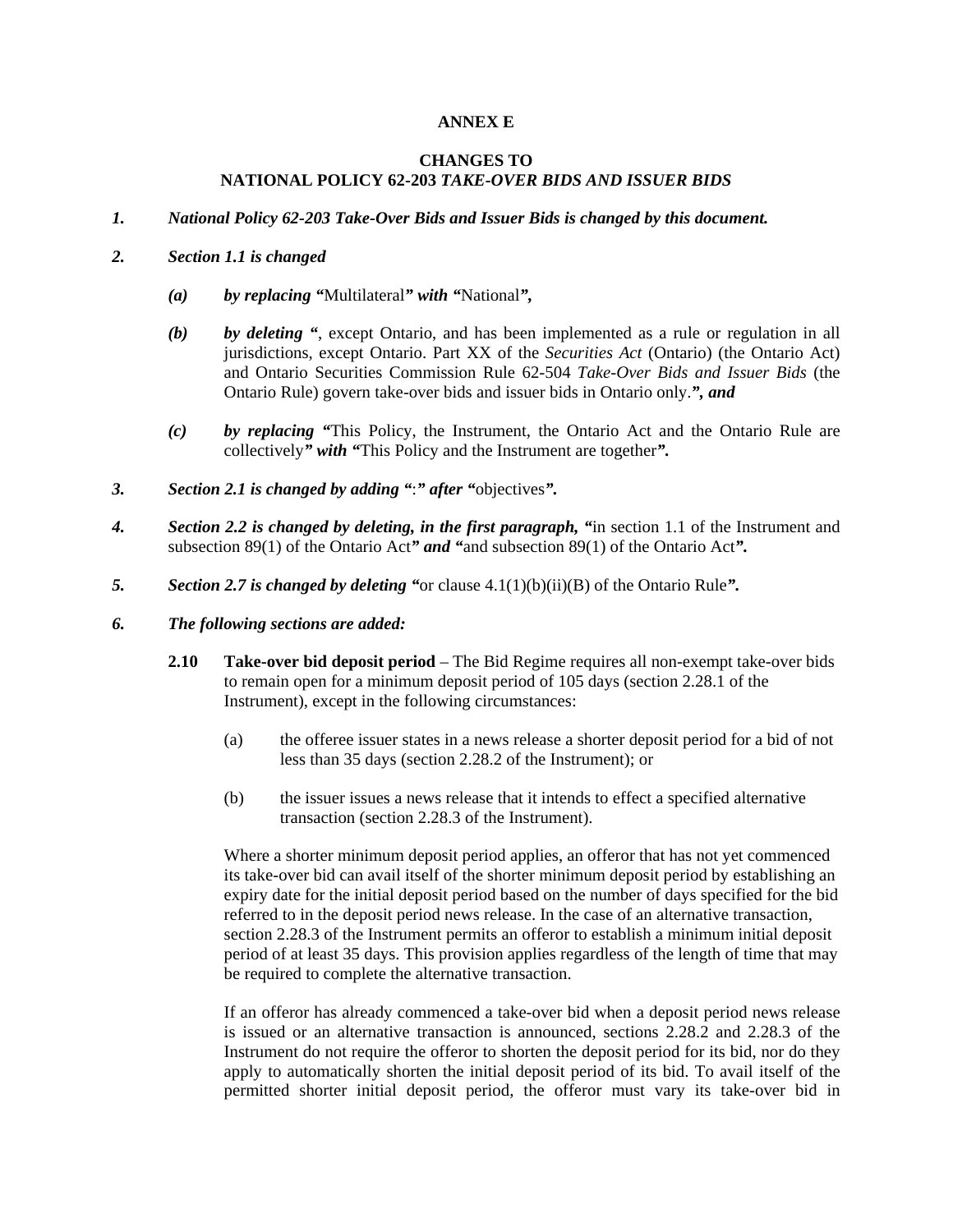accordance with section 2.12 of the Instrument to reflect the earlier expiry date for the bid. As a consequence, the offeror must allow securities to be deposited under its bid for at least 10 days after the notice of variation even if the offeror's take-over bid would otherwise have already satisfied the shorter minimum deposit period.

**2.11 Deposit period news release** – A "deposit period news release" is defined, in part, as a news release issued by an offeree issuer in respect of a "proposed or commenced" takeover bid. A take-over bid is "proposed" if a person publicly announces that it intends to make a take-over bid for the securities of an offeree issuer. An anticipated but unannounced take-over bid or possible future take-over bid would not constitute a "proposed" take-over bid within the meaning of this definition.

 A deposit period news release will state an initial deposit period for a take-over bid of not more than 105 days and not less than 35 days. A deposit period news release must describe the minimum deposit period by referring to a number of days from the date of the bid and not to specific calendar dates in order to facilitate the generic application of the shorter minimum deposit period to multiple take-over bids.

- **2.12 Multiple deposit period news releases** The Bid Regime does not restrict an offeree issuer from issuing multiple deposit period news releases in respect of a take-over bid or contemporaneous bids. While likely rare, we anticipate that there may be circumstances where an offeree issuer determines to further shorten a previously stated minimum initial deposit period for a take-over bid or determines to state a shorter initial minimum deposit period for a take-over bid after it had previously stated an initial minimum deposit period for another take-over bid. In the event that an offeree issuer issues multiple deposit period news releases, the provisions in section 2.28.2 of the Instrument should be interpreted such that the shortest initial minimum deposit period stated in a deposit period news release applies to all take-over bids that are subject to section 2.28.2 of the Instrument.
- **2.13 Alternative transaction** The Bid Regime includes a definition for an "alternative transaction" that is based, with certain modifications, principally on the definition of "business combination" in Multilateral Instrument 61-101 *Protection of Minority Security Holders in Special Transactions*. This definition is intended to encompass transactions agreed to or initiated by the issuer that could result in the acquisition of the issuer or the business of the issuer as an alternative to doing so by means of a take-over bid.
- **2.14 Alternative transaction time of agreement** Section 2.28.3 of the Instrument provides that, in certain circumstances, the initial deposit period for a bid must be at least 35 days from the date of the bid if an issuer issues a news release announcing that it "intends to effect an alternative transaction, whether pursuant to an agreement or otherwise". An agreement to enter into an alternative transaction should be interpreted as having occurred when the issuer first makes a legally binding commitment to proceed with the alternative transaction, subject to conditions such as security holder approval.

Where an issuer does not technically negotiate an alternative transaction with another party, such as in the case of a share consolidation, a determination to effect the alternative transaction should be interpreted as having occurred when the issuer's board of directors decides to proceed with the alternative transaction, subject to conditions.

**2.15 Alternative transaction – reliance on issuer news release** – Section 2.28.3 of the Instrument provides for the reduction of the minimum initial deposit period for a takeover bid to 35 days if an issuer issues a news release announcing that it intends to effect an alternative transaction. Section 2.28.3 applies in respect of an offeror's take-over bid, such that an offeror should reasonably determine whether an issuer's announced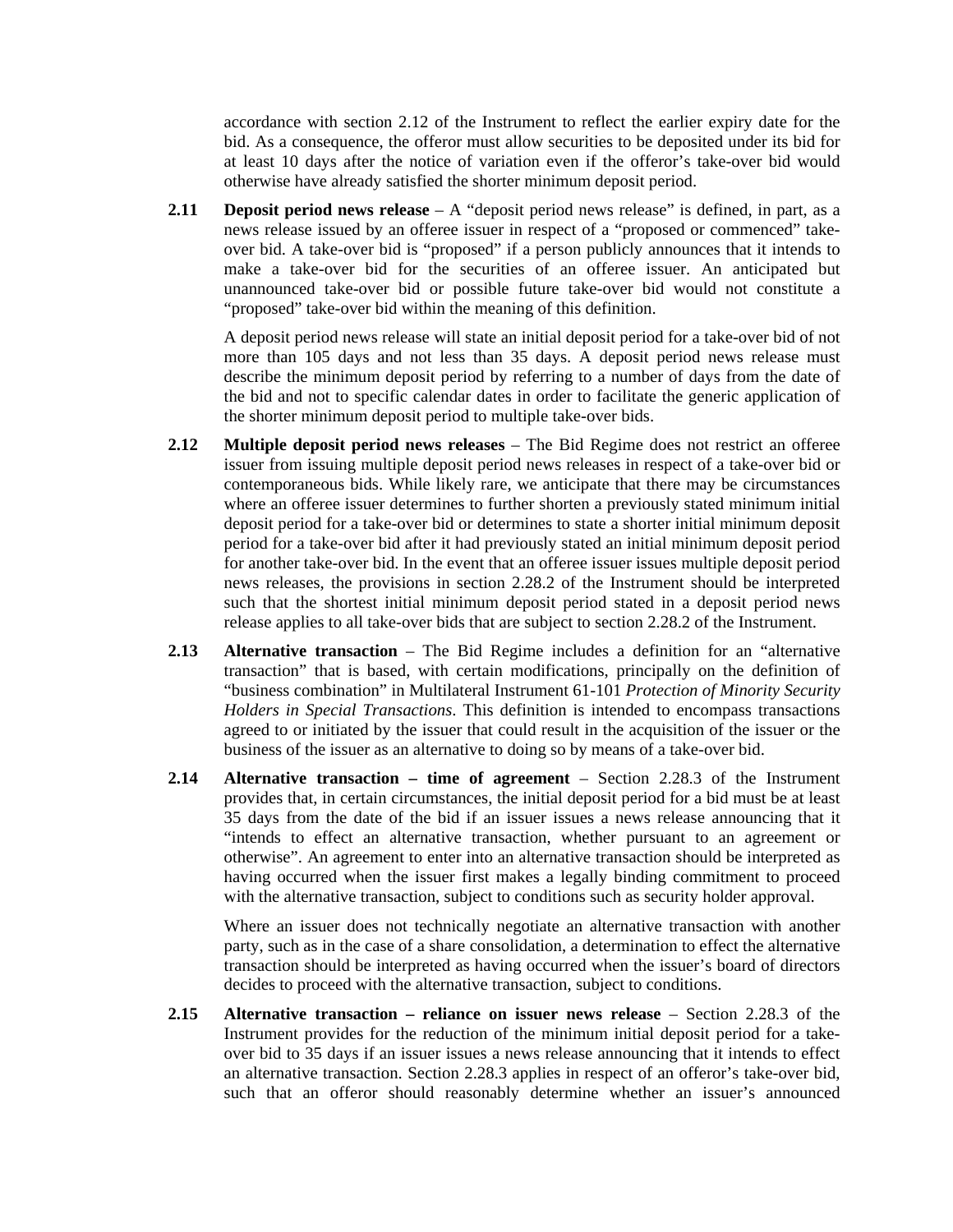transaction is an "alternative transaction" before either, as the case may be, reducing the initial deposit period of its outstanding take-over bid to not less than 35 days or commencing a take-over bid for the issuer with an initial deposit period of not less than 35 days.

- **2.16 Change in information or variation of terms** Subsections 2.11(5) and 2.12(3.1) of the Instrument provide that the initial deposit period for a take-over bid must not expire before 10 days after the date of a notice of change or notice of variation, respectively. If an offeror is required to send a notice of change or a notice of variation in circumstances where the initial deposit period would expire less than 10 days from the date of the notice then the offeror would be obliged to further extend the initial deposit period to ensure that at least 10 days have elapsed before the expiry of the initial deposit period.
- **2.17 Partial take-over bids** The Bid Regime includes specific requirements for partial takeover bids, including that an offeror is required to take up securities deposited on a proportionate or *pro rata* basis where a greater number of securities is deposited under the bid than the offeror is bound or willing to acquire. The Bid Regime exempts an offeror making a partial take-over bid from the general obligation to immediately take up all deposited securities if, at the expiry of the initial deposit period, the specified bid conditions in subsection 2.32.1(1) of the Instrument are satisfied. Instead, subsection 2.32.1(6) of the Instrument provides that the offeror is required to take up at the expiry of the initial deposit period only the maximum number of securities that it can without contravening the *pro rata* requirement. An offeror would therefore make the determination of the maximum number of securities it can take up assuming that all other securities subject to the bid will be deposited during the mandatory 10-day extension period.

Subsection 2.32.1(7) of the Instrument further requires that an offeror making a partial take-over bid must take up any securities deposited during the initial deposit period and not already taken up by it in reliance on subsection s. 2.32.1(6), and securities deposited during the mandatory 10-day extension period, on a *pro rata* basis and not later than one business day after expiry of the mandatory 10-day extension period. This *pro rata*  determination would take into account the fact that a portion of the securities deposited in the initial deposit period has already been taken up by the offeror.

 The following are illustrative examples of how the proportionate take-up provisions in the Bid Regime would apply to partial take-over bids in different circumstances.

| Partial take-<br>over bid<br>scenario                                                                                                                     | <b>Offeree</b><br>shares<br>deposited as<br>at expiry of<br>initial deposit<br>period (all<br>other<br>conditions<br>satisfied)        | <b>Maximum</b><br>number of<br>offeree shares<br>taken up pro rata<br>by offeror at<br>expiry of initial<br>deposit period                                                | <b>Additional</b><br>offeree shares<br>deposited<br>during<br>mandatory 10-<br>day extension<br>period | Total offeree shares taken up at<br>expiry of mandatory 10-day<br>extension period                                                                                                                                                                                                 |
|-----------------------------------------------------------------------------------------------------------------------------------------------------------|----------------------------------------------------------------------------------------------------------------------------------------|---------------------------------------------------------------------------------------------------------------------------------------------------------------------------|--------------------------------------------------------------------------------------------------------|------------------------------------------------------------------------------------------------------------------------------------------------------------------------------------------------------------------------------------------------------------------------------------|
| <b>Bid for 3,000</b><br>offeree shares<br>(30% of 10,000)<br>issued and<br>outstanding<br>offeree shares)<br>Offeror does not<br>own offeree<br>shares at | $6,000(60\% \text{ of }$<br>the 10,000<br>offeree shares<br>subject to the<br>bid)<br>(minimum<br>50% tender is<br>required to<br>meet | 1,800 (60% of<br>3,000 offeree<br>shares bid for, or<br>30% of 6,000<br>shares deposited)<br>Offeror cannot<br>take-up more than<br>60% of the 3,000<br>shares it bid for | 2,000 (20% of<br>the 10,000<br>offeree shares<br>subject to the<br>bid)                                | 3,000 (30% of 10,000 issued and<br>outstanding offeree shares)<br>Summary<br>A total of $8,000(80%)$ of the offeree<br>shares subject to the bid deposited as<br>at expiry of the mandatory 10-day<br>extension period (6,000 as at expiry of<br>initial deposit period plus 2,000 |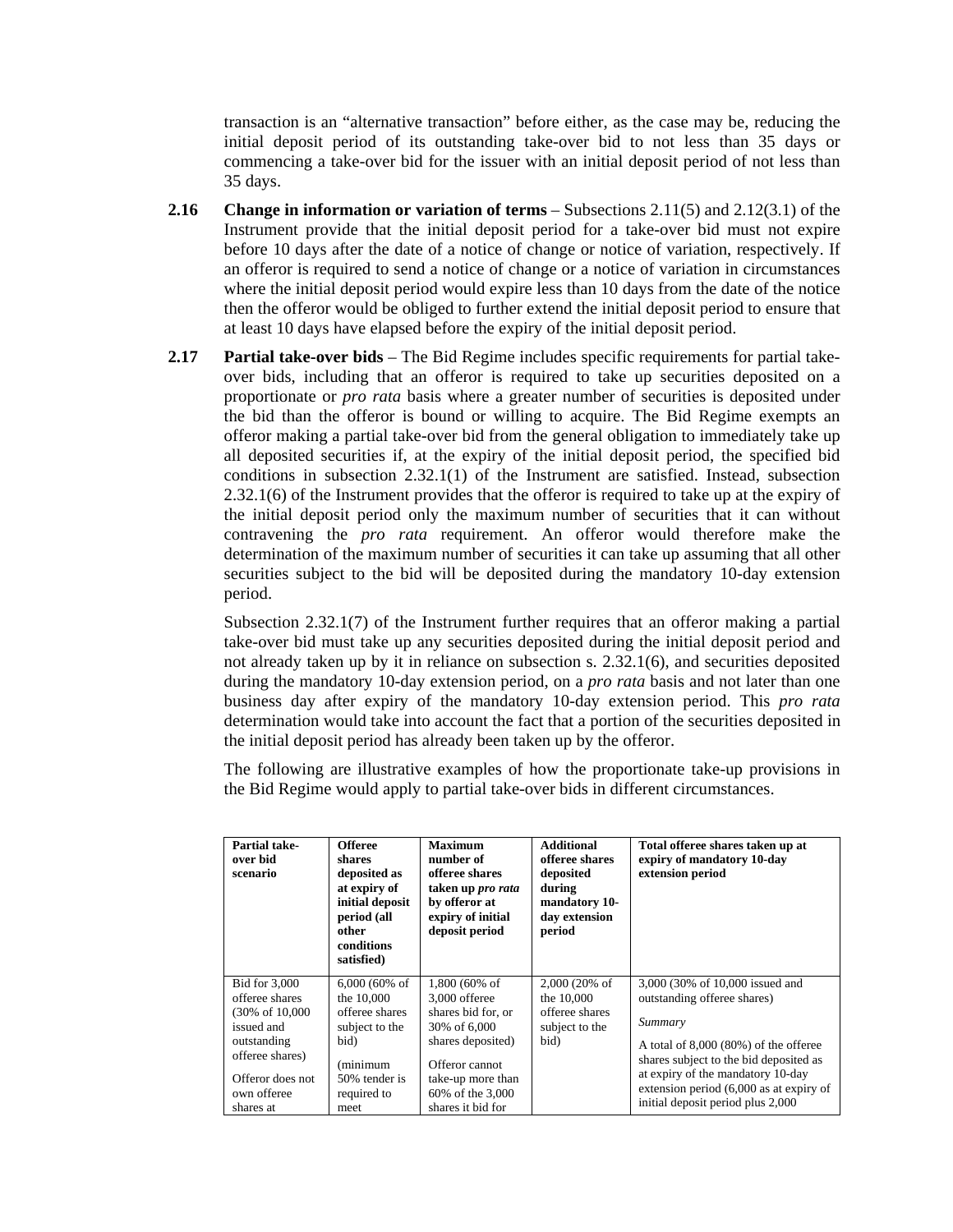| commencement<br>of bid and does<br>not acquire<br>offeree shares<br>during the bid.                                                                                                                                                                                                                  | minimum<br>tender<br>requirement in<br>s. $2.29.1(c)$                                                                                                                                                                                                                                | (30% of deposited<br>shares) to allow<br>for possibility of<br>additional deposit<br>of all 4,000 (40%)<br>remaining shares<br>subject to the bid<br>during mandatory<br>10-day extension<br>period.                                                                                                                                                                                                                                                  |                                                                                  | deposited during mandatory 10-day<br>extension period).<br>Proration factor: 3,000 / 8,000<br>(number of shares sought / number of<br>shares tendered) = approx. $0.375$ . The<br>offeror will take up and pay for 37.5%<br>of shares deposited by each<br>shareholder, taking into account any<br>shares already taken up at expiry of<br>initial deposit period.                                                                                                                                                                                                                                                                                        |
|------------------------------------------------------------------------------------------------------------------------------------------------------------------------------------------------------------------------------------------------------------------------------------------------------|--------------------------------------------------------------------------------------------------------------------------------------------------------------------------------------------------------------------------------------------------------------------------------------|-------------------------------------------------------------------------------------------------------------------------------------------------------------------------------------------------------------------------------------------------------------------------------------------------------------------------------------------------------------------------------------------------------------------------------------------------------|----------------------------------------------------------------------------------|-----------------------------------------------------------------------------------------------------------------------------------------------------------------------------------------------------------------------------------------------------------------------------------------------------------------------------------------------------------------------------------------------------------------------------------------------------------------------------------------------------------------------------------------------------------------------------------------------------------------------------------------------------------|
| <b>Bid for 3,000</b><br>offeree shares<br>(30% of 10,000)<br>issued and<br>outstanding<br>offeree shares) in<br>addition to shares<br>held by offeror<br>Offeror owns<br>$1,000(10%)$ of<br>offeree shares at<br>commencement<br>of bid and does<br>not acquire<br>offeree shares<br>during the bid. | $6,000(66\frac{2}{3}\%)$<br>of the 9,000<br>offeree shares<br>subject to the<br>bid)<br>(minimum<br>50% tender of<br>the 9,000<br>offeree shares<br>not held by<br>offeror (or<br>$4,500$ shares)<br>is required to<br>meet<br>minimum<br>tender<br>requirement in<br>s. $2.29.1(c)$ | 2,000 (66 <sup>2</sup> / <sub>3</sub> % of<br>3,000 offeree<br>shares bid for, or<br>33 1/ <sub>3</sub> % of 6,000<br>shares deposited)<br>Offeror cannot<br>take-up more than<br>66 <sup>2</sup> / <sub>3</sub> % of the 3,000<br>offeree shares it<br>bid for to allow for<br>possibility of<br>additional deposit<br>of all $3,000(33\frac{1}{3})$<br>%) remaining<br>shares subject to<br>the bid during<br>mandatory 10-day<br>extension period. | 2,000 (approx.<br>$22%$ of the<br>9,000 offeree<br>shares subject<br>to the bid) | 3,000 (30% of 10,000 issued and<br>outstanding offeree shares)<br>Summary<br>A total of $8,000$ $(80%)$ of offeree<br>shares subject to the bid deposited as<br>at expiry of the mandatory 10-day<br>extension period (6,000 as at expiry of<br>initial deposit period plus 2,000<br>deposited during mandatory 10-day<br>extension period).<br>Pro ration factor: 3,000 / 8,000<br>(number of shares sought / number of<br>shares deposited) = approx. $0.375$ .<br>The offeror will take up and pay for<br>37.5% of shares deposited by each<br>shareholder, taking into account any<br>shares already taken up at expiry of<br>initial deposit period. |

- 7. Except in Ontario, these changes become effective on May 9, 2016. In Ontario, these changes become effective on the later of the following:
	- (a) May 9, 2016;
	- (b) the day on which sections 1, 2 and 3, subsections 4 (2) and (3), and sections 5, 7, 8 and 10 of Schedule 18 of the *Budget Measures Act, 2015* (Ontario) are proclaimed into force.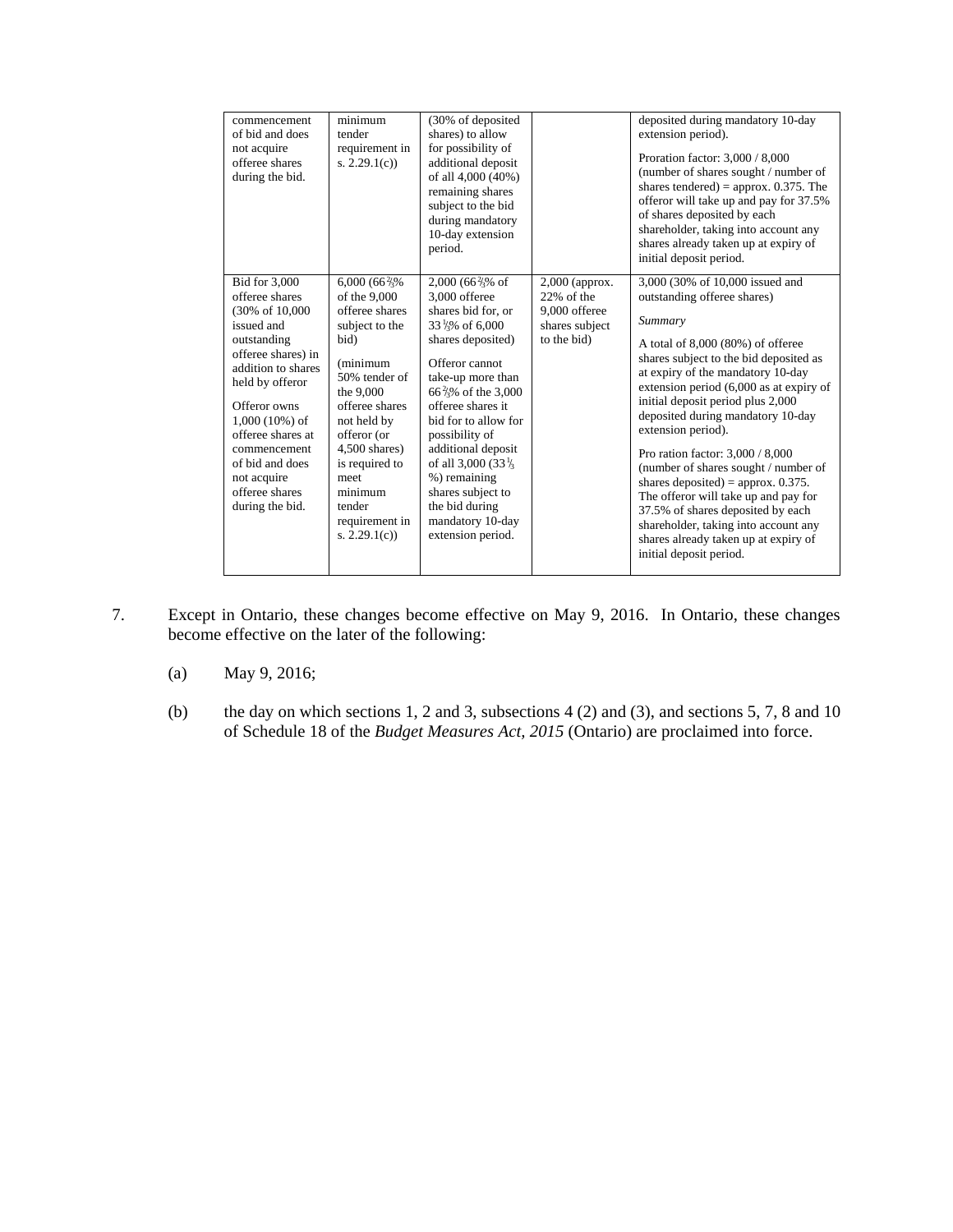# **ANNEX F**

# **AMENDMENTS TO MULTILATERAL INSTRUMENT 11-102** *PASSPORT SYSTEM*

# *1. Multilateral Instrument 11-102 Passport System is amended by this Instrument.*

# *2. Appendix D is amended by replacing the following:*

| Take-over bids and  | s.2.2(1) of MI 62-104  | s.93.1(1)            |
|---------------------|------------------------|----------------------|
| issuer bid          |                        |                      |
| requirements        |                        |                      |
| $(TOB/IB)$ –        |                        |                      |
| Restrictions on     |                        |                      |
| acquisitions during |                        |                      |
| take-over bid       |                        |                      |
| $TOB/IB$ -          | s.2.3(1) of MI 62-104  | s.93.1(4)            |
| Restrictions on     |                        |                      |
| acquisitions during |                        |                      |
|                     |                        |                      |
| issuer bid          |                        |                      |
| $TOB/IB$ -          | s.2.4(1) of MI 62-104  | s.93.2(1)            |
| Restrictions on     |                        |                      |
| acquisitions before |                        |                      |
| take-over bid       |                        |                      |
| $TOB/IB$ -          | s.2.5 of MI 62-104     | s.93.3(1)            |
| Restrictions on     |                        |                      |
| acquisitions after  |                        |                      |
| bid                 |                        |                      |
| $TOB/IB$ -          | s.2.7(1) of MI 62-104  | s.97.3(1)            |
| Restrictions on     |                        |                      |
| sales during formal |                        |                      |
| bid                 |                        |                      |
| $TOB/IB - Duty$ to  | s.2.8 of MI 62-104     | s.94                 |
| make bid to all     |                        |                      |
| security holders    |                        |                      |
| $TOB/IB$ -          | s.2.9 of MI 62-104     | s.94.1(1) and $(2)$  |
| Commencement of     |                        |                      |
| bid                 |                        |                      |
| $TOB/IB$ -          | s.2.10 of MI 62-104    | $s.94.2(1) - (4)$ of |
| Offeror's circular  |                        | Securities Act       |
|                     |                        | and                  |
|                     |                        | s.3.1 of OSC         |
|                     |                        | Rule 62-504          |
| $TOB/IB$ - Change   | s.2.11(1) of MI 62-104 |                      |
|                     |                        | s.94.3(1)            |
| in information      |                        |                      |
| TOB/IB - Notice     | s.2.11(4) of MI 62-104 | $s.94.3(4)$ of       |
| of change           |                        | Securities Act       |
|                     |                        | and s.3.4 of OSC     |
|                     |                        | Rule 62-504          |
| $TOB/IB$ -          | s.2.12(1) of MI 62-104 | s.94.4(1)            |
| Variation of terms  |                        |                      |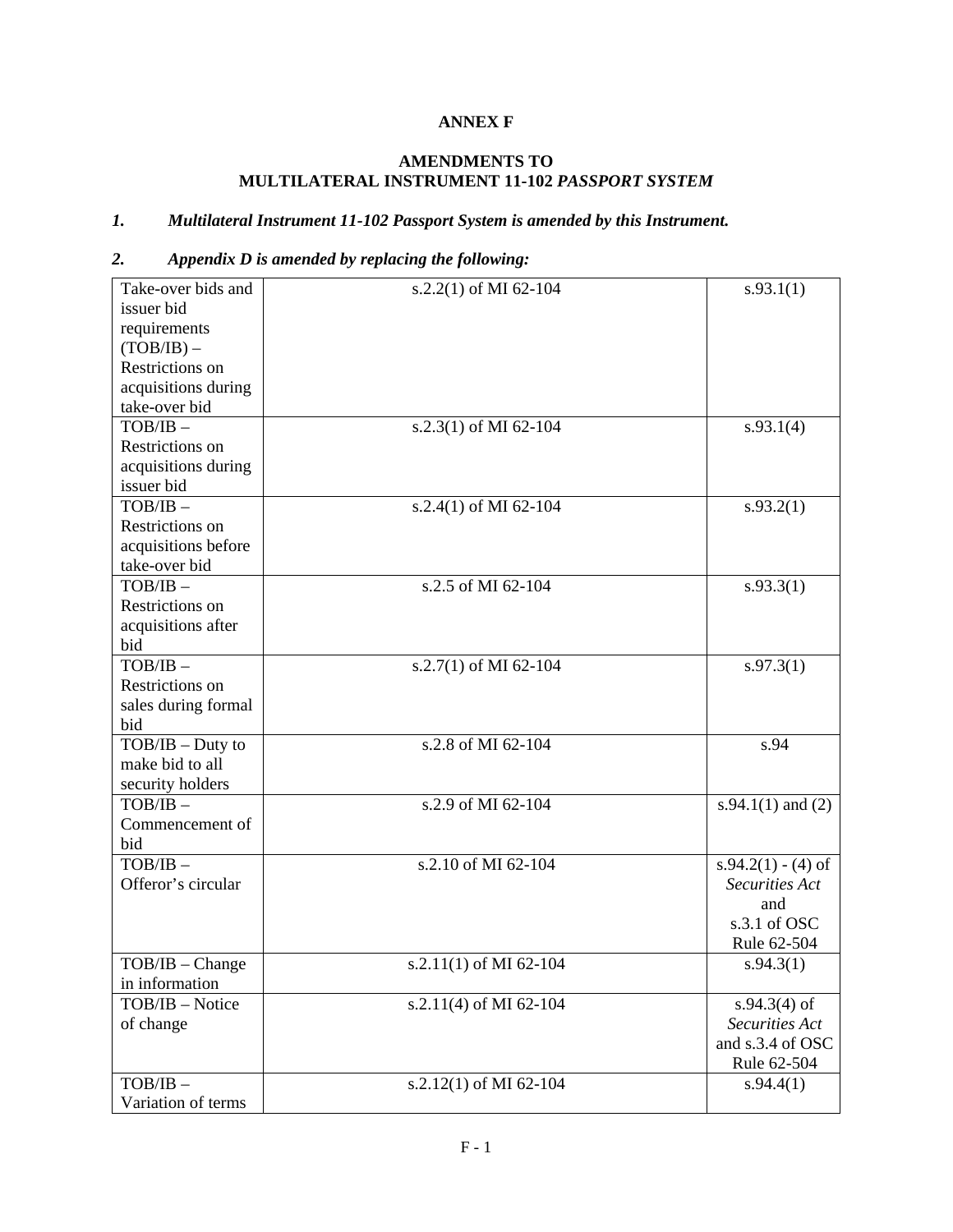| TOB/IB - Notice       | s.2.12(2) of MI 62-104               | $s.94.4(2)$ of      |
|-----------------------|--------------------------------------|---------------------|
| of variation          |                                      | Securities Act      |
|                       |                                      | and s.3.4 of OSC    |
|                       |                                      | Rule 62-504         |
| $TOB/IB - Expiry$     | s.2.12(3) of MI 62-104               | s.94.4(3)           |
| date of bid if notice |                                      |                     |
| of variation          |                                      |                     |
| $TOB/IB - No$         | s.2.12(5) of MI 62-104               | s.94.4(5)           |
| variation after       |                                      |                     |
| expiry                |                                      |                     |
| $TOB/IB - Filing$     | s.2.13 of MI 62-104                  | s.94.5              |
| and sending notice    |                                      |                     |
| of change or notice   |                                      |                     |
| of variation          |                                      |                     |
| $TOB/IB$ - Change     | s.2.14(1) of MI 62-104               | s.94.6(1)           |
| or variation in       |                                      |                     |
| advertised take-      |                                      |                     |
| over bid              |                                      |                     |
| TOB/IB - Consent      | s.2.15(2) of MI 62-104               | s.94.7(1)           |
| $of$ expert $-$ bid   |                                      |                     |
| circular              |                                      |                     |
| TOB/IB - Delivery     | s.2.16(1) of MI 62-104               | s.94.8(1)           |
| and date of bid       |                                      |                     |
| documents             |                                      |                     |
| $TOB/IB - Duty$ to    | $\sqrt{8.2.17 \text{ of } M162-104}$ | $s.95(1)–(4)$ of    |
| prepare and send      |                                      | Securities Act      |
| directors' circular   |                                      | and s.3.2 of OSC    |
|                       |                                      | Rule 62-504         |
| TOB/IB - Notice       | s.2.18 of MI 62-104                  | $s.95.1(1)$ and (2) |
| of change             |                                      | of Securities Act   |
|                       |                                      | and s.3.4 of OSC    |
|                       |                                      | Rule 62-504         |
| $TOB/IB - Filing$     | s.2.19 of MI 62-104                  | s.95.2              |
| directors' circular   |                                      |                     |
| or notice of change   |                                      |                     |
| $TOB/IB$ - Change     | s.2.20(2) of MI 62-104               | s.96(2)             |
| in information in     |                                      |                     |
| director's or         |                                      |                     |
| officer's circular or |                                      |                     |
| notice of change      |                                      |                     |
| TOB/IB - Form of      | s.2.20(3) of MI 62-104               | $s.96(3)$ of        |
| director's or         |                                      | Securities Act      |
| officer's circular    |                                      | and s.3.3 of OSC    |
|                       |                                      | Rule 62-504         |
| $TOB/IB - Send$       | s.2.20(5) of MI 62-104               | s.96(5)             |
| director's or         |                                      |                     |
| officer's circular or |                                      |                     |
| notice of change to   |                                      |                     |
| securityholders       |                                      |                     |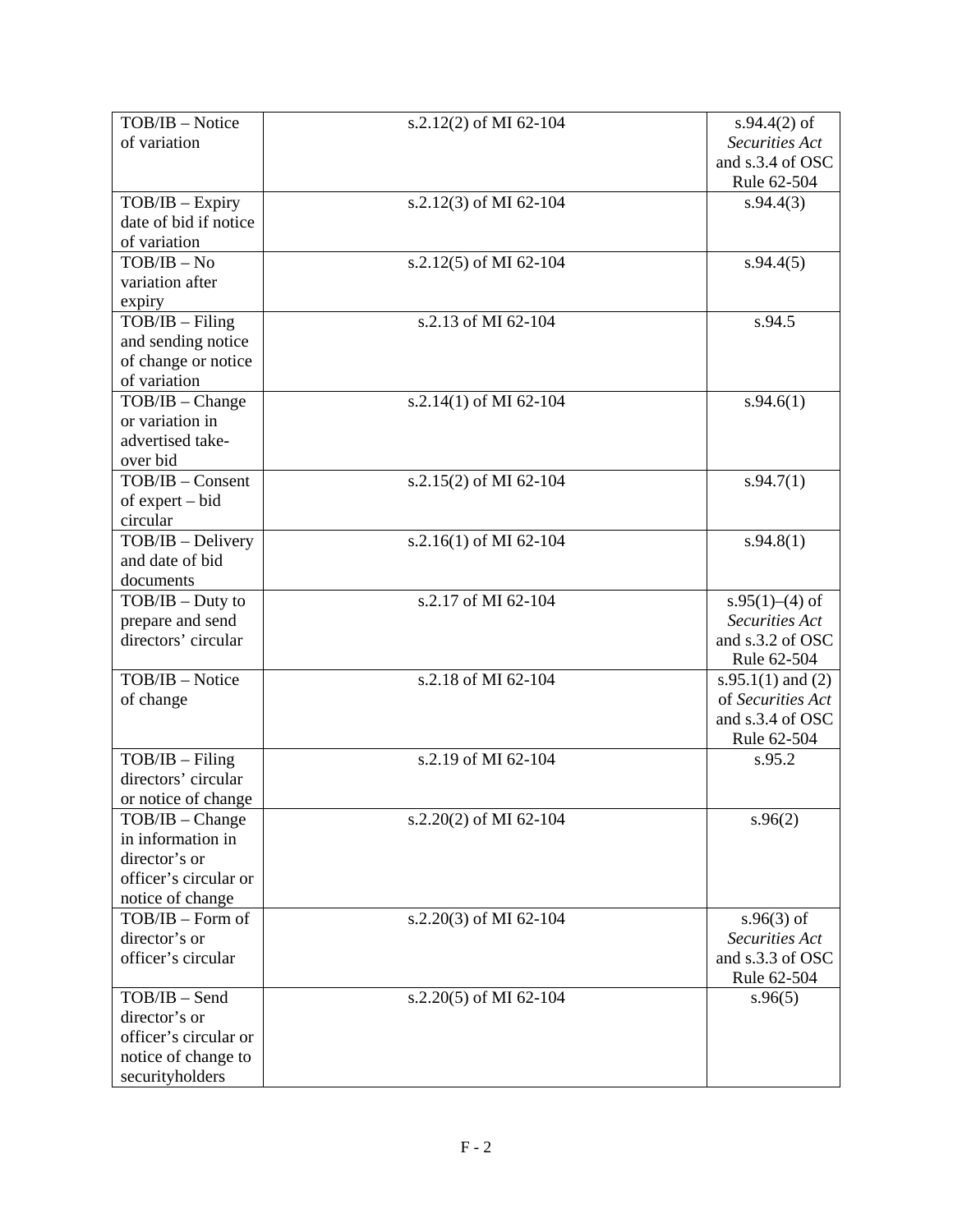| TOB/IB - File and     | s.2.20(6) of MI 62-104 | s.96(6)          |
|-----------------------|------------------------|------------------|
| send to offeror       |                        |                  |
| director's or         |                        |                  |
| officer's circular or |                        |                  |
| notice of change      |                        |                  |
| $TOB/IB$ – Form of    | s.2.20(7) of MI 62-104 | $s.96(7)$ of     |
| notice of change      |                        | Securities Act   |
| for director's or     |                        | and s.3.4 of OSC |
| officer's circular    |                        | Rule 62-504      |
| $TOB/IB$ – Consent    | s.2.21 of MI 62-104    | s.96.1           |
| of expert,            |                        |                  |
| directors' circular,  |                        |                  |
| etc.                  |                        |                  |
| TOB/IB - Delivery     | s.2.22(1) of MI 62-104 | s.96.2(1)        |
| and date of offeree   |                        |                  |
| issuer's documents    |                        |                  |
| $TOB/IB$ -            | s.2.23(1) of MI 62-104 | s.97(1)          |
| Consideration         |                        |                  |
| $TOB/IB$ -            | s.2.23(3) of MI 62-104 | s.97(3)          |
| Variation of          |                        |                  |
| consideration         |                        |                  |
| $TOB/IB$ -            | s.2.24 of MI 62-104    | s.97.1(1)        |
| Prohibition against   |                        |                  |
| collateral            |                        |                  |
| agreements            |                        |                  |
| $TOB/IB$ -            | s.2.26(1) of MI 62-104 | s.97.2(1)        |
| Proportionate take    |                        |                  |
| up and payment        |                        |                  |
| $TOB/IB$ -            | s.2.27(1) of MI 62-104 | s.97.3(1)        |
| Financing             |                        |                  |
| arrangements          |                        |                  |
| $TOB/IB$ -            | s.2.28 of MI 62-104    | s.98(1)          |
| Minimum deposit       |                        |                  |
| period                |                        |                  |
| $TOB/IB$ -            | s.2.29 of MI 62-104    | s.98(2)          |
| Prohibition on take   |                        |                  |
| up                    |                        |                  |
| $TOB/IB$ -            | s.2.32 of MI 62-104    | s.98.3           |
| Obligation to take    |                        |                  |
| up and pay for        |                        |                  |
| deposited securities  |                        |                  |
| TOB/IB - Return       | s.2.33 of MI 62-104    | s.98.5           |
| of deposited          |                        |                  |
| securities            |                        |                  |
| $TOB/IB - News$       | s.2.34 of MI 62-104    | s.98.6           |
| release on expiry     |                        |                  |
| of bid                |                        |                  |
| $TOB/IB$ -            | s.3.1 of MI 62-104     | n/a              |
| Language of bid       |                        |                  |
| documents             |                        |                  |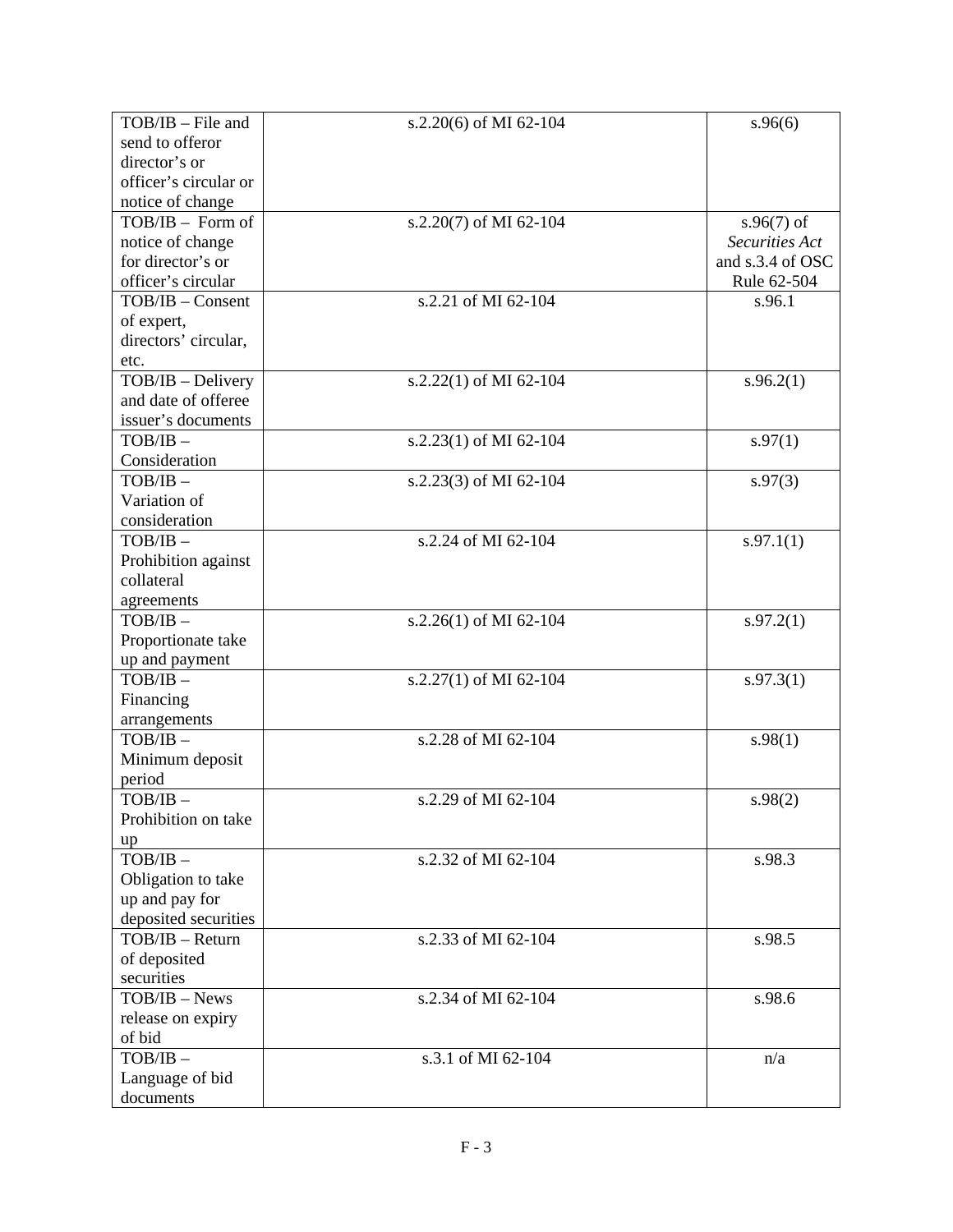| $TOB/IB - Filing of$    | s.3.2(1) of MI 62-104 | s.98.7 of          |
|-------------------------|-----------------------|--------------------|
| documents by            |                       | Securities Act     |
| offeror                 |                       | and $s.5.1(1)$ of  |
|                         |                       | OSC Rule 62-       |
|                         |                       | 504                |
| $TOB/IB - Filing of$    | s.3.2(2) of MI 62-104 | $s.5.1(2)$ of OSC  |
| documents by            |                       | Rule 62-504        |
| offeree issuer          |                       |                    |
| $TOB/IB - Time$         | s.3.2(3) of MI 62-104 | $s.5.1(3)$ of OSC  |
| period for filing       |                       | Rule 62-504        |
| $TOB/IB - Filing of$    | s.3.2(4) of MI 62-104 | $s.5.1(4)$ of OSC  |
| subsequent              |                       | Rule 62-504        |
| agreement               |                       |                    |
| $TOB/IB$ -              | s.3.3(1) of MI 62-104 | s.99(1)            |
| Certification of bid    |                       |                    |
| circulars               |                       |                    |
| $TOB/IB - All$          | s.3.3(2) of MI 62-104 | s.99(2)            |
| directors and           |                       |                    |
| officers sign           |                       |                    |
| $TOB/IB$ -              | s.3.3(3) of MI 62-104 | s.99(3)            |
| Certification of        |                       |                    |
| directors' circular     |                       |                    |
| $TOB/IB$ -              | s.3.3(4) of MI 62-104 | s.99(4)            |
| Certification of        |                       |                    |
| individual              |                       |                    |
| director's or           |                       |                    |
| officer's circular      |                       |                    |
| $TOB/IB$ -              | s.3.4(1) of MI 62-104 | s.99.1(1)          |
| Obligation to           |                       |                    |
| provide security        |                       |                    |
| holder list             |                       |                    |
| $TOB/IB$ -              | s.3.4(2) of MI 62-104 | s.99.1(2)          |
| Application of          |                       |                    |
| <b>Canada Business</b>  |                       |                    |
| <b>Corporations Act</b> |                       |                    |
| $TOB/IB - Early$        | s.5.2 of MI 62-104    | $s.102.1(1) - (4)$ |
| Warning                 |                       | of Securities Act  |
|                         |                       | and s.7.1 of OSC   |
|                         |                       | Rule 62-504        |
| $TOB/IB$ -              | s.5.3 of MI 62-104    | s.102.2 $(1)$ and  |
| Acquisitions            |                       | (2) of Securities  |
| during bid              |                       | Act and $s.7.2(1)$ |
|                         |                       | of OSC Rule 62-    |
|                         |                       | 504                |
| TOB/IB - Copies         | s.5.5 of MI 62-104    | s.7.2 $(3)$ of OSC |
| of news release and     |                       | Rule 62-504        |
| report                  |                       |                    |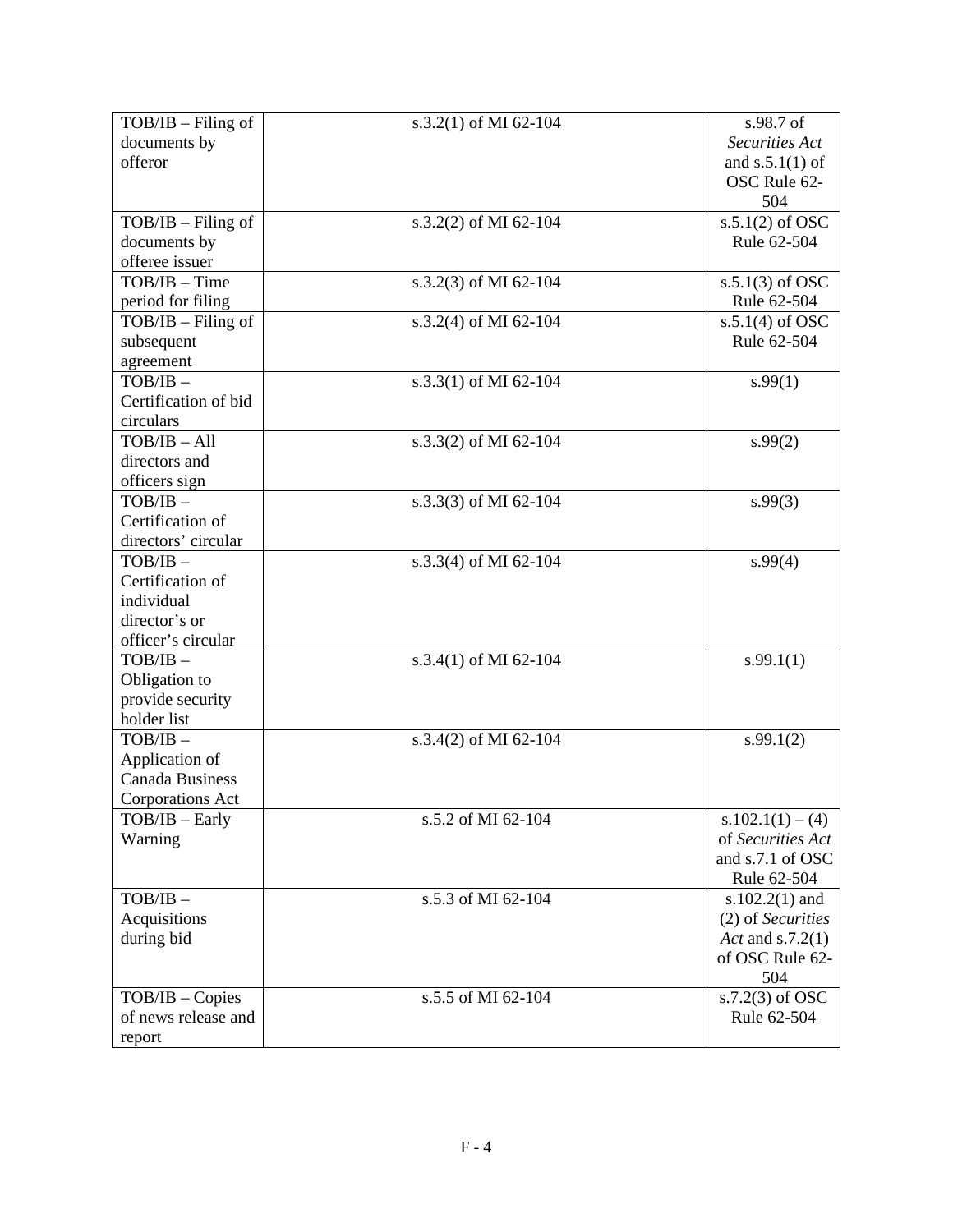# *with the following:*

| Take-over bid and | NI 62-104 |
|-------------------|-----------|
| issuer bid        |           |
| requirements      |           |

- 3. Except in Ontario, this Instrument comes into force on May 9, 2016. In Ontario, this Instrument comes into force on the later of the following:
	- (a) May 9, 2016;
	- (b) the day on which sections 1, 2 and 3, subsections 4 (2) and (3), and sections 5, 7, 8 and 10 of Schedule 18 of the *Budget Measures Act, 2015* (Ontario) are proclaimed into force.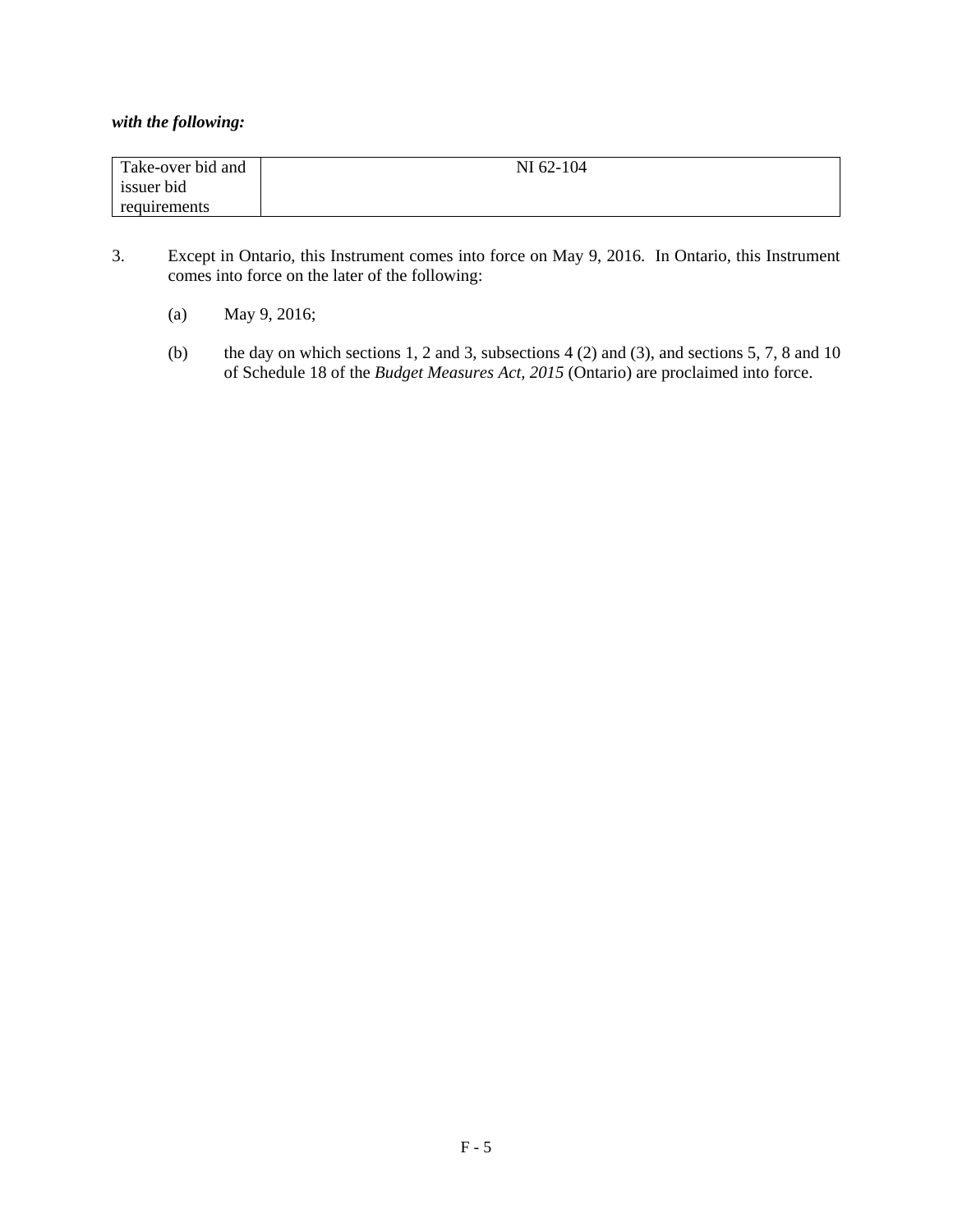# **ANNEX G**

# **AMENDMENTS TO MULTILATERAL INSTRUMENT 13-102** *SYSTEM FEES FOR SEDAR AND NRD*

*1. Multilateral Instrument 13-102 System Fees for SEDAR and NRD is amended by this Instrument.* 

# *2. Subsection 1(1) is amended*

*(a) by replacing the definition of "*issuer bid*" with the following:* 

"issuer bid" means an issuer bid to which Part 2 of National Instrument 62-104 *Take-Over Bids and Issuer Bids* applies; *, and* 

*(b) by replacing the definition of "*take-over bid*" with the following:* 

"take-over bid" means a take-over bid to which Part 2 of National Instrument 62-104 *Take-Over Bids and Issuer Bids* applies.*.* 

- 3. Except in Ontario, this Instrument comes into force on May 9, 2016. In Ontario, this Instrument comes into force on the later of the following:
	- (a) May 9, 2016;
	- (b) the day on which sections 1, 2 and 3, subsections 4 (2) and (3), and sections 5, 7, 8 and 10 of Schedule 18 of the *Budget Measures Act, 2015* (Ontario) are proclaimed into force.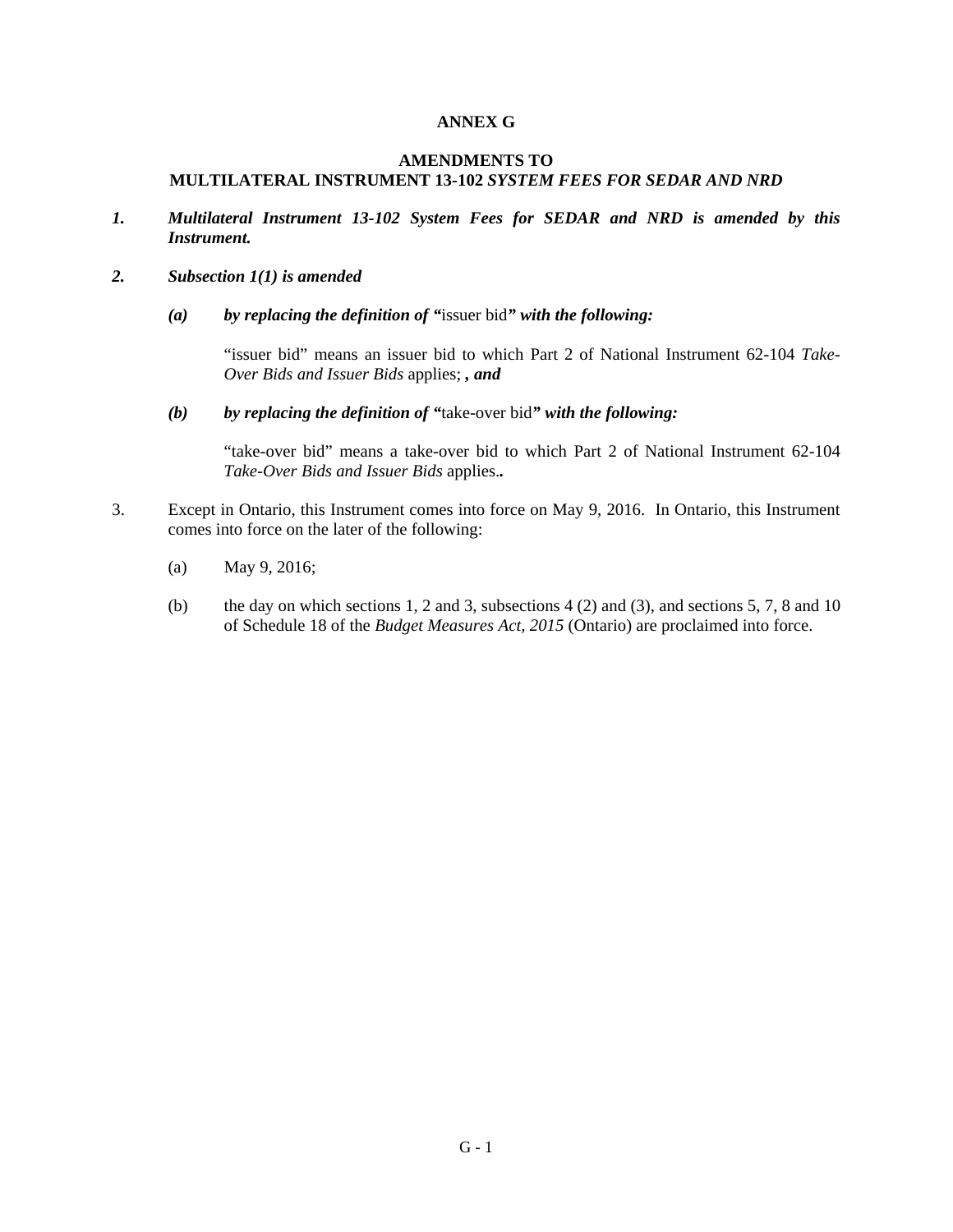# **ANNEX H**

# **AMENDMENTS TO**

# **NATIONAL INSTRUMENT 43-101** *STANDARDS OF DISCLOSURE FOR MINERAL PROJECTS*

*1. National Instrument 43-101 Standards of Disclosure for Mineral Projects is amended by this Instrument.* 

# *2. Section 1.1 is amended by adding the following definition:*

"initial deposit period" has the meaning ascribed to that term in section 1.1 of National Instrument 62-104 *Take-Over Bids and Issuer Bids*.**.** 

- *3. Subparagraph 4.2(5)(a)(ii) is amended by replacing "*expiry of the take-over bid*" with "*the expiry of the initial deposit period*"***.**
- 4. Except in Ontario, this Instrument comes into force on May 9, 2016. In Ontario, this Instrument comes into force on the later of the following:
	- (a) May 9, 2016;
	- (b) the day on which sections 1, 2 and 3, subsections 4 (2) and (3), and sections 5, 7, 8 and 10 of Schedule 18 of the *Budget Measures Act, 2015* (Ontario) are proclaimed into force.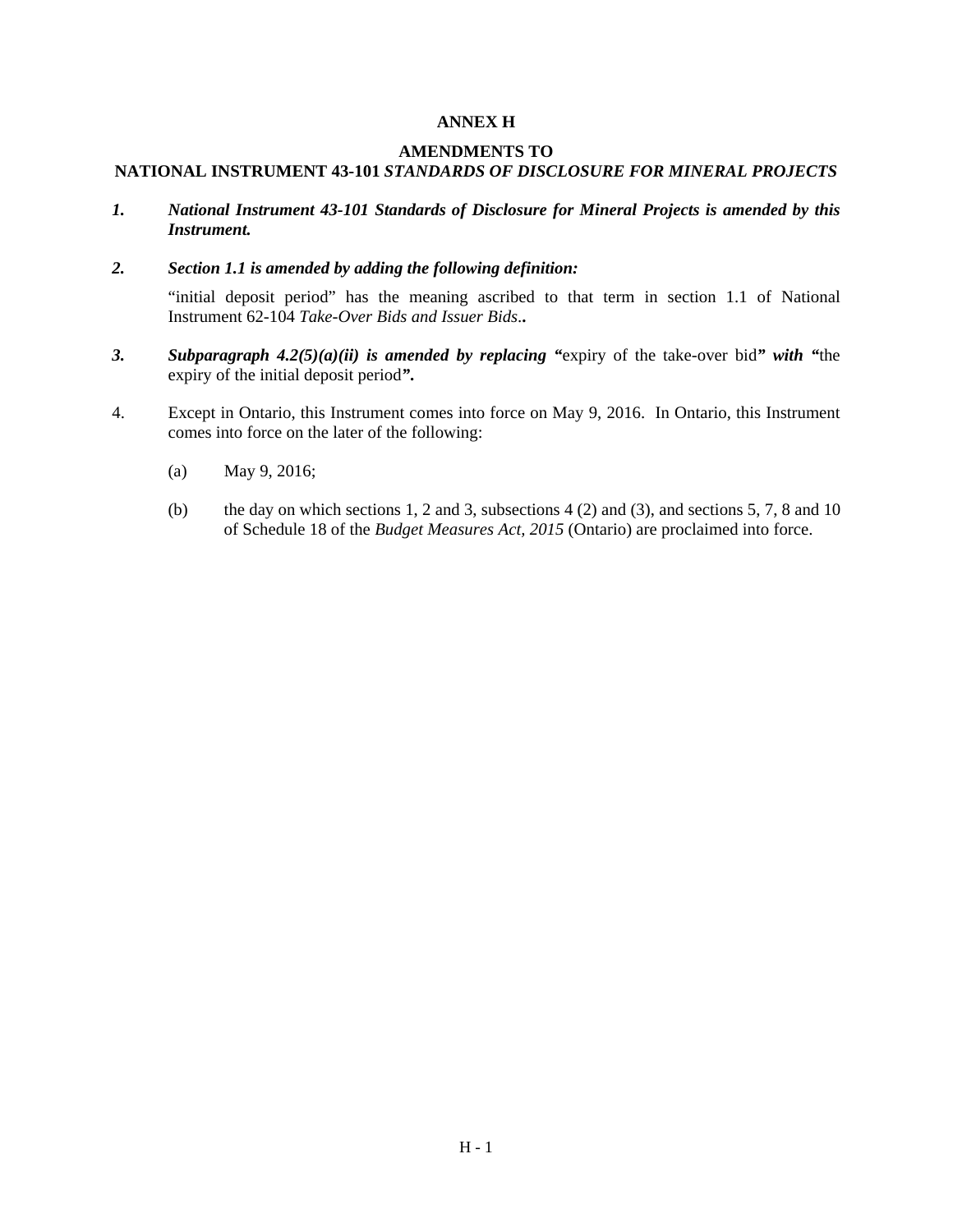# **ANNEX I**

# **AMENDMENTS TO MULTILATERAL INSTRUMENT 51-105** *ISSUERS QUOTED IN THE U.S. OVER-THE-COUNTER MARKETS*

- *1. Multilateral Instrument 51-105 Issuers Quoted in the U.S. Over-the-Counter Markets is amended by this Instrument.*
- *2. Section 16 is amended by replacing "*Multilateral*" with "*National*".*
- 3. Except in Ontario, this Instrument comes into force on May 9, 2016. In Ontario, this Instrument comes into force on the later of the following:
	- (a) May 9, 2016;
	- (b) the day on which sections 1, 2 and 3, subsections 4 (2) and (3), and sections 5, 7, 8 and 10 of Schedule 18 of the *Budget Measures Act, 2015* (Ontario) are proclaimed into force.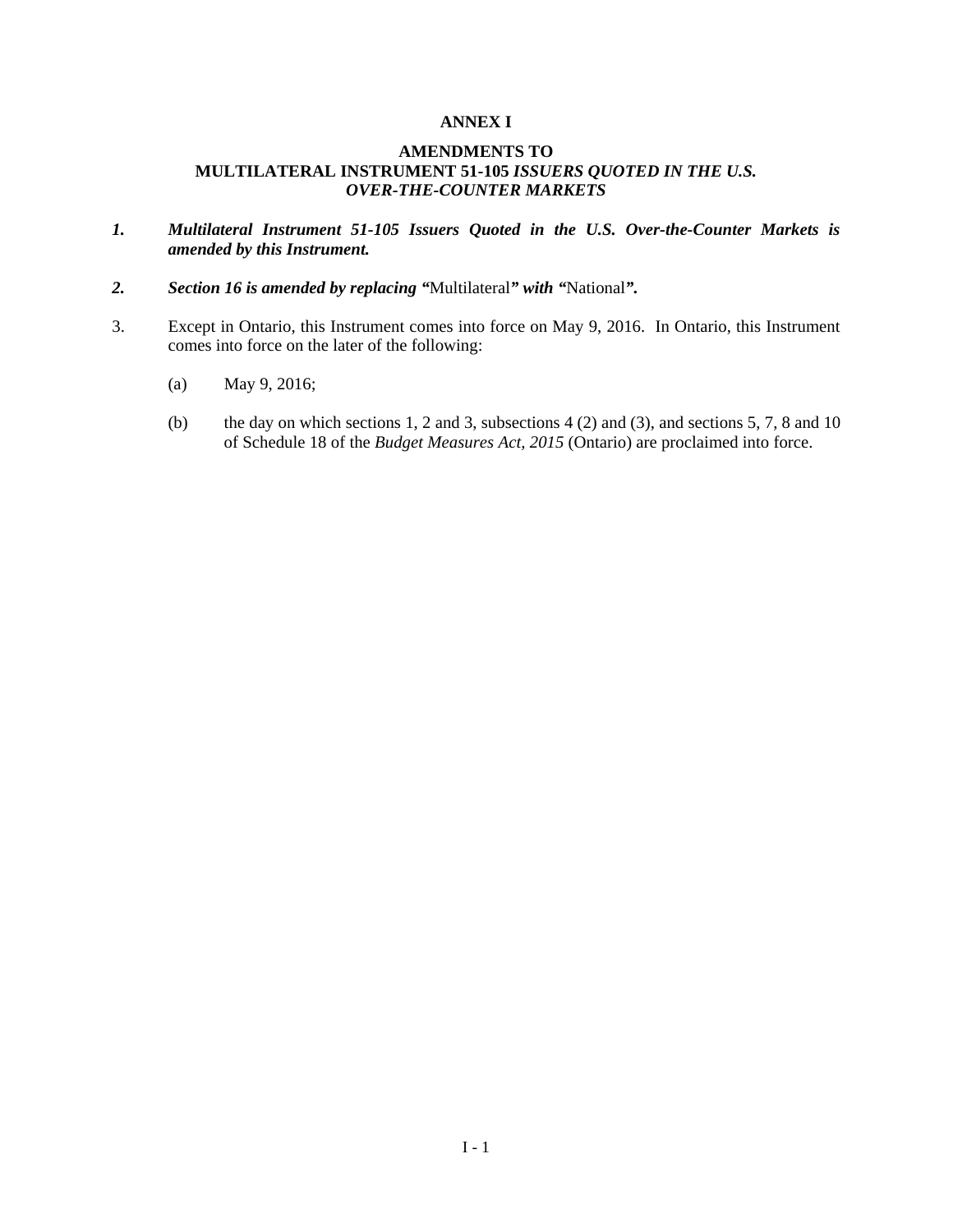# **ANNEX J**

# **CHANGES TO COMPANION POLICY 55-104CP** *INSIDER REPORTING REQUIREMENTS AND EXEMPTIONS*

*1. Companion Policy 55-104CP Insider Reporting Requirements and Exemptions is changed by this document.*

# *2. Subsection 3.2(3) is changed*

- *(a) by replacing "*Multilateral*" with "*National*", and*
- *(b) by deleting "*and in Ontario, subsection 90(1) of the Ontario Act*".*
- 3. Except in Ontario, these changes become effective on May 9, 2016. In Ontario, these changes become effective on the later of the following:
	- (a) May 9, 2016;
	- (b) the day on which sections 1, 2 and 3, subsections 4 (2) and (3), and sections 5, 7, 8 and 10 of Schedule 18 of the *Budget Measures Act, 2015* (Ontario) are proclaimed into force.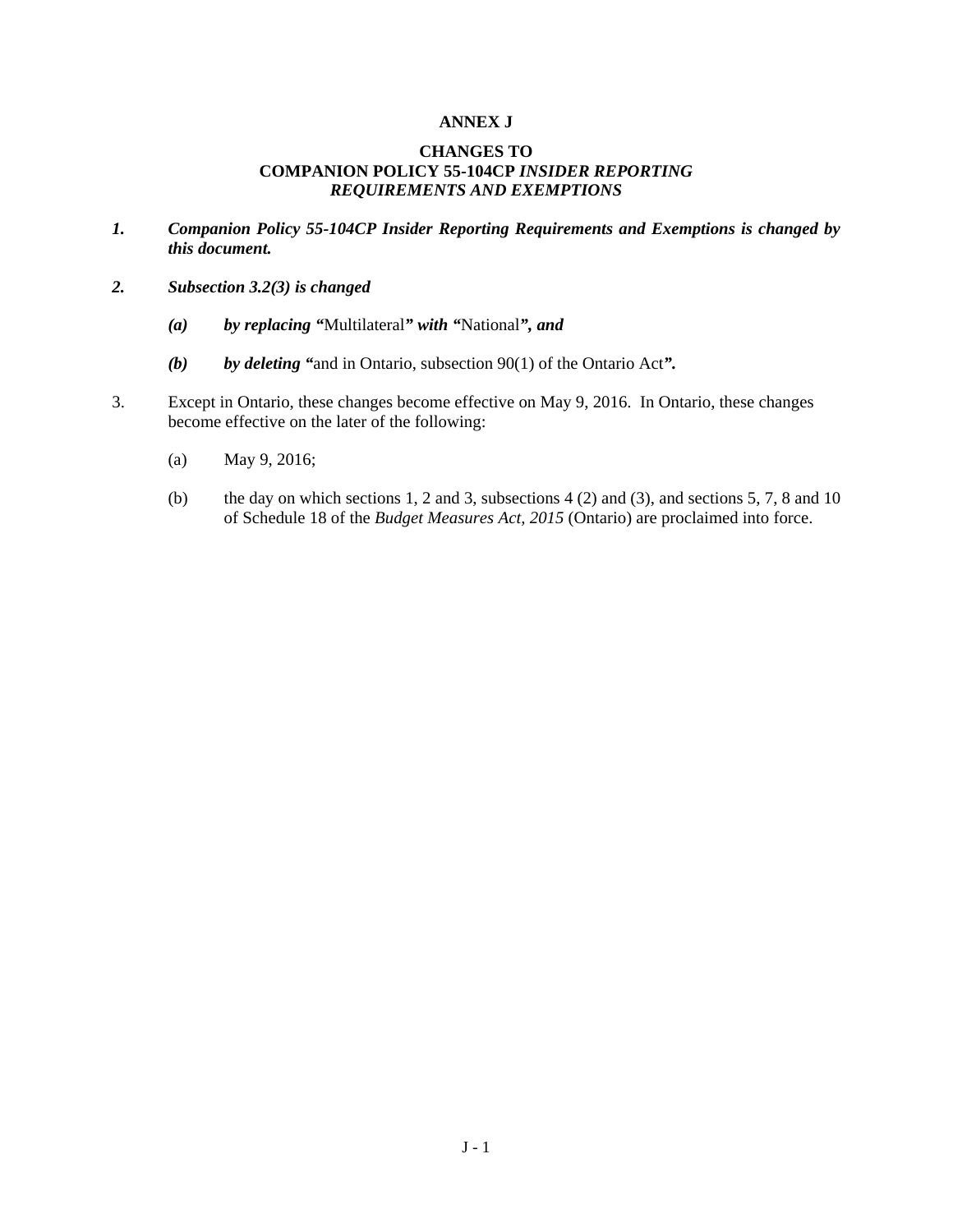# **ANNEX K**

# **AMENDMENTS TO MULTILATERAL INSTRUMENT 61-101** *PROTECTION OF MINORITY SECURITY HOLDERS IN SPECIAL TRANSACTIONS*

*1. Multilateral Instrument 61-101 Protection of Minority Security Holders in Special Transactions is amended by this Instrument.* 

# *2. Section 1.1 is amended*

- *(a) by replacing "*Multilateral*" with "*National*" and deleting "*, and in Ontario, a formal take-over bid or formal issuer bid as defined in section 89(1) of the *Securities Act" in the definition of "*bid*",*
- *(b) by replacing "*Multilateral*" with "*National*" and deleting "*, and in Ontario, section 89(1) of the *Securities Act" in the definition of "*issuer bid*",*
- *(c) by replacing "*Multilateral*" with "*National*" and deleting "*and in Ontario, section 91 of the *Securities Act*,*" in the definition of "*joint actors*"***,**
- *(d) by replacing "*Multilateral*" with "*National*" wherever the expression occurs, deleting "*and in Ontario, subsections 1.3 (1), (2) and (3) of Ontario Securities Commission Rule 62-504 *Take-Over Bids and Issuer Bids*,*" and deleting "*and in Ontario, subsections 1.3 (1), (2) and (3) of OSC Rule 62-504 *Take-Over Bids and Issuer Bids*,*" in the definition of "*market capitalization*",*
- *(e) by replacing "*Multilateral*" with "*National*" and deleting "*, and in Ontario, section 89(1) of the *Securities Act" in the definition of "*offeree issuer*",*
- *(f) by replacing "*Multilateral*" with "*National*" and deleting "*, and in Ontario, section 89(1) of the *Securities Act" in the definition of "*offeror*", and*
- *(g) by replacing "*Multilateral*" with "*National*" and deleting "*, and in Ontario, section 89(1) of the *Securities Act" in the definition of "*take-over bid*".*

# *3. Subsection 1.6(2) is amended*

- *(a) by replacing "*the following provisions apply:*" with "*the provisions of section 1.8 of National Instrument 62-104 *Take-Over Bids and Issuer Bids* apply.*",*
- *(b) by repealing paragraph 1.6(2)(a), and*
- *(c) by repealing paragraph 1.6(2)(b).*

# *4. Paragraph 2.2(1)(d) is amended*

- *(a) by replacing "*Multilateral*" with "*National*", and*
- *(b) by deleting "*and in Ontario, Form 62-504F2 *Issuer Bid Circular* of OSC Rule 62-504 *Take-Over Bids and Issuer Bids*,*".*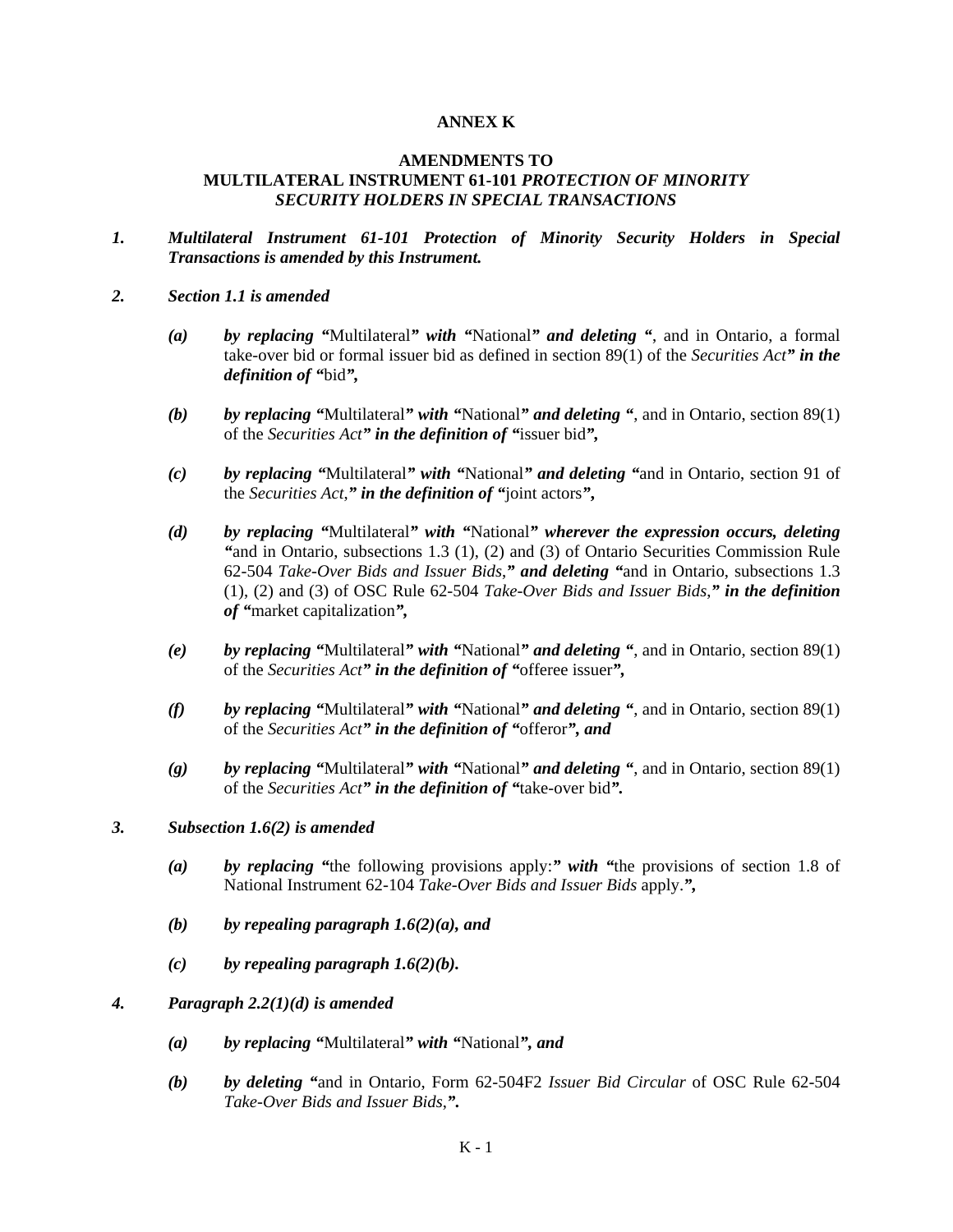# *5. Paragraph 4.2(3)(a) is amended*

- *(a) by replacing "*Multilateral*" with "*National*", and*
- *(b) by deleting "*and in Ontario, Form 62-504F2 *Issuer Bid Circular* of OSC Rule 62-504 *Take-Over Bids and Issuer Bids*,*".*

# *6. Paragraph 5.3(3)(a) is amended*

- *(a) by replacing "*Multilateral*" with "*National*", and*
- *(b) by deleting "*and in Ontario, Form 62-504F2 *Issuer Bid Circular* of OSC Rule 62-504 *Take-Over Bids and Issuer Bids*,*".*

# *7. Section 6.10 is amended*

- *(a) by replacing "*Multilateral*" with "*National*", and*
- *(b) by deleting "*and in Ontario, sections 94.7 and 96.1 of the *Securities Act*,*".*
- 8. Except in Ontario, this Instrument comes into force on May 9, 2016. In Ontario, this Instrument comes into force on the later of the following:
	- (a) May 9, 2016;
	- (b) the day on which sections 1, 2 and 3, subsections 4 (2) and (3), and sections 5, 7, 8 and 10 of Schedule 18 of the *Budget Measures Act, 2015* (Ontario) are proclaimed into force.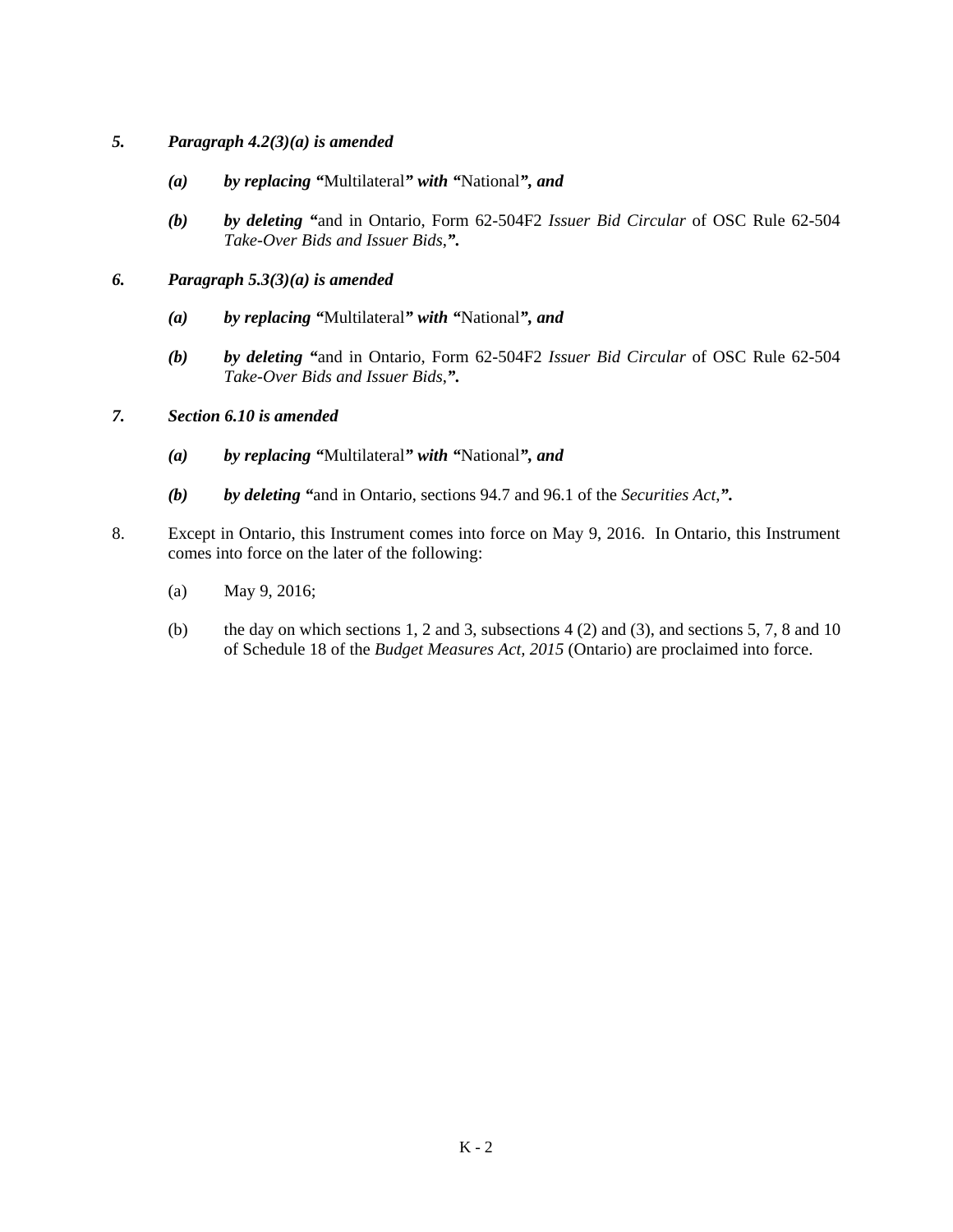#### **ANNEX L**

#### **CHANGES TO**

## **COMPANION POLICY 61-101CP TO MULTILATERAL INSTRUMENT 61-101**  *PROTECTION OF MINORITY SECURITY HOLDERS IN SPECIAL TRANSACTIONS*

## *1. Companion Policy 61-101CP to Multilateral Instrument 61-101 Protection of Minority Security Holders in Special Transactions is changed by this document.*

- *2. Section 4.1 is changed by replacing "*Subsection 2.2(1)(d) of the Instrument requires, for an insider bid, the disclosure required by Form 62-104F1 *Take-Over Bid Circular* of Multilateral Instrument 62-104 *Take-Over Bids and Issuer Bids*, and in Ontario, Form 62-504F1 *Take-Over Bid Circular* of OSC Rule 62-504 *Take Over Bids and Issuer Bids*, and by Form 62-104F2 *Issuer Bid Circular* of Multilateral Instrument 62-104 *Take-Over Bids and Issuer Bids*, and in Ontario, Form 62-504F2 *Issuer Bid Circular* of OSC Rule 62-504 Take Over Bids and Issuer Bids, appropriately modified. In our view, Form 62-104F2 and in Ontario, Form 62-504F2, disclosure would generally include, in addition to Form 62-104F1 and in Ontario, Form 62-504F1, disclosure,*" with "*For an insider bid, in addition to the disclosure required by Form 62-104F1 *Take-Over Bid Circular* of National Instrument 62-104 *Take-Over Bids and Issuer Bids*, subsection 2.2(1)(d) of the Instrument requires the disclosure required by Form 62-104F2 *Issuer Bid Circular* of National Instrument 62-104 *Take-Over Bids and Issuer Bids*, appropriately modified. In our view, Form 62-104F2 disclosure would generally include*".*
- *3. Section 4.2 is changed by deleting "*, and in Ontario, Form 62-504F2,*" wherever the expression occurs.*
- 4. Except in Ontario, this Instrument comes into force on May 9, 2016. In Ontario, this Instrument comes into force on the later of the following:
	- (a) May 9, 2016;
	- (b) the day on which sections 1, 2 and 3, subsections 4 (2) and (3), and sections 5, 7, 8 and 10 of Schedule 18 of the *Budget Measures Act, 2015* (Ontario) are proclaimed into force.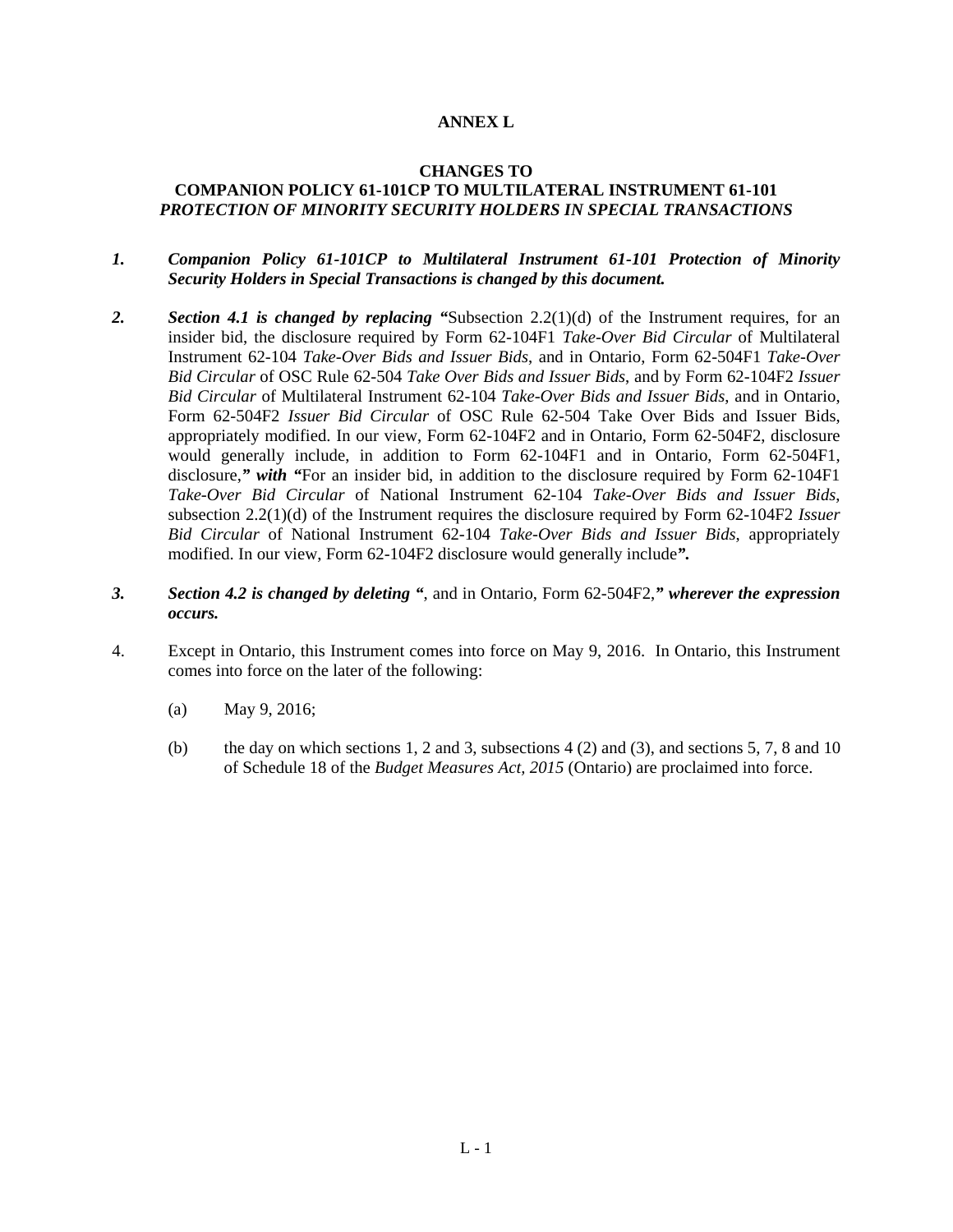#### **ANNEX M**

### **AMENDMENTS TO NATIONAL INSTRUMENT 62-103** *THE EARLY WARNING SYSTEM AND RELATED TAKE-OVER BID AND INSIDER REPORTING ISSUES*

*1. National Instrument 62-103 The Early Warning System and Related Take-Over Bid and Insider Reporting Issues is amended by this Instrument.* 

#### *2. Subsection 1.1(1) is amended*

- *(a) by replacing "*MI*" with "*NI*" and deleting "*and, in Ontario, has the meaning ascribed under paragraphs  $(a,1)$  to  $(f)$  of the definition of "associate" in subsection  $1(1)$  of the *Securities Act* (Ontario)*" in the definition of "*associate*",*
- *(b) by replacing "*MI*" with "*NI*" and deleting "*and, in Ontario, subsections 102.1(1) and 102.1(2) of the *Securities Act* (Ontario)*" in the definition of "*early warning requirements*",*
- *(c) by replacing the definition of "*formal bid*" with the following:*

"formal bid" means a take-over bid or issuer bid made in accordance with Part 2 of NI 62-104; **,**

- *(d) by repealing the definition of "*MI 62-104*",*
- *(e) by replacing "*MI*" with "*NI*" and deleting "*and, in Ontario, subsection 102.1(3) of the *Securities Act* (Ontario)*" in the definition of "*moratorium provisions*", and*
- *(f) by adding the following definition:*

"NI 62-104" means National Instrument 62-104 *Take-Over Bids and Issuer Bids;***.** 

#### *3. Appendix D is amended*

- *(a) by replacing "*MI 62-104*" with "*NI 62-104*" wherever the expression occurs, and*
- *(b) by replacing "*Subsections 1(5) and 1(6) and sections 90 and 91 of the *Securities Act* (Ontario)*" with "*Subsections 1(5) and 1(6) of the *Securities Act* (Ontario) and sections 1.8 and 1.9 of NI 62-104*".*
- 4. Except in Ontario, this Instrument comes into force on May 9, 2016. In Ontario, this Instrument comes into force on the later of the following:
	- (a) May 9, 2016;
	- (b) the day on which sections 1, 2 and 3, subsections 4 (2) and (3), and sections 5, 7, 8 and 10 of Schedule 18 of the *Budget Measures Act, 2015* (Ontario) are proclaimed into force.